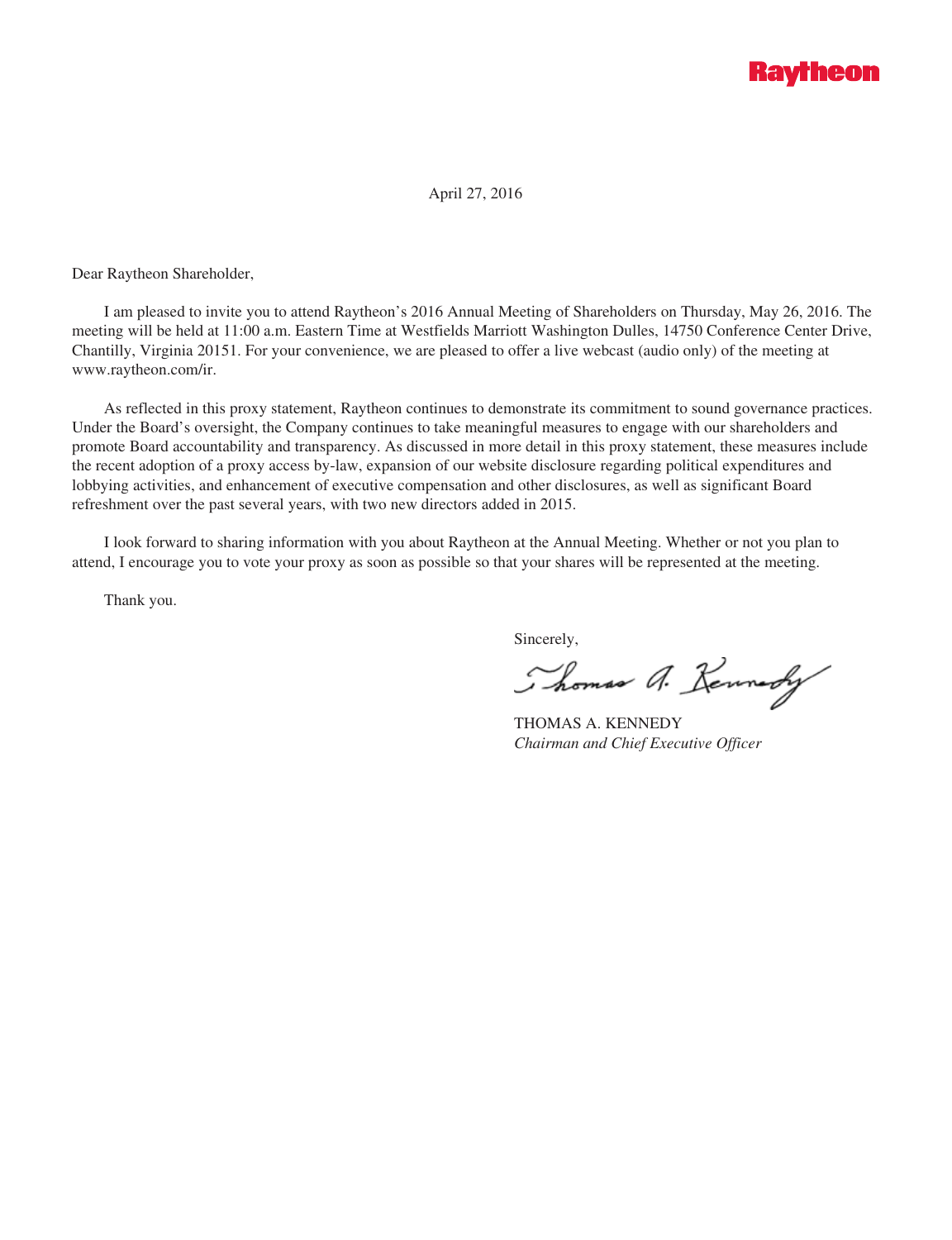## **RAYTHEON COMPANY 870 Winter Street, Waltham, Massachusetts 02451**

## **PROXY STATEMENT FOR 2016 ANNUAL MEETING OF SHAREHOLDERS**

#### **PROXY SUMMARY**

*The Board of Directors of Raytheon Company is soliciting your proxy for the 2016 Annual Meeting of Shareholders. This section summarizes certain information contained elsewhere in this proxy statement. The proxy statement contains all of the information that you should consider and we encourage you to read it in its entirety. This Proxy Summary provides an overview of the following:*

- *Annual Meeting logistics, the matters to be voted upon, and the Board's recommendation on each matter*
- *Governance Highlights*
- *Executive Compensation*

## *Annual Meeting of Shareholders*

| Time:                | $11:00$ a.m. Eastern Time                                                                                                                                                                                                                                                                                                                                                                                                                                                         |
|----------------------|-----------------------------------------------------------------------------------------------------------------------------------------------------------------------------------------------------------------------------------------------------------------------------------------------------------------------------------------------------------------------------------------------------------------------------------------------------------------------------------|
| Date:                | Thursday, May $26$ , $2016$                                                                                                                                                                                                                                                                                                                                                                                                                                                       |
| Place:               | Westfields Marriott Washington Dulles, 14750 Conference Center Drive, Chantilly, Virginia 20151                                                                                                                                                                                                                                                                                                                                                                                   |
| <b>Record Date:</b>  | Shareholders of record at the close of business on Tuesday, April 5, 2016 are entitled to notice of and to<br>vote at the meeting.                                                                                                                                                                                                                                                                                                                                                |
| <b>Proxy Voting:</b> | You can vote your shares by completing and returning the proxy card or voting instruction form sent to<br>you. Most shareholders can also vote their shares over the Internet or by telephone. Please check your<br>proxy card or the information forwarded by your broker, bank, trust or other holder of record to see which<br>options are available to you. You can revoke a proxy at any time prior to its exercise by following the<br>instructions in the proxy statement. |

## *Meeting Agenda and Voting Matters*

| <b>Proposal</b>                                                                                                                           | <b>Board's Voting</b><br><b>Recommendation</b> | <b>Page Reference</b><br>(for more detail) |  |
|-------------------------------------------------------------------------------------------------------------------------------------------|------------------------------------------------|--------------------------------------------|--|
| No. 1 Election of ten directors nominated by the Company's Board.                                                                         | <b>FOR</b><br>(each nominee)                   | pp. $17 - 22$                              |  |
| No. 2 Advisory vote to approve named executive officer compensation.                                                                      | <b>FOR</b>                                     | pp. 56                                     |  |
| No. 3 Ratification of the independent auditors.                                                                                           | <b>FOR</b>                                     | pp. 58                                     |  |
| No. 4 Amendment to the Company's By-Laws to designate the Delaware Court of<br>Chancery as the exclusive forum for certain legal actions. | <b>FOR</b>                                     | pp. 59                                     |  |
| No. 5 Shareholder proposal on share repurchase preference policy.                                                                         | <b>AGAINST</b>                                 | pp. $60 - 61$                              |  |
| No. 6 Shareholder proposal regarding proxy access by-law.                                                                                 | <b>AGAINST</b>                                 | pp. $62 - 64$                              |  |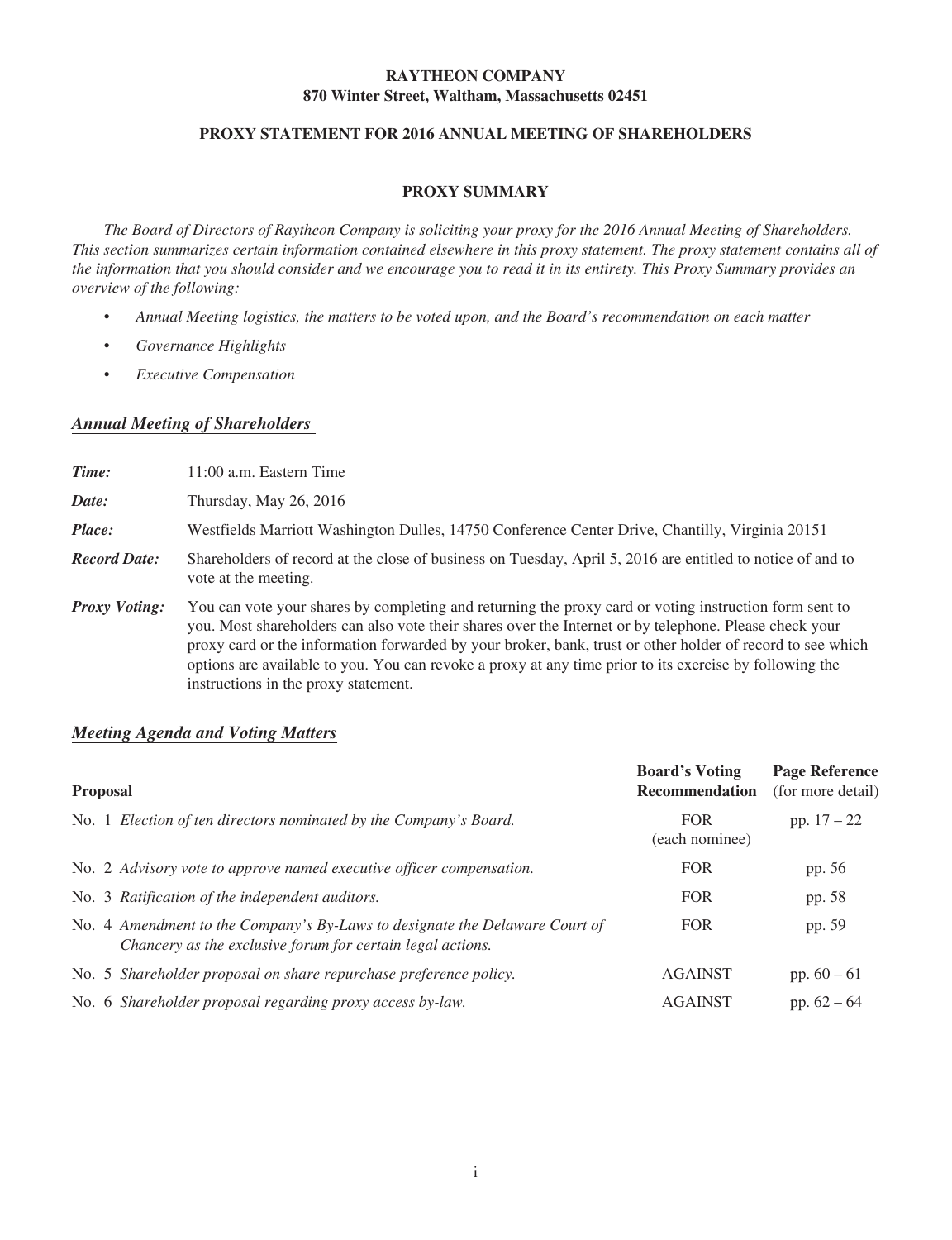## *Governance Highlights*

Major elements of our governance profile are enumerated below and discussed in greater detail in this proxy statement.

*Recent Developments:*

- *Adoption of Proxy Access By-Law (3% ownership/3 year holding period/cap of 20% of Board, not less than two)*
- *Significant expansion of website disclosure on Company political expenditures and lobbying activities*
- *Board refreshment with two new directors added in 2015 (with a total of six added and four retired in the last five years)*

| Independence                                          | All directors are independent other than the Chairman and CEO<br>$\bullet$<br>Independent directors meet in executive session at the end of Board and committee<br>$\bullet$<br>meetings<br>Rigorous compensation consultant independence policy<br>$\bullet$                                                                                                                                                                                                                                                                                                                                                       |
|-------------------------------------------------------|---------------------------------------------------------------------------------------------------------------------------------------------------------------------------------------------------------------------------------------------------------------------------------------------------------------------------------------------------------------------------------------------------------------------------------------------------------------------------------------------------------------------------------------------------------------------------------------------------------------------|
| <b>Independent Lead</b><br><b>Director</b>            | Fully independent and empowered Lead Director with broadly defined leadership authority<br>$\bullet$<br>and responsibilities                                                                                                                                                                                                                                                                                                                                                                                                                                                                                        |
| <b>Accountability</b>                                 | Annual election of all directors and majority voting in uncontested elections<br>$\bullet$<br>Annual shareholder advisory vote to approve named executive officer compensation<br>$\bullet$<br>Annual Board evaluation of CEO performance led by the Management Development and<br>$\bullet$<br>Compensation Committee (MDCC)<br><b>Restatement Clawback Policy</b><br>$\bullet$<br>No 'poison pill'<br>Periodic Board review of the Company's ethics program<br>$\bullet$                                                                                                                                          |
| <b>Alignment with</b><br><b>Shareholder Interests</b> | Pay-for-performance executive compensation program<br>$\bullet$<br>Contemporary stock ownership and retention guidelines for directors and officers<br>$\bullet$<br>Prohibition on director and officer hedging and derivative transactions<br>$\bullet$                                                                                                                                                                                                                                                                                                                                                            |
| <b>Shareholder Access</b>                             | Multiple channels to communicate with the Board and the Audit Committee<br>$\bullet$<br>Active Company outreach and engagement with shareholders throughout the year<br>$\bullet$<br>Shareholders may include nominees in the Company's Annual Meeting proxy materials<br>$\bullet$<br>(Proxy Access)<br>Shareholders authorized to call special meetings of shareholders<br>$\bullet$<br>Shareholders authorized to take actions by written consent<br>$\bullet$                                                                                                                                                   |
| <b>Board Practices</b>                                | Robust annual Board and committee self-evaluation process, including a mid-year review<br>$\bullet$<br>and independent director discussions in executive session<br>Mandatory director retirement at age 74<br>$\bullet$<br>Periodic MDCC and full Board review of executive succession planning<br>Balanced and diverse Board composition<br>$\bullet$<br>Regular refreshment of the Board, with the addition of six directors and departure of four<br>$\bullet$<br>directors in the last five years<br>Limits on outside public company board service<br>$\bullet$                                               |
| <b>Risk Oversight</b>                                 | Regular Board oversight of the Company's risk management generally, including its<br>$\bullet$<br>enterprise risk management process<br>Certain risks overseen by each Board committee based on the committee's role and<br>$\bullet$<br>responsibilities, including, by way of example, review by the Audit Committee of risks<br>related to financial reporting, internal audit, auditor independence and related legal areas,<br>by the MDCC of compensation program related risks, and by the Public Affairs<br>Committee of areas of regulatory compliance, social responsibility and environmental<br>matters |
| <b>Transparency</b>                                   | Clear and understandable disclosure regarding the Company's executive compensation<br>$\bullet$<br>program and governance, as well as detailed and accurate financial reporting<br>Robust voluntary website disclosure regarding Company political expenditures and<br>lobbying activities<br>Annual Corporate Responsibility Report highlighting the Company's values, culture and<br>commitment to corporate responsibility, including governance, sustainability, ethics and<br>business conduct, safety and wellness, and community support                                                                     |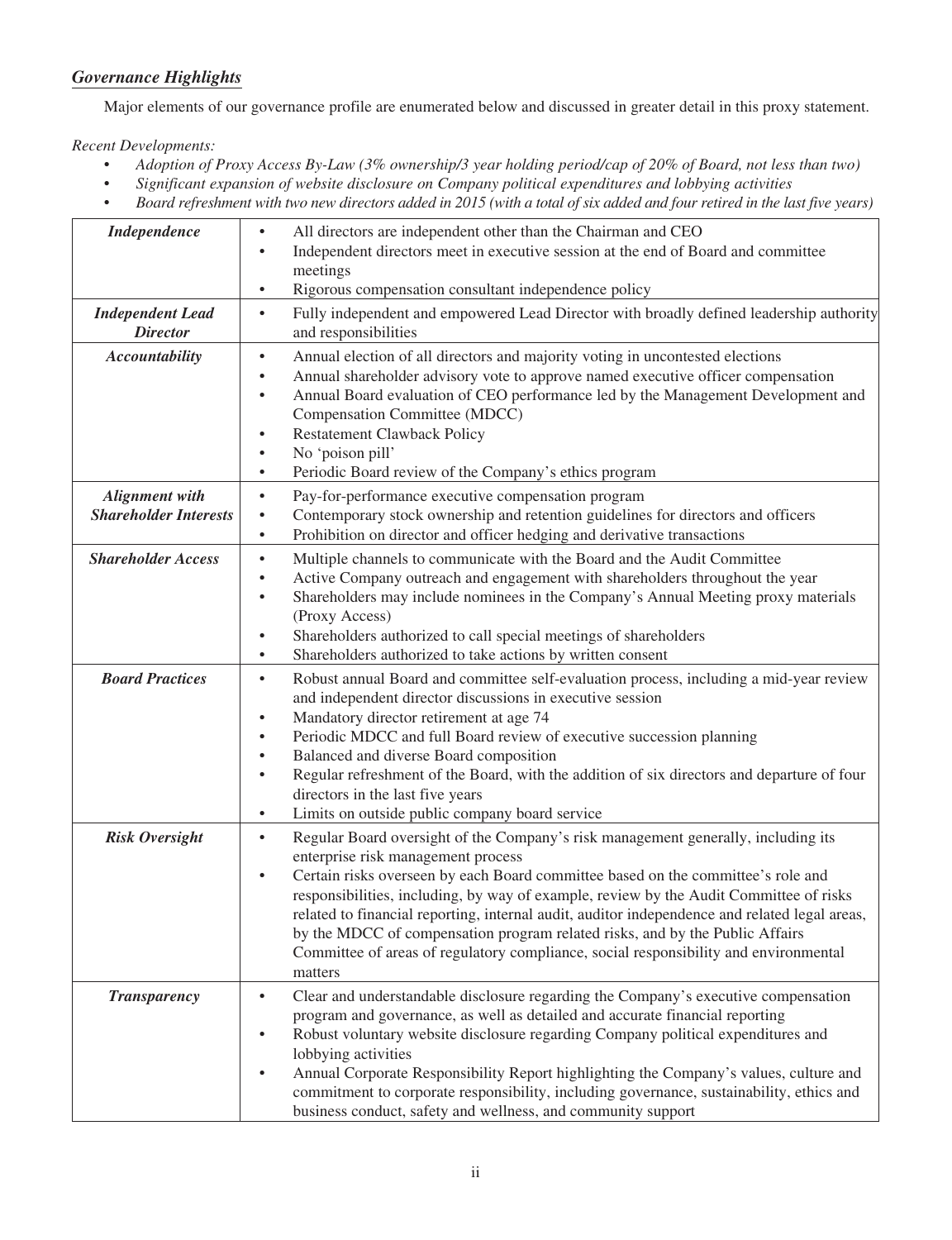## *Executive Compensation*

*2015 Named Executive Officers (NEOs).* For 2015, our NEOs were:

- Thomas A. Kennedy, Chairman and Chief Executive Officer;
- Anthony F. O'Brien, Vice President and Chief Financial Officer;
- David C. Wajsgras, Vice President, and President of our Intelligence, Information and Services (IIS) business;
- Frank R. Jimenez, Vice President, General Counsel and Corporate Secretary;
- Richard R. Yuse, Vice President, and President of our Space and Airborne Systems (SAS) business; and
- Taylor W. Lawrence, Vice President, and President of our Missiles Systems (MS) business.

Mr. Wajsgras served as CFO prior to Mr. O'Brien's appointment as CFO in March 2015.

*Our Compensation Objectives.* Our executive compensation program reflects a commitment to:

- Retain and attract highly-qualified executives;
- Motivate our executives to achieve our overall business objectives;
- Reward performance; and
- Align our executives' interests with those of our shareholders.

*How We Determine and Assess Executive Compensation.* The MDCC oversees, approves and assesses the effectiveness of our compensation program in relation to our compensation philosophy and the market. In setting our executive compensation program and practices, the MDCC considers input from its independent compensation consultant, Pearl Meyer & Partners, shareholders and management. The MDCC also considers other factors including market data, risk considerations, executives' experience levels and macroeconomic and organizational considerations.

*Elements of Our Compensation Program.* Our program consists primarily of the following total direct compensation elements:

- Base salary;
- Annual cash incentive awards (Results-Based Incentive, or RBI, awards); and
- Long-term equity incentive awards consisting of performance-based restricted stock units (under our Long-Term Performance Plan, or LTPP) and time-based restricted stock/restricted stock units (Restricted Stock).

The executive compensation program is rounded out with certain perquisites and other executive benefits.

The table below illustrates how each element of the program addresses our compensation objectives:

|                                                                                                                                                  | <b>Retain &amp; Attract Talent</b>    |                 | <b>Pay for Company Performance</b>      |
|--------------------------------------------------------------------------------------------------------------------------------------------------|---------------------------------------|-----------------|-----------------------------------------|
| $\sqrt{\phantom{a}}$ Restricted Stock<br>$\checkmark$ Base Salary<br>$\angle$ RBI<br>$\angle$ Perks & Other<br>$\sqrt{}$ LTPP<br><b>Benefits</b> |                                       | $\angle$ RBI    | $\sqrt{}$ I TPP                         |
|                                                                                                                                                  | <b>Pay for Individual Performance</b> |                 | <b>Align with Shareholder Interests</b> |
|                                                                                                                                                  | $\angle$ RBI                          | $\sqrt{}$ I TPP | $\angle$ Restricted Stock               |

Under our program, a significant portion of our executives' compensation is at risk, and that risk increases with each executive's level of responsibility. We also balance the short- and long-term focus of our executives and align their interests with those of our shareholders by ensuring that a significant portion of their compensation is equity-based and subject to stock price performance. See pages iv and 29 for a discussion of our total direct compensation mix. In addition, to reinforce this direct link with shareholders' interests, we require our executive officers to own and retain a meaningful amount of our stock. See page 37 for a discussion of our Stock Ownership and Retention Guidelines.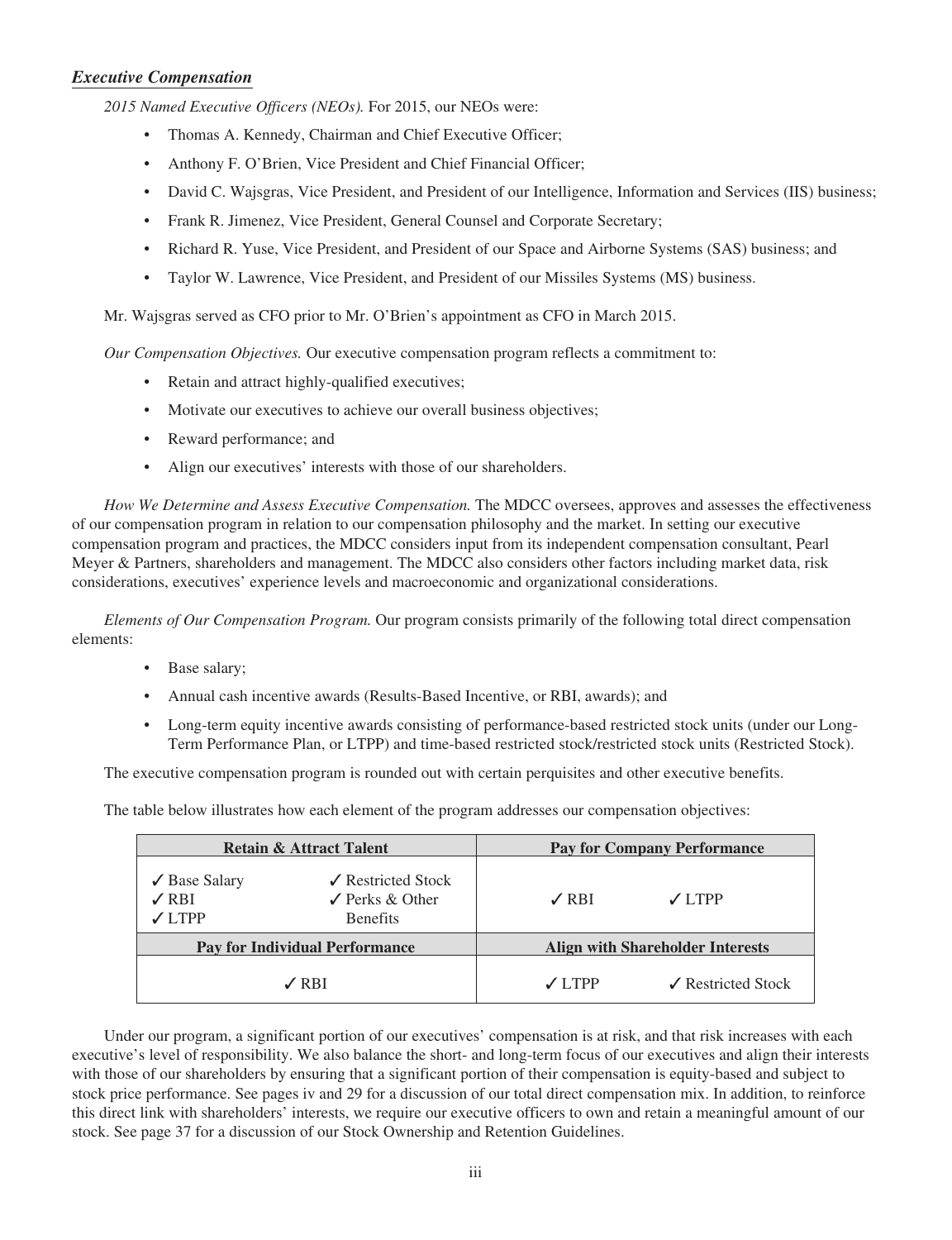*2015 Total Direct Compensation Mix*. Of the three primary categories of total direct compensation, our executive compensation is heavily weighted towards the variable, performance-based elements, and towards the long-term and equity-based elements, as illustrated by the tables below, which set forth the percentage of total target compensation corresponding to each compensation element's target levels and the total direct compensation opportunities for 2015.

| Total Direct Compensation Opportunity – $CEO(1)$        |                                             |  |  |  |  |  |
|---------------------------------------------------------|---------------------------------------------|--|--|--|--|--|
| Fixed $11\%$                                            | Variable 89%                                |  |  |  |  |  |
| $(RBI + Long-Term Incentive Value(2))$<br>(Base Salary) |                                             |  |  |  |  |  |
| Short-Term 32%                                          | Long-Term $68\%$                            |  |  |  |  |  |
| (Base Salary + RBI)                                     | (Long-Term Incentive Value <sup>(2)</sup> ) |  |  |  |  |  |
| Cash $32\%$                                             | <b>Equity-Based 68%</b>                     |  |  |  |  |  |
| (Base Salary + RBI)                                     | (Long-Term Incentive Value <sup>(2)</sup> ) |  |  |  |  |  |

(1) Total direct compensation opportunity does not include perquisites and other benefits.

(2) Long-Term Incentive Value consists of LTPP and Restricted Stock.

| Total Direct Compensation Opportunity – Other $NEOs(1)$ |                                             |  |  |  |  |
|---------------------------------------------------------|---------------------------------------------|--|--|--|--|
| Variable 80%<br>Fixed $20\%$                            |                                             |  |  |  |  |
| (Base Salary)                                           | $(RBI + Long-Term Incentive Value(2))$      |  |  |  |  |
| Short-Term 39%                                          | Long-Term $61\%$                            |  |  |  |  |
| (Base Salary + RBI)                                     | (Long-Term Incentive Value <sup>(2)</sup> ) |  |  |  |  |
| Cash $39\%$                                             | Equity-Based 61%                            |  |  |  |  |
| (Base Salary + RBI)                                     | (Long-Term Incentive Value <sup>(2)</sup> ) |  |  |  |  |

(1) Average allocation for the NEOs other than the CEO. Total direct compensation opportunity does not include perquisites and other benefits.

(2) Long-Term Incentive Value consists of LTPP and Restricted Stock. Restricted Stock excludes a one-time Restricted Stock award to Mr. Jimenez in 2015. See "Summary Compensation Table" on page 40 for more information.

*2015 Company Performance.* In 2015, we returned to growth and delivered strong operating performance. The Company achieved:

- Strong bookings of \$25.2 billion, up from \$24.1 billion the prior year;
- A book-to-bill ratio of 1.09 for the year;
- Full-year net sales of \$23.2 billion, up 2% from the prior year;
- Full-year diluted earnings per share from continuing operations of \$6.75;
- Solid operating cash flow from continuing operations of \$2.3 billion for the year, after a \$200 million pretax discretionary pension plan contribution; and
- Continued strong growth in the Company's international business, which increased by 9% over the prior year and represented 31% of our total annual sales.

We focused on topline growth in 2015 while continuing to maintain our strong operating margins. Our bookings and revenue performance in 2015 was driven by strong global demand for the Company's innovative products and services. We also successfully executed on our strategy to extend our significant cyber capabilities into the commercial markets by creating Forcepoint, a new commercial cybersecurity joint venture company, formed by acquiring Websense from Vista Equity Partners, combining it with Raytheon Cyber Products and selling a minority interest in the combined company to Vista Equity Partners. In addition, we continued our focus on operational performance and enhancing our competitiveness through program execution, cost reduction efforts and efficiencies, while also continuing to make investments to develop discriminating technologies and differentiated capabilities. Our performance drove significant shareholder value in 2015, with total shareholder return for 2015 of 17.54%, considerably outperforming the S&P 500.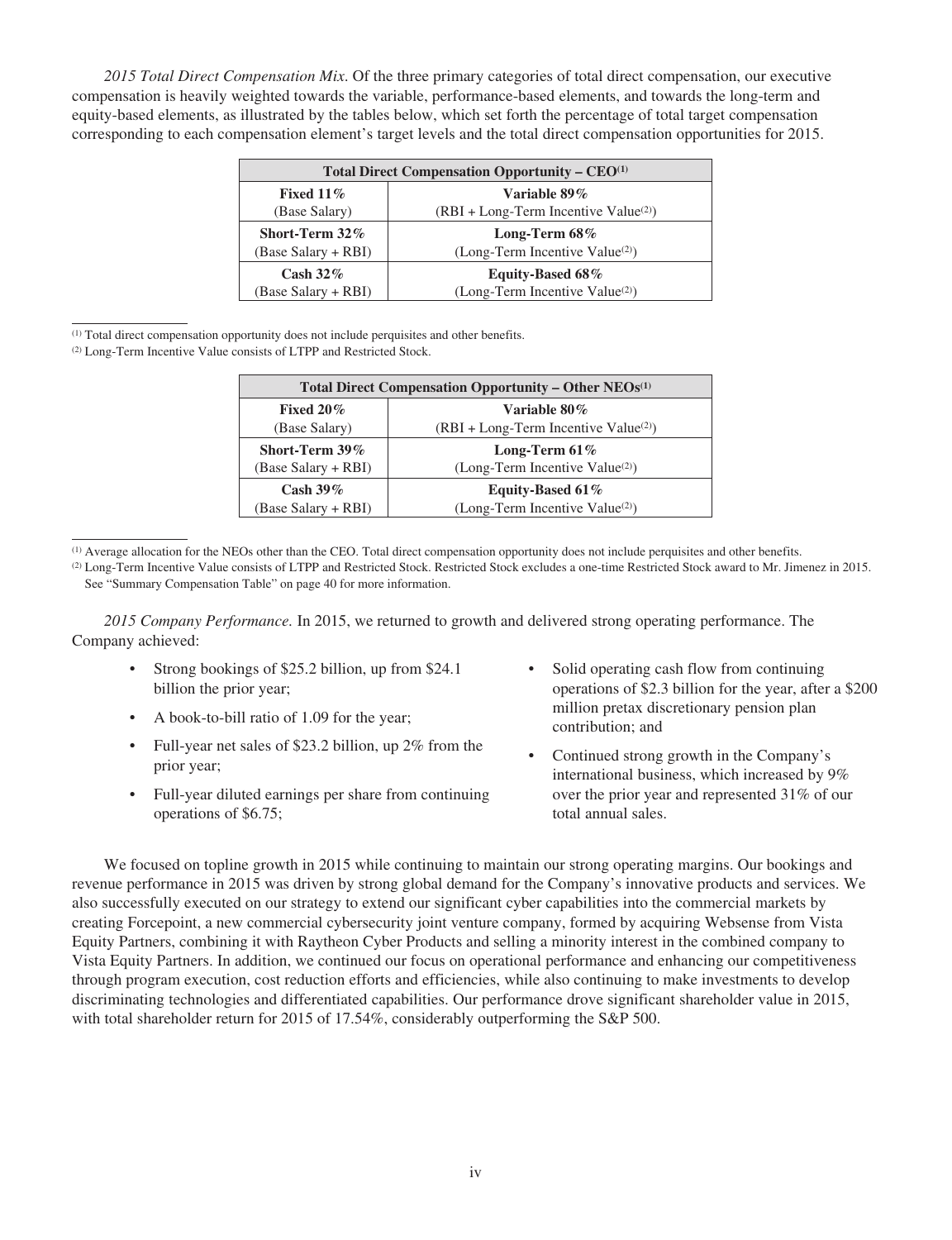*2015 RBI and LTPP Results*. The following table illustrates the results of our 2015 RBI and 2013-2015 LTPP programs, which closely tie each individual executive's compensation with the Company's performance. See pages 30 to 35 for a discussion of these plans.

| <b>Compensation Element</b> | <b>Performance Metrics/Weightings</b>                                                                                                 | <b>Results Achieved</b>                                                                                                           |  |  |  |
|-----------------------------|---------------------------------------------------------------------------------------------------------------------------------------|-----------------------------------------------------------------------------------------------------------------------------------|--|--|--|
| $2015$ RBI                  | Bookings $(20\%)$ ; net sales $(30\%)$ ; free cash flow<br>$(FCF)$ (20%); and operating income from<br>continuing operations (30%).   | We exceeded our pre-established 2015 targets on<br>all RBI metrics, resulting in an overall funding<br>level of 112.4% of target. |  |  |  |
| 2013-2015 LTPP              | Average return on invested capital (ROIC)<br>$(50\%)$ ; cumulative FCF (CFCF) $(25\%)$ ; and total<br>shareholder return (TSR) (25%). | We exceeded our pre-established three-year<br>targets on all LTPP metrics, resulting in a payout<br>equal to 179.2% of target.    |  |  |  |

*2015 Total Direct Compensation*. Our 2015 executive compensation program successfully met our pay-for-performance objectives. In addition, our executives' compensation reflects market competitiveness as discussed in more detail beginning on page 28. The table below summarizes the 2013-2015 compensation provided to our NEOs and reflects the view of the MDCC with respect to their annual compensation decisions for those executives during those years. The table differs from the Summary Compensation Table required by the Securities and Exchange Commission (SEC), which appears on page 40, and is not a substitute for that table.

#### **TOTAL DIRECT COMPENSATION(1)**

|                                                       |                         |    |                                     |               | <b>Annual Cash</b><br>Incentive       | <b>Long-Term Equity Incentives</b>    |                                            |                                         |
|-------------------------------------------------------|-------------------------|----|-------------------------------------|---------------|---------------------------------------|---------------------------------------|--------------------------------------------|-----------------------------------------|
| <b>NEO</b>                                            | $Year^{(2)}$            |    | <b>Salary</b>                       |               | $RBI^{(3)}$                           | Restricted Stock <sup>(4)</sup>       | $LTPP^{(5)}$                               | Total                                   |
| Thomas A. Kennedy $\dots \dots \dots \dots$           | 2015<br>2014<br>2013    |    | \$1,196,467<br>1.057.698<br>644.017 |               | \$3,046,500<br>2,500,000<br>1,200,000 | \$3,400,004<br>2,999,961<br>1.999.970 | \$4,500,016<br>4,000,034<br>1.250.020      | \$12,142,987<br>10,557,693<br>5,094,007 |
| Anthony F. O'Brien                                    | 2015                    | -S | 485,686 \$                          |               | 608,400                               | 800,033<br>S.                         | \$1,000,027                                | \$2,894,146                             |
| David C. Wajsgras $\dots \dots \dots \dots \dots$     | 2015 \$<br>2014<br>2013 |    | 952,887<br>929.694<br>901.434       |               | \$1,114,400<br>1.100.000<br>1.100.000 | \$1,300,040<br>1.549.968<br>1.200.023 | $$1,250,034$ \\$<br>1.300.032<br>1,300,013 | 4,617,361<br>4,879,694<br>4,501,470     |
| Frank R. Jimenez $\dots\dots\dots\dots\dots\dots$     | 2015                    | -S | 627.706                             | <sup>\$</sup> | 764,300                               | 800.033<br>S.                         | \$1,000,027                                | \$ 3,192,066                            |
| Richard R. Yuse $\dots \dots \dots \dots \dots \dots$ | 2015<br>2014<br>2013    | -S | 747.763 \$<br>678.268<br>631,138    |               | 887,100<br>800,000<br>700,000         | \$1,300,040<br>1,600,006<br>1.200.023 | $$1,250,034$ \$<br>1.250.016<br>1,250,020  | 4,184,937<br>4,328,290<br>3,781,181     |
| Taylor W. Lawrence                                    | 2015 \$                 |    | 693.474                             | -S            | 810,900                               | \$1,300,040                           | \$1,250,034                                | \$4.054.448                             |

(1) This table reflects the elements of total direct compensation under our program and excludes (a) amounts based on the change in the actuarial present value of the executives' accumulated pension benefits and (b) the value of perquisites and personal benefits (as defined by the SEC), the amount of taxgross ups, the amount of Raytheon contributions to qualified and nonqualified defined contribution plans, and the value of insurance premiums paid by Raytheon, which are required to be included in the Summary Compensation Table on page 40. While the MDCC considers pension benefits, perquisites and other executive benefits in the context of its assessment of the overall competitiveness of the Company's compensation, it generally focuses on total direct compensation and the elements thereof in making compensation decisions. In addition, the amounts set forth under the Restricted Stock and LTPP Award columns in the above table represent the full intrinsic values of such awards on the date the Board or MDCC made the formal determination for such grant (e.g., target number of shares times the closing price of our common stock on the determination date), since that is the basis upon which the MDCC considers these awards in proposing, recommending and approving annual compensation. In contrast, the Stock Awards column in the Summary Compensation Table represents the grant date fair value of such awards for financial statement reporting purposes, which differs from the intrinsic value of the LTPP awards. These awards are discussed in more detail under "Long-Term Equity Incentives – LTPP and Restricted Stock – LTPP" beginning on page 33. In addition, this table excludes the value of a one-time cash payment and restricted stock award granted by the Company to Mr. Jimenez in consideration of his forfeiture, at the time he joined Raytheon, of a cash bonus from his prior employer relating to 2014 and equity awards from his prior employer. See "Summary Compensation Table" on page 40 for more information.

(2) This table sets forth compensation information for each of the NEOs for the fiscal years ended December 31, 2015, 2014 and 2013, other than Messrs. O'Brien and Jimenez, who became NEOs in 2015 and Mr. Lawrence, who was not an NEO in 2013 or 2014.

(3) Annual RBI cash award. RBI awards are discussed under "Annual Cash Incentives – RBI" beginning on page 30.

(4) Restricted stock/restricted stock unit awards. Restricted Stock is discussed under "Long-Term Equity Incentives – LTPP and Restricted Stock – Restricted Stock Awards" on page 35.

(5) LTPP award. LTPP awards are discussed under "Long-Term Equity Incentives – LTPP and Restricted Stock – LTPP" beginning on page 33.

*Say on Pay*. Since 2011, our shareholders have voted, on an advisory basis, on our executive compensation. We have consistently received strong shareholder support, as illustrated below:

| <b>Annual Meeting</b>            | 2015  | 2014  | 2013  | 2012  | 2011  |
|----------------------------------|-------|-------|-------|-------|-------|
| Votes Cast "FOR" Say on Pay Vote | 96.5% | 95.1% | 96.1% | 94.2% | 93.3% |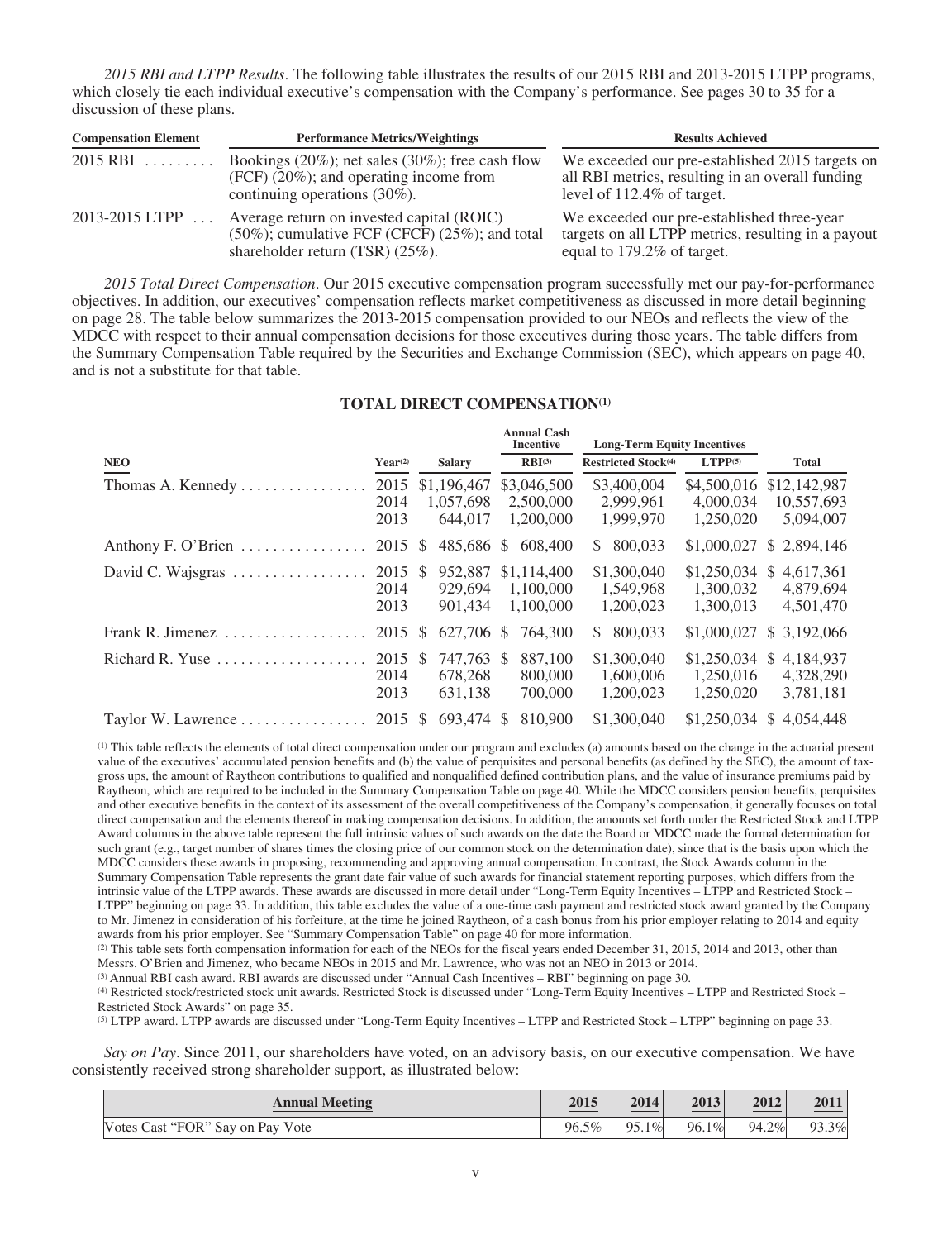## **RAYTHEON COMPANY 870 Winter Street, Waltham, Massachusetts 02451 PROXY STATEMENT FOR 2016 ANNUAL MEETING OF SHAREHOLDERS TABLE OF CONTENTS**

|                                                                                                   | Page                     |
|---------------------------------------------------------------------------------------------------|--------------------------|
|                                                                                                   | j.                       |
|                                                                                                   | i                        |
|                                                                                                   | i                        |
|                                                                                                   | $\overline{\mathbf{ii}}$ |
|                                                                                                   | iii                      |
|                                                                                                   | $\mathbf{1}$             |
|                                                                                                   | 1                        |
| Director Nomination Process and Availability of Proxy Access for Shareholder Director Nominations | 1                        |
|                                                                                                   | $\mathfrak{2}$           |
|                                                                                                   | $\overline{2}$           |
|                                                                                                   | $\overline{2}$           |
|                                                                                                   |                          |
|                                                                                                   | 3                        |
|                                                                                                   | $\overline{4}$           |
|                                                                                                   | $\overline{4}$           |
|                                                                                                   | $\overline{4}$           |
|                                                                                                   | 5                        |
|                                                                                                   | 5                        |
|                                                                                                   | 5                        |
|                                                                                                   | 5                        |
|                                                                                                   | 5                        |
|                                                                                                   | 6                        |
|                                                                                                   | 6                        |
|                                                                                                   | 6                        |
|                                                                                                   | 7                        |
|                                                                                                   | 7                        |
|                                                                                                   | 8                        |
|                                                                                                   | 9                        |
|                                                                                                   | 9                        |
|                                                                                                   | 10                       |
|                                                                                                   | 11                       |
|                                                                                                   | 11                       |
|                                                                                                   | 11                       |
|                                                                                                   |                          |
|                                                                                                   | 11                       |
|                                                                                                   | 12                       |
|                                                                                                   | 12                       |
|                                                                                                   | 12                       |
|                                                                                                   | 15                       |
|                                                                                                   | 16                       |
|                                                                                                   | 17                       |
|                                                                                                   | 17                       |
|                                                                                                   | 23                       |
|                                                                                                   | 23                       |
|                                                                                                   | 23                       |
|                                                                                                   | 24                       |
|                                                                                                   | 25                       |
|                                                                                                   | 25                       |
|                                                                                                   | 39                       |
|                                                                                                   | 40                       |
|                                                                                                   | 44                       |
|                                                                                                   | 46                       |
|                                                                                                   | 48                       |
|                                                                                                   | 49                       |
|                                                                                                   |                          |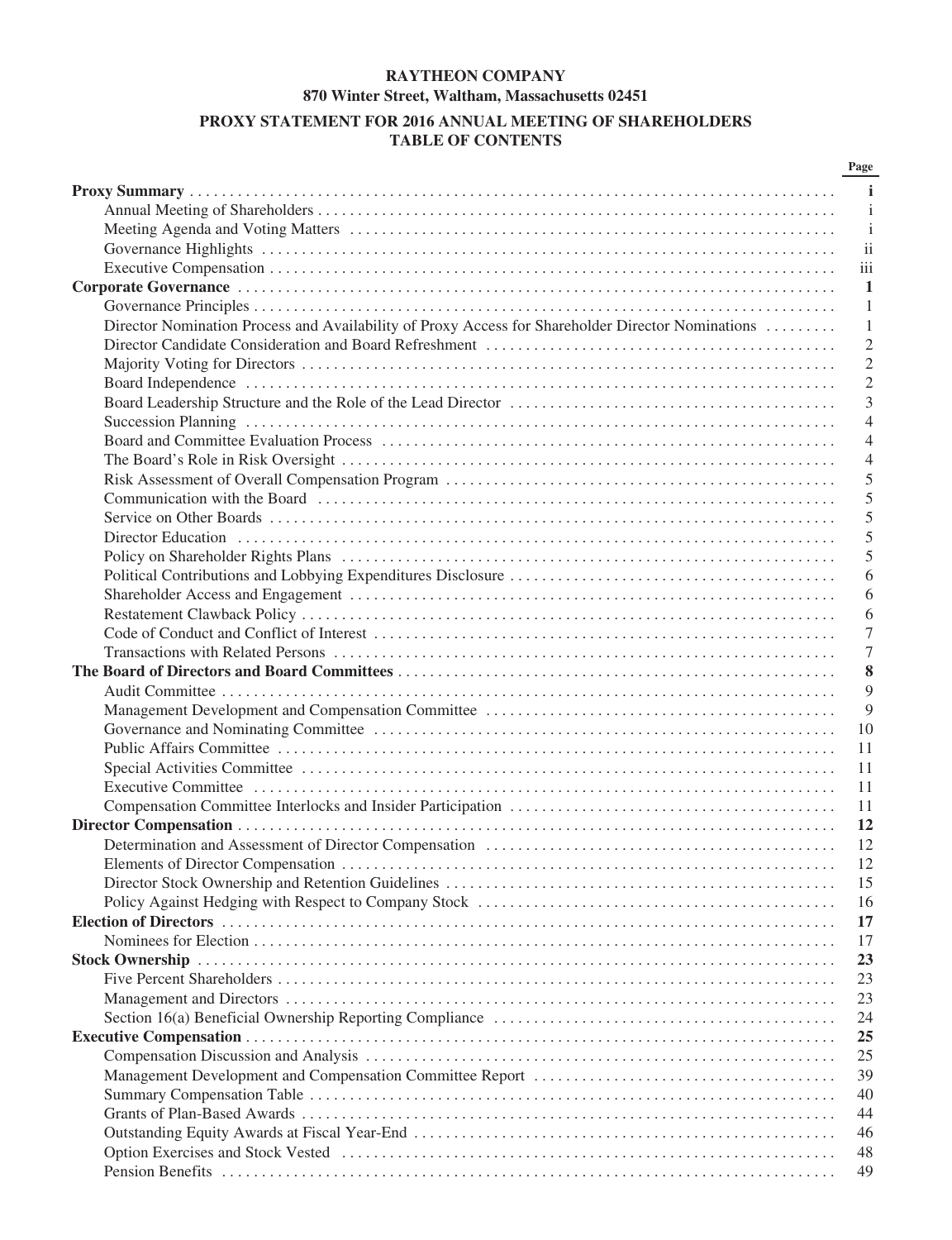|                                                                                                         | 51  |
|---------------------------------------------------------------------------------------------------------|-----|
|                                                                                                         | 52  |
|                                                                                                         | 56  |
|                                                                                                         | 57  |
|                                                                                                         | 58  |
|                                                                                                         | 58  |
| Approval of Amendment to the By-Laws to Designate the Delaware Court of Chancery as the Exclusive Forum |     |
|                                                                                                         | 59  |
|                                                                                                         | 60  |
|                                                                                                         | 65  |
|                                                                                                         | 65  |
|                                                                                                         | 65  |
|                                                                                                         | 66  |
|                                                                                                         | 67  |
|                                                                                                         | 67  |
|                                                                                                         | 67  |
| Important Notice Regarding the Availability of Proxy Materials for the Shareholder Meeting              | 68  |
|                                                                                                         | 68  |
|                                                                                                         | -68 |
|                                                                                                         | 68  |
|                                                                                                         | 69  |
|                                                                                                         |     |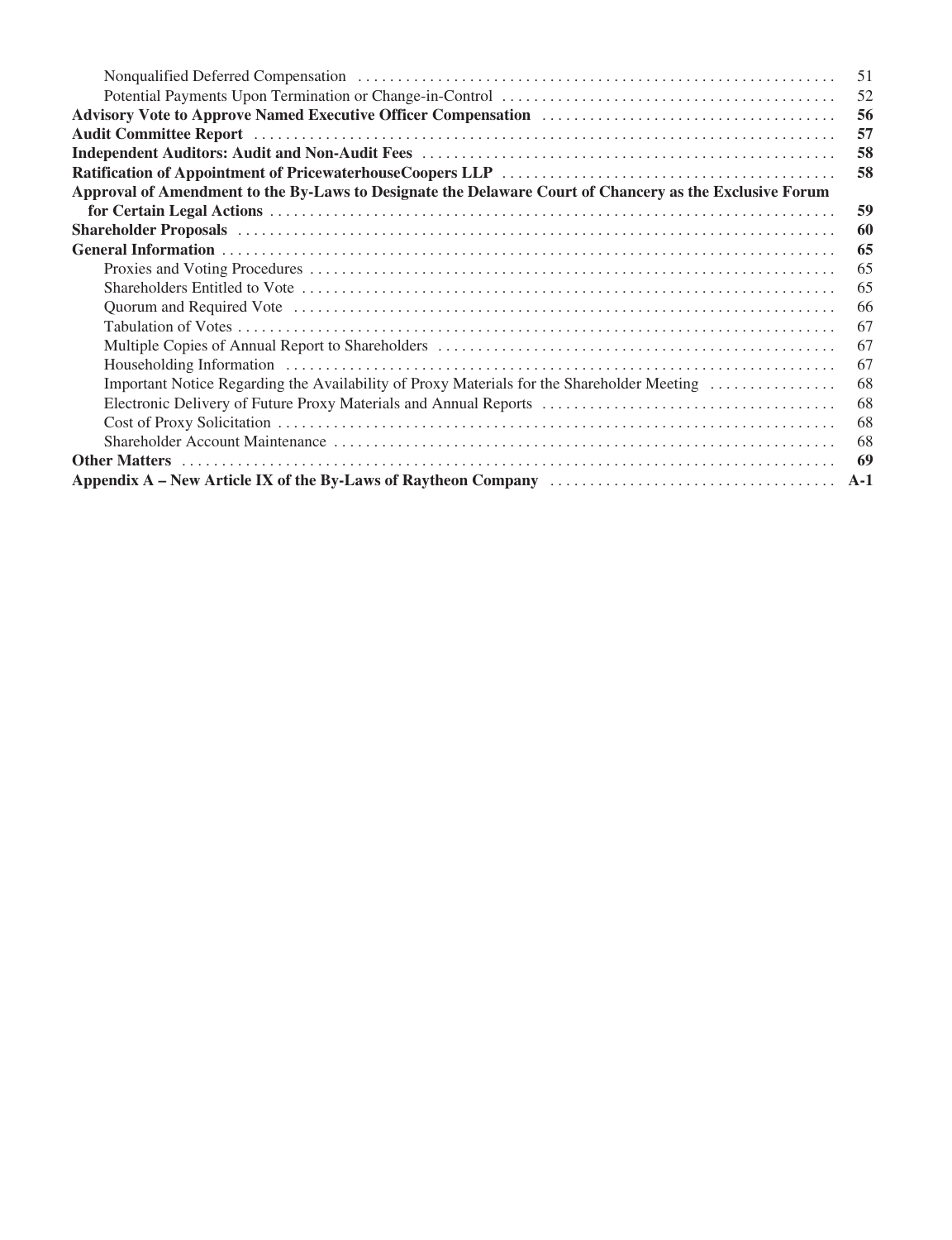#### **CORPORATE GOVERNANCE**

The Board of Directors is committed to being a leader in corporate governance. The Board believes that good governance enhances shareholder value and goes beyond simply complying with applicable requirements. It means an integrated and collaborative approach to governance promoting integrity, accountability, transparency and the highest ethical standards. To that end, the Board has adopted a number of policies, processes and practices to ensure effective governance. Our key governance documents are available on our website at www.raytheon.com under the heading "Investor Relations/ Corporate Governance." Major elements of our governance profile are enumerated on page ii and discussed in greater detail in this section.

#### **Governance Principles**

Our Governance Principles provide a framework for oversight of the Company's governance and address a number of the topics enumerated above. The Governance Principles are available on our website at www.raytheon.com under the heading "Investor Relations/Corporate Governance/Governance Principles" and are also available in print to any shareholder who requests them by writing to Raytheon Company, Investor Relations, 870 Winter Street, Waltham, Massachusetts 02451 or by emailing invest@raytheon.com.

#### **Director Nomination Process and Availability of Proxy Access for Shareholder Director Nominations**

Under our By-Laws, nominations for director may be made only by the Board or a Board committee, or by a shareholder or shareholders entitled to vote who comply with the relevant provisions in our By-Laws. All director nominations should be made in accordance with the provisions set forth in our By-Laws, which are published on our website at www.raytheon.com under the heading "Investor Relations/Corporate Governance." You also may obtain a copy of our By-Laws by writing to the Corporate Secretary at the address set forth above.

*Shareholder Nominations via Proxy Access By-Law (Section 2.11).* On March 23, 2016, the Board amended the Company's By-Laws, setting forth conditions under which shareholders may include nominees in the Company's Annual Meeting proxy materials ("proxy access by-law"). This proxy access by-law represents the culmination of consideration by the Governance and Nominating Committee and the full Board over time and the detailed feedback elicited by the Company through its annual outreach process outside of proxy season from representatives of institutional shareholders owning approximately 40% of the Company's stock. Key elements of the proxy access by-law are as follows:

- Available to shareholders who have beneficially owned 3% or more of the Company's outstanding stock continuously for at least three years;
- Loaned stock is counted as owned, provided that the eligible nominating shareholder has the power to recall such loaned shares on no more than five business days' notice, such shareholder recalls the loaned shares within five business days of being notified that its nominee will be included in the Company's proxy materials for the relevant Annual Meeting, and such shareholder holds the recalled shares through the Annual Meeting;
- Nominating shareholders are not required to continue to hold their Company shares for any period after the Annual Meeting for which nominees are to be voted upon;
- The 3% ownership threshold can be satisfied by no more than 20 shareholders, with multiple funds under common management and investment control, and a group of investment companies (as defined in the Investment Company Act of 1940), treated as a single shareholder;
- A cap on the number of nominees equal to the greater of 20% (rounded down) of all directors or 2 ("20% or 2");
- The cap on the number of proxy access nominees is not reduced by the number of previous proxy access nominees elected and re-nominated by the Board;
- However, the cap on the number of proxy access nominees is reduced by the number of other nominees nominated by shareholders under the Company's standard advance notice by-law;
- No disqualification of a proxy access nominee based on the nominee receiving third-party compensation, but the specifics of any such compensation must be disclosed;
- A proxy access nominee is barred from re-nomination for two years if such nominee was included in the proxy materials and failed to receive support of at least 25% of the shares voting;
- Notice from eligible shareholders of nominees, subject to the provisions of the proxy access by-law, must be received by the Company no earlier than the  $150<sup>th</sup>$  day, and no later than the  $120<sup>th</sup>$  day, prior to the first anniversary of the date that the prior year's Annual Meeting proxy statement was first sent to shareholders.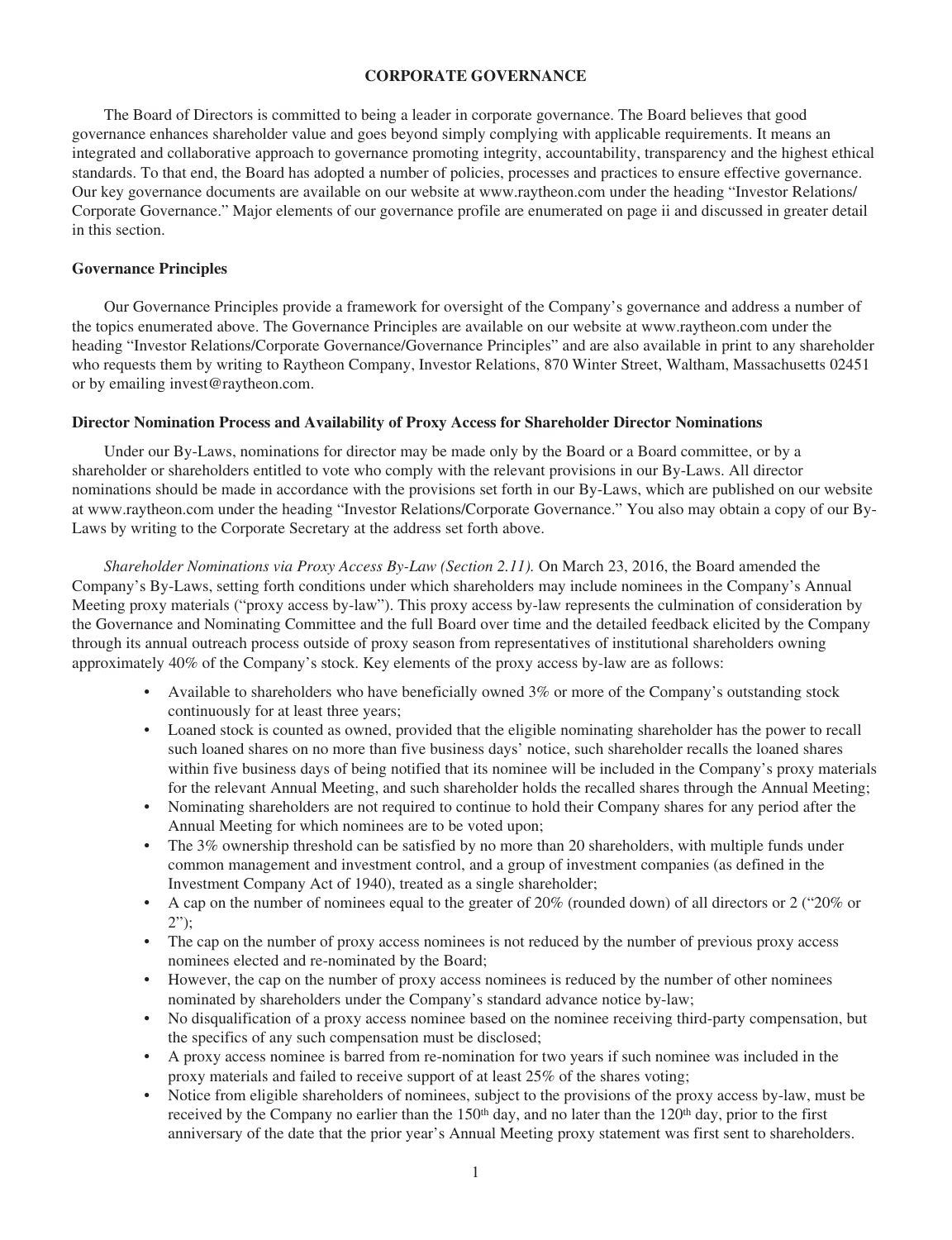*Shareholder Nominations other than via Proxy Access By-Law.* Shareholders may also nominate persons for election to the Board at an annual or special meeting of shareholders in accordance with the standard advance notice provisions (By-Law Section 2.7). For our 2017 Annual Meeting of Shareholders, we must receive this notice between January 26, 2017 and February 25, 2017. However, in no event are we obligated to include any such nomination in our proxy materials.

*Shareholder Recommendations for Consideration by the Board's Governance and Nominating Committee.* Shareholders wishing to propose a director candidate for consideration by the Governance and Nominating Committee may do so by sending the candidate's name, biographical information and qualifications to the Committee Chair, in care of the Corporate Secretary, Raytheon Company, 870 Winter Street, Waltham, Massachusetts 02451. The Committee reviews each candidate's qualifications in accordance with the director qualification criteria contained in our Governance Principles and determines whether the candidate should be nominated for election to the Board.

#### **Director Candidate Consideration and Board Refreshment**

*The Governance and Nominating Committee's Consideration Process*. The Committee's frame of reference for considering director candidates is set forth in the Board Selection section of the Governance Principles, which identifies diversity of experience, expertise and business judgment as key objectives. The Governance Principles also provide that the Committee, in consultation with the Board, will be guided by a number of other criteria, including that each director candidate should be chosen without regard to gender, race, religion, age, sexual orientation or national origin. The Committee seeks to have a balanced, engaged and collegial board whose members possess the skills and background necessary to ensure that shareholder value is maximized in a manner consistent with all legal requirements and the highest ethical standards. The Committee utilizes a matrix that reflects the key attributes, skills and experience possessed by Board members and identifies areas where the composition of the Board might best be complemented. From time to time, the Committee may engage a third party for a fee to assist it in identifying potential director candidates.

*Board Refreshment.* Informed by the Governance and Nominating Committee, the Board has, on an ongoing basis, assessed its profile in terms of attributes, skills and experience and sought to enhance the Board's capabilities in a complex and evolving business environment. In 2015, the Board added two new directors who are candidates for election at the 2016 Annual Meeting, Letitia Long, former Director of the National Geospatial-Intelligence Agency, and Robert Beauchamp, Chairman, President and CEO of BMC Software, Inc. During the last five years, a total of six directors have joined the Board, while four have retired.

#### **Majority Voting for Directors**

Our By-Laws contain a majority of votes cast standard for uncontested elections of directors. Under the majority of votes cast standard, a director nominee is elected if the number of votes cast "for" the nominee exceeds the number of votes cast "against" the nominee. In contested elections (that is, those in which the number of nominees exceeds the number of directors to be elected), the voting standard is a plurality of votes cast.

Our Governance Principles also provide that any incumbent director in an uncontested election who fails to receive the requisite majority of votes cast "for" his or her election will tender his or her resignation to the Governance and Nominating Committee. The Governance and Nominating Committee will make a recommendation to the Board as to whether to accept or reject the director's resignation. The Board will act on the resignation and publicly disclose its decision and the rationale behind it within 90 days from the date of the certification of results. The director whose resignation is under consideration will abstain from participating in both the Governance and Nominating Committee's recommendation and the Board's decision with respect to the resignation. If a resignation is not accepted by the Board, the director may continue to serve.

#### **Board Independence**

The Governance Principles include criteria adopted by the Board to assist it in making determinations regarding the independence of its members. The criteria are consistent with the New York Stock Exchange (NYSE) listing standards regarding director independence. To be considered independent, the Board must determine that a director does not have a material relationship, directly or indirectly, with Raytheon. A director will not be considered independent if he or she is a current partner or employee of an internal or external auditor of Raytheon, or if his or her immediate family member is a current partner of an internal or external auditor of Raytheon, or if he or she, or an immediate family member, has been within the last three years:

- an executive officer of Raytheon;
- a partner or employee of an internal or external auditor of Raytheon who personally worked on a Raytheon audit;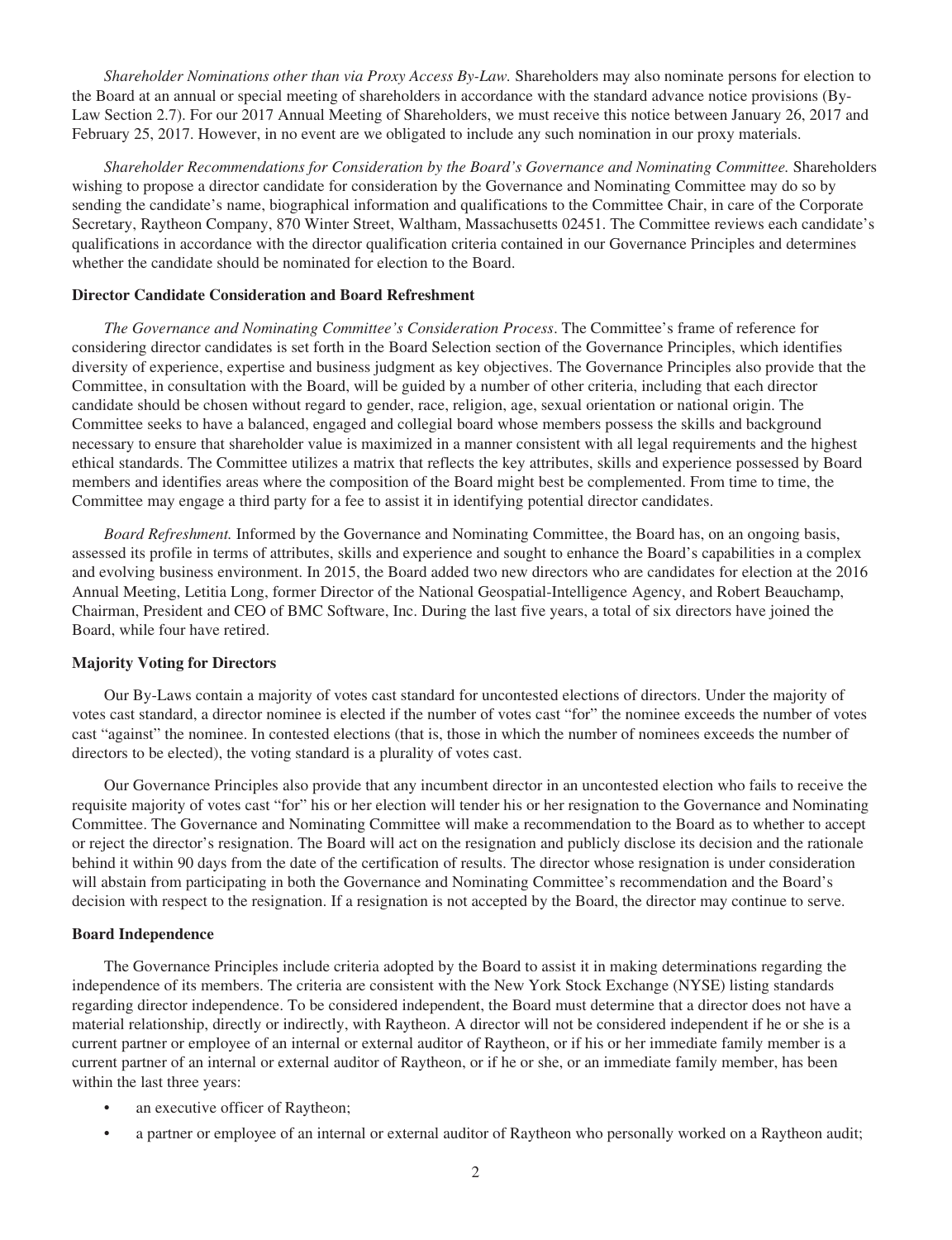- an executive officer of a public company that has an executive officer of Raytheon on its compensation committee;
- a paid advisor or consultant to Raytheon receiving in excess of \$120,000 per year in direct compensation from Raytheon (other than fees for service as a director); or
- an employee (or in the case of an immediate family member, an executive officer) of a company that does business with Raytheon and the annual payments to or from Raytheon exceeded the greater of \$1 million or 2% of the other company's annual gross revenues.

A director will also not be considered independent if, in the prior year, he or she, or an immediate family member, was an executive officer of a tax-exempt entity that received contributions from Raytheon exceeding the greater of \$1 million or 2% of the entity's gross revenues.

The Board has considered the independence of its members in light of its independence criteria, and has reviewed Raytheon's relationships with organizations with which our directors are affiliated. In this regard, the Board considered the following relationships:

- Subsidiaries of Tyco International, where Mr. Oliver serves as CEO, provide products and services to Raytheon in the ordinary course of business including fire protection and security system equipment and services;
- State Street Global Markets, LLC (SSGM), a subsidiary of State Street Corporation, where Ms. Atkinson serves as Executive Vice President and Treasurer, provides purely transactional processing services to Raytheon pension plans in the ordinary operation of the plans; and
- BMC Software, Inc. (BMC), where Mr. Beauchamp serves as Chairman, President and CEO, provides software and related services to Raytheon in the ordinary course of business.

In all three cases, the amounts paid to Tyco International, SSGM and BMC were well below the relevant thresholds referenced above. Based on the foregoing, the Board concluded that neither Mr. Oliver, Ms. Atkinson, nor Mr. Beauchamp directly or indirectly has a material interest in the respective transactions with Tyco International, SSGM and BMC.

The Board also has determined that Mses. Atkinson and Long, and Messrs. Beauchamp, Cartwright, Clark, Hadley, Oliver, Ruettgers, Skates and Spivey, do not directly or indirectly have a material relationship with the Company, nor do they directly or indirectly have a material interest in any transaction involving the Company, and each of them satisfies the independence criteria set forth in the Governance Principles and the NYSE standards.

#### **Board Leadership Structure and the Role of the Lead Director**

The Board believes that while no single leadership model is universally or permanently appropriate, the most effective leadership structure for the Company at this time is one with a combined Chairman and CEO, coupled with an independent Lead Director. A combined Chairman and CEO structure promotes a cohesive vision and strategy for the Company and strong execution ability. The Company has found that this structure is particularly advantageous for our international business with foreign government customers who value unified leadership and a single ultimate executive decision maker.

The Board has created the Lead Director role as an integral part of a Board leadership structure that promotes strong, independent oversight of Raytheon's management and affairs. The Lead Director must be independent as determined by the Board in accordance with the criteria included in our Governance Principles which are summarized above. The Lead Director's duties include working with the Chairman to develop and approve Board agendas and meeting schedules, advising the Chairman as to the quality, quantity and timeliness of the information sent to the Board by management, developing agendas for and chairing executive sessions of the Board (in which the non-management directors meet without management), acting as a liaison between the independent directors and the Chairman and CEO, and performing such other duties as the Board may determine from time to time. The designation of a Lead Director is not intended to inhibit communication among the directors or between any of them and the Chairman and CEO. Annually, the Board reviews the role and function of the Lead Director. In March 2016, the Board, upon the recommendation of the Governance and Nominating Committee, amended the Governance Principles to provide additional clarity on the term of the Lead Director and promote refreshment of such role. The amendment establishes that the Lead Director will serve an initial two-year term, and may serve up to three additional one-year terms as determined by the Board.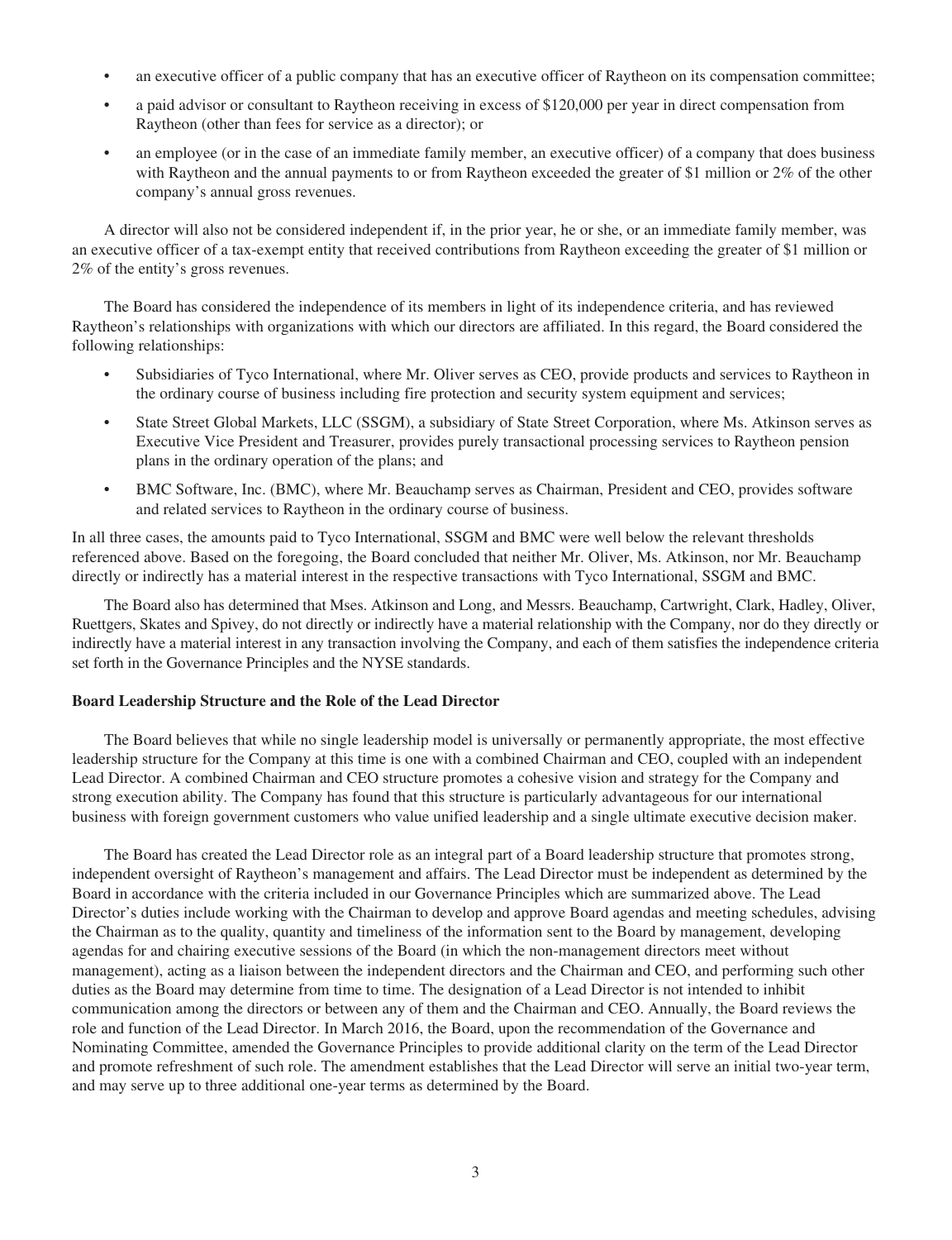#### **Succession Planning**

The Board's Management Development and Compensation Committee (MDCC) and the full Board periodically review succession planning for the Chairman and CEO and other senior leadership positions. These reviews include consideration and assessment of key leadership talent throughout the Company, and roles in which external candidates may need to be considered. The Board's carefully considered planning is evident in the process by which Thomas Kennedy was ultimately elected as Chairman and CEO. Mr. Kennedy, with over a 32-year career with the Company, previously served in a series of positions of increasing responsibility, including President of the Company's Integrated Defense Systems business, Executive Vice President and Chief Operating Officer, and CEO.

#### **Board and Committee Evaluation Process**

The Governance and Nominating Committee leads an annual performance evaluation process of the Board and each Board committee. As part of the process, each director completes a Board self-evaluation questionnaire and a separate questionnaire for each committee on which the director serves. Before distribution to directors each year, the forms of questionnaires for the Board and each committee are reviewed by the Governance and Nominating Committee and revised as necessary or appropriate. Each committee also reviews its own form of questionnaire. The form of questionnaire for each committee is tailored to that committee's specific role and responsibilities and any applicable legal or regulatory obligations. The self-evaluation questionnaires not only request ratings, but are designed to solicit detailed comments for improving Board and committee governance processes and effectiveness.

Self-evaluation questionnaire results are compiled and summarized by the Office of the Corporate Secretary. The summaries include each specific director comment without attribution. The Board self-evaluation summary is provided to each director, while the self-evaluation summary for each committee is provided to all directors serving on that committee, as well as to the Lead Director and the Chairman. As part of the self-evaluation process, directors are able to discuss concerns, including those related to individual performance, separately with the Lead Director. Committee self-evaluation results are discussed by each committee in executive session, while evaluation results for the full Board are discussed among all of the directors, also in executive session. Each committee and the Board identify opportunities for improvement and other areas of focus and implement plans to address them. At mid-year, each committee and the full Board once again convene in executive session to review progress with respect to the identified opportunities and areas.

The Board views self-evaluation of Board and committee performance as an integral part of its commitment to continuous improvement and achieving high levels of performance. A number of the changes to the Governance Principles, committee charters and Board governance practices in general have resulted from the self-evaluation process. Additionally, the Governance and Nominating Committee periodically reviews the process and ways in which it can be enhanced.

#### **The Board's Role in Risk Oversight**

The Board oversees various risks potentially affecting the Company, both directly and indirectly, through its committees. The Company has in place an enterprise risk management (ERM) process that, among other things, is designed to identify risks across the Company with input from each business unit and function. Under the ERM process, various business risks are identified, assessed and prioritized. The top risks to the Company, and any mitigation plans associated with those risks, are reported to the Board. The ERM process is reviewed with the Board from time to time and is the subject of periodic review by the Audit Committee of the Board. The Company also manages risk through numerous controls and processes embedded in its operations. Such controls and processes also are reviewed from time to time with the Board and/or the relevant Board committees as noted below.

Risk considerations also are raised in the context of a range of matters that are reported by management to the Board or one of the Board's committees for review. For example, elements of risk are discussed by the full Board in presentations concerning annual operating plans, merger and acquisition opportunities, market environment updates, international business activities and other strategic discussions. The full Board also regularly reviews cybersecurity risks, including from the vantage point of the Company's systems and operations, third parties with whom it does business, such as suppliers and subcontractors, and the Company's products and services to customers. Elements of risk related to financial reporting, internal audit, auditor independence and related areas of law and regulation are reviewed by the Audit Committee. Elements of risk related to various aspects of U.S. and international regulatory compliance, social responsibility, environmental matters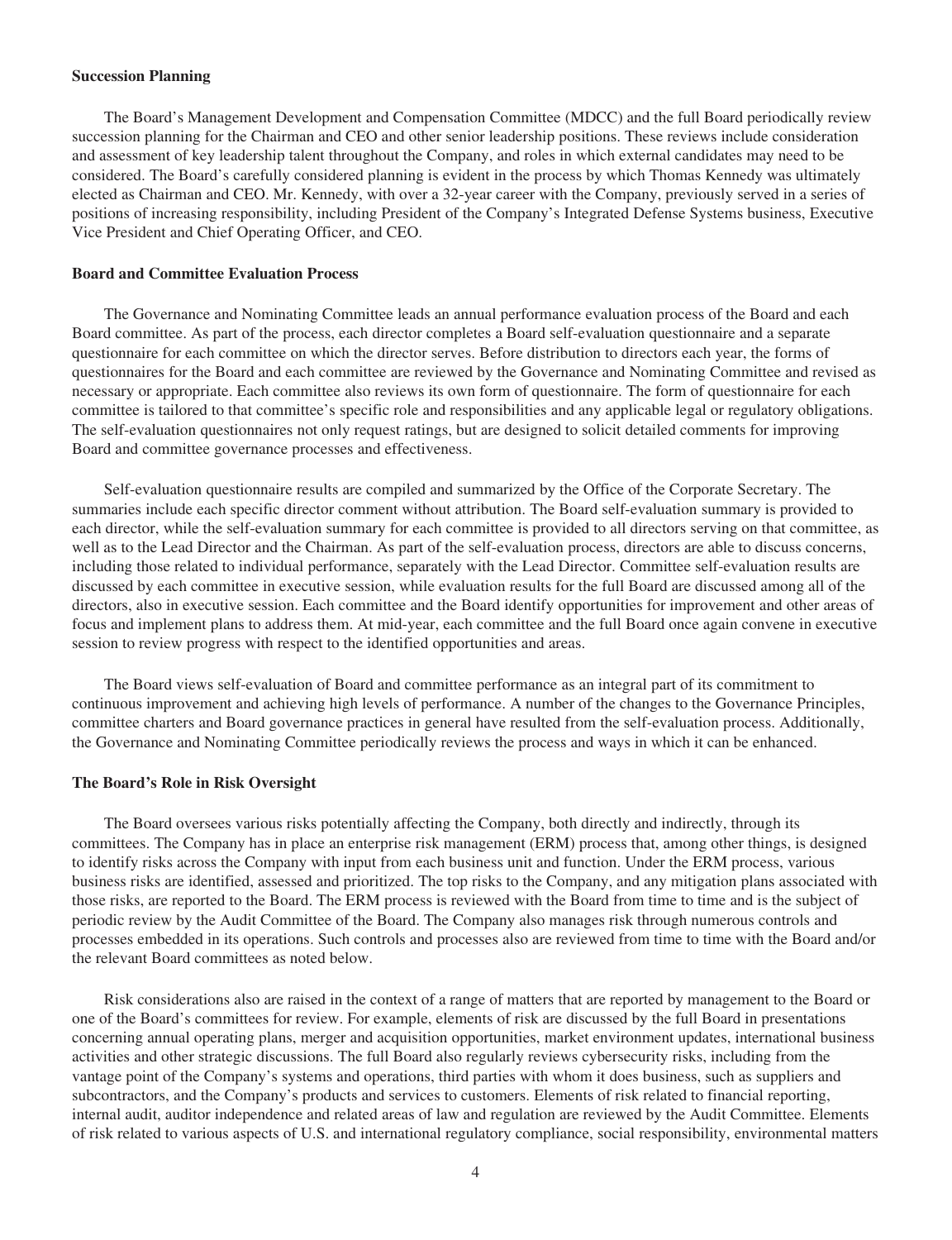and export/import controls are reviewed by the Public Affairs Committee. Elements of risk related to compensation policies and practices and talent management are reviewed by the MDCC, as further discussed below. Elements of risk applicable to classified business are reviewed by the Special Activities Committee. Elements of risk related to governance issues are reviewed by the Governance and Nominating Committee.

#### **Risk Assessment of Overall Compensation Program**

The MDCC has reviewed with management the design and operation of our incentive compensation arrangements for all employees, including executive officers, for the purpose of determining whether such programs might encourage inappropriate risk-taking that would be reasonably likely to have a material adverse effect on the Company. The MDCC considered the incentive award elements of the Company's compensation program and the features of the program that are designed to mitigate compensation-related risk, such as those described on page 27 under the caption "Management of Compensation-Related Risk." While risk is inherent in numerous aspects of our business operations, our compensation program does not unduly affect these inherent business risks. The MDCC concluded that the Company's compensation plans, programs and policies, considered as a whole, including applicable risk-mitigation features, are not reasonably likely to have a material adverse effect on the Company.

#### **Communication with the Board**

Interested parties may communicate with our Board through our Lead Director in writing, care of the Corporate Secretary, Raytheon Company, 870 Winter Street, Waltham, Massachusetts 02451. Interested parties also may contact the Lead Director electronically by submitting comments on our website at www.raytheon.com in the section entitled, "Contact the Board," under the heading "Investor Relations/Corporate Governance/Contact the Company." Communications will be referred to the Lead Director and tracked by the Office of the General Counsel.

Anyone who has a concern regarding our accounting, internal controls over financial reporting or auditing matters may communicate that concern to the Audit Committee. You may contact the Audit Committee by writing to Raytheon Audit Committee, Raytheon Company, 870 Winter Street, Waltham, Massachusetts 02451. Interested parties may also contact the Audit Committee electronically by submitting comments on our website at www.raytheon.com in the section entitled, "Contact the Audit Committee Regarding Accounting, Internal Controls or Auditing Matters," under the heading, "Investor Relations/Corporate Governance/Contact the Company." Communications will be referred to the Audit Committee and will be tracked and investigated in the ordinary course by our Ethics Office with the assistance of the Office of the General Counsel unless otherwise instructed by the Audit Committee.

#### **Service on Other Boards**

Our Governance Principles limit the number of public company boards (including Raytheon) on which a director may serve to five, or three in the case of a director who currently serves as a CEO of a public company. This latter limitation applies to the Company's CEO. The Governance Principles provide that a director who is considering joining the board of another public company must notify the Chairman of the Board and the Chair of the Governance and Nominating Committee regarding the proposed board service and shall not accept the position until advised by the Chairman of the Board that service on the other board would not conflict with a Raytheon policy or service on the Raytheon Board. Additionally, in 2015 the Company established a new policy applicable to all officers and employees requiring advance notification, review and written approval before an employee may join the board of another business entity, to ensure that such service is not contrary to the interests of the Company.

#### **Director Education**

Our director education program consists of visits to Raytheon facilities, education regarding our Code of Conduct, and other policies and practices relevant to our business and operations. Periodically, we provide updates on relevant topics of interest to the Board. We also encourage directors to attend director education programs sponsored by various educational and other institutions. In advance of each regularly scheduled Board meeting, directors receive an updated list of educational programs sponsored by nationally-recognized institutions, and are offered the opportunity at Company expense to attend any of these or other relevant programs that they may identify.

#### **Policy on Shareholder Rights Plans**

We do not have a shareholder rights plan. The Board will obtain shareholder approval prior to adopting a shareholder rights plan unless the Board, in the exercise of its fiduciary duties, determines that, under the circumstances then existing, it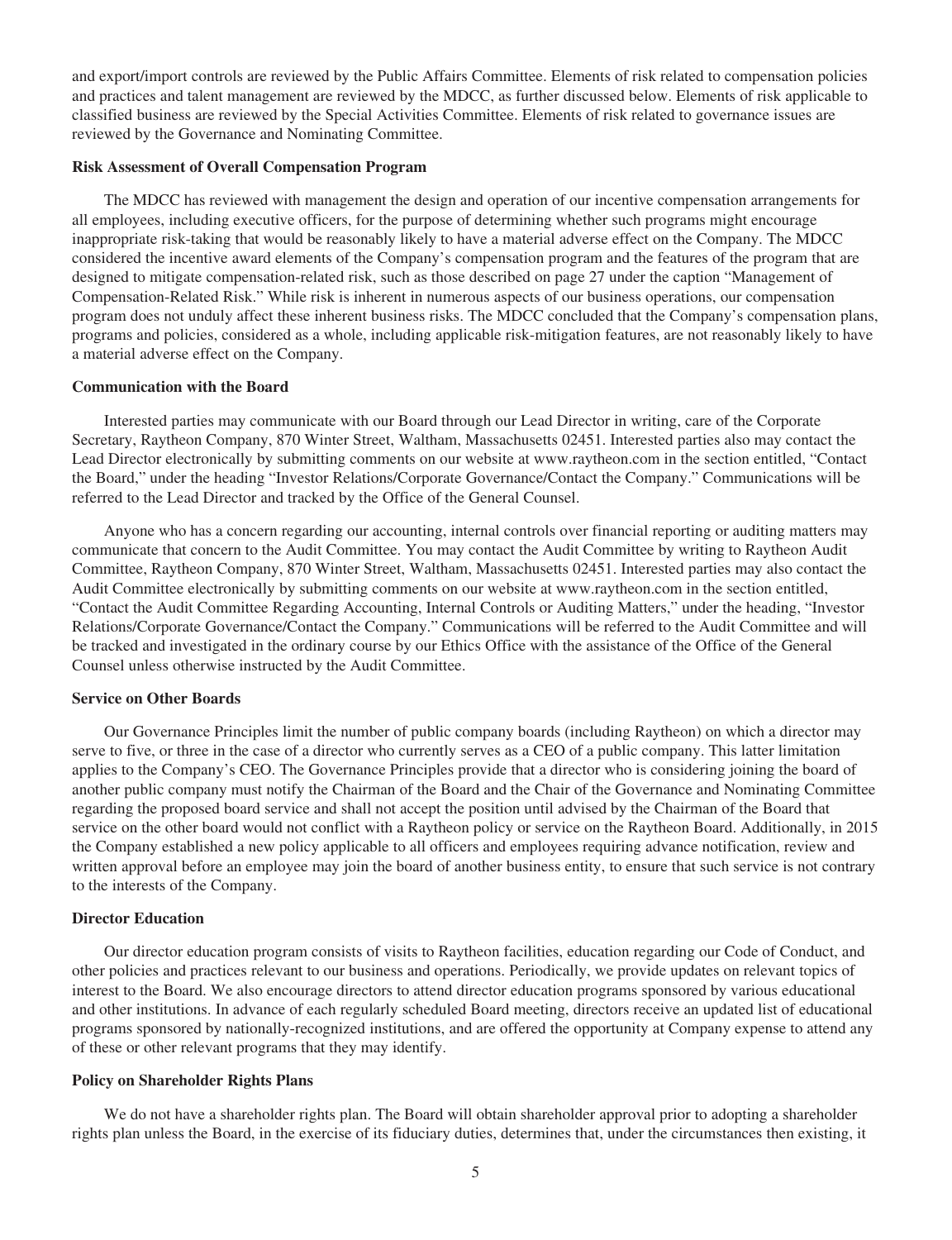would be in the best interests of Raytheon and our shareholders to adopt a rights plan without prior shareholder approval. If a rights plan is adopted by the Board without prior shareholder approval, the plan must provide that it will expire within one year of adoption unless ratified by shareholders.

#### **Political Contributions and Lobbying Expenditures Disclosure**

Raytheon has for a number of years included voluntary disclosure on its website relating to political contributions and lobbying expenditures. In March 2016, the Company significantly expanded this website disclosure to include the following:

- A description of Raytheon policies relating to the Company's political expenditure and lobbying practices;
- The titles of decision makers involved with approvals pertaining to political action committee and direct political activities, as well as lobbying activities;
- Direct links to Company reports, as filed with government agencies, specifying federal PAC and lobbying activities;
- Detailed information regarding direct political contributions from Raytheon funds (which was "0" for 2015), including a statement that Raytheon has no plans to make direct political contributions from Company funds in the future but, in the event of any such contributions in the future, would disclose them;
- A statement confirming that Raytheon does not spend Company funds on communications to the general public in support of political campaigns or ballot initiatives;
- A discussion of the types of reports that the Company files with regulators at the federal, state and local level relating to lobbying;
- The disclosure of trade associations to which the Company has paid annual dues of \$50,000 or greater and the dollar amount, if any, used by the association for lobbying as reported by the association as required by the Internal Revenue Code, as well as a statement that no other separate payment at this level was made to a trade association in 2015 with the purpose that such payment be used for lobbying; and
- Reference to the oversight role of the Board's Public Affairs Committee, pursuant to its charter, with respect to political and lobbying activities.

This disclosure is available on our website at www.raytheon.com under the heading "Investor Relations/Corporate Governance/Political Contributions and Lobbying Expenditures."

#### **Shareholder Access and Engagement**

In recent years the Company has taken significant steps to enhance shareholder access. As discussed in detail on page 1, earlier this year, the Board amended the Company's By-Laws, to make available a meaningful proxy access process by which shareholders may, subject to certain conditions, include nominees in the Company's Annual Meeting proxy materials. In 2014, shareholders voted in favor of a proposal, recommended by the Board, to amend the Certificate of Incorporation to allow shareholders to take action without a meeting by written consent, subject to certain procedural safeguards intended to protect the best interests of all of our shareholders. In 2010, shareholders voted in favor of a proposal, recommended by the Board, to amend the Certificate of Incorporation to permit shareholders owning 25% or more of the Company's stock to call a special meeting of shareholders.

The Company has also made a concerted effort to engage with shareholders outside of proxy season to solicit their views on governance and executive compensation matters. We have engaged in such outreach for each of the last six years. In 2015, these outreach efforts resulted in dialogue with shareholders representing over 40% of the Company's outstanding shares to solicit their input on a range of topics related to executive compensation and governance matters. In addition to outreach with institutional shareholders, the Company has also engaged in conversations and correspondence with a number of other investors and corporate governance organizations.

#### **Restatement Clawback Policy**

Our Governance Principles contain a Restatement Clawback Policy which gives the Board the right to recover Results-Based Incentive Plan payments, Long-Term Performance Plan awards and restricted stock awards made on or after January 1, 2009 to any elected officer, to the extent that such payments or awards were inflated due to erroneous financial statements substantially caused by the executive's knowing or intentionally fraudulent or illegal conduct. The policy is designed to increase the likelihood that the Company will be successful if it seeks to recover the portion of an executive's incentive compensation attributable to inflated financial results caused by the executive's malfeasance.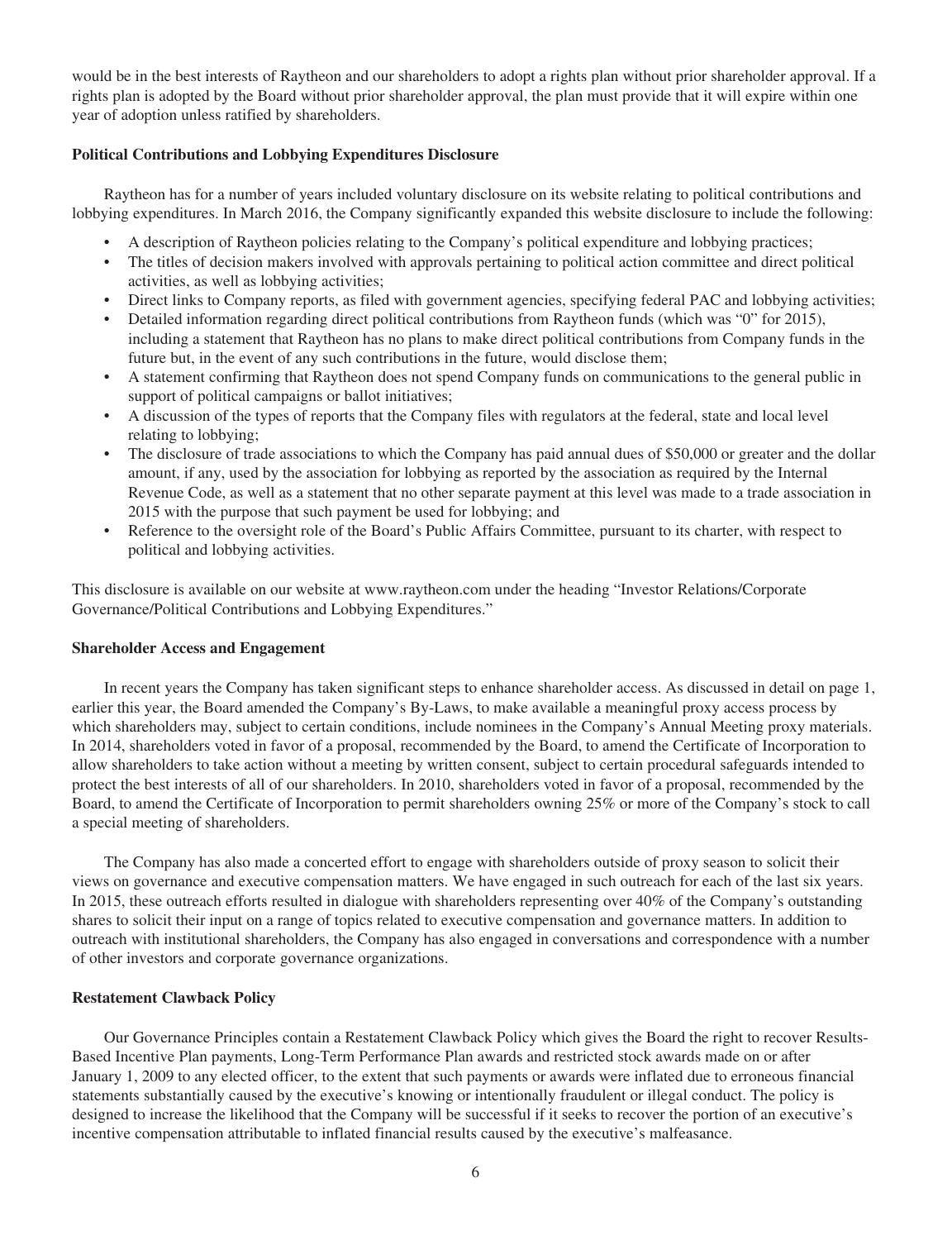#### **Code of Conduct and Conflict of Interest**

We have adopted a Code of Conduct and Conflict of Interest policies which apply to all officers, directors, employees and representatives. The Code of Conduct and the Conflict of Interest policies are the foundation of our ethics and compliance program and cover a wide range of areas. Many of our policies are summarized in the Code of Conduct, including our policies regarding conflict of interest, insider trading, discrimination and harassment, confidentiality and compliance with laws and regulations applicable to the conduct of our business. All officers, directors, employees and representatives are required to comply with the Code of Conduct and are subject to disciplinary action, including termination, for violations. We provide ethics education for directors, officers and employees. The Code of Conduct is published on our website at www.raytheon.com under the heading "Investor Relations/Corporate Governance/Code of Conduct" and is also available in print to any shareholder who requests it by writing to Raytheon Company, Investor Relations, 870 Winter Street, Waltham, Massachusetts 02451 or by emailing invest@raytheon.com. Any amendments to the Code of Conduct or the grant of a waiver from a provision of the Code of Conduct requiring disclosure under applicable SEC rules will be disclosed on our website.

Under our Conflict of Interest policy, directors, officers and employees are expected to bring to the attention of the Vice President, General Counsel and Secretary or the Vice President – Ethics and Business Conduct any actual or potential conflict of interest. Anyone may report matters of concern to Raytheon's Ethics Office through our anonymous, confidential toll-free EthicsLine at 1-800-423-0210, by writing to the Ethics Office, Raytheon Company, 870 Winter Street, Waltham, Massachusetts 02451, or by submitting comments on our website at www.raytheon.com in the section entitled, "Contact the Ethics Office," under the heading "Investor Relations/Corporate Governance/Contact the Company."

#### **Transactions with Related Persons**

Our Board has adopted a written Related Party Transactions Policy. Related party transactions include all transactions and relationships involving amounts in excess of \$120,000 between (a) the Company (including subsidiaries) and (b) any director, executive officer or 5% shareholder, including immediate family members and certain entities in which they have a significant interest. Under the policy, the General Counsel (or the CEO, in the case of a matter involving the General Counsel) provides information regarding any related party transaction or relationship to the Governance and Nominating Committee based on information solicited by the General Counsel (or the CEO, in the case of a matter involving the General Counsel). The Governance and Nominating Committee reviews the material facts of all related party transactions and determines whether to approve, disapprove or ratify the transaction or relationship involved. Certain transactions and relationships have been pre-approved by the Governance and Nominating Committee for purposes of the policy, including (a) executive officer compensation approved by the Board, (b) director compensation, (c) certain relatively small transactions between the Company and other companies, (d) certain charitable contributions made by the Company, and (e) matters considered by the Board in its director independence determinations. With respect to our directors, Messrs. Cartwright, Hadley and Kennedy served as members of boards of, or were otherwise affiliated with, charitable or other non-profit organizations to which the Company made contributions (other than through our matching gift and charitable awards program) in 2015. These contributions were consistent with all Company policies, with no organization receiving, in the aggregate, greater than \$200,000.

In a Schedule 13G filing made with the SEC, BlackRock, Inc., including its subsidiaries (BlackRock), reported beneficial ownership of 8.1% of our outstanding common stock as of December 31, 2015. Under a previously established business relationship, BlackRock has provided investment management services for the benefit of the Raytheon Master Benefit Pension Trust. For providing such investment management services, BlackRock received fees of \$3.2 million in 2015. In accordance with the Related Party Transactions Policy referenced above, the Governance and Nominating Committee has reviewed this relationship. The Committee approved the relationship on the basis that BlackRock's ownership of Raytheon stock plays no role in the business relationship between the two companies and that the engagement of BlackRock has been on terms no more favorable to it than terms that would be available to unaffiliated third parties under the same or similar circumstances.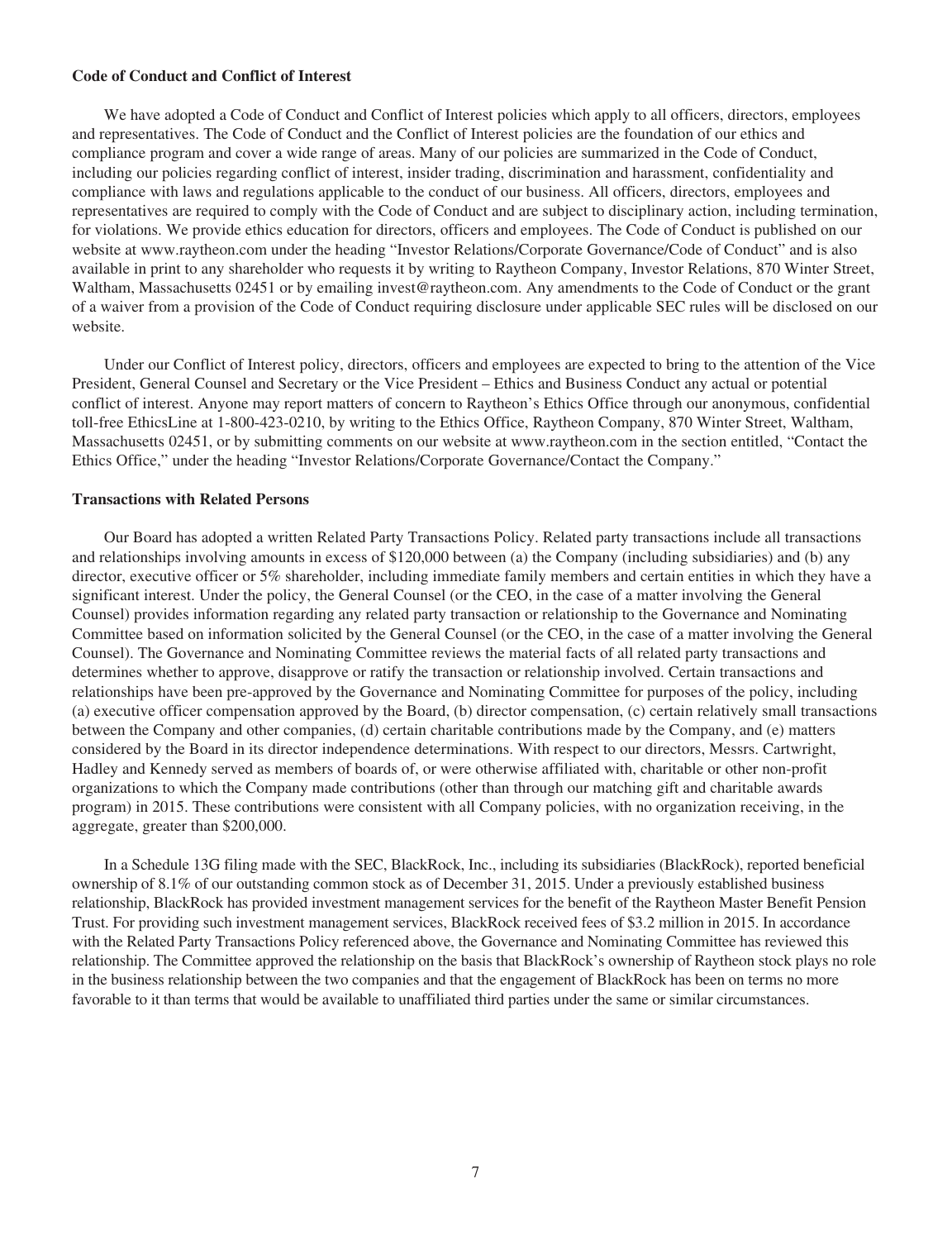#### **THE BOARD OF DIRECTORS AND BOARD COMMITTEES**

Our business, property and affairs are managed under the direction of the Board. The Board has a separately designated Audit Committee established in accordance with the Securities Exchange Act of 1934, as well as a standing Governance and Nominating Committee, Management Development and Compensation Committee, Public Affairs Committee, Special Activities Committee and Executive Committee. Each committee's charter (other than the Executive Committee) is published on our website at www.raytheon.com under the heading "Investor Relations/Corporate Governance/Committees" and is also available in print to any shareholder who requests it by writing to Raytheon Company, Investor Relations, 870 Winter Street, Waltham, Massachusetts 02451 or by emailing invest@raytheon.com.

The table below provides current membership information regarding the Board and Board committees as of the date of this proxy statement. During 2015, the Board met 9 times. The Board and certain committees also engaged in other discussions and actions during 2015 apart from these meetings. During 2015, the average attendance for directors at Board and committee meetings was 95.4%; no director attended less than 75% of the total of all Board and applicable committee meetings. All directors are expected to attend the 2016 Annual Meeting of Shareholders. In 2015, all of the directors who were members of the Board and standing for election at that time attended the Annual Meeting.

The non-management directors, all of whom are independent, meet in an executive session chaired by the Lead Director at the conclusion of regularly scheduled Board meetings. In addition, committee members generally meet in executive session, without management present, at the conclusion of regularly scheduled committee meetings. Each of the committees, except for the Executive Committee, is comprised solely of independent directors. The current membership of each committee and the number of times each committee met in 2015 are set forth below.

|                              | Audit<br>Committee | Governance<br>and<br><b>Nominating</b><br>Committee | <b>Management</b><br>Development<br>and<br>Compensation<br>Committee | <b>Public</b><br><b>Affairs</b><br>Committee | <b>Special</b><br><b>Activities</b><br><b>Committee</b> | <b>Executive</b><br>Committee |
|------------------------------|--------------------|-----------------------------------------------------|----------------------------------------------------------------------|----------------------------------------------|---------------------------------------------------------|-------------------------------|
| <b>Independent Directors</b> |                    |                                                     |                                                                      |                                              |                                                         |                               |
|                              | X                  |                                                     |                                                                      | X                                            |                                                         |                               |
| Robert E. Beauchamp          |                    |                                                     | X                                                                    |                                              |                                                         |                               |
|                              |                    | Chair                                               | X                                                                    |                                              |                                                         | X                             |
|                              |                    |                                                     |                                                                      |                                              | Chair                                                   | X                             |
|                              | X                  |                                                     |                                                                      | Chair                                        | X                                                       | X                             |
|                              | X                  |                                                     |                                                                      | X                                            | X                                                       |                               |
| George R. Oliver             | X                  |                                                     | X                                                                    | X                                            |                                                         |                               |
| Michael C. Ruettgers         |                    | X                                                   |                                                                      |                                              | X                                                       |                               |
| Ronald L. Skates             | Chair              |                                                     | X                                                                    | X                                            |                                                         | X                             |
| William R. Spivey            |                    | X                                                   | Chair                                                                |                                              |                                                         | X                             |
| <b>Inside Director</b>       |                    |                                                     |                                                                      |                                              |                                                         |                               |
| Thomas A. Kennedy            |                    |                                                     |                                                                      |                                              |                                                         | Chair                         |
| Number of Meetings in 2015   | 9                  | 6                                                   | 6                                                                    | 5                                            | 8                                                       |                               |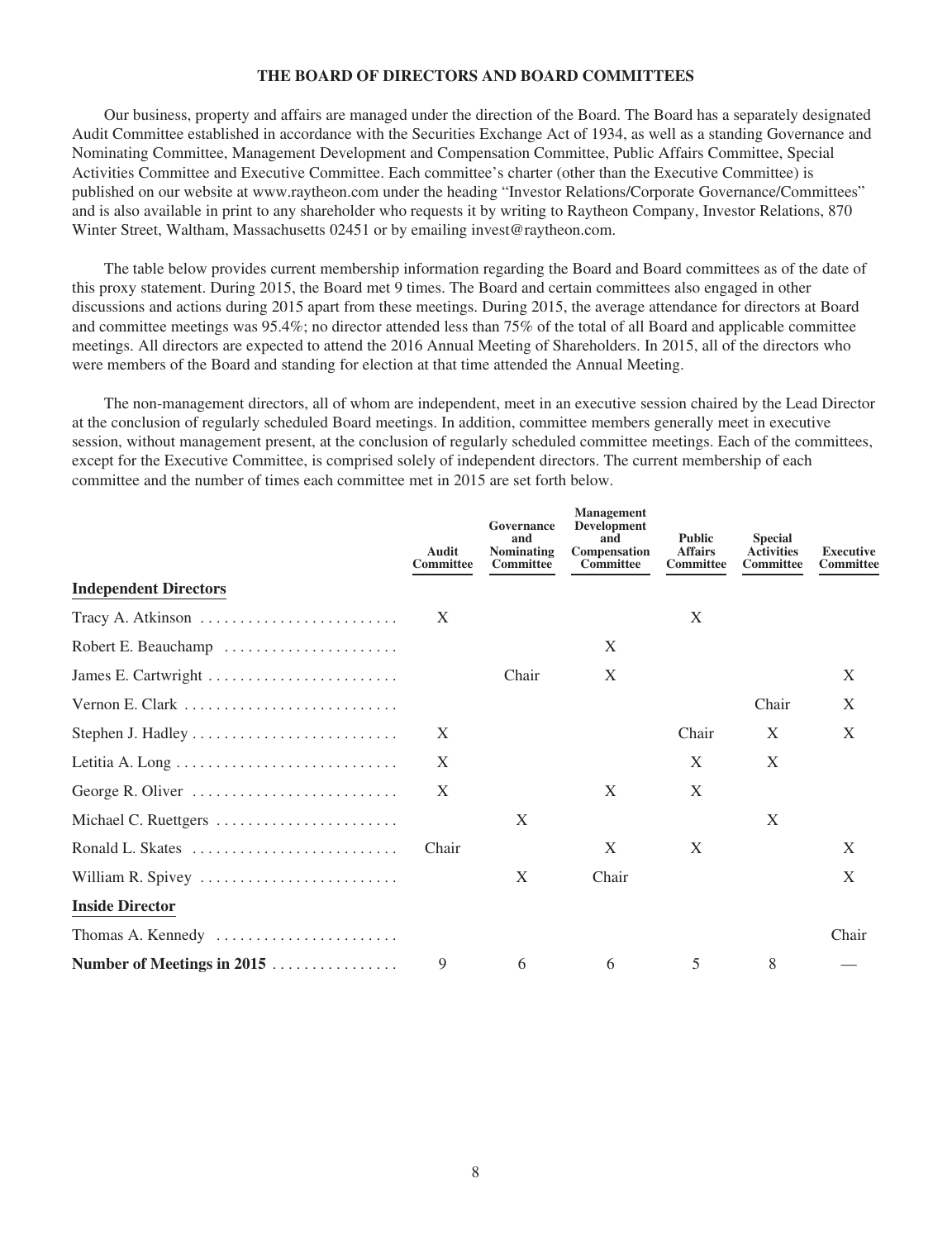### **Audit Committee**

The Audit Committee:

- Oversees the integrity of our financial statements;
- Evaluates the independent auditors' qualifications, performance and independence;
- Oversees our internal audit function;
- Meets with management to consider the adequacy of our internal controls and the objectivity of financial reporting;
- Reviews the independent auditors' audit of the effectiveness of the Company's internal controls;
- Prepares the Audit Committee Report found on page 57;
- Meets with the independent auditors, internal auditors and appropriate financial personnel;
- Appoints the independent auditors;
- Pre-approves all audit fees and terms for, as well as all non-audit engagements with, the independent auditors;
- Reviews annual and periodic reports and earnings press releases and recommends to the Board whether the annual audited financial statements should be included in the Company's Form 10-K;
- Reviews and discusses with management the Company's risk assessment and risk management policies, including ERM, the Company's major financial risk exposures and steps to monitor and control such exposures;
- Reviews the performance of the Company's pension plans and risks related to those plans;
- Has established a process for employees and others to confidentially and anonymously report concerns or complaints regarding accounting, internal control or auditing matters. More information regarding this process is available on page 5 under the heading "Corporate Governance – Communication with the Board";
- Reviews compliance with our Code of Conduct with respect to certain financial reporting, controls and allegations of financial misconduct; and
- Has the authority to hire independent counsel and other advisers.

The Board has determined that each member of the Audit Committee is independent in accordance with the rules of the NYSE and the SEC applicable to audit committee members. The Board also has determined that each of Ronald L. Skates, the Chair of the Committee, Tracy A. Atkinson and George R. Oliver is an "audit committee financial expert," as defined by SEC rules, and that each of the other members of the committee, Stephen J. Hadley and Letitia A. Long, are "financially literate," based upon each individual's respective experience and training.

## **Management Development and Compensation Committee**

The Management Development and Compensation Committee (MDCC):

- Reviews and oversees compensation and benefits, as well as personnel plans, policies and programs;
- Reviews and recommends to the Board the compensation of the CEO and the other four most highly compensated executive officers;
- Reviews and approves the compensation of other officers and key employees;
- Reviews peer company practices to ensure competitiveness and seeks to align compensation with the performance of the Company;
- Periodically reviews succession plans for the CEO, the other named executive officers (NEOs) and elected officers of the Company;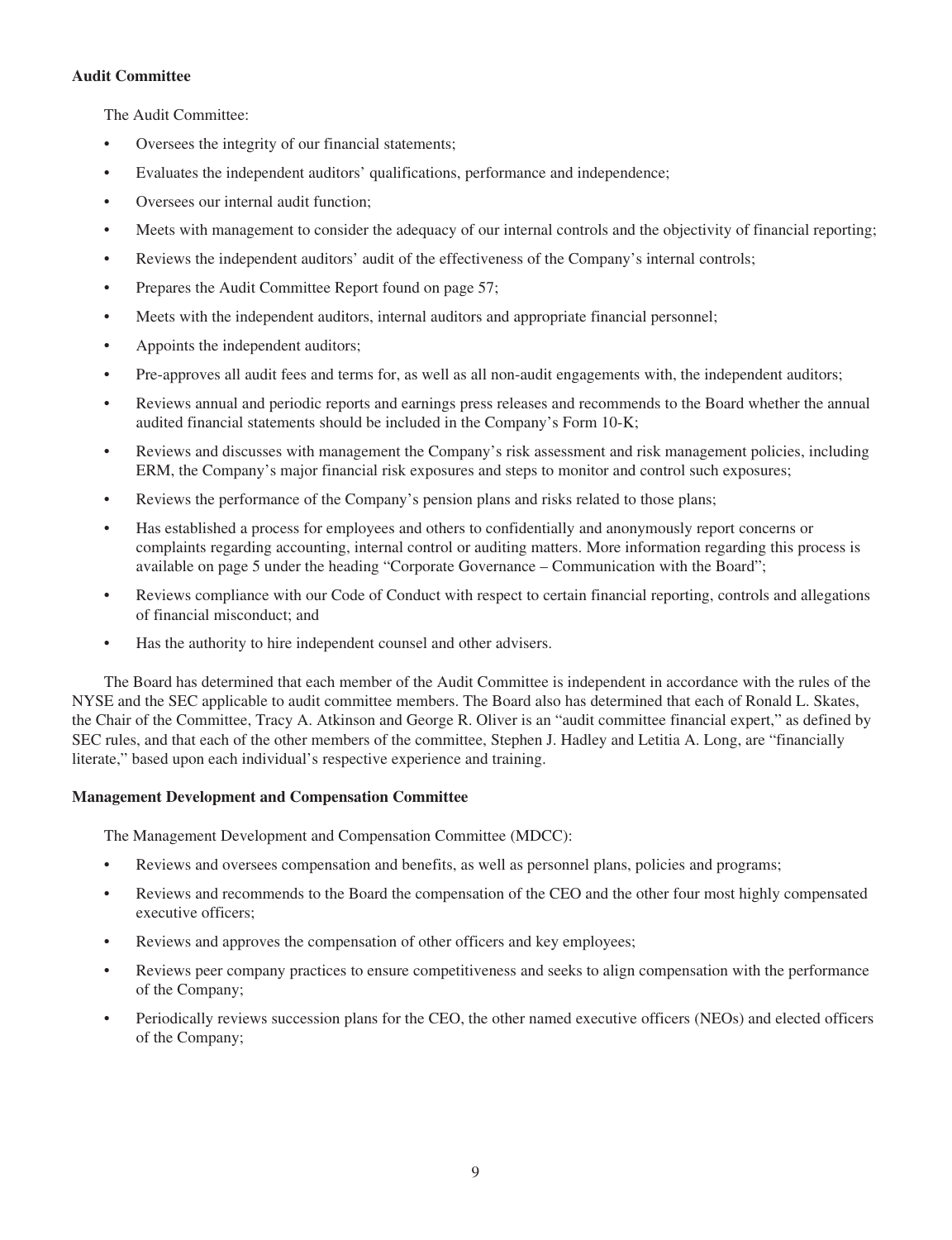- Periodically reviews career development plans for elected officers and other key employees;
- Administers and makes awards, other than to directors, under our equity compensation plans;
- Reviews and discusses with management the "Compensation Discussion and Analysis" section of this proxy statement beginning on page 25;
- Prepares the Management Development and Compensation Committee Report found on page 39;
- Has the sole authority and responsibility for the appointment, compensation and oversight of any outside compensation consultant, outside legal counsel or other committee adviser, who may only be selected after the MDCC considers all factors relevant to such adviser's independence from management, including those specified in the NYSE listing standards; and
- Annually assesses the independence of its outside compensation consultants or advisers, considering all relevant factors, including those specified in the NYSE listing standards, and pre-approves any services proposed to be provided by such consultants or advisers to the Company.

While the Board bears the ultimate responsibility for approving compensation of our NEOs, the MDCC assists the Board in discharging these responsibilities. The Chair reports the MDCC's actions and its recommendations on NEO compensation to the Board. The agenda for MDCC meetings is determined by its Chair, with the assistance of our Vice President – Human Resources and Global Security and our Vice President, General Counsel and Secretary, who also regularly attend MDCC meetings. At each meeting, the MDCC meets in executive session. Using its authority to hire independent advisers, the MDCC has retained Pearl Meyer & Partners (PM), an independent compensation consulting firm, to assist it in evaluating executive compensation and to assist the Governance and Nominating Committee in evaluating director compensation. For more information on the MDCC and the services provided to the MDCC by PM, see the section entitled "Executive Compensation – Compensation Discussion and Analysis" beginning on page 25.

The Board has determined that each member of the MDCC is independent in accordance with NYSE rules applicable to compensation committee members.

#### **Governance and Nominating Committee**

The Governance and Nominating Committee:

- Reviews and reports to the Board on a periodic basis with regard to matters of corporate governance;
- Establishes procedures for the nomination of directors and recommends candidates for election to the Board;
- Considers director nominees proposed by shareholders;
- Reviews and assesses the effectiveness of our Governance Principles and recommends proposed revisions to the Board;
- Reviews and approves or ratifies transactions and relationships under our Related Party Transactions Policy;
- Reviews proposals by shareholders in connection with the Annual Meeting of shareholders and makes recommendations to the Board for action on such proposals;
- Makes recommendations to the Board regarding the size and composition of the Board;
- Oversees the orientation program for new directors and the continuing education program for existing directors;
- Approves director compensation with the concurrence of the Board; and
- Has the authority to hire independent counsel and other advisers.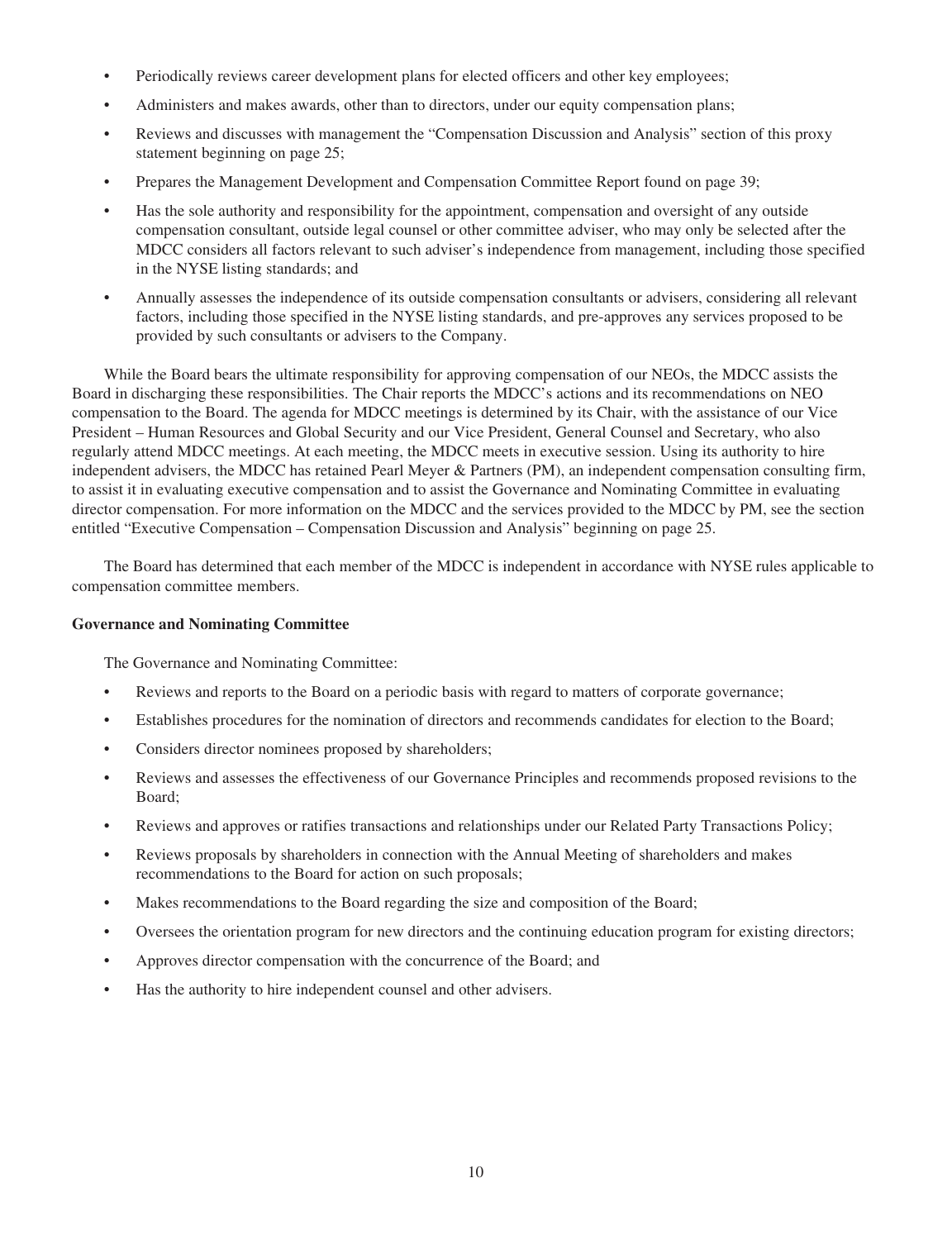#### **Public Affairs Committee**

The Public Affairs Committee:

- Reviews, identifies and brings to the attention of the Board political, social and legal trends and issues that may have an impact on our business, operations, financial performance or public image;
- Reviews our policies and practices in the areas of legal, regulatory and social responsibility, and recommends to the Board such policies and practices, including those involving:
	- environmental protection;
	- health and safety of employees;
	- ethics:
	- export control:
	- regulatory compliance (except financial matters);
	- charitable contributions and community relations;
	- government relations and legislative policy;
	- political contributions and lobbying;
	- anticorruption and foreign and domestic consultants and representatives; and
	- government contracting and defense procurement policies;
- Reviews, monitors and makes recommendations to the Board on corporate policies and practices that relate to public policy; and
- Has the authority to hire independent counsel and other advisers.

#### **Special Activities Committee**

The Special Activities Committee:

- Reviews Company programs, activities and potential acquisitions involving classified business activities which involve special performance, financial, reputational or other risks;
- Reviews policies, processes, practices, procedures, risk management and internal controls applicable to the Company's classified business;
- Reviews any Company critical technology gaps and how the Company is addressing such gaps; and
- Supports the MDCC, as required, in the review of talent development/succession planning for key technology positions in the Company.

#### **Executive Committee**

The Executive Committee is empowered to act for the full Board during intervals between Board meetings, with the exception of certain matters that by law may not be delegated. The Executive Committee did not meet in 2015.

#### **Compensation Committee Interlocks and Insider Participation**

Directors who served as members of our MDCC during fiscal year 2015 were Robert E. Beauchamp, James E. Cartwright, George R. Oliver, Ronald L. Skates and William R. Spivey. None of these members is or has ever been an officer or employee of the Company. To our knowledge, there were no relationships involving members of the MDCC or our other directors which require disclosure in this proxy statement as a compensation committee interlock.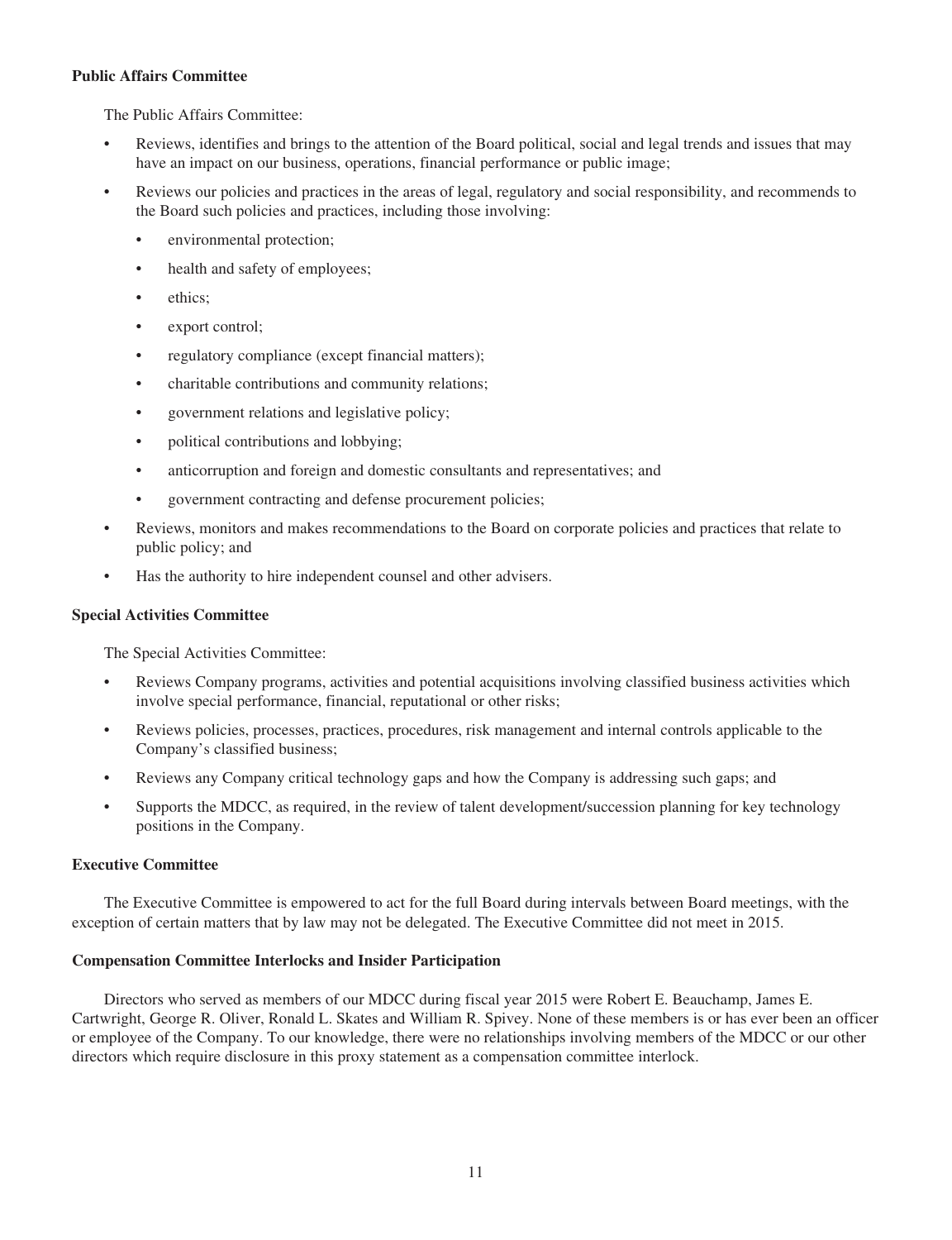#### **DIRECTOR COMPENSATION**

Set forth below is information regarding the compensation of our non-employee directors for 2015.

## **Determination and Assessment of Director Compensation**

The Governance and Nominating Committee annually reviews non-employee director compensation with the aid of an assessment provided by Pearl Meyer & Partners (PM), an independent compensation consulting firm, and makes cash and equity compensation determinations subject to the concurrence of the Board. The PM assessment takes into account the director compensation practices of the same peer group used as a frame of reference in assessing executive compensation, as well as the broader market.

## **Elements of Director Compensation**

The principal features of the compensation received by our non-employee directors for 2015 are described below.

*Annual Retainers.* All of our non-employee directors are paid an annual cash retainer and an annual stock retainer (as further discussed below) for service on the Board. The Lead Director is also paid an additional annual cash retainer and receives a larger annual stock retainer for his service as Lead Director, and each of the committee chairs are also paid an additional annual cash retainer for their service in such roles. A director who is first elected to the Board between Annual Meetings receives a prorated annual cash retainer. Directors may elect to receive their annual retainers in shares of our common stock in lieu of cash. We pay the cash retainers quarterly and the stock retainer, including stock in lieu of cash, annually.

| Annual Cash Retainers<br><u> 1990 - Johann Stoff, amerikansk politiker (d. 1980)</u> | 2015 |
|--------------------------------------------------------------------------------------|------|
|                                                                                      |      |
|                                                                                      |      |
|                                                                                      |      |
|                                                                                      |      |
|                                                                                      |      |
|                                                                                      |      |
|                                                                                      |      |

*Meeting Fees.* Our non-employee directors receive a \$1,500 meeting fee for each Board or committee meeting attended in person or held by teleconference. Non-employee directors who are not members of the Audit Committee are invited each year to attend the February Audit Committee meeting, for review of the draft Annual Report on Form 10-K, and receive a meeting fee for such attendance.

*Equity Awards.* In May of each year (concurrent with the Company's Annual Meeting), each non-employee director receives an annual stock retainer in the form of a grant of \$140,000 (\$191,000 for the Lead Director) in restricted stock under the Raytheon 2010 Stock Plan (2010 Stock Plan) which is entitled to full dividend and voting rights. A director who is first elected to the Board between Annual Meetings receives a prorated annual stock retainer upon election. Unless otherwise provided by the Board, the restricted stock vests (becomes non-forfeitable) on the date of the Annual Meeting of shareholders in the calendar year following the year of grant, or upon the earlier occurrence of the director's termination as a director after a change-in-control of Raytheon or the director's death. Upon a director's termination of service on the Board for any other reason, his or her unvested restricted stock award will be forfeited to Raytheon. Regardless of the vesting date, the shares will remain subject to transfer restriction for at least six months after the grant date.

An assessment by PM showed that total direct compensation (the sum of the annual retainer, Board meeting fees, average committee fees and the annual equity award) for our non-employee directors in 2014 was positioned between the 50<sup>th</sup> and the 75<sup>th</sup> percentile relative to the Company's core and broader peer groups. For more information on the Company's core and broader peer groups, see the section entitled "Market Data" beginning on page 28.

*Forcepoint Board Compensation.* In May 2015, following Raytheon's acquisition of Websense, Inc., the Company created Forcepoint, a new cybersecurity joint venture company (with a minority owner, Vista Equity Partners). At the request of the Raytheon Board, three non-employee directors were asked to participate on the Forcepoint board of directors, Messrs. Cartwright and Ruettgers as members, and after he joined the Board in July 2015, Mr. Beauchamp as an observer. In connection with this special assignment, the Board approved a separate annual cash retainer of \$75,000 and a meeting fee of \$1,500 for each meeting attended.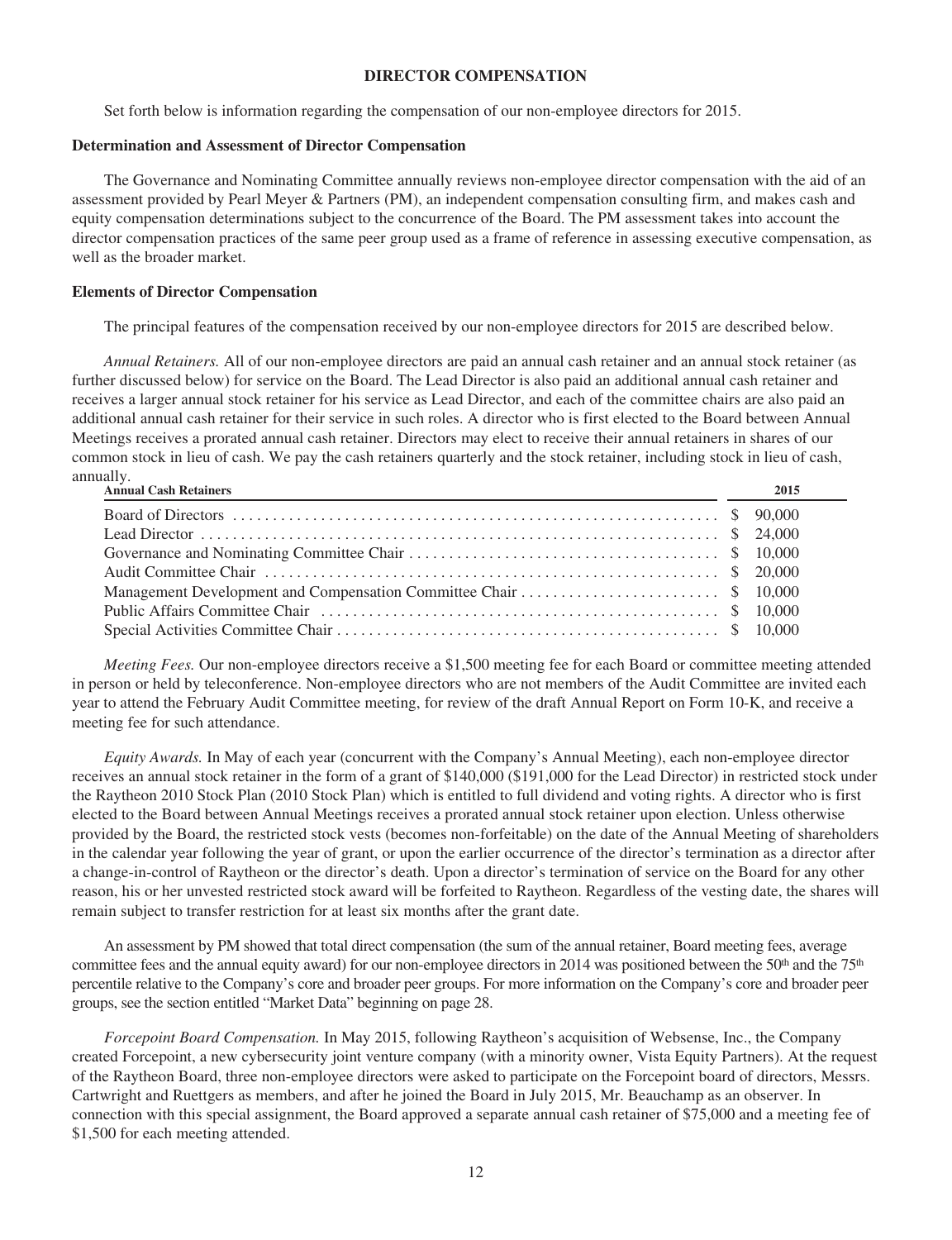*Benefits*. We reimburse our non-employee directors for actual expenses incurred in the performance of their service as directors, including attendance at director education programs sponsored by educational and other institutions. We also maintain a business travel accident insurance policy which provides non-employee directors with up to \$1,000,000 of coverage per incident when traveling on Raytheon business. In addition, all directors are eligible to participate in our matching gift and charitable awards program available to all employees. We match eligible gifts up to \$10,000 per donor per calendar year.

Pursuant to our Deferred Compensation Plan, directors may defer receipt of their cash retainers and/or meeting fees until retirement from the Board. Directors also may elect to receive their cash retainers in shares of our common stock, which must be received currently and cannot be deferred.

#### **Non-Employee Director Total Compensation**

| <b>Name</b>                                          | <b>Fees</b><br><b>Earned or</b><br>Paid in<br>$Cash^{(1)}(\$)$ | <b>Stock</b><br>Awards <sup>(2)</sup><br>$(\$)$ | $(\$)$                   | <b>Non-Equity</b><br><b>Option Incentive Plan Compensation</b><br><b>Awards Compensation</b><br>$\left( \mathbb{S}\right)$ | Change in<br><b>Pension Value</b><br>and<br><b>Nonqualified</b><br><b>Deferred</b><br><b>Earnings</b><br><b>(\$)</b> | <b>All Other</b><br><b>Compensation</b><br><b>(\$)</b> | <b>Total</b><br>$(\$)$ |
|------------------------------------------------------|----------------------------------------------------------------|-------------------------------------------------|--------------------------|----------------------------------------------------------------------------------------------------------------------------|----------------------------------------------------------------------------------------------------------------------|--------------------------------------------------------|------------------------|
| Tracy A. Atkinson $\dots \dots \dots \dots \dots$    | 115,500 \$                                                     | 139,950                                         |                          |                                                                                                                            |                                                                                                                      | $1.874(6)$ \$<br>\$.                                   | 257,324                |
| Robert E. Beauchamp <sup>*</sup> $\dots \dots \dots$ | 84.136                                                         | $116,970^{(3)}$                                 |                          |                                                                                                                            |                                                                                                                      | $10,000^{(6)}$                                         | 211,106                |
| James E. Cartwright                                  | 224,000                                                        | 139,950                                         |                          |                                                                                                                            |                                                                                                                      |                                                        | 363,950                |
| Vernon E. Clark                                      | 148,000                                                        | 191,021(4)                                      |                          |                                                                                                                            |                                                                                                                      | $10,000^{(6)}$                                         | 349,021                |
| Stephen J. Hadley                                    | 140,500                                                        | 139,950                                         | $\overline{\phantom{0}}$ |                                                                                                                            |                                                                                                                      |                                                        | 280,450                |
| Letitia A. Long <sup>**</sup>                        | 94.500                                                         | $164,961^{(5)}$                                 |                          |                                                                                                                            |                                                                                                                      |                                                        | 259,461                |
| George R. Oliver                                     | 136,500                                                        | 139,950                                         |                          |                                                                                                                            |                                                                                                                      | $10,000^{(6)}$                                         | 286,450                |
| Michael C. Ruettgers                                 | 214,500                                                        | 139,950                                         | $\overline{\phantom{0}}$ |                                                                                                                            |                                                                                                                      | $10,000^{(6)}$                                         | 364,450                |
| Ronald L. Skates                                     | 153,500                                                        | 139,950                                         |                          |                                                                                                                            |                                                                                                                      | $10,000^{(6)}$                                         | 303,450                |
| William R. Spivey                                    | 131,500                                                        | 139,950                                         |                          |                                                                                                                            |                                                                                                                      |                                                        | 271,450                |
| Linda G. Stuntz*** $\dots \dots \dots \dots$         | 66,500                                                         |                                                 |                          |                                                                                                                            |                                                                                                                      |                                                        | 66,500                 |

\* Robert E. Beauchamp was elected to the Board in July 2015.

\*\* Letitia A. Long was elected to the Board in March 2015.

\*\*\* Linda G. Stuntz retired from the Board effective as of the 2015 Annual Meeting in May 2015.

(1) Detailed information on cash amounts is set forth below.

- (2) Detailed information on stock award amounts is set forth below.
- (3) Represents Mr. Beauchamp's prorated award of 1,206 shares of restricted stock made upon his election to the Board in July 2015.

(4) Mr. Clark's annual stock retainer of \$191,000 for serving in the capacity of Lead Director.

- (5) Includes Ms. Long's prorated award of 226 shares of restricted stock made upon her election to the Board in March 2015, which shares vested on the date of the 2015 Annual Meeting in May 2015.
- (6) Represents Raytheon contributions under our matching gift and charitable awards program, which is available to all employees and directors.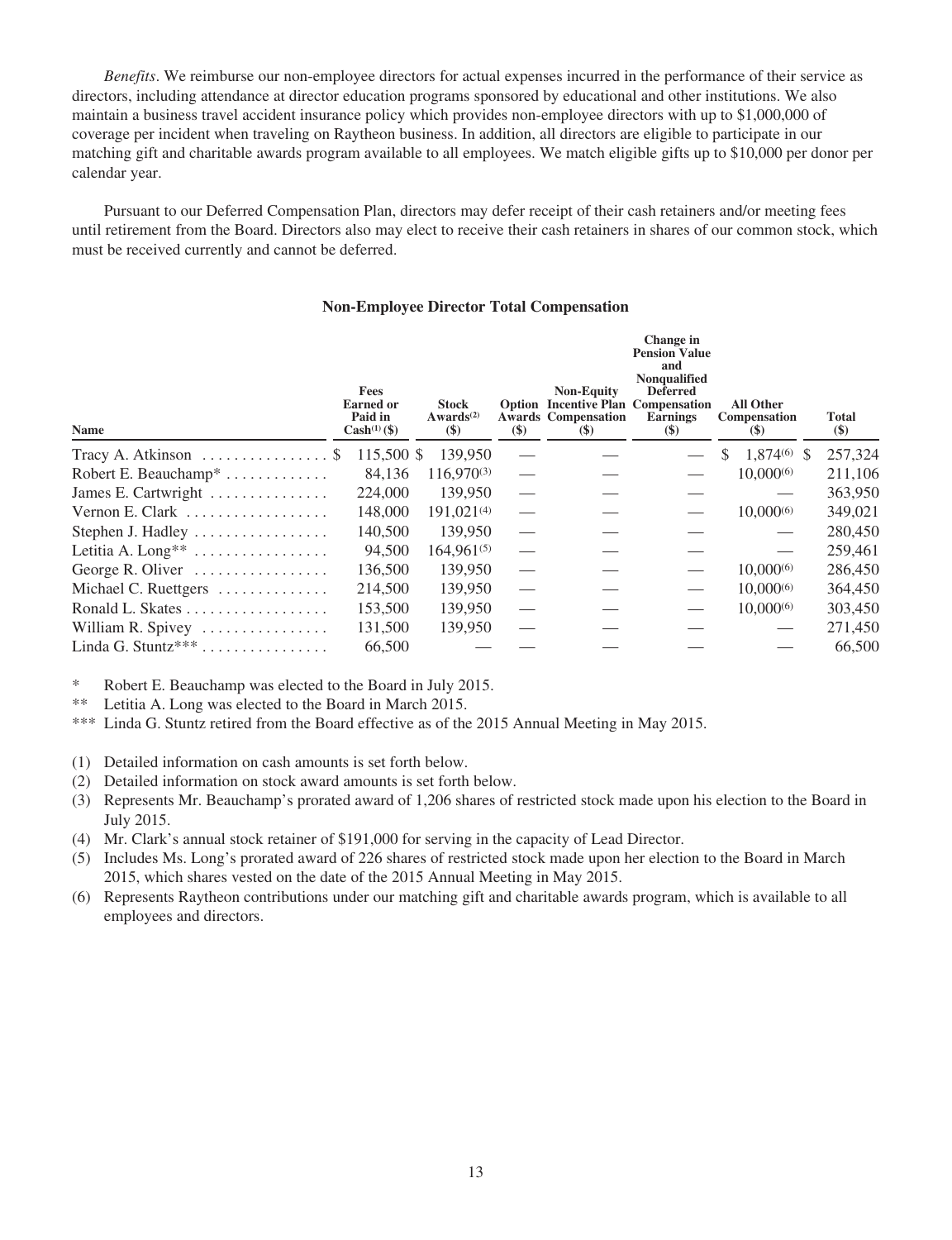| <b>Director</b>                                     | <b>Roles</b>                                              | Annual<br>Board<br>Cash<br><b>Retainer</b><br>$(\$)$ | Annual<br>Committee<br><b>Chair or</b><br><b>Lead Director</b><br>Cash<br><b>Retainer</b><br>$($)$ | <b>Meeting</b><br>Fees $(1)$<br>\$) |
|-----------------------------------------------------|-----------------------------------------------------------|------------------------------------------------------|----------------------------------------------------------------------------------------------------|-------------------------------------|
| Ms. Atkinson $\dots \dots \dots \dots$ . Director   |                                                           | $$90,000$ \$                                         | $\overbrace{\phantom{123331}}$                                                                     | \$ 25,500                           |
| Mr. Beauchamp $\dots \dots \dots$ . Director        |                                                           | 32,886                                               |                                                                                                    | 6,000                               |
|                                                     | Mr. Cartwright Chair, Governance and Nominating Committee | 90,000                                               | 5,000                                                                                              | 46,500                              |
|                                                     |                                                           |                                                      |                                                                                                    |                                     |
|                                                     | Director                                                  | 90,000                                               | 34,000                                                                                             | 24,000                              |
|                                                     |                                                           | 90,000                                               | 10,000                                                                                             | 40,500                              |
| $Ms. Long \dots \dots \dots \dots \dots$ . Director |                                                           | 67,500                                               |                                                                                                    | 27,000                              |
| Mr. Oliver $\dots\dots\dots\dots\dots$ . Director   |                                                           | 90,000                                               |                                                                                                    | 46,500                              |
| Mr. Ruettgers Director                              |                                                           | 90,000                                               |                                                                                                    | 42,000                              |
|                                                     |                                                           | 90,000                                               | 20,000                                                                                             | 43,500                              |
| Mr. Spivey $\dots \dots \dots \dots$ . Chair, MDCC  |                                                           | 90,000                                               | 10,000                                                                                             | 31,500                              |
|                                                     |                                                           | 45,000                                               | 5,000                                                                                              | 16,500                              |

(1) Includes a per meeting fee of \$1,500 for five meetings of a temporary acquisition review group of directors composed of Messrs. Cartwright, Oliver and Ruettgers who were appointed by the Board in connection with the Company's review of potential commercial cybersecurity acquisition candidates and transaction structures, including the acquisition of Websense, Inc. and the formation of Forcepoint.

*Cash Amounts – Forcepoint Board*

| <b>Director</b> | <b>Annual Board Cash Retainer</b> | <b>Meeting Fees</b> |
|-----------------|-----------------------------------|---------------------|
|                 | $$43.750^{(1)}$                   | \$1,500             |
|                 | 75,000                            | 7.500               |
|                 | 75,000                            | 7.500               |

(1) Represents Mr. Beauchamp's prorated annual cash retainer based on when his Forcepoint Board service began.

#### *Stock Awards*

Stock Award amounts represent the aggregate grant date fair value of awards of restricted stock paid as the annual stock retainer in accordance with the accounting standard for share-based payments. The grant date fair value of the restricted stock awards is based on the stock price on the date of grant and the number of shares (or the intrinsic value method). For more information on the assumptions used by us in calculating the grant date fair values for restricted stock awards, see Note 13: Stock-based Compensation Plans to our financial statements in our Annual Report on Form 10-K for the year ended December 31, 2015.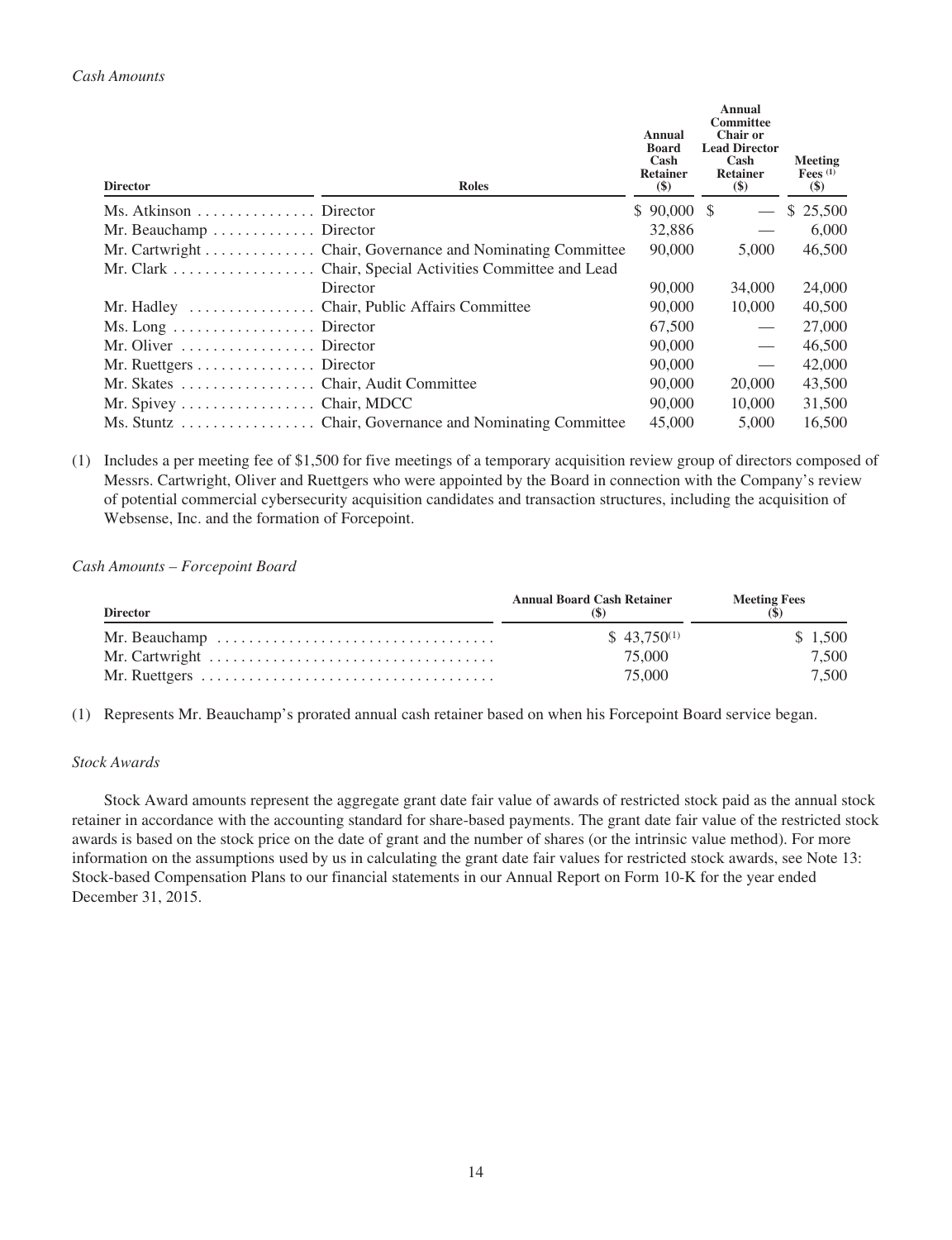The aggregate number of shares of unvested restricted stock held by each director as of December 31, 2015 was as follows:

| <b>Director</b> | <b>Restricted</b><br>$Stock(\#)$ |
|-----------------|----------------------------------|
|                 | 1.340                            |
|                 | 1.206                            |
|                 | 1.340                            |
|                 | 1.829                            |
|                 | 1.340                            |
|                 | 1.340                            |
|                 | 1.340                            |
|                 | 1.340                            |
|                 | 1.340                            |
|                 | 1.340                            |
|                 |                                  |

The following table shows the shares of restricted stock awarded to each director during 2015 and the aggregate grant date fair value for each award.

**All Stock**

| <b>Director</b>                                                  | Grant<br>Date | AII SLOCK<br><b>Awards: Number</b><br>of Shares of Stock<br>or Units $(f)$ | <b>Full Grant Date</b><br>Value of Award(\$) |
|------------------------------------------------------------------|---------------|----------------------------------------------------------------------------|----------------------------------------------|
| Ms. Atkinson                                                     | 5/28/2015     | $1.340 \text{ }$ \$                                                        | 139,950                                      |
| Mr. Beauchamp                                                    | 7/22/2015     | 1,206                                                                      | 116,970                                      |
| Mr. Cartwright                                                   | 5/28/2015     | 1.340                                                                      | 139,950                                      |
|                                                                  | 5/28/2015     | 1.829                                                                      | 191,021                                      |
|                                                                  | 5/28/2015     | 1.340                                                                      | 139,950                                      |
| $Ms. Long \dots \dots \dots \dots \dots \dots \dots \dots \dots$ | 3/18/2015     | 226                                                                        | 25,011                                       |
|                                                                  | 5/28/2015     | 1.340                                                                      | 139,950                                      |
|                                                                  | 5/28/2015     | 1,340                                                                      | 139,950                                      |
|                                                                  | 5/28/2015     | 1,340                                                                      | 139,950                                      |
|                                                                  | 5/28/2015     | 1.340                                                                      | 139,950                                      |
| Mr. Spivey                                                       | 5/28/2015     | 1.340                                                                      | 139,950                                      |
|                                                                  |               |                                                                            |                                              |

#### **Director Stock Ownership and Retention Guidelines**

As stated in our Governance Principles, the Board believes that directors should be shareholders and have a financial stake in the Company. Accordingly, independent directors are paid a substantial portion of their compensation in equity awards. Further, each director is expected to own shares of our common stock with a market value of at least four times the cash component of a non-employee director's annual retainer for service on the Board, with five years to achieve the target ownership threshold. The Governance Principles also provide that a director may not dispose of Company stock until attaining the requisite ownership threshold and thereafter must maintain such equity ownership level. As of December 31, 2015, each of our non-employee directors with five or more years of service had met or exceeded his stock ownership requirement.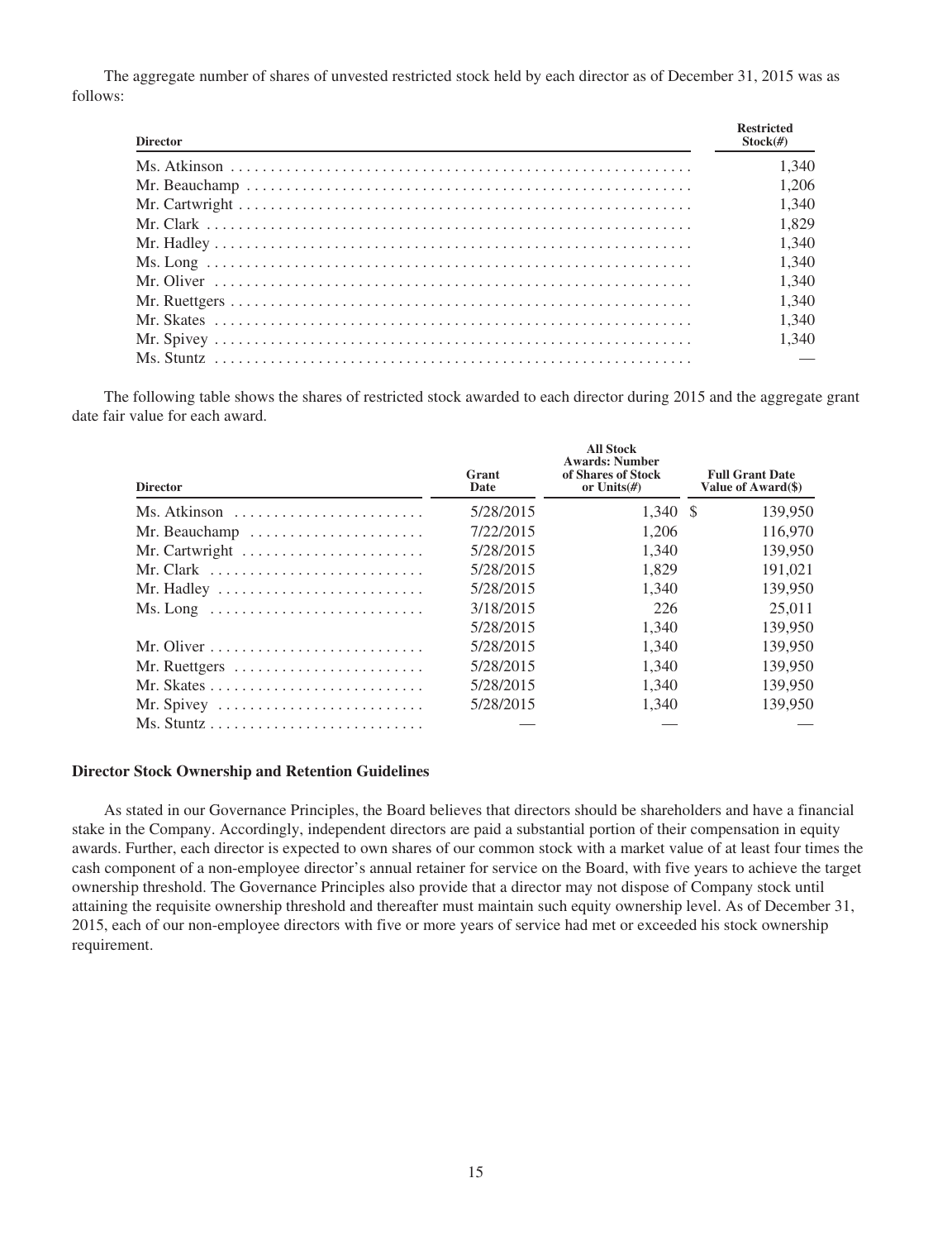## **Policy Against Hedging with Respect to Company Stock**

To assure alignment with the long-term interests of our other shareholders, under the Company's Insider Trading Policy, our non-employee directors, as well as officers and other employees, may not engage in:

- Short sales of Company stock or transactions in any derivative of a Company security, including, but not limited to, puts, calls and options (other than the receipt and exercise of options that might be granted by the Company pursuant to a Company compensation plan); nor
- In any type of hedging or similar monetization transaction involving company securities, including, but not limited to, financial instruments such as prepaid variable forwards, equity swaps, collars and exchange funds; nor
- Other transactions that would permit the holder to own Company securities without the full risks and rewards of ownership.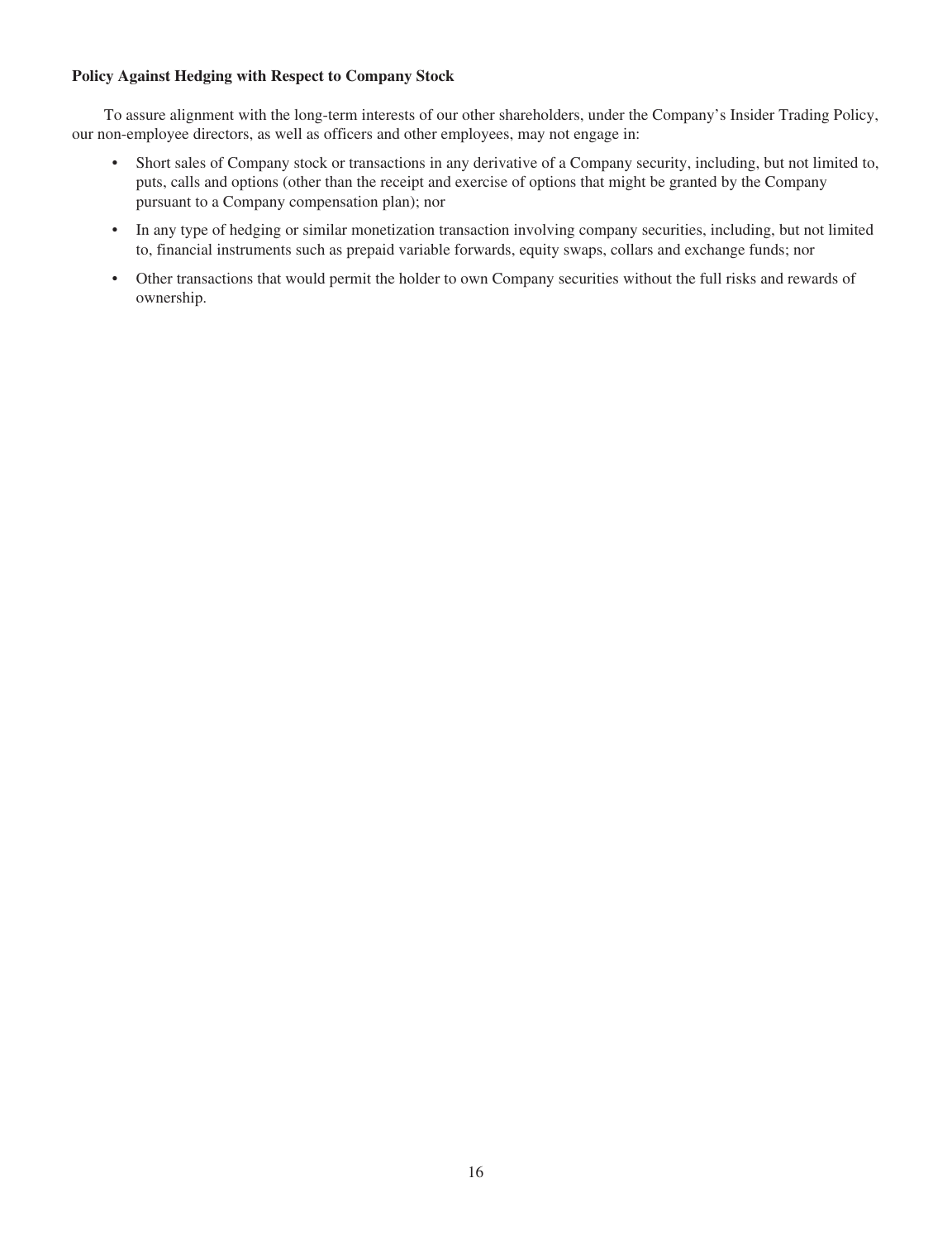## **ELECTION OF DIRECTORS (Item No. 1 on the proxy card)**

The Board is subject to annual election by the shareholders. The Board has nominated Tracy A. Atkinson, Robert E. Beauchamp, James E. Cartwright, Vernon E. Clark, Stephen J. Hadley, Thomas A. Kennedy, Letitia A. Long, George R. Oliver, Michael C. Ruettgers and William R. Spivey to serve one-year terms that will expire at the 2017 Annual Meeting of Shareholders.

One of our current directors, Ronald L. Skates, is retiring from the Board effective May 26, 2016, and is not a nominee for election at the 2016 Annual Meeting of Shareholders. Mr. Skates has served as a distinguished member of the Board for 13 years. We gratefully acknowledge his dedicated service and numerous contributions to the Company.

We have included below the principal occupation and employment during the past five years and other information about the nominees, including a discussion of the specific considerations relating to the experience, qualifications, attributes or skills considered by the Governance and Nominating Committee in support of each individual's nomination to serve as a director. If elected, the nominees will continue in office until their successors have been duly elected and qualified, or until the earlier of their death, resignation or retirement. We expect each of the nominees to be able to serve if elected. If any of these persons is unable to serve or for good cause will not serve, the proxies may be voted for a substitute nominee designated by the Board.

#### **Nominees for Election**

## **TRACY A. ATKINSON**

- Director of the Company since 2014.
- Executive Vice President, Finance, of State Street Corporation (financial services firm) since 2010; and also Treasurer of State Street Corporation since February 2016.
- Executive Vice President, Chief Compliance Officer, of State Street Corporation from 2009 to 2010; and Executive Vice President, Chief Compliance Officer, of State Street Global Advisors from 2008-2009.
- Senior Vice President, Treasurer and Chief Financial Officer, Mutual Funds, of MFS Investment Management (financial services firm) from 2005 to 2008; and Senior Vice President, Chief Risk and New Product Development Officer of MFS Investment Management from 2004-2005.
- Partner at PricewaterhouseCoopers LLP from 1999 to 2004.
- Affiliations: Director of The Arc of Massachusetts.
- $\bullet$  Age 51.

Ms. Atkinson's qualifications to serve on the Board include her extensive knowledge, experience and skills in finance, risk management and compliance developed in positions of significant responsibility with a large publicly held financial services institution and an investment management company, coupled with her accounting expertise derived from being a certified public accountant and a partner of a major accounting firm.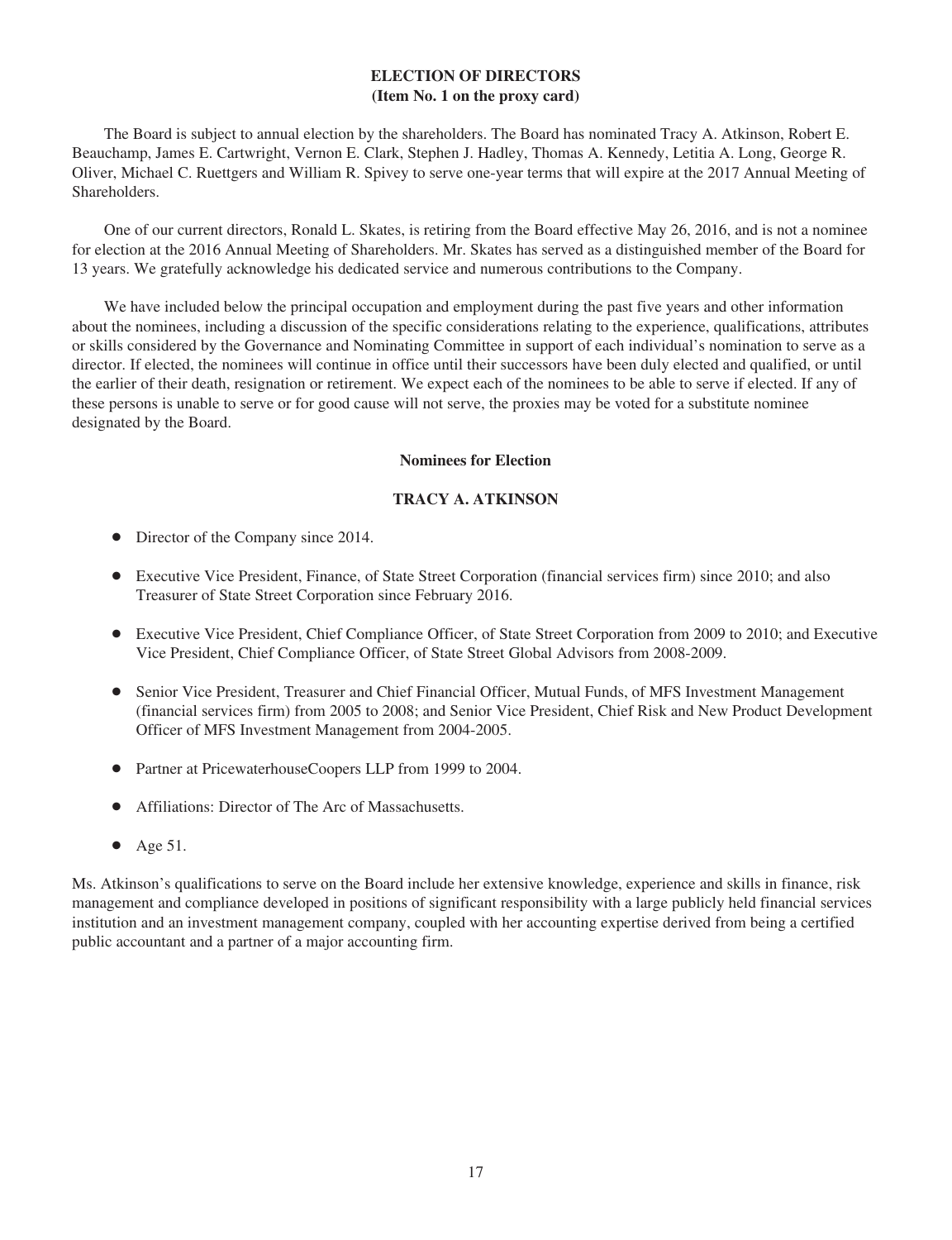#### **ROBERT E. BEAUCHAMP**

- $\bullet$  Director of the Company since July 2015.
- Chairman, President and CEO of BMC Software, Inc. (provider of business service management software) since 2008.
- President, CEO and member of the board of directors of BMC Software, Inc. since 2001; held a variety of leadership roles of increasing responsibility at BMC Software, Inc. from 1988 to 2001.
- Past Directorship: National Oilwell Varco, Inc. (provider of equipment and services for the oil and gas industry) from 2001 to 2015.
- Affiliations: Member, Board of Regents, Baylor University.
- Age 56.

Mr. Beauchamp's qualifications to serve on the Board include his extensive business experience, skills and acumen reflected in his long-standing position as a CEO of a high-technology company coupled with a depth of knowledge and experience relating to computer software specifically.

## **JAMES E. CARTWRIGHT**

- Director of the Company since January 2012.
- Harold Brown Chair in Defense Policy Studies, the Center for Strategic and International Studies, since September 2011.
- General, United States Marine Corps; Vice Chairman of the Joint Chiefs of Staff from 2007 to 2011 (retired in August 2011).
- 40-year career in the United States Marines, serving in a series of staff and operational positions of increasing responsibility including Commanding General, 1st Marine Aircraft Wing (2000 to 2002); Director for Force Structure, Resources and Assessment, J-8 the Joint Staff (2002 to 2004); and Commander, U.S. Strategic Command (2004 to 2007).
- Current Directorship: Forcepoint, LLC (cybersecurity joint venture company owned by Raytheon Company with Vista Equity Partners) since June 2015.
- $\bullet$  Age 66.

General Cartwright's qualifications to serve on the Board include his extensive knowledge and experience related to defense and national security matters, understanding of organizational management in a complex, technologically advanced environment, and knowledge of customer needs, based on his broad background in military operations and national security and long career as an officer in the U.S. military that culminated in his service as Vice Chairman of the Joint Chiefs of Staff.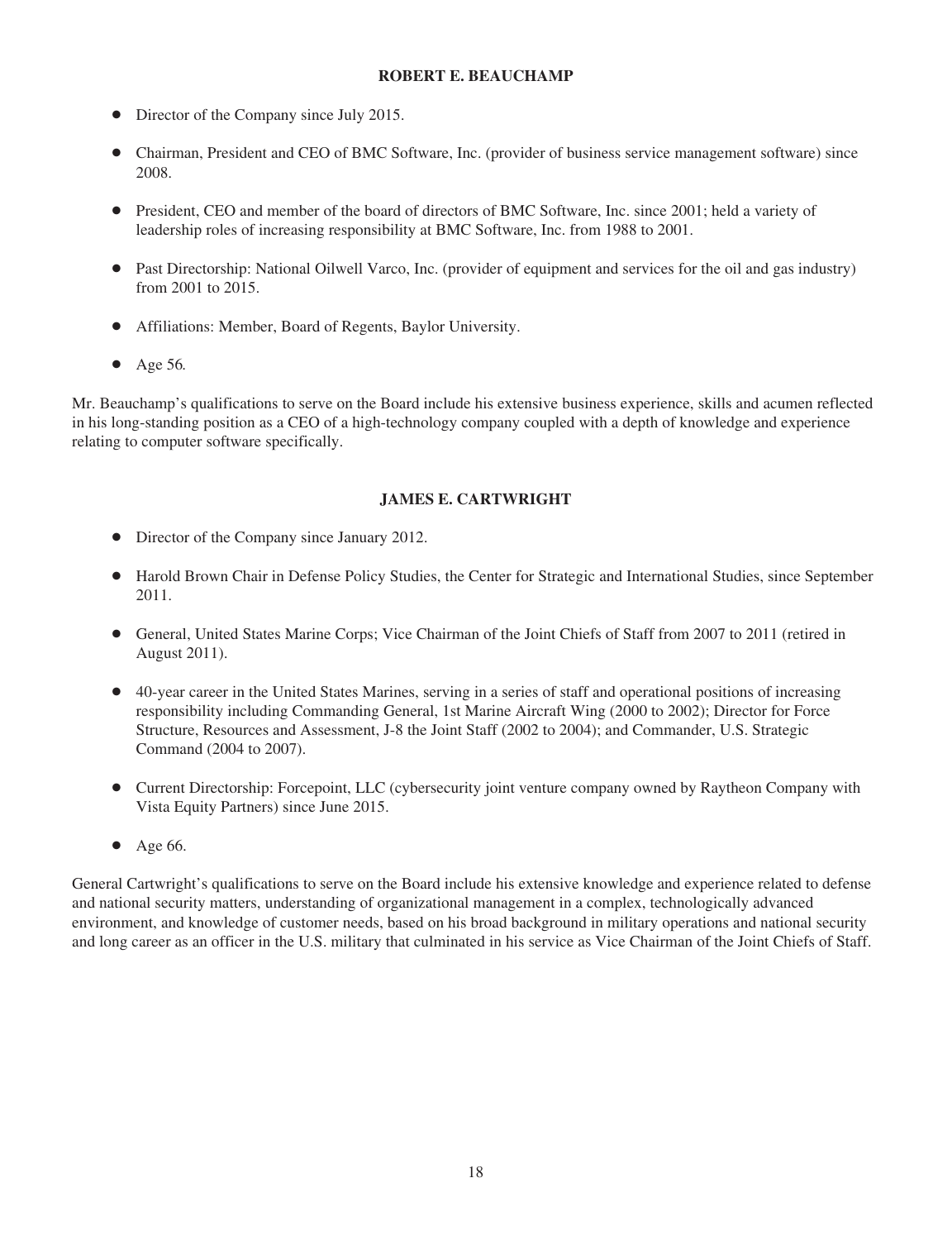## **VERNON E. CLARK**

- Director of the Company since 2005.
- Chief of Naval Operations, the senior uniformed executive of the United States Navy and member of the Joint Chiefs of Staff, from 2000 to 2005 (retired in 2005).
- 37-year career in the United States Navy, serving in various positions of increasing responsibility; assigned as the senior executive in 10 different assignments, beginning as a lieutenant commanding a patrol gunboat and concluding as the Chief of Naval Operations.
- Current Directorship: Rolls Royce North America (aerospace, marine and energy-related manufacturer) since 2006.
- Past Directorship: Horizon Lines, Inc. (ocean shipping and integrated logistics company) from 2007 to November 2011.
- Affiliations: Visiting Professor, Regent University; Director of SRI International (Stanford Research Institute); and prior member of the Defense Policy Board and the Defense Business Board.
- $\bullet$  Age 71.

Admiral Clark's qualifications to serve on the Board include his extensive knowledge of, and experience with, the products used by and the needs of our customers based on his extensive career as an officer in the United States Navy, coupled with his organizational acumen and leadership ability illustrated by his service as Chief of Naval Operations.

## **STEPHEN J. HADLEY**

- Director of the Company since 2009.
- Principal in RiceHadleyGates LLC (international strategic consulting firm) since 2009.
- Assistant to the President for National Security Affairs from 2005 to 2009.
- Assistant to the President and Deputy National Security Advisor from 2001 to 2005.
- Partner in the Washington, D.C. law firm of Shea & Gardner and a principal in The Scowcroft Group (international consulting firm) from 1993 to 2001.
- Current Directorships: The Bessemer Group, Incorporated (financial services holding company) (including service on its Compensation Committee since 2012 and its Audit Committee since 2013), Bessemer Securities Corporation (including service on its Audit Committee since 2011 and Asset Allocation Committee since 2010), and certain related entities (all privately-held financial services companies) since 2009.
- Affiliations: Director (and member of the Executive Committee) of the Atlantic Council of the United States since 2010, and Executive Vice Chair since 2015; Member of the Board of Managers of the Johns Hopkins University Applied Physics Laboratory since 2011; Member of the U.S. Secretary of State's Foreign Affairs Policy Board since 2011; Chair of the Advisory Board of the RAND Center for Middle East Public Policy since 2011; Member of Yale University's Kissinger Papers Advisory Board since 2011; Member, Board of Directors, U.S. Institute of Peace since 2013 and Chair since 2014; Member of the Board of Directors of the Council on Foreign Relations since 2015; and Member, International Advisory Board of Robert Bosch GmbH (a German industrial company) since 2015.
- $\bullet$  Age 69.

Mr. Hadley's qualifications to serve on the Board include his extensive knowledge and experience relating to national security, international affairs, public policy, legal matters and formulation of strategy, based on his varied high-level roles in government, consulting and the practice of law.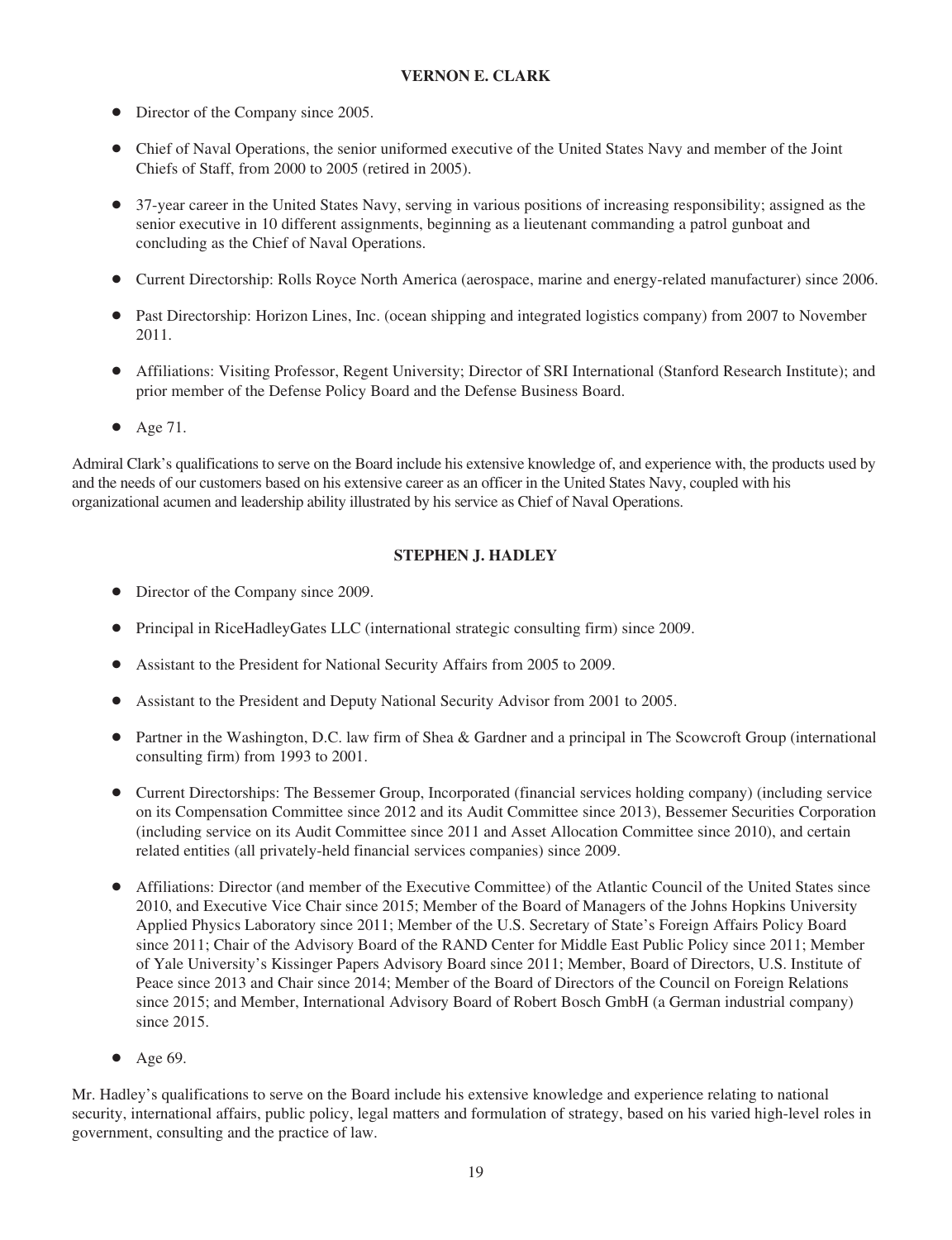## **THOMAS A. KENNEDY**

- Chairman of the Board since October 2014.
- Director of the Company since January 2014.
- Chief Executive Officer of the Company since March 2014.
- Executive Vice President and Chief Operating Officer of the Company from April 2013 to March 2014.
- Vice President and President of the Integrated Defense Systems business unit of the Company from June 2010 to March 2013.
- Vice President of the Tactical Airborne Systems product line within the Space and Airborne Systems business unit of the Company from July 2007 to June 2010.
- In the 33rd year of his career at the Company, which has included a wide range of leadership positions.
- Current Directorship: Forcepoint, LLC (cybersecurity joint venture company owned by Raytheon Company with Vista Equity Partners) since June 2015.
- Affiliations: Rutgers University School of Engineering Industry Advisory Board and Massachusetts Institute of Technology Industry Advisory Board.
- $\bullet$  Age 60.

Dr. Kennedy's qualifications to serve on the Board include his extensive business experience, skills and acumen developed while holding leadership roles of increasing responsibility with the Company, overseeing broad and diverse portfolios including weapons, sensors, radar, electronic warfare and integration systems, while gaining a deep understanding of the Company's domestic and international customers and the global marketplace.

#### **LETITIA A. LONG**

- Director of the Company since March 2015.
- Director, National Geospatial-Intelligence Agency from 2010 to 2014.
- Deputy Director, Defense Intelligence Agency from 2006 to 2010.
- Deputy Under Secretary of Defense (Intelligence) for Policy, Requirements and Resources from 2003 to 2006.
- Deputy Director of Naval Intelligence from 2000 to 2003; prior to this position, held a series of leadership roles of increasing responsibility in the United States government.
- Current Directorships: Urthecast Corporation (provider of video technology for Earth observation) since February 2015; and Noblis, Inc. (not-for-profit science, technology and strategy services provider) since March 2015.
- Affiliations: Member, Virginia Polytechnic Institute and State University School of Public and International Affairs Board of Advisors; Member, United States Geospatial Intelligence Foundation Board; and Board Chair, Intelligence and National Security Alliance.
- $\bullet$  Age 57.

Ms. Long's qualifications to serve on the Board include her extensive knowledge and experience relating to intelligence and security matters, as well as her achievements as an organizational leader, based on her varied high-level roles in government.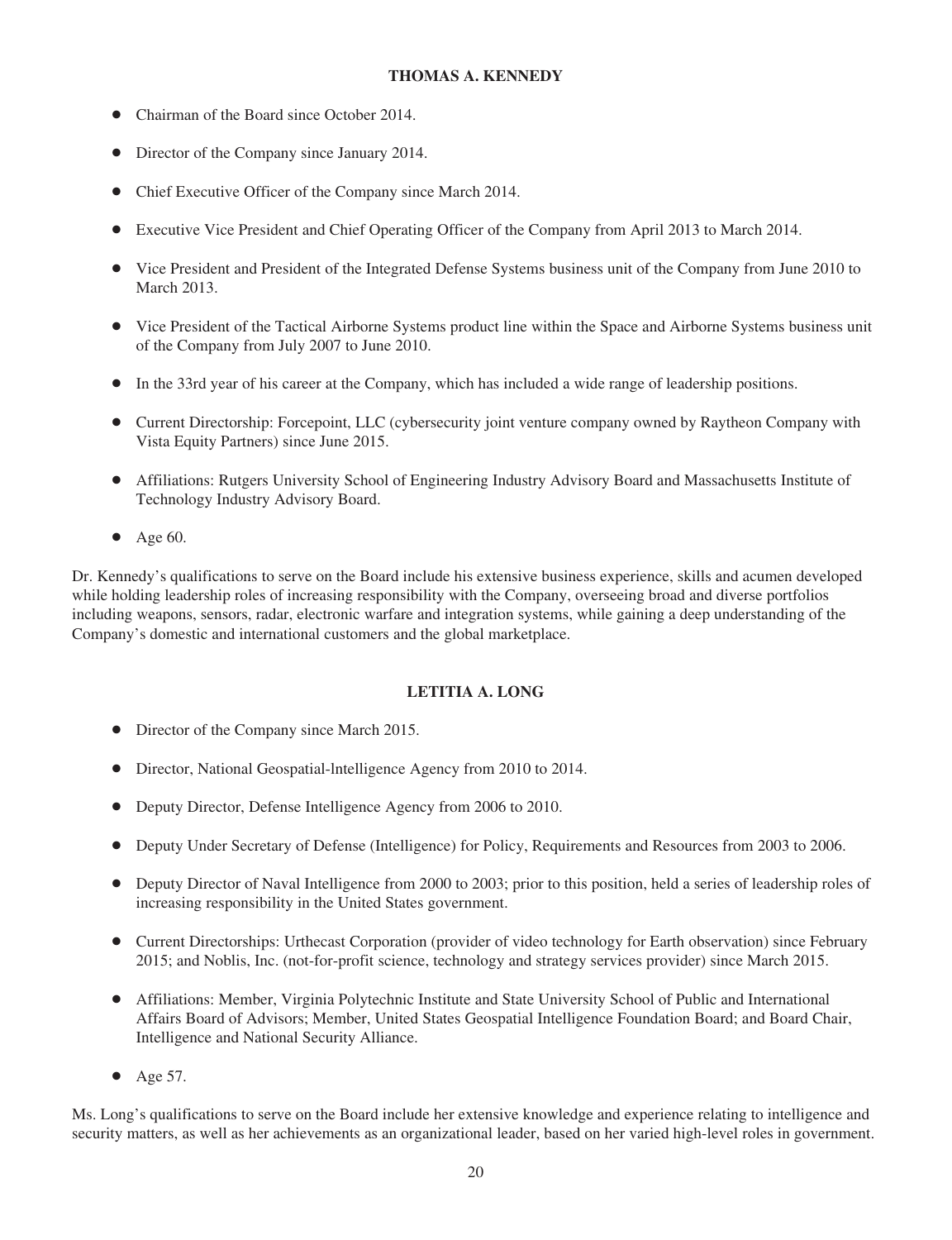#### **GEORGE R. OLIVER**

- Director of the Company since November 2013.
- CEO and member of the Board of Directors of Tyco International Ltd. (fire protection and security systems provider) since 2012.
- President of Tyco Fire Protection from 2011 to 2012; President of Tyco Electrical and Metal Products from 2007 to 2010; and President of Tyco Safety Products from 2006 to 2010.
- President of GE Water and Process Technologies until 2006; prior to this position, held a series of leadership roles of increasing responsibility at several General Electric divisions.
- Affiliations: Trustee of Worcester Polytechnic Institute.
- $\bullet$  Age 55.

Mr. Oliver's qualifications to serve on the Board include his extensive business experience, skills and acumen reflected in his positions as a CEO of a large public company and business president at two technology-driven industrial companies.

#### **MICHAEL C. RUETTGERS**

- Director of the Company since 2000.
- Chairman of EMC Corporation (data storage and management products and services provider) from January 2004 to December 2005.
- Executive Chairman (from 2001 to 2004) and CEO (from 1992 to 2001) of EMC Corporation; held a variety of senior executive positions at EMC Corporation from 1988 to 1992.
- Current Directorships: Forcepoint, LLC (cybersecurity joint venture company owned by Raytheon Company with Vista Equity Partners) since June 2015; and Gigamon, Inc. (computer networking solutions company) since 2010.
- Past Directorship: Non-executive Chairman of the Board of Wolfson Microelectronics PLC (manufacturer of semiconductor chips used in audio, video and imaging applications) from 2008 to 2015; EMC Corporation from 1992 to 2005.
- $\bullet$  Age 73.

Mr. Ruettger's qualifications to serve on the Board include his extensive business experience, skills and acumen reflected in his positions as chairman and CEO of a large, public company operating in the technology sector.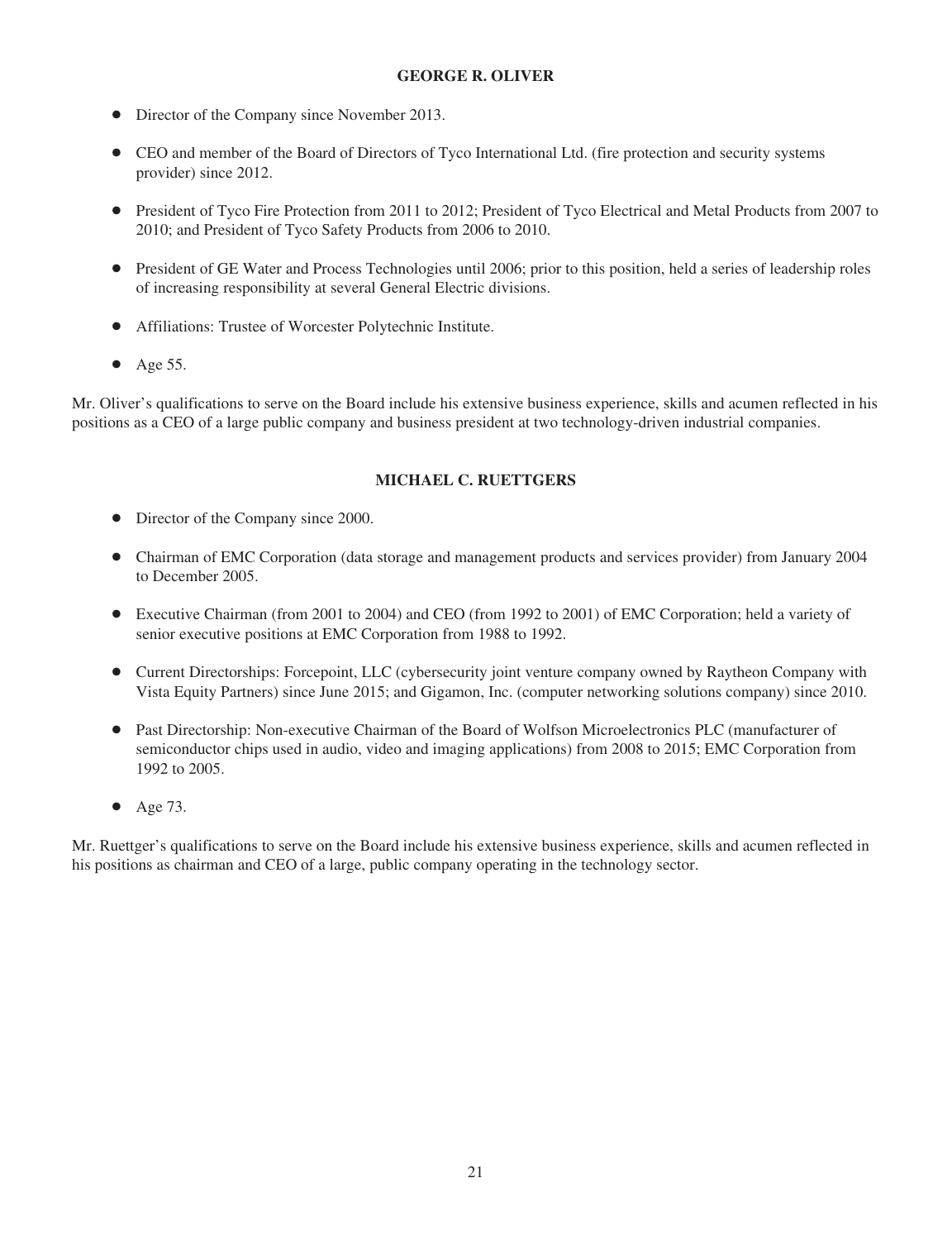#### **WILLIAM R. SPIVEY**

- Director of the Company since 1999.
- President and CEO of Luminent, Inc. (fiber-optic transmission products provider) from 2000 to 2001.
- Š Group President, Network Products Group, Lucent Technologies Inc. from 1997 to 2000.
- Vice President, Systems & Components Group, AT&T Corporation from 1994 to 1997.
- Š Group Vice President and President, Tektronix Development Company, Tektronix, Inc. from 1991 to 1994.
- Š Current Directorship: Non-Executive Chairman of the Board of Cascade Microtech, Inc. (advanced wafer probing solutions provider) since May 2014 and Director since 1998.
- Past Directorships: Lam Research Corporation (advanced process equipment provider) from 2012 to 2015; Laird PLC (electronics components and systems provider) from 2002 to 2012; Novellus Systems, Inc. (advanced process equipment provider) from 1998 to 2012; ADC Telecommunications, Inc. (supplier of network infrastructure products and services) from 2004 to 2010; Lyondell Chemical Company (manufacturer of basic chemicals and derivatives) from 2000 to 2007; and Luminent, Inc. (fiber-optic transmission products provider) from 2000-2001.
- $\bullet$  Age 69.

Dr. Spivey's qualifications to serve on the Board include his extensive business experience, skills and acumen reflected in his positions as a business unit head at three public technology companies and CEO of another public technology company.

**The Board unanimously recommends that shareholders vote FOR each of the nominees for election. Proxies solicited by the Board will be so voted unless shareholders specify otherwise in their proxies.**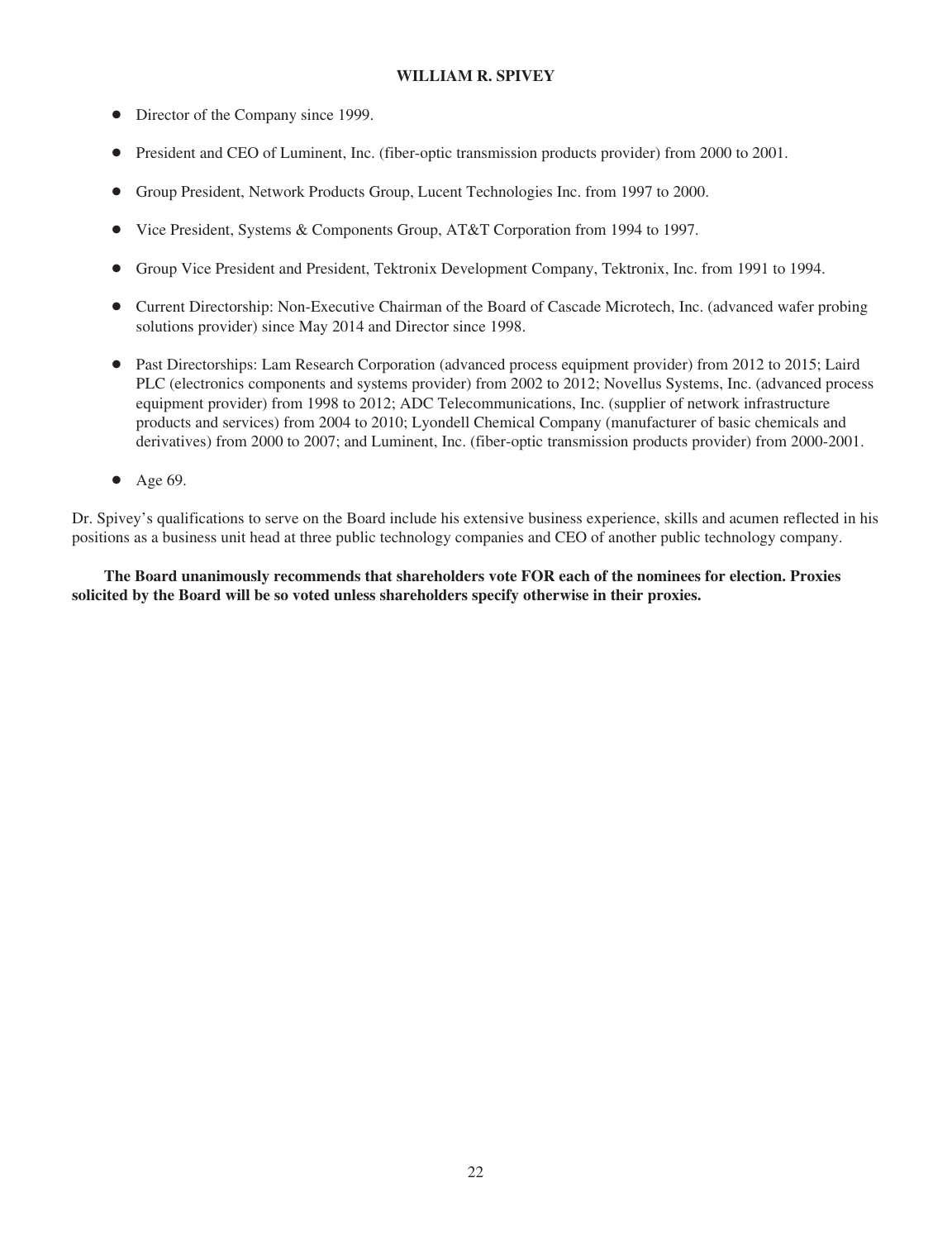#### **STOCK OWNERSHIP**

#### **Five Percent Shareholders**

The following table lists those persons or groups (based solely on our examination of Schedules 13G filed with the SEC or furnished to us) who are beneficial owners of more than 5% of our common stock as of December 31, 2015.

| Name and Address of Beneficial Owner | <b>Common</b><br>Stock | Percent of<br><b>Class</b> |
|--------------------------------------|------------------------|----------------------------|
| BlackRock, Inc.                      | 24.490.330             | $8.10\%$                   |
| The Vanguard Group                   |                        |                            |
|                                      | 19,070,568             | $6.33\%$                   |

#### **Management and Directors**

The following table contains information regarding the beneficial ownership of shares of our common stock as of February 29, 2016 for (a) each director and nominee for director, including our Chairman and CEO, (b) our CFO and our other NEOs who are not also directors, and (c) the directors, nominees and all executive officers as a group. Except as otherwise noted below, to the Company's knowledge, the named persons possessed sole voting and investment power over their shares, and the shares are not subject to any pledge. No individual director or nominee for director or NEO beneficially owns 1% or more of the outstanding shares of common stock. The directors and executive officers as a group own less than 1% of the outstanding shares of common stock.

| <b>Name of Beneficial Owner</b>                                        | <b>Number of Shares</b><br>and Nature of<br><b>Beneficial Ownership</b> |
|------------------------------------------------------------------------|-------------------------------------------------------------------------|
|                                                                        | $127,129^{(1)(2)}$                                                      |
|                                                                        | $2.808^{(4)}$                                                           |
|                                                                        | $1,206^{(4)}$                                                           |
|                                                                        | $8.158^{(4)}$                                                           |
|                                                                        | $8.317^{(4)}$                                                           |
|                                                                        | $9.761^{(4)}$                                                           |
|                                                                        | $1.566^{(4)}$                                                           |
|                                                                        | $3,486^{(4)}$                                                           |
|                                                                        | $26.456^{(3)(4)}$                                                       |
|                                                                        | $28,253^{(4)(5)}$                                                       |
|                                                                        | 20.015(4)                                                               |
| (b)                                                                    |                                                                         |
|                                                                        | $24,839^{(1)(2)(3)(6)}$                                                 |
|                                                                        | $141,244^{(1)(2)}$                                                      |
|                                                                        | $20.180^{(1)(2)}$                                                       |
|                                                                        | $60.528^{(1)(2)(8)}$                                                    |
|                                                                        | 58,998(1)(2)(7)                                                         |
| (c)                                                                    |                                                                         |
| All directors, nominees for director and executive officers as a group |                                                                         |
| $(20 \text{ persons})$                                                 | $617,488^{(1)(2)(3)(4)(5)(6)(7)(8)}$                                    |

- (1) Includes shares owned outright as follows: Mr. Kennedy 39,705; Mr. O'Brien 7,446; Mr. Wajsgras 94,344; Mr. Jimenez  $-3,252$ ; Mr. Yuse  $-34,434$ ; Mr. Lawrence  $-3,000$ ; and all executive officers and directors as a group  $-287.587.$
- (2) Includes shares of restricted stock over which the beneficial owner has voting power as follows: Mr. Kennedy 87,424; Mr. O'Brien – 12,646; Mr. Wajsgras – 46,900; Mr. Jimenez – 16,928; Mr. Yuse – 26, 094; Mr. Lawrence – 42,997; and all executive officers and directors as a group – 302,578.
- (3) Includes vested deferred compensation equivalent to shares of our common stock as follows: Mr. Ruettgers 495; Mr. O'Brien – 525; and all executive officers and directors as a group – 5,107.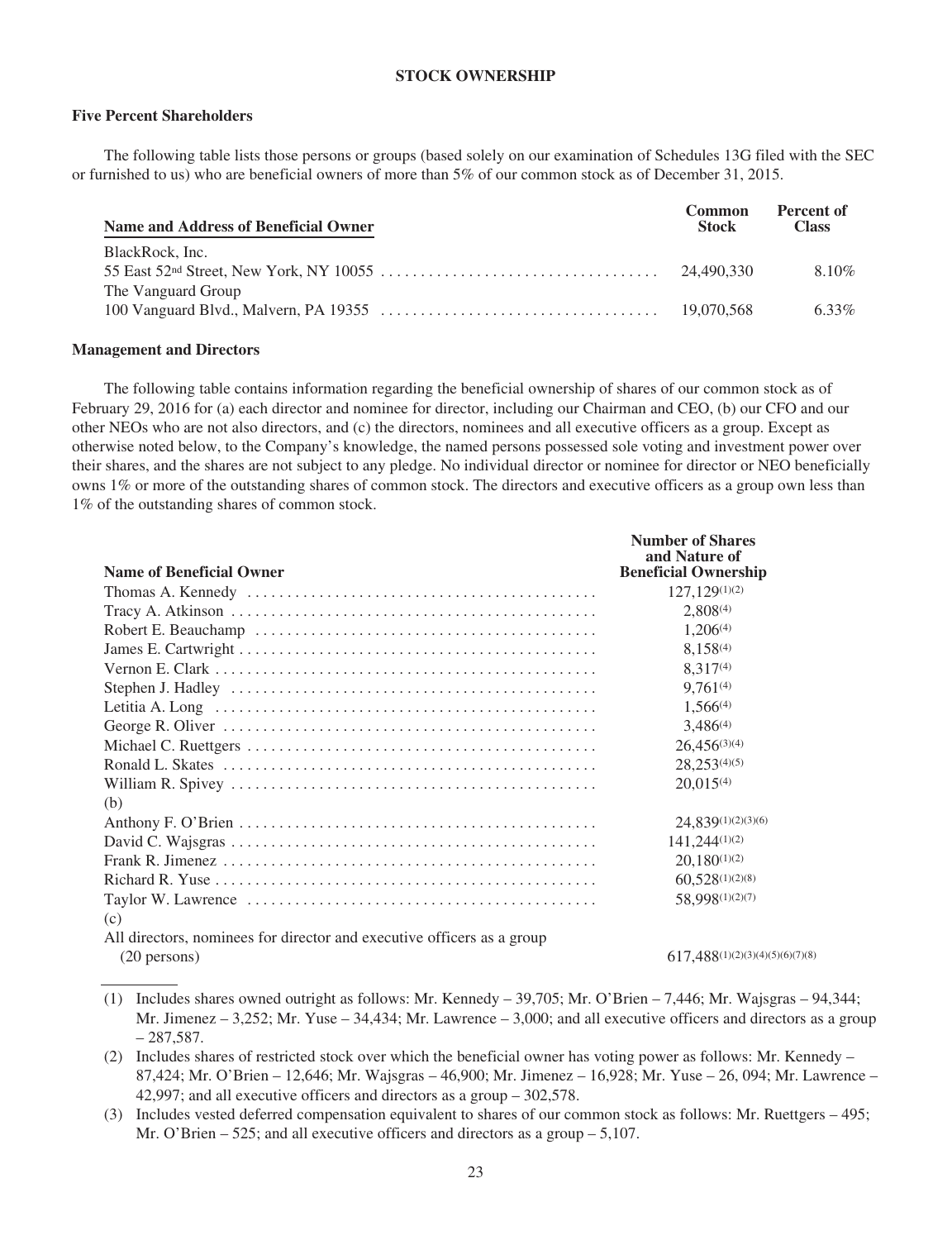- (4) Includes shares of restricted stock over which the beneficial owner has voting power as follows: Mses. Atkinson and Long and Messrs. Cartwright, Hadley, Oliver, Ruettgers, Skates and Spivey – 1,340 shares each; Mr. Beauchamp  $-1,206$ ; and Mr. Clark  $-1,829$  shares.
- (5) Includes 2,400 shares held in family trusts as to which Mr. Skates disclaims beneficial ownership.
- (6) Includes shares indirectly held by the beneficial owner through the Raytheon Savings and Investment Plan and the Raytheon Excess Savings Plan as follows: Mr. O'Brien – 4,222; all executive officers as a group – 6,815.
- (7) Includes 10,000 vested shares of our common stock held in a deferred compensation trust account with respect to which Mr. Lawrence is the beneficiary and 3,001 shares of our common stock acquired pursuant to a dividend reinvestment plan and held in such deferred compensation trust account.
- (8) Does not include unvested restricted stock units awarded to retirement-eligible employees in lieu of shares of restricted stock as follows: Mr. Yuse – 19,152; and all executive officers as a group – 19,152.

#### **Section 16(a) Beneficial Ownership Reporting Compliance**

Section 16(a) of the Securities Exchange Act of 1934 requires our directors, executive officers and persons who beneficially own more than 10% of a registered class of our equity securities to file reports of holdings and transactions in our common stock with the SEC and the NYSE. Based on our records and other information, we believe that, in 2015, none of our directors, executive officers or 10% shareholders failed to file a required report on time.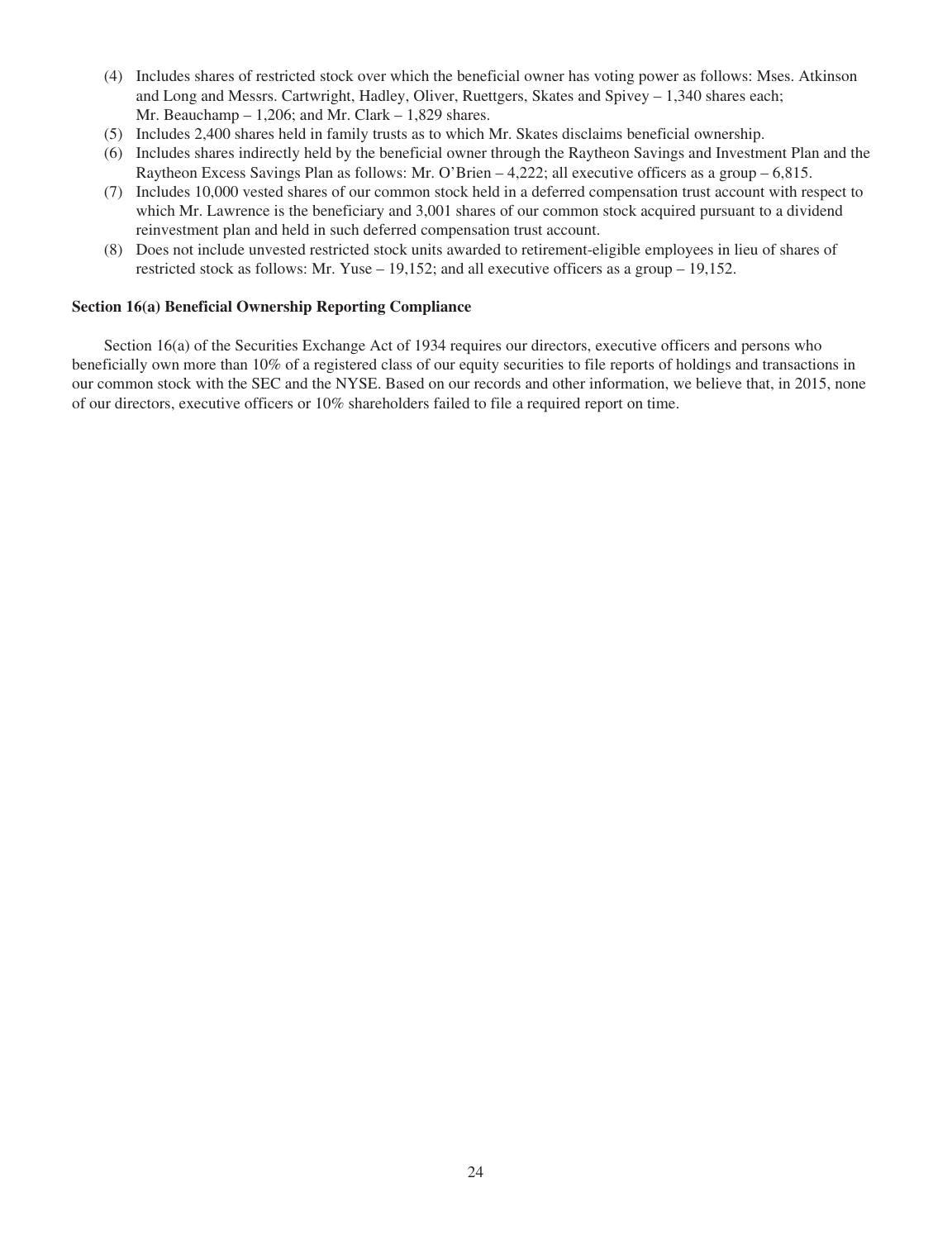## **EXECUTIVE COMPENSATION**

#### **Compensation Discussion and Analysis**

The Compensation Discussion and Analysis provides an overview and analysis of our executive compensation program and policies, material compensation decisions and the factors that we considered in making those decisions. This section and the following section include tables containing specific information about the compensation our named executive officers (NEOs) earned or were paid in 2015.

See "Proxy Summary – Executive Compensation" beginning on page iii for an executive summary of our Compensation Discussion and Analysis, including a listing of our NEOs, discussion of 2015 Company performance, and our Total Direct Compensation table.

## **Our Compensation Philosophy and Principles**

Our executive compensation program reflects a commitment to: retain and attract highly-qualified executives; motivate our executives to achieve our overall business objectives; reward performance; and align our executives' interests with those of our shareholders.

Our executive compensation program:

- Ties a significant portion of each executive's compensation to the Company's performance and individual performance against pre-established financial, operational and other goals, through variable, at-risk short- and long-term incentive awards.
- Aligns closely the interests of executives with those of shareholders by making stock-based incentives coupled with meaningful stock ownership and retention requirements a central component of compensation.
- Establishes a balanced incentives program by providing awards with both significant upside opportunity for exceptional performance and downside risk for underperformance.
- Authorizes recovery or clawback of compensation in certain circumstances where restatement of financial results is required.
- Reflects input from the MDCC's independent compensation consulting firm which must satisfy stringent independence criteria under the MDCC's Compensation Consultant Independence Policy.
- Provides our executives with total compensation opportunities at levels that are competitive for comparable positions at companies with whom we compete for talent.
- Is designed and monitored by the MDCC to avoid risk-taking that might be likely to have a material adverse effect on the Company.

#### **How We Determine and Assess Executive Compensation**

We design our compensation program with a view to attract and retain executive leadership of a caliber and level of experience necessary to manage our complex, global businesses effectively. Given the length of our programs, contracts and business cycles, it is especially important for us to retain our executive talent over a number of years to provide continuity of management in a highly competitive industry. Our Board approves the compensation of our CEO. It also approves the compensation of certain other highly paid executives. The MDCC assists the Board in discharging this responsibility and approves the compensation of our other executives. Information about the MDCC and its composition, responsibilities and operations can be found on page 9 under the heading "The Board of Directors and Board Committees – Management Development and Compensation Committee."

Our determinations and assessments of executive compensation are primarily driven by two considerations:

Performance – Company and Individual & Market Competitiveness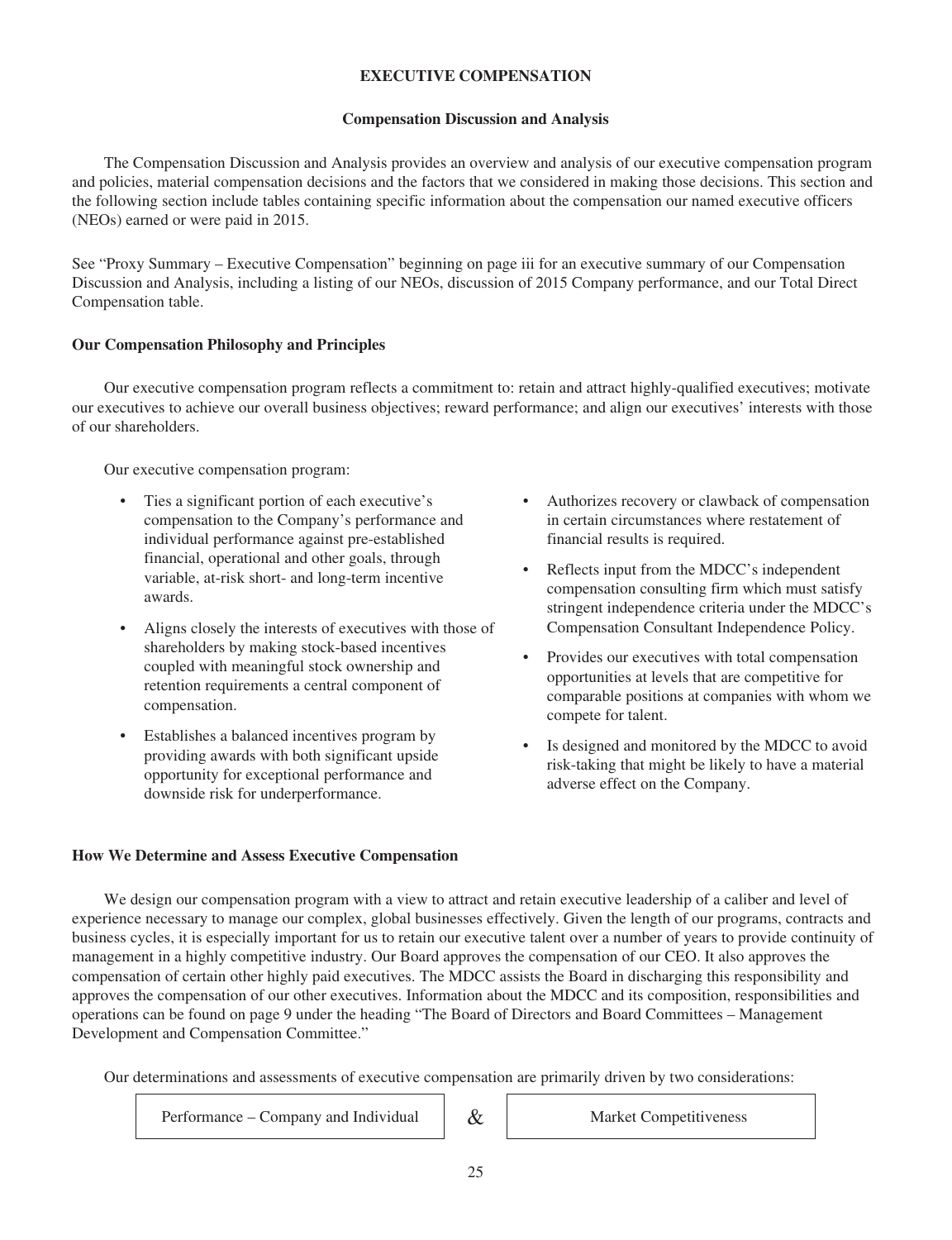In setting its compensation practices, the MDCC also considers input from the MDCC's independent compensation consultant, management input, and input from our shareholders via our say on pay advisory votes and our shareholder outreach efforts. The MDCC also considers other factors including market data, risk considerations, executives' experience levels and macroeconomic and organizational considerations.

#### *Say on Pay and Shareholder Outreach*

Since 2011, we have asked our shareholders to annually vote, on an advisory basis, on executive compensation. We have consistently received strong shareholder support, as detailed in "Proxy Summary – Executive Compensation – Say on Pay" on page v, most recently garnering a 96.5% affirmative vote in 2015. Shareholders expressed a preference for annual advisory votes on executive compensation at our 2011 Annual Meeting, and will again have the opportunity to vote on the frequency of the say on pay vote at our 2017 Annual Meeting.

In addition to our say on pay vote, in 2015 we continued to solicit input from many of our shareholders on various executive compensation and governance matters, resulting in discussions with representatives of institutional shareholders owning approximately 40% of the Company's outstanding shares. We also engaged in communications with a number of other investors, as well as proxy advisory and corporate governance organizations. We will continue these efforts in 2016.

The MDCC has considered the strong support conveyed by the say on pay voting results and other input received from shareholders, as well as other factors discussed in this Compensation Discussion and Analysis. It has continued to find its existing compensation approach appropriate for the Company and its business in the then-current market environment. In the future, the MDCC will carefully monitor future advisory votes and seek shareholder input through the Company's shareholder outreach efforts, and, in consultation with its independent compensation consultant, consider changes to the program as appropriate.

#### *Independent Compensation Consultant*

In 2015, the MDCC retained Pearl Meyer & Partners (PM), a compensation consulting firm, to obtain information on compensation levels, programs and practices within certain peer groups and the broader market, provide the MDCC with a report on compensation trends among our peers and the broader market, perform a pay-for-performance assessment, and perform related services. While the MDCC relies on its own judgment and experience and obtains information, analyses and recommendations from management, PM's work product is a key source of input to the MDCC's compensation decision making process.

The MDCC has a formal compensation consultant independence policy to ensure that it receives independent and unbiased advice and analysis, and the MDCC's charter requires it to annually assess such independence. Further, when selecting a compensation committee advisor, the policy and the charter require the MDCC to consider all relevant factors specified by NYSE standards. The policy also prohibits the consultant from providing services of any nature to our Company's officers and directors personally, and prohibits the consultant from providing to the Company (other than the MDCC) advice related to executive and director compensation, employee compensation and employee benefits. In accordance with its policy and charter requirements, the MDCC has determined that PM continues to be independent and that PM's work for the MDCC does not raise any conflict of interest.

In addition, the MDCC's compensation consultant independence policy requires the MDCC to pre-approve any services of a permissible nature proposed to be provided by the consultant to the Company. As a guideline to avoid any actual or perceived conflict of interest or bias, the policy limits the fees paid by the Company for such non-MDCC services to no more than 1% of the consulting firm's annual gross revenues. In accordance with the policy, the MDCC pre-approved the Company's acquisition from PM of certain industry compensation surveys which PM makes available generally to companies for a fee. The fees paid to PM for these surveys were less than \$10,000, well below 1% of PM's 2015 annual gross revenues.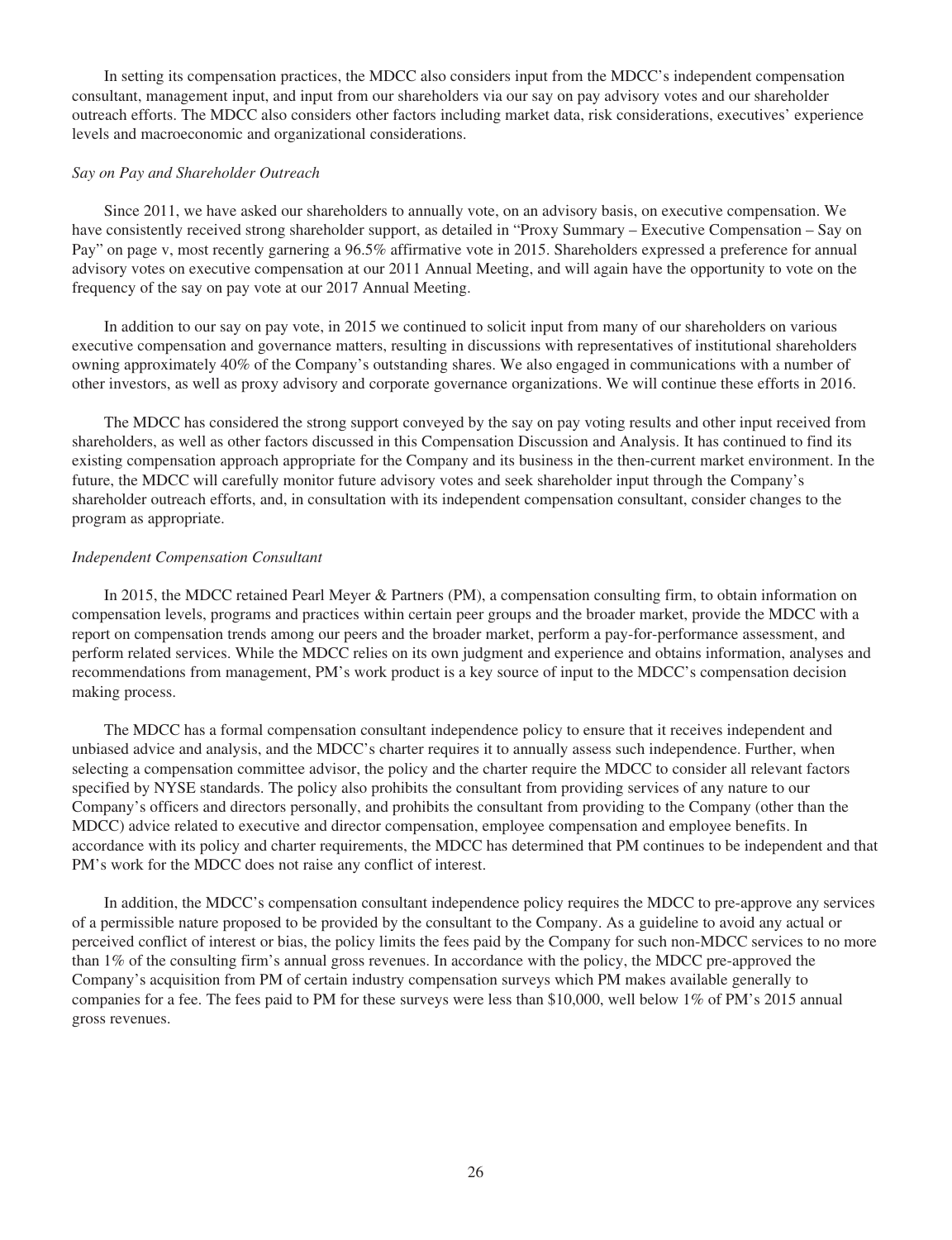## *Management of Compensation-Related Risk*

While risk is inherent in numerous aspects of our business operations, we believe our compensation program has been appropriately designed to manage compensation-related risk. The following are some of the features of our program designed to help us appropriately manage compensation-related risk:

- An assortment of vehicles for delivering compensation, both fixed and variable, and including cash and equity-based measures with different time horizons, to focus our executives on specific objectives that help us achieve our business plans and create an alignment with long-term shareholder interests.
- Diversification of incentive-related risk by employing a variety of performance measures.
- A balanced weighting of the various performance measures to avoid excessive attention to achievement of one measure over another.
- Pre-established maximum award levels for performance-based awards.
- Guidelines designed to assure the independence of our compensation consultant, who advises the MDCC as described above.
- A clawback policy and equity grant procedures, as described below on page 38.
- Incentive compensation to NEOs based on individual performance and overall Company performance, rather than the performance of specific business units.
- Stock ownership and retention guidelines as described on page 37.

As discussed on page 5, the MDCC has reviewed with management the design and operation of our incentive compensation arrangements for all employees, including executive officers, for the purpose of determining whether such programs might encourage inappropriate risk-taking that would be reasonably likely to have a material adverse effect on the Company. The MDCC concluded that the Company's compensation plans, programs and policies, considered as a whole, including applicable risk-mitigation features, are not reasonably likely to have a material adverse effect on the Company.

#### *Company and Individual Performance*

We assess Company and individual performance in the following areas, which provide a measurable assessment of executive performance that will build value for our shareholders:

| <b>Financial</b>                       | Bookings, sales, operating income, free cash flow and return on invested capital.                                                                                                                                      |
|----------------------------------------|------------------------------------------------------------------------------------------------------------------------------------------------------------------------------------------------------------------------|
| <b>Operational</b>                     | Product development and program execution evaluated through the use of tools designed to<br>measure operational efficiencies such as Integrated Product Development Systems and the<br>Earned Value Management System. |
| <b>Customer</b><br><b>Satisfaction</b> | Measured through the use of customer satisfaction surveys, performance against program<br>cost and schedule indices, annual customer performance assessment reports and through<br>customer award fees.                |
| <b>People</b>                          | Development of people, leadership behavior, ethical conduct, employee connect survey<br>results and the development of a diverse and inclusive workforce.                                                              |

We also consider utilization of Raytheon Six Sigma, a continuous process of improvement effort designed to reduce costs and improve efficiency.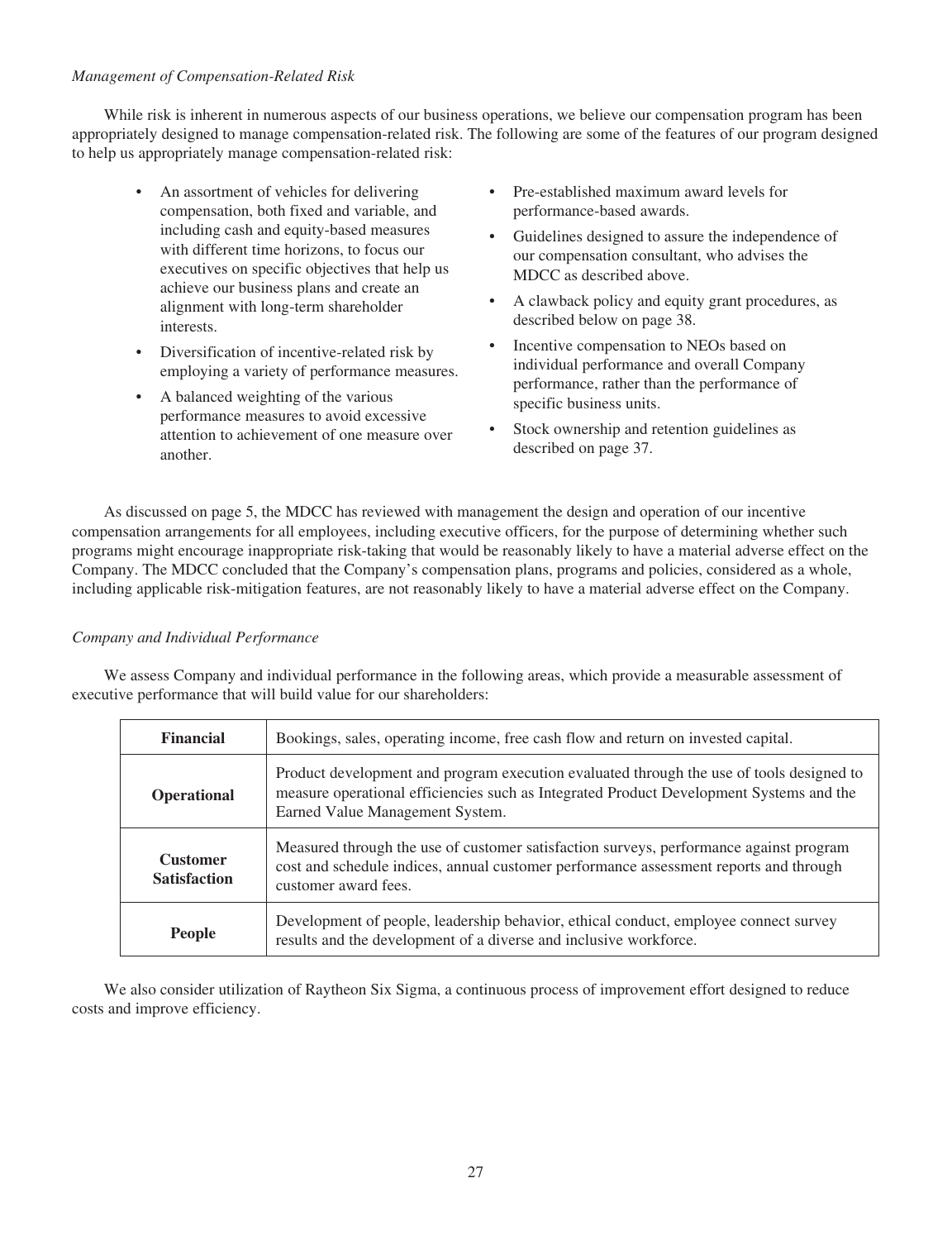#### *Market Data*

In addition, we use two peer groups to assist us in assessing the competitiveness of executive compensation relative to market:

• A core peer group, which consists of companies that are either aerospace and defense companies or that have substantial aerospace or defense businesses. We also consider a company's complexity, operations, revenues, net income and market capitalization. We compete to varying degrees for business and talent with the companies in this core peer group. The companies comprising the core peer group are as follows:

General Dynamics Corporation Harris Corporation Honeywell International, Inc. L-3 Communications Holdings, Inc. Lockheed Martin Corporation

Northrop Grumman Corporation Textron Inc. The Boeing Company United Technologies Corporation

• A broader peer group, comprised of the core peer group listed above and the following seven additional companies from other industries, which we selected on the basis of the comparability of their complexity, operations, revenues, net income and market capitalization to ours:

| 3M Company             | Illinois Tool Works Inc.    |
|------------------------|-----------------------------|
| Eaton Corporation      | Johnson Controls, Inc.      |
| <b>EMC</b> Corporation | Parker-Hannifin Corporation |
| Emerson Electric Co.   |                             |

We review the peer groups annually and from time to time, with input from PM, we change the composition of our peer groups to reflect changes in our strategy and markets, or changes to peer group companies. In 2015, we added Harris Corporation to our core peer group. We removed Motorola Solutions, Inc. from our broader peer group due to changes in its business. In addition, we removed Caterpillar Inc. from our broader peer group, and added Parker-Hannifin Corporation and EMC Corporation, to better align our broader peer group to our current business strategy and model.

The MDCC obtains information on the compensation levels, programs and practices of the companies within the core and broader peer groups. Statistical techniques, such as regression analysis, typically are used to adjust the data for differences in company size. The MDCC also considers market survey data for companies outside of our core and broader peer groups as a general indicator of relevant market conditions and pay practices and as a broader reference point. National compensation consulting firms develop this market survey data and PM provides it to the MDCC. The MDCC also reviews reports on peer compensation trends (levels, mix, vehicles and metrics).

The MDCC establishes and evaluates compensation levels for our NEOs based on market data primarily for our broader peer group, as well as other factors, as discussed below. Accordingly, references to "market," "market competitive" or similar references throughout this Compensation Discussion and Analysis generally refer to analyses of the broader peer group, except as indicated otherwise. While aggregate target and actual pay levels are analyzed and measured against market data, individual and Company performance can result in compensation for any one individual that varies from the market median. According to a PM-provided market assessment of our NEOs' 2015 compensation in comparison to compensation for comparable positions in our broader peer group, our CEO's total direct compensation (base salary plus annual incentive award, long-term annual incentive award and restricted stock) was between the  $25<sup>th</sup>$  and  $50<sup>th</sup>$  market percentiles, while the average for the other NEOs closely approximated the  $50<sup>th</sup>$  market percentile. Variations from the market median for certain NEOs were due to the length of their service periods as Raytheon executive officers, as well as other factors including experience, individual contribution to financial and operational performance, customer satisfaction, and people.

The MDCC also periodically reviews the formulas that determine benefits under our retirement plans, perquisites and our change-in-control and severance arrangements to ensure appropriate integration of these plans into our total compensation strategy. We provide benefits under these plans that are comparable to our peer group companies in order to offer employment packages that attract highly-qualified executives to join us and to keep our compensation competitive in order to retain such executives.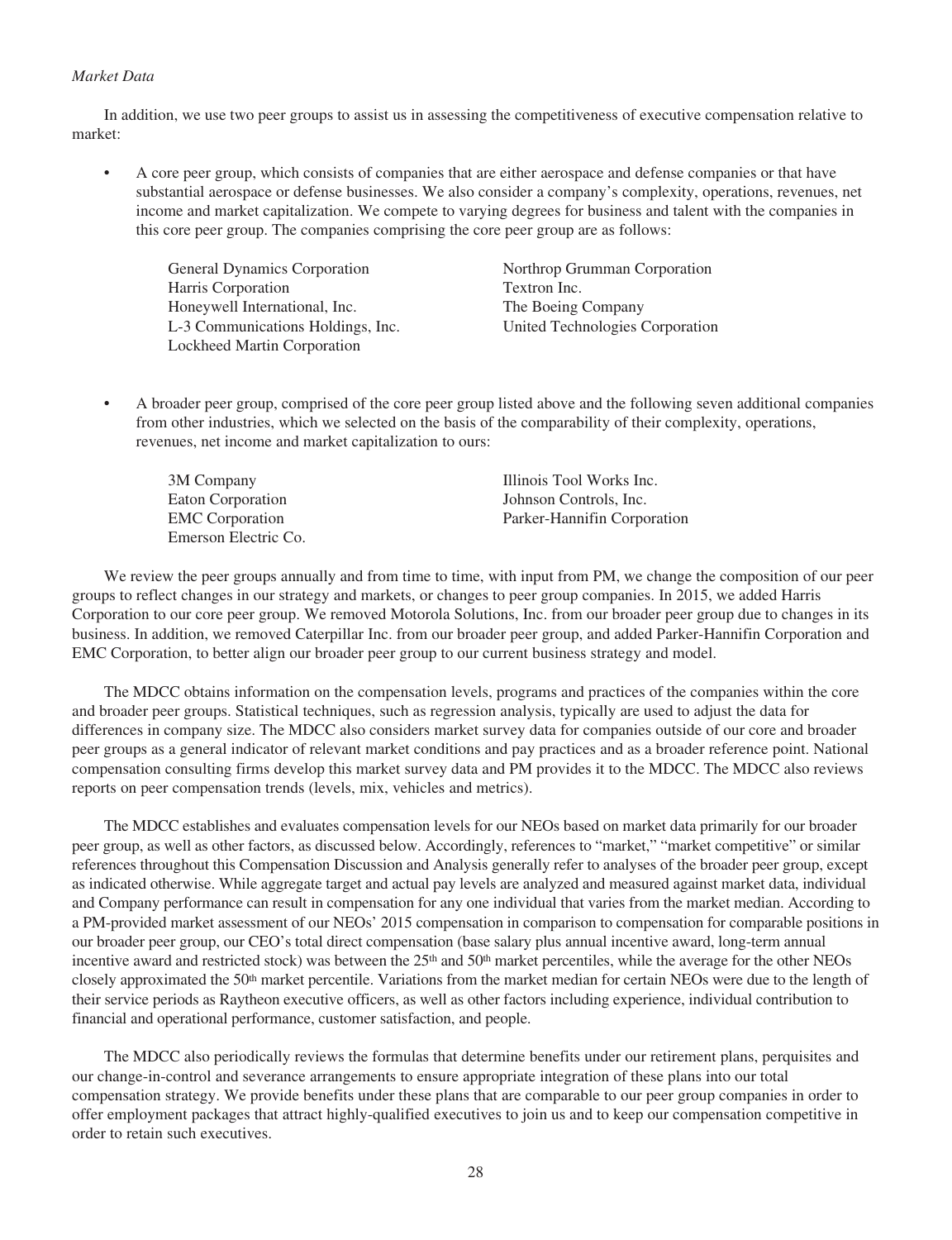In addition, PM provides the MDCC with a prior-year pay-for-performance analysis when peer group performance data becomes available. Most recently, PM analyzed actual 2014 compensation of our 2014 NEOs, as identified in the Company's 2015 proxy statement, using 2014 peer performance data. The analysis assessed the correlation between our short-term pay (annual incentive award) and short-term performance and our long-term pay (long-term incentive awards and restricted stock) and long-term performance relative to the peer group over a three year period. PM considered reported financial results and total shareholder return in making its determination as to Company and peer performance. For 2014, PM concluded that Raytheon continued to exhibit alignment between its short-term annual incentive award pay-out percentage and relative performance on a short-term basis. PM also determined that realizable long-term pay was somewhat below the Company's long-term performance relative to its peers. This was attributable to a number of factors including the Company's CEO being new to his role in 2014 and the impact of one-time special pay arrangements at certain peer companies.

#### **Elements of Our Compensation Program**

Our program consists primarily of the following total direct compensation elements:

- Base salary;
- Annual cash incentive awards (Results-Based Incentive, or RBI, awards); and
- Long-term equity incentive awards consisting of performance-based restricted stock units (under our Long-Term Performance Plan, or LTPP) and time-based restricted stock/restricted stock units (Restricted Stock).

The executive compensation program is rounded out with perquisites and other executive benefits. See page iii for an illustration of how each element addresses our compensation objectives.

#### *Total Direct Compensation Mix*

The MDCC annually reviews the relative mix of our compensation elements to those of the market for comparable positions. Specifically, we review the total direct compensation opportunity (i.e., the sum of base salary, target annual and target long-term incentives) in the following categories:

- Fixed versus variable
- Short-term versus long-term
- Cash versus equity-based

Of the three primary categories of total direct compensation, our executive compensation is heavily weighted towards the variable, performance-based elements, and towards the long-term and equity-based elements, as illustrated by the tables on page iv. For 2015, 89% of total direct compensation for our CEO consisted of variable compensation in the form of RBI, LTPP and Restricted Stock awards, with only 11% consisting of fixed compensation (base salary). With respect to our NEOs other than our CEO as a group, 80% of total direct compensation consisted of variable compensation in the form of RBI, LTPP and Restricted Stock awards, with only 20% consisting of fixed compensation (base salary). According to an analysis performed by PM, these weightings were in line with those of our peer groups for executives holding comparable positions. The MDCC does not establish any fixed relationship between the compensation of our CEO and that of any other NEO. Using market data as a general reference point, we believe that the differences between our CEO's compensation and the compensation of the other NEOs are consistent with differences that exist at comparable companies and are consistent with our executive compensation philosophy.

### *Base Salary*

The MDCC reviews the base salaries of our executive officers annually and whenever an executive changes position. Our CEO makes salary recommendations to the MDCC with respect to his direct reports. To maintain competitive levels, we refer to the market median of base salaries for comparable positions in our broader peer group to set our NEOs' base salaries and any annual salary increases. However, we also consider the executive's experience for the position, time in role, and individual contribution to financial and operational performance, customer satisfaction, and people, which factors could cause any one executive officer's base salary to vary from the market median. Annual merit-based salary increases are an integral part of the annual performance management process and are used to reward and reinforce desired behaviors and maintain competitive market positions. In 2015, the CEO's base salary increased by 12% for the second year of his role, bringing him closer to the 50<sup>th</sup> market percentile for his position. The remaining NEOs' base salaries, on average, closely approximated the 50<sup>th</sup> market percentile.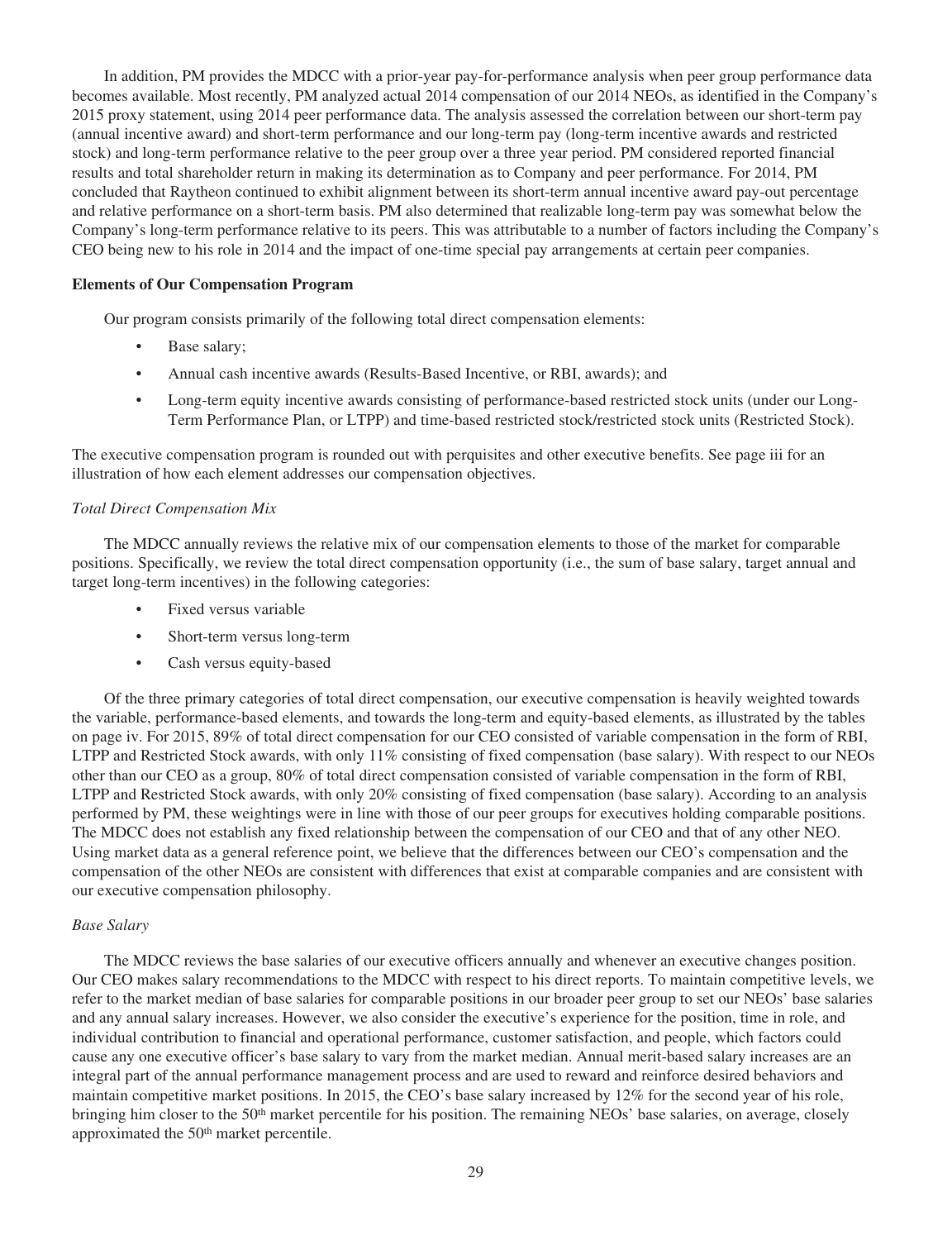## *Annual Cash Incentives – RBI*

We award annual incentives under our Results-Based Incentive (RBI) Plan to focus our executive officers on attaining pre-established annual performance goals. Under the RBI Plan, each executive officer is assigned a pre-established target payout. The executive officer then receives an actual payout, based on the executive's individual performance, from a funded incentive pool based on the Company's performance measured against pre-established financial goals as illustrated below:



As a result, our executives' RBI awards are variable and depend on both Company performance and individual performance. In addition, to drive alignment and collaboration across the enterprise, all executive officer RBI awards, including for those who are leaders of individual businesses, are based on total-Company RBI pool funding and not on a business unit's funded RBI pool.

*Individual Targets*. At the beginning of each year, the MDCC sets, for each executive officer, individual RBI payout targets as a percentage of base salary, as well as threshold and maximum payout amounts. We generally set the target RBI amount for each executive at the median of our broader peer groups' annual cash incentives for employees in similar positions. In order to encourage and reward extraordinary performance, we structure our executives' RBI awards such that the actual payment can approach or exceed the 75th percentile if the executive exceeds individual performance goals.

*Total-Company Funding*. At the beginning of each year, the MDCC sets performance goals under selected financial metrics for the Company and each of our businesses. Total-Company and individual business RBI pools are funded based on the extent to which these goals are achieved.

For 2015, consistent with past practice since 2012, the MDCC selected bookings, net sales, free cash flow (FCF), and operating income from continuing operations in the weightings set forth below for determining the RBI pool's funding level.

| Metric                                                        | Weighting | <b>Description and Rationale for Selection as RBI Metric</b>                                                                                                        |
|---------------------------------------------------------------|-----------|---------------------------------------------------------------------------------------------------------------------------------------------------------------------|
| <b>Bookings</b>                                               | 20%       | Forward-looking metric that measures the value of new contracts awarded<br>to us during the year; indicator of potential future growth.                             |
| Net Sales                                                     | $30\%$    | Growth metric that measures our revenue for the current year.                                                                                                       |
| FCF <sup>(1)</sup>                                            | 20%       | Measure of cash generated in a given year available for use in strategic<br>investments to grow our businesses or otherwise generate return to our<br>shareholders. |
| Operating Income from<br>Continuing Operations <sup>(1)</sup> | $30\%$    | Measure of our profit from continuing operations for the year, before<br>interest and taxes, and after certain non-operational adjustments.                         |

(1) FCF and Operating Income from Continuing Operations are non-GAAP financial measures. See the narrative disclosure to the Grants of Plan-Based Awards Table on page 45 for a description of how these financial measures are calculated.

These metrics, considered in the aggregate, are strong indicators of our overall performance and our ability to create shareholder value. They are balanced among long-term and short-term performance, growth and efficiency and are aligned with our business strategies. For example, we continue to focus on growing our business in core defense and new markets, both domestic and international, and we expect our success in this area to be reflected in our bookings in the shorter-term and net sales in the longer-term. In addition to growing our business, we maintain a strong focus on program execution in order to maximize operating income and cash.

The MDCC sets, for each metric, a specific target Company performance goal and a defined performance range – consisting of a threshold (minimum) and maximum performance level. If we do not achieve the threshold performance level for a particular metric, then we do not allocate funds to the RBI funding pool based on that metric. Funding of the pool for any one metric is capped once performance achieves or exceeds the maximum performance level set for that metric. We also establish a funding scale of 75% to 150% of target for each financial metric. The funds allocated to the RBI pool for that metric correspond to the Company's degree of achievement of the metric within the performance range discussed above.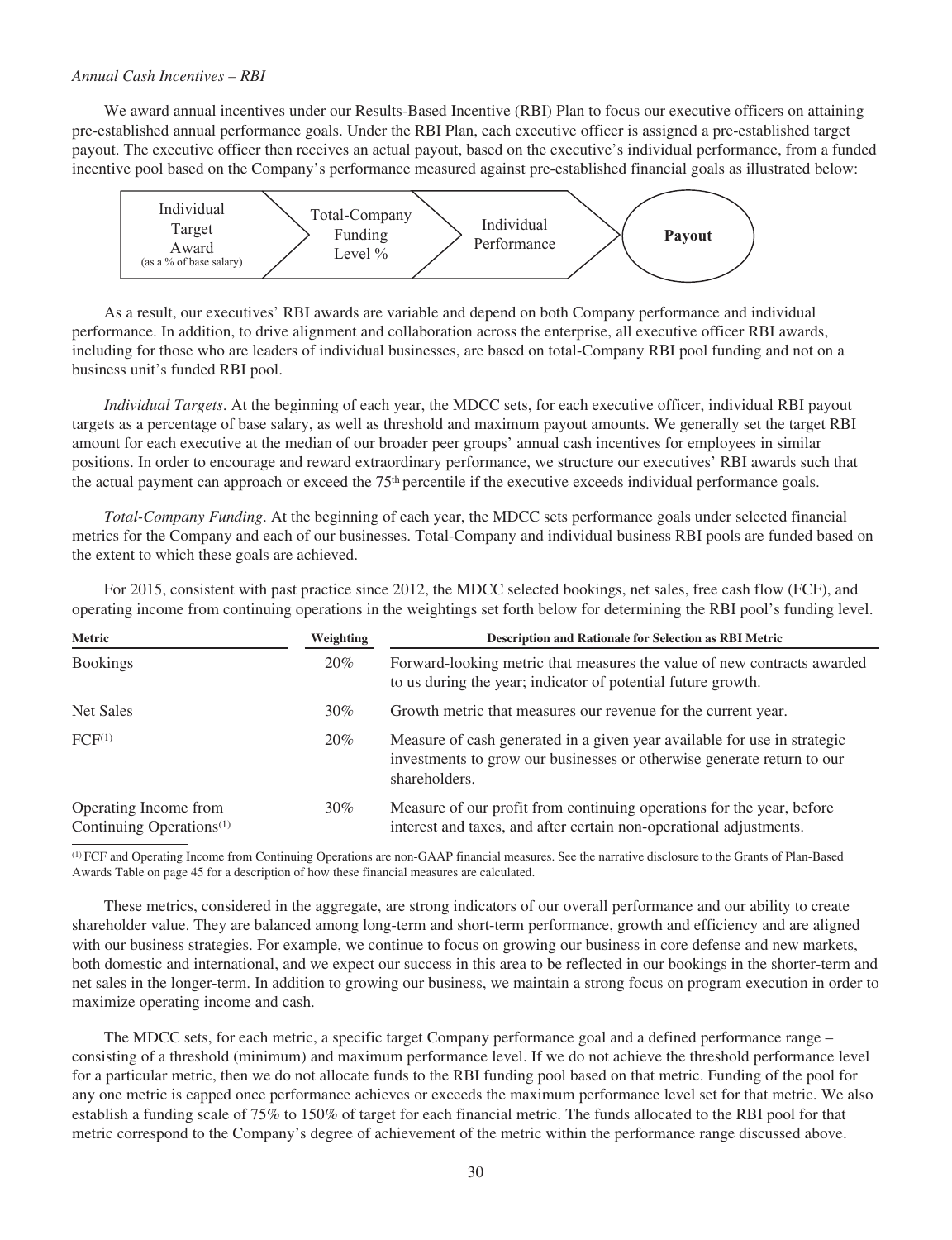The RBI financial metric targets are based on our annual operating plan for that year. The annual operating plan represents management's view of the expected performance of the Company as a whole and its individual businesses for the coming year based on identified challenges, risks and opportunities. The annual plan is built using a rigorous "bottom up" approach. Each business' proposed plan is carefully considered and scrutinized by management through multiple reviews. Often management requires the businesses to increase or "stretch" their plan financial targets and incorporate other changes. Based on the annual plans of the businesses, management prepares the Company's annual operating plan which is finalized after review, assessment and approval by the Board. In addition, consistent with past practice, Company performance against these financial metric targets, which are established at the beginning of the year and based on anticipated operational performance during the year, is adjusted to account for the impact of certain matters not factored into the annual operating plan, such as acquisitions and dispositions that occur after the applicable targets are established, and certain non-operational items.

The following table summarizes, for the 2015 total-Company RBI pool, the pre-established performance target and the ultimate funding percentage for each financial metric based on the Company's 2015 results:

| <b>Financial Metric (Weighting)</b>                     | <b>Performance Target</b> | <b>RBI</b> Funding |
|---------------------------------------------------------|---------------------------|--------------------|
|                                                         | 22.93B                    | $108.9\%$          |
|                                                         | 22.50B                    | $106.3\%$          |
|                                                         | 1.76B                     | $108.5\%$          |
| Operating Income from Continuing Operations $(30\%)$ \$ | 2.67B                     | $123.5\%$          |
| <b>Total-Company Funding Level</b>                      | $112.4\%$                 |                    |

The total-Company funding level of 112.4% reflects the Company's strong growth and operational performance in 2015 across all RBI metrics.

*Achievement of Individual Performance Goals*. While funding of the total-Company RBI pool is based on Company financial performance, an executive officer's RBI award also is based on the executive's achievement of individual performance goals. If an executive under-performs in relation to his goals, his RBI award could fall below the funded target level or even be zero if threshold performance is not achieved. Alternatively, an executive who exceeds his performance goals could receive more than the funded target level, up to a cap of 200% of target.

Individual executive officer performance goals are established annually, and are primarily comprised of quantifiable goals. Some subjective measures are also included. The MDCC recommends, and the full Board (excluding the CEO) approves, our CEO's goals. In connection with his annual performance evaluation, our CEO provides to the MDCC a written self-appraisal assessing his performance against these goals. The MDCC discusses our CEO's performance and provides a preliminary performance evaluation. The MDCC's preliminary evaluation is then discussed by all of the independent directors in an executive session of the Board. Based on this evaluation, the MDCC recommends, and the full Board (excluding the CEO) approves, the CEO's RBI award and other compensation. Our CEO receives performance feedback directly from the Lead Director and the Chair of the MDCC. For our other executive officers, our CEO provides input to the MDCC both with regard to the establishment of performance goals and the determination of the extent to which goals are met.

Examples of individual performance goals for our NEOs for 2015 include:

- Financial goals within the individual's business or functional area;
- Establishing and maintaining strong customer relationships through excellent program performance and providing innovative solutions;
- Successfully managing human resources and developing a more effective organization within the individual's business or functional area;
- Improving employee connect survey results;
- Achieving exemplary regulatory compliance;
- Increasing energy efficiency and successfully implementing workplace safety initiatives;
- Demonstrating effective leadership behaviors; and
- Promoting a culture of innovation through respect and inclusion.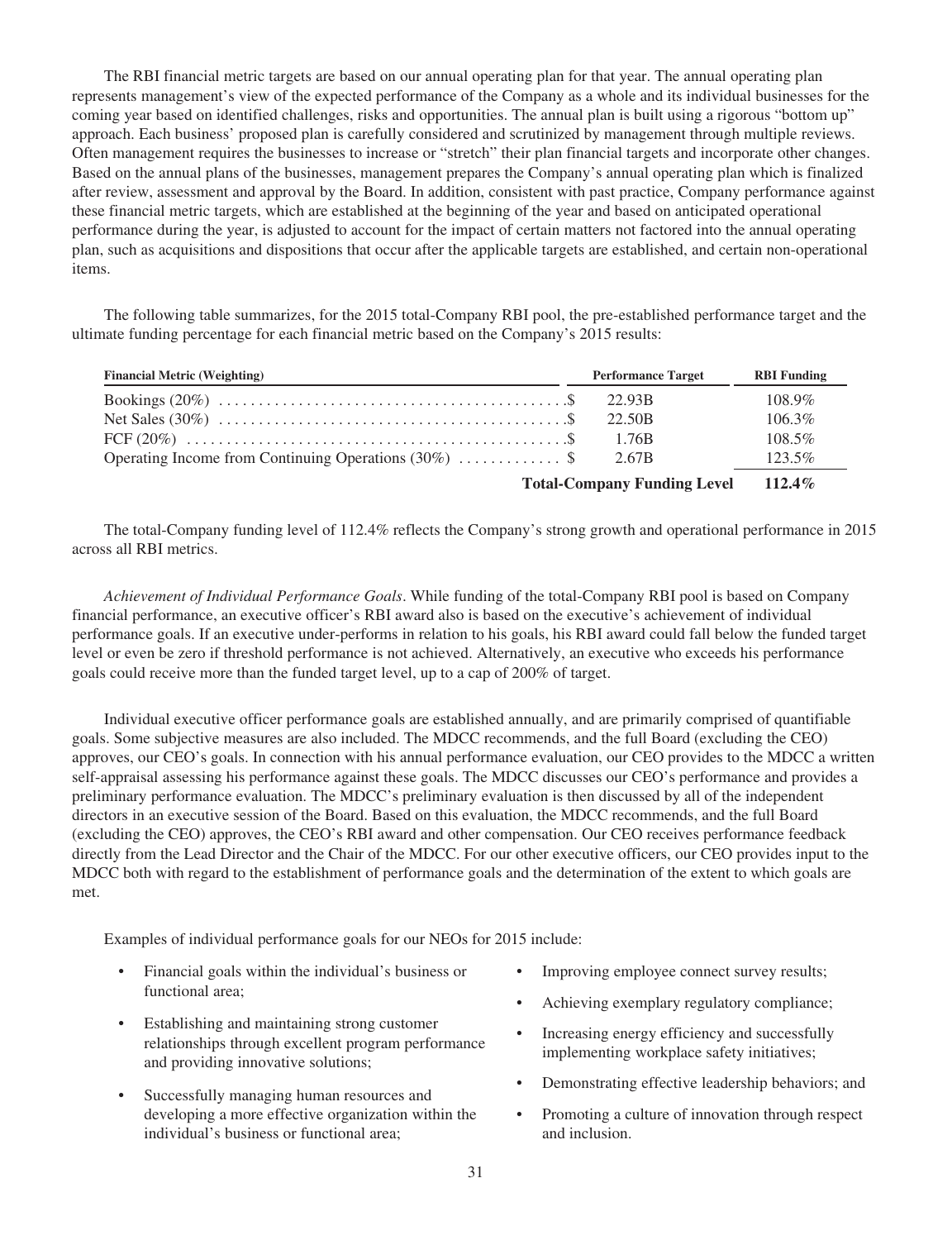This individual assessment promotes accountability for each executive's performance and helps differentiate our executives' compensation based on performance. Thus, while the target incentive award for each executive is set with reference to the market median for his position as discussed above, in order to encourage and reward extraordinary performance, our RBI awards are structured so that the actual payout under an executive officer's award can approach or exceed the 75<sup>th</sup> percentile if such executive exceeds his individual performance goals. Based on Company and individual performance in 2015, our NEOs received RBI amounts that were above the relevant funded RBI level. A summary of each NEO's 2015 individual performance follows:

# **Thomas A. Kennedy**

- Returned the Company to top line growth.
- Led the Company to strong share price performance and strong performance against its business plan, resulting in a 17.54% total shareholder return.
- Continued the Company's return of capital to shareholders via dividends and share repurchases, while maintaining a strong balance sheet.
- Executed our growth strategy, resulting in global demand across the Company's missile defense, electronic warfare, cybersecurity, C5ISR, and training portfolio. Key 2015 international awards include Patriot Air and Missile Defense Systems contracts for Saudi Arabia and the Republic of Korea and the second phase of the Air Defense Operations Center for Qatar.
- Led the Company's increased presence in the commercial cybersecurity market with the acquisition of Websense, Inc. and resulting formation of Forcepoint, a new cybersecurity joint venture company.
- Promoted continued Company excellence in corporate governance and responsibility, diversity and inclusion, health and safety, and sustainability. In 2015, Raytheon received the 2015 Corporate Leadership Award by Transparency International-USA and the Energy Star Partner Award from the U.S. Environmental Protection Agency and has been recognized as one of the 100 Best Corporate Citizens by Corporate Responsibility Magazine.

# **Anthony F. O'Brien**

- Facilitated an organizational focus on corporate strategy, program execution and global growth.
- Contributed significantly to the delivery of strong financial performance against the Company's business plan.
- Promoted initiatives to simplify processes and gain efficiencies in key areas for the Company.
- Provided critical finance leadership for Raytheon's acquisition strategy, including the acquisition of Websense, Inc. and resulting formation of Forcepoint.
- Drove the integration of Forcepoint, including the implementation of systems and controls, and provides ongoing operational support.
- Led the Company's investor outreach to enhance investors' understanding of Raytheon's strategy and value creation.

# **David C. Wajsgras**

- Led the Company's Intelligence, Information and Services (IIS) business to exceed its 2015 bookings goal, resulting in a solid book to bill ratio for the year.
- Managed IIS effectively, resulting in IIS achieving its 2015 operating margin goal.
- Focused effectively on operational execution and collaborated closely with IIS customers to implement significant operational changes.
- Drove business development resulting in several new program awards, including: DOMino, a large U.S. Government cybersecurity program, a sustainment services award for the North American Aerospace Defense Command, and two major Launch and Test Range operations for the United States Air Force.
- Played a key role in the Company's commercial cybersecurity strategy and the successful acquisition of Websense, Inc.

# **Frank R. Jimenez**

- Successfully guided the Company's legal and regulatory affairs, compliance programs and corporate governance from a global perspective.
- Played a key role in the successful acquisition of Websense, Inc. and resulting formation and integration of Forcepoint.
- Drove substantial improvements in the Company's global trade compliance function and created a dedicated legal department providing enterprise-wide support in information technology, privacy, and shared services.
- Provided leadership and operational management for the Company's ethics and governance functions, sustainability program, and safety culture.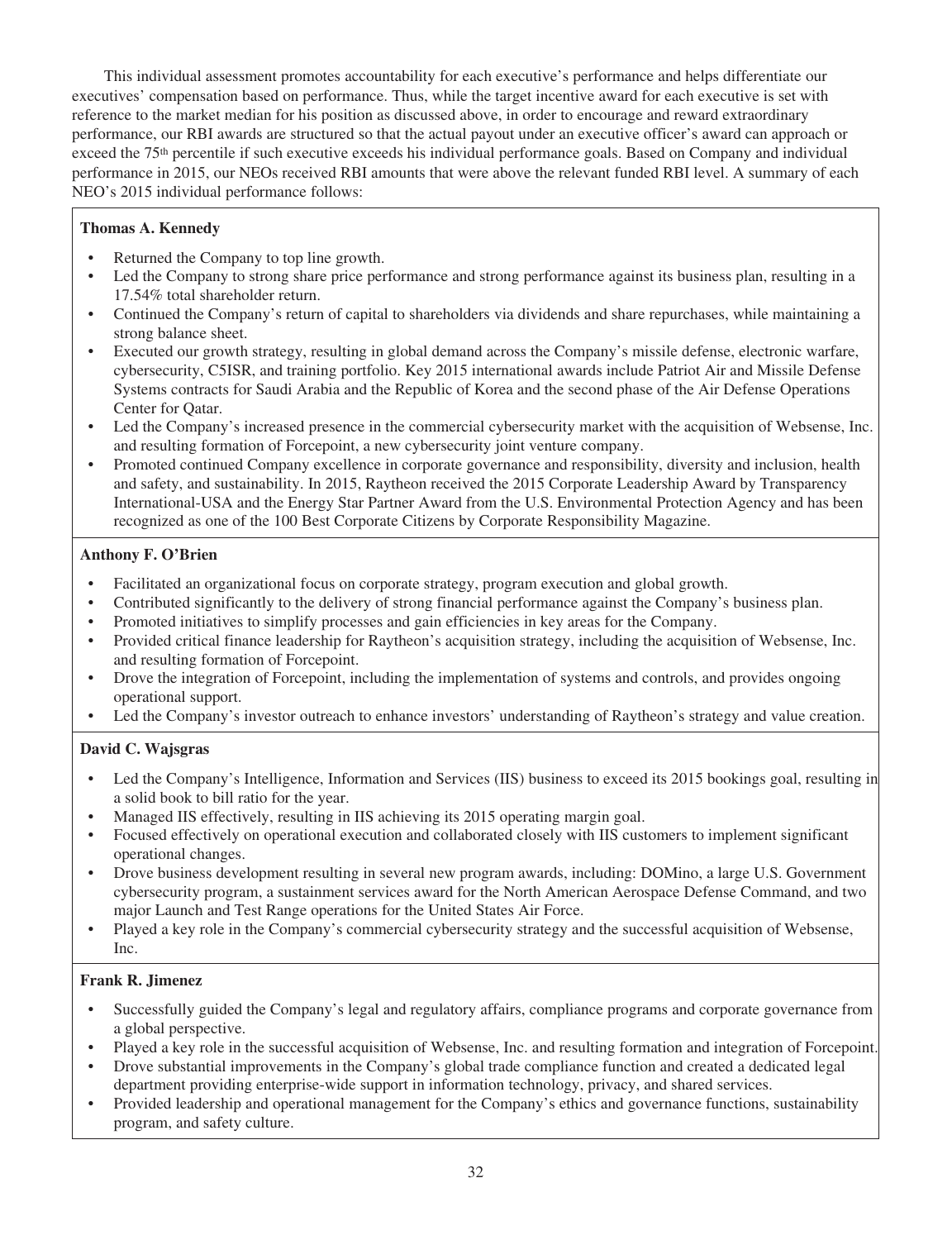# **Richard R. Yuse**

- Led the Company's Space and Airborne Systems (SAS) business to meet or exceed its 2015 goals with respect to sales, backlog and operating profit, while achieving strong international bookings.
- Strategically addressed changing market dynamics by effectively focusing SAS on key technology investments that position the business for future growth, as reflected in new awards in the Electronic Warfare segment and Integrated Communications Systems and Space programs.
- Created a program and technology portfolio with synergies across the Department of Defense, Intelligence Community and international markets.

# **Taylor W. Lawrence**

- Led the Company's Missile Systems (MS) business unit to solid performance in 2015, exceeding goals for sales, bookings, operating profit and cash flow.
- Successfully managed MS's efforts to capitalize on global demand for MS products, resulting in the business achieving a new record for bookings.
- Drove a business focus on productivity and customer success, as demonstrated by the first successful flight tests of the Standard Missile 3 Block IIA, which was co-developed with Japan.
- Led the continued development and investment by MS in new, innovative technologies with the goal of providing rapid, high-quality, affordable mission capability to its customers.

# *Long-Term Equity Incentives – LTPP and Restricted Stock*

Our NEOs receive long-term equity incentive awards in the form of performance-based restricted stock units pursuant to our Long-Term Performance Plan (LTPP) and time-based restricted stock/restricted stock units (Restricted Stock).

We target our NEOs' aggregate long-term incentive awards, on average, between the 50<sup>th</sup> and 75<sup>th</sup> percentiles of the market for long-term incentives for employees in similar positions. The LTPP and Restricted Stock awards granted to our NEOs in 2015 are set forth in the Grants of Plan-Based Awards table on page 44.

*LTPP*. The LTPP provides awards of performance-based restricted stock units that vest at the end of a three-year performance cycle based upon the achievement of specific pre-established levels of Company performance against financial metrics selected by the MDCC. LTPP awards may be settled in our common stock or in cash, as selected by the MDCC. While LTPP awards have a three-year performance cycle, they are granted annually to provide continuity of opportunity and marketplace consistency. The performance goals for each of the 2015-2017, 2014-2016 and 2013-2015 performance cycles are based on return on invested capital (ROIC), cumulative free cash flow (CFCF) and total shareholder return (TSR) in the weightings set forth below.

| Metric              | Weighting | <b>Description and Rationale for Selection as LTPP Metric</b>                                                                                                                                                                 |  |  |  |  |  |  |
|---------------------|-----------|-------------------------------------------------------------------------------------------------------------------------------------------------------------------------------------------------------------------------------|--|--|--|--|--|--|
| ROIC <sup>(1)</sup> | 50%       | Measure of how efficiently and effectively we use capital to generate<br>returns.                                                                                                                                             |  |  |  |  |  |  |
| $CFCF^{(1)}$        | 25%       | Measure of cash generated over the three-year performance period that is<br>available for use in strategic investments to grow our businesses or<br>otherwise generate return to our shareholders.                            |  |  |  |  |  |  |
| $TSR^{(1)}$         | 25%       | Measure of our stock price appreciation, including reinvested dividends,<br>over the three-year performance period in comparison to our core peers'<br>stock performance over the same period; provides a percentile ranking. |  |  |  |  |  |  |

(1) ROIC, CFCF and TSR are non-GAAP financial measures. See the narrative disclosure to the Grants of Plan-Based Awards Table on page 45 for a description of how these financial measures are calculated.

We believe that these three performance measures, considered in the aggregate, fairly represent the Company's overall performance, and Company performance in these areas leads to the creation of long-term value for our shareholders. For example, CFCF is a useful measure because our ability to generate cash efficiently will continue to be critical to our ability to fund our operations and grow our business. We use ROIC to measure how efficiently and effectively we are using our capital to generate returns, including through investments and acquisitions. We use comparative TSR because investors recognize it as an appropriate measure to incentivize executives and to achieve alignment with our shareholders' interests. However, our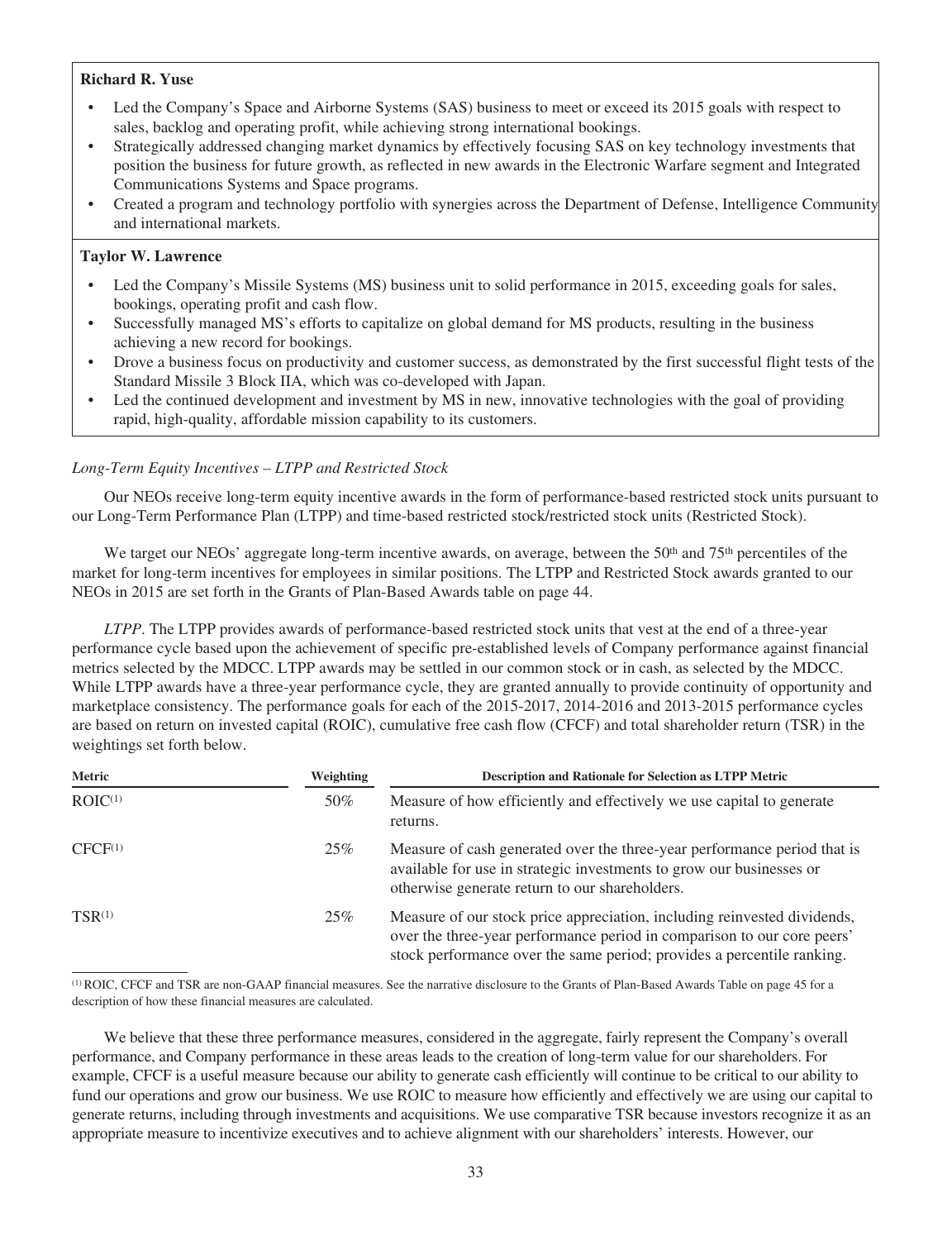comparative TSR performance may be impacted by factors not necessarily related to our performance. For example, the TSR of our core peer companies may be impacted by extraordinary events on financial results, or may be impacted differently by macroeconomic and other business factors due to their different mixes of commercial and defense businesses.

The MDCC sets, for each metric, a specific target Company performance goal as well as threshold (minimum) and maximum Company performance levels. LTPP awards are paid out, at the end of their three-year cycles, on a sliding scale depending on Company performance against these predetermined goals. In each case, the goals are independent and additive, which means that if we miss the threshold performance as to one measure, no credit would apply to that element, but could be made up for by above-target performance in another area. The MDCC sets, for each executive, a target LTPP payout opportunity for each performance cycle. Depending on Company performance, an executive can receive, with respect to any particular LTPP performance period: no payout, his target payout, a fraction of his target payout, or a multiple of his payout capped at 200%.

In setting the target Company performance goals for each of the LTPP metrics, we start with our five-year financial plan. The five-year plan represents management's long-term view of the potential performance of the Company for such period, based on identified future challenges, risks and opportunities, and is reviewed by our Board. We take the three relevant years within the five-year strategic plan and derive a three-year set of financial targets. This set of targets is reviewed by the MDCC and is used for setting the three-year LTPP target performance metrics. The LTPP targets are established at the beginning of each three-year cycle, when the performance results are uncertain. We do not make changes in the LTPP targets as a result of subsequent revisions to our business projections. However, due to the environment of economic and industry uncertainty over the past several years, and the challenges of setting three-year performance targets in such environment, the MDCC has provided for the possibility of adjustments to performance for the 2011-2013, 2012-2014, 2013-2015 and 2014-2016 LTPP performance cycles. Such potential adjustments are intended to take into account differences between the conditions reasonably assumed when metrics were established and the actual conditions that might take place during such performance cycles. The conditions are regarded as largely outside the control of the Company and generally relate to Department of Defense (DoD) budget and contract award uncertainties and, for certain performance cycles, the timing of international contract awards. The potential adjustments were predetermined using clearly articulated objective criteria established at the time of the MDCC's approval of the performance metrics for the respective plan period and made subject to a cap. The performance criteria are not subject to further adjustment, although the MDCC retained discretion to adjust awards downward in compliance with Section 162(m) of the U.S. Internal Revenue Code. Based on management's recommendation and an assessment of overall economic conditions and the DoD budget and contracting environment, the MDCC did not provide for similar adjustments for the 2015-2017 and 2016-2018 LTPP performance cycles.

Given that the LTPP financial metric targets are long-term estimates of potential Company performance, it is difficult to predict accurately whether they will be met. The Company's performance during the period may be impacted by a wide range of known and unknown factors, including geo-political events, macroeconomic conditions and other matters beyond our control. As a result, it is too early to tell how our future financial performance will affect future LTPP awards.

Shortly after the performance results for the three-year performance cycle are determined, we settle each award based upon our actual performance relative to the LTPP performance goals, plus an amount equivalent to dividends that would have been paid during the performance cycle on the shares ultimately issued under the award (assuming those dividends had been reinvested in our common stock).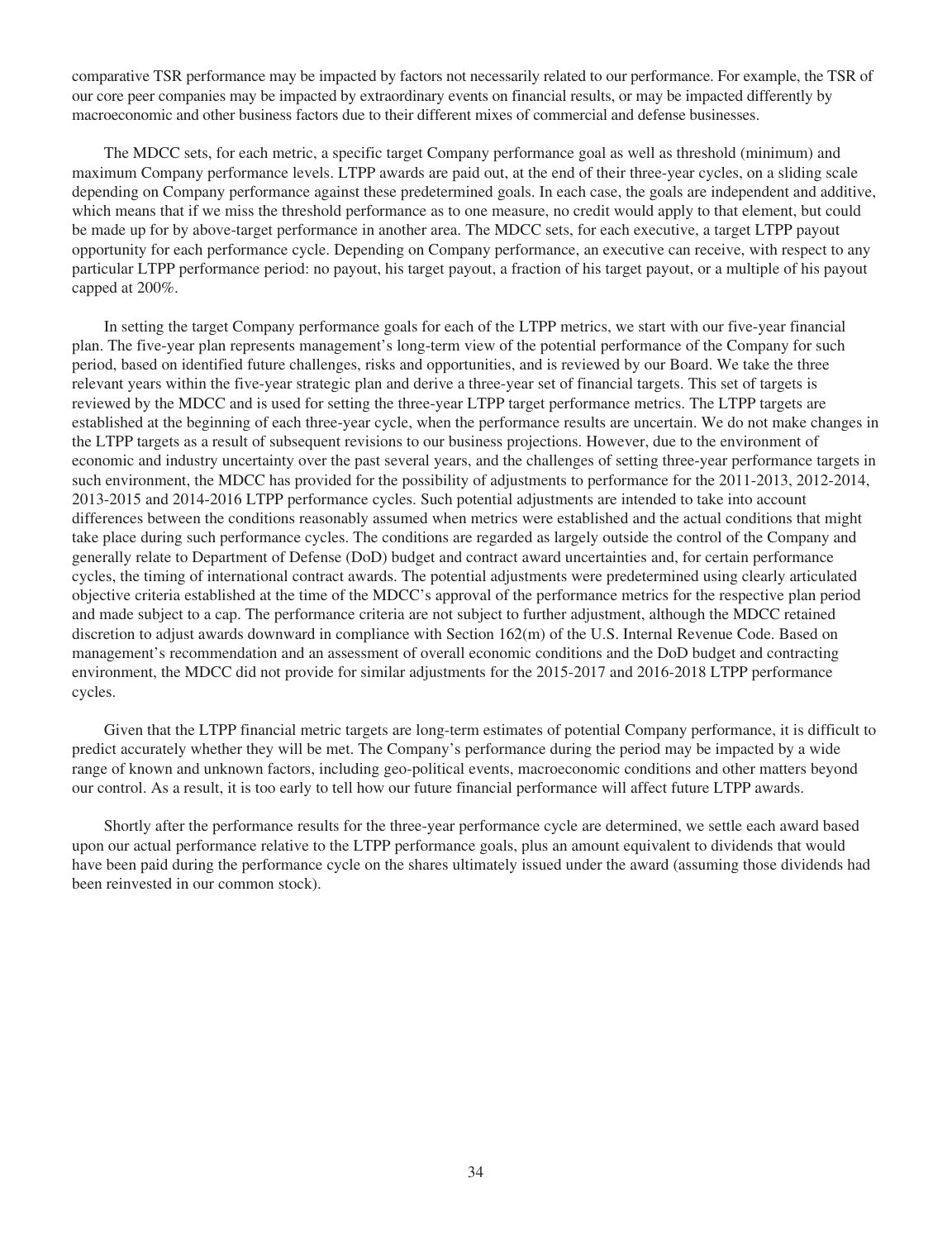The following table summarizes, for the 2013-2015 LTPP award cycle, our performance in the three performance metrics and the corresponding funding for such metrics. As discussed above, the 2013-2015 LTPP awards were subject to adjustment for lower DoD budgets and the timing of international contract awards during the cycle. Because it was not added to the core peer group until 2015, Harris Corporation was not included in the comparative TSR measurement. As determined by the MDCC, the final ROIC and CFCF performance measurements reflect an adjustment for the DoD budget but not for the timing of international contract awards. The overall payout factor of 179.2% of target reflects strong Company performance during the performance cycle, notwithstanding the challenges presented by and the impact of sequestration on the DoD budget.

| <b>Financial Metric (Weighting)</b> | <b>Performance Against Targets</b>                                                                                                                              |           |  |  |  |  |  |
|-------------------------------------|-----------------------------------------------------------------------------------------------------------------------------------------------------------------|-----------|--|--|--|--|--|
| ROIC $(50\%)$                       | 14.40% (pre-established target of $12.35\%$ and maximum of $13.93\%$ )                                                                                          | 100.0%    |  |  |  |  |  |
| CFCF $(25%)$                        | \$6,320 million (pre-established target of \$5,234 million and maximum of<br>$$6,734$ million)                                                                  | 37.5%     |  |  |  |  |  |
| TSR (25%)                           | Ranked third within our core peer group (with funding dependent on our<br>relative rank compared to our core peer group of 9 companies, including<br>ourselves) | 41.7%     |  |  |  |  |  |
|                                     | <b>Overall Payout Factor %</b>                                                                                                                                  | $179.2\%$ |  |  |  |  |  |

*Restricted Stock Awards*. Generally, time-based restricted stock awards granted to our NEOs in 2015 vest in three equal tranches on each of the second, third and fourth anniversaries of the grant date, provided, other than as noted below, the executive is then still employed by the Company. The two-year vesting period for the first tranche, and the four-year vesting period for the entire award, are effective ways to promote retention of our executives.

As previously discussed in the 2014 proxy statement and other public disclosures, in 2013, the MDCC determined that, beginning in 2014, time-based awards to retirement-eligible employees (who, as of award date, have attained the age of 60 with at least ten years of service with the Company) including eligible executive officers, will generally be in the form of restricted stock units that continue to vest (but do not accelerate) on the scheduled vesting dates into retirement, subject to the employee's compliance with certain post-employment covenants, including non-competition, non-solicitation of employees, non-interference with contractual arrangements, confidentiality and cooperation in certain specified instances. In making this determination, the MDCC received input from PM and assessed a number of considerations, including peer company practices, uncertainties in the aerospace and defense industry, and considerations associated with organizational change.

# *Perquisites and Other Executive Benefits*

While they are a relatively small portion of our executives' total direct compensation opportunities, perquisites and other executive benefits are important to ensure competitiveness at the senior leadership level. Under our executive perquisite policy, we provide our executive officers a car allowance, financial planning services, executive physicals and life insurance coverage benefits. We also provide other perquisites to certain executives in limited circumstances due to our security and personal safety requirements. Individually and in the aggregate, the perquisites we provide to our NEOs are comparable in scope to those provided by the companies in our peer groups, particularly in the core peer group of aerospace and defense companies.

### *Retirement Benefits and Deferred Compensation*

*Retirement Benefits*. Retirement benefits also fulfill an important role within our overall executive compensation objective because they provide an element of financial security that promotes retention. Our retirement program, including the amount of benefit, is comparable to those offered by the companies in our peer groups and, as a result, ensures that our executive compensation remains competitive.

We maintain the following broad-based retirement plans:

- the Raytheon Savings and Investment Plan (RAYSIP), a tax-qualified defined contribution retirement plan (401(k) plan) in which all of our executive officers are eligible to participate;
- tax-qualified, defined benefit pension plans in which all of our executive officers are eligible to participate, except those who joined us after December 31, 2006; and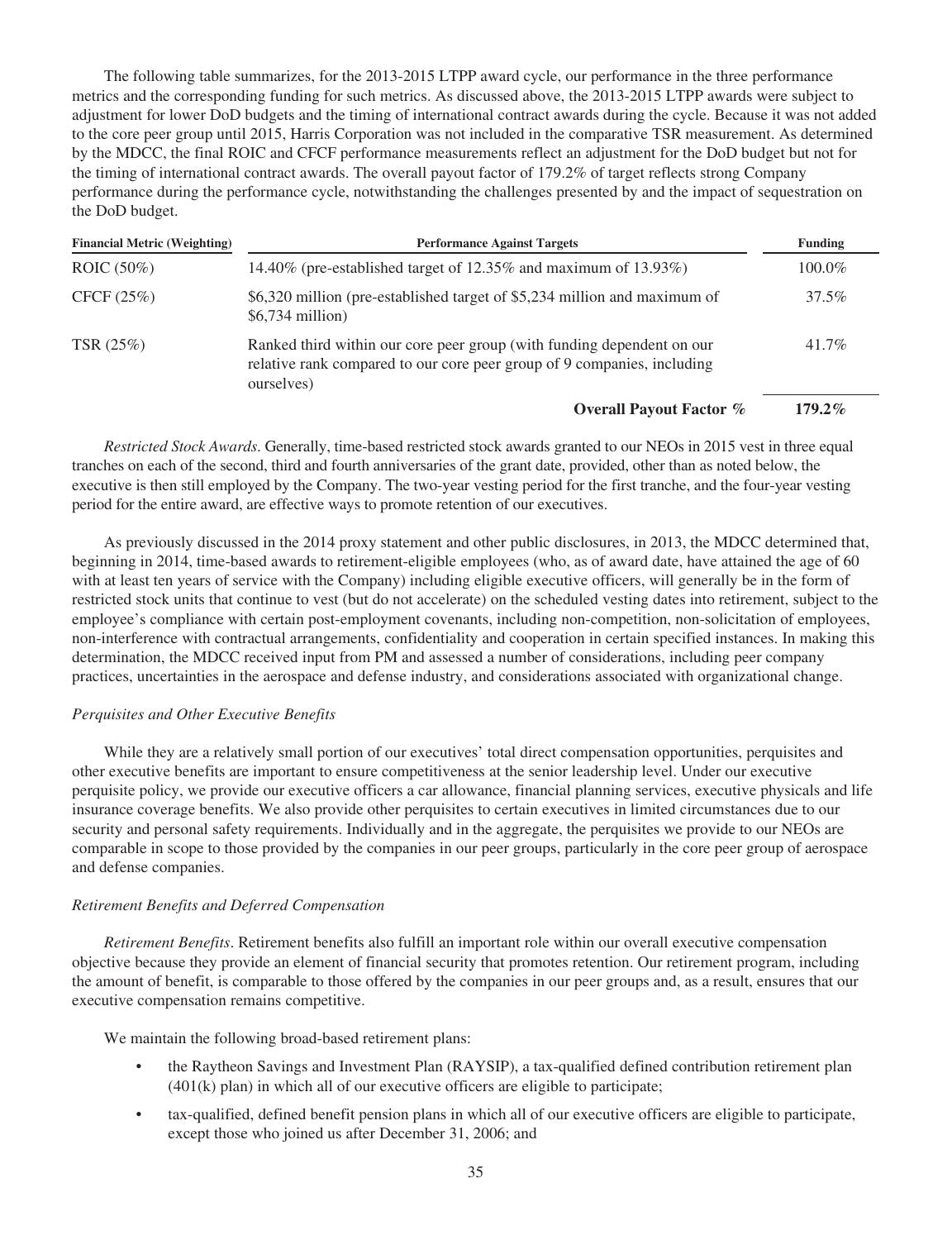• the Retirement Income Savings Program (RISP) within RAYSIP, a tax-qualified defined contribution plan for employees who joined us after December 31, 2006 in lieu of one of our defined benefit pension plans.

We also sponsor certain other non-qualified retirement plans, including:

- the Raytheon Excess Pension Plan, a nonqualified excess pension plan which provides benefits that would have been provided to a participant under the tax-qualified pension plan but for compensation limits imposed under the U.S. Internal Revenue Code (IRC); and
- the Raytheon Company Supplemental Executive Retirement Plan (SERP), a nonqualified plan for eligible senior executives, including our NEOs, designed to replicate, but not exceed, the retirement benefit that a midcareer person joining the Company would achieve under the qualified and excess pension plans had such person begun his or her career with Raytheon.

The SERP benefit (35% of final average compensation after 10 years of service and age 55, increasing by 3% of final average compensation for every additional year of service up to a maximum of 50% of final average compensation) is offset by amounts payable under our other Company pension plans, any prior employer plan and Social Security and, in the case of Mr. Jimenez, the annuity value of his account in the RISP. Messrs. Kennedy and Yuse will not receive a payment under the SERP because each of their pension benefits under the formula in our qualified and excess pension plans exceeds the maximum 50% of final average earnings that the SERP would provide in connection with a retirement. Because the SERP has offsets for the pension plan benefits, there would be no excess benefit payable under the SERP. Our other NEOs could be eligible for SERP benefits, depending on when they retire.

Each of the above retirement plans, including the SERP, is described in more detail under the heading "Pension Benefits" beginning on page 49.

*Deferred Compensation Plan*. We maintain the Raytheon Deferred Compensation Plan under which employees, including our NEOs, who are projected to reach the IRC compensation limit may elect to defer amounts in excess of the contribution limit (3% to 50% of their salary and 3% to 90% of their annual RBI plan awards) and receive tax-deferred returns on those deferrals. We make a matching contribution of up to 4% of deferrable compensation. In addition, with respect to employees who joined us after December 31, 2006 and therefore are not eligible for our tax-qualified defined benefit pension plans, we make contributions, pursuant to the Deferred Compensation Plan, of 2.5% to 9% of eligible compensation over the IRC compensation limit. The provision of this deferral opportunity is a competitive practice in the marketplace. For more information on our Deferred Compensation Plan, see "Nonqualified Deferred Compensation" on page 51.

# *Severance Pay Arrangements*

*Executive Severance Guidelines.* Our employees, including our NEOs, are employees at-will and do not have long-term employment contracts with the Company. The at-will employment status of our employees affords us the necessary flexibility to remove employees when appropriate under the circumstances. However, in order to retain and attract highlyqualified executives who may otherwise desire the protection of long-term employment contracts, we offer specified severance benefits under our executive severance guidelines. The severance benefits under these guidelines provide a salary continuance of base salary and target annual incentive award, and continuation of health and welfare benefits, for two years for our CEO and our executive officers who were first elected prior to January 1, 2010. For new officers, other than an officer in the CEO role, first elected on or after January 1, 2010, our severance guidelines provide a salary continuance of base salary and target annual incentive award, and continuation of health and welfare benefits, for one year. In addition, certain Raytheon pension plans provide for continuation of pension benefits following severance. For more information, see "Pension Benefits" beginning on page 49.

*Change-in-Control Agreements.* Separate from our executive severance guidelines, we have change-in-control agreements with our executive officers that have been reviewed and approved by the MDCC. Changes in corporate control are often accompanied by changes in the corporate culture and job losses, especially at executive levels. If a transaction affecting corporate control of Raytheon were under consideration, we expect that our executives would naturally be faced with personal uncertainties and distractions about how this might affect their continued employment by the Company. By entering into change-in-control agreements before any such transaction is contemplated, we hope to focus our executives' full attention and dedication on our shareholders' best interests, despite any threatened or pending change-in-control, and to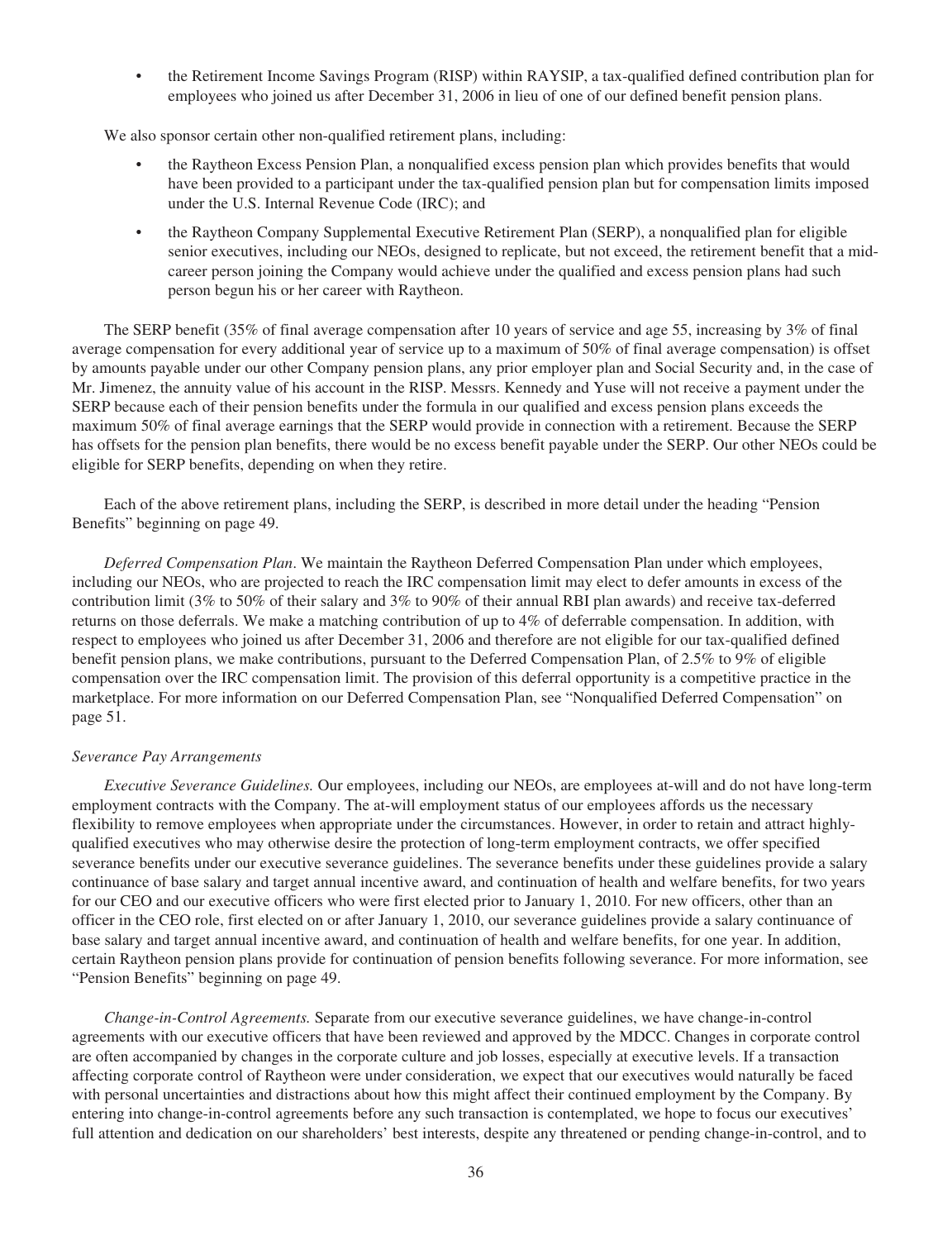encourage our executives to stay with the Company until the transaction is completed. The agreements do this by providing a meaningful severance benefit in the event that a change-in-control occurs and, within the 24 months after the change-incontrol, the executive is either terminated without cause or resigns due to a material reduction in compensation or a material change in the executive's job duties without his consent. These agreements are not intended to provide a windfall to our executives occasioned by a change-in-control. The agreements provide for a "double trigger" such that an executive would only receive such benefits upon a qualifying termination following a change-in-control, and not simply upon a change-incontrol. Our executive severance guidelines described above do not apply to such a qualifying termination following a change-in-control, so there would be no duplication of benefits. In 2013, the MDCC revised the guidelines applicable to change-in-control agreements to reduce the multiple of base salary and target annual incentive award to be provided under such agreements from three to two for business presidents, senior vice presidents and executive vice presidents first hired or elected on or after July 31, 2013, and from two to one for vice presidents on the Company's leadership team first hired or elected on or after July 31, 2013. No change was made to the multiple applicable to the CEO, which remained at three.

Our change-in-control and severance arrangements, including benefit amounts and the conditions under which they are triggered, are comparable to those provided by the companies in our peer groups. For more information on our executive severance guidelines and the terms of our change-in-control agreements, see "Potential Payments Upon Termination or Change-in-Control" beginning on page 52.

# **Compensation Policies**

### *Stock Ownership and Retention Guidelines*

To reinforce our culture and expectation of long-term share ownership, we have implemented stock ownership guidelines for our elected officers. (See the following table.) In 2013, the guidelines were amended to increase the threshold ownership requirements for our CEO and elected Vice Presidents, and to create a new requirement for our then new COO role. These guidelines are designed to ensure sustained, meaningful executive share ownership, align executive long-term interests with shareholder interests, and demonstrate our officers' commitment to enhancing long-term shareholder value. The MDCC and the Board's Governance and Nominating Committee regularly review the requisite ownership levels, as well as attainment of these ownership levels, by our elected officers. As of December 31, 2015, each of our NEOs had met or exceeded his stock ownership requirements.

| <b>Ownership Guidelines</b>      | CEO: 6 x base salary<br>COO: 4 x base salary<br>Senior Vice Presidents: 3 x base salary<br>Business Presidents: 3 x base salary<br>Other Elected Vice Presidents: 2 x base salary                                          |
|----------------------------------|----------------------------------------------------------------------------------------------------------------------------------------------------------------------------------------------------------------------------|
| <b>Time to Meet Requirements</b> | 5 years from date on which guidelines become applicable to the officer.<br>Officers may not dispose of Company stock until attaining ownership<br>٠<br>thresholds and thereafter must maintain specified ownership levels. |

### *Policy Against Hedging with Respect to Company Stock*

To assure alignment with the long-term interests of our other shareholders, under the Company's Insider Trading Policy, our officers, as well as other employees and non-employee directors, may not engage in:

- Short sales of Company stock or transactions in any derivative of a Company security, including, but not limited to, puts, calls and options (other than the receipt and exercise of options that might be granted by the Company pursuant to a Company compensation plan), nor
- In any type of hedging or similar monetization transaction involving company securities, including, but not limited to, financial instruments such as prepaid variable forwards, equity swaps, collars and exchange funds, nor
- Other transactions that would permit the holder to own Company securities without the full risks and rewards of ownership.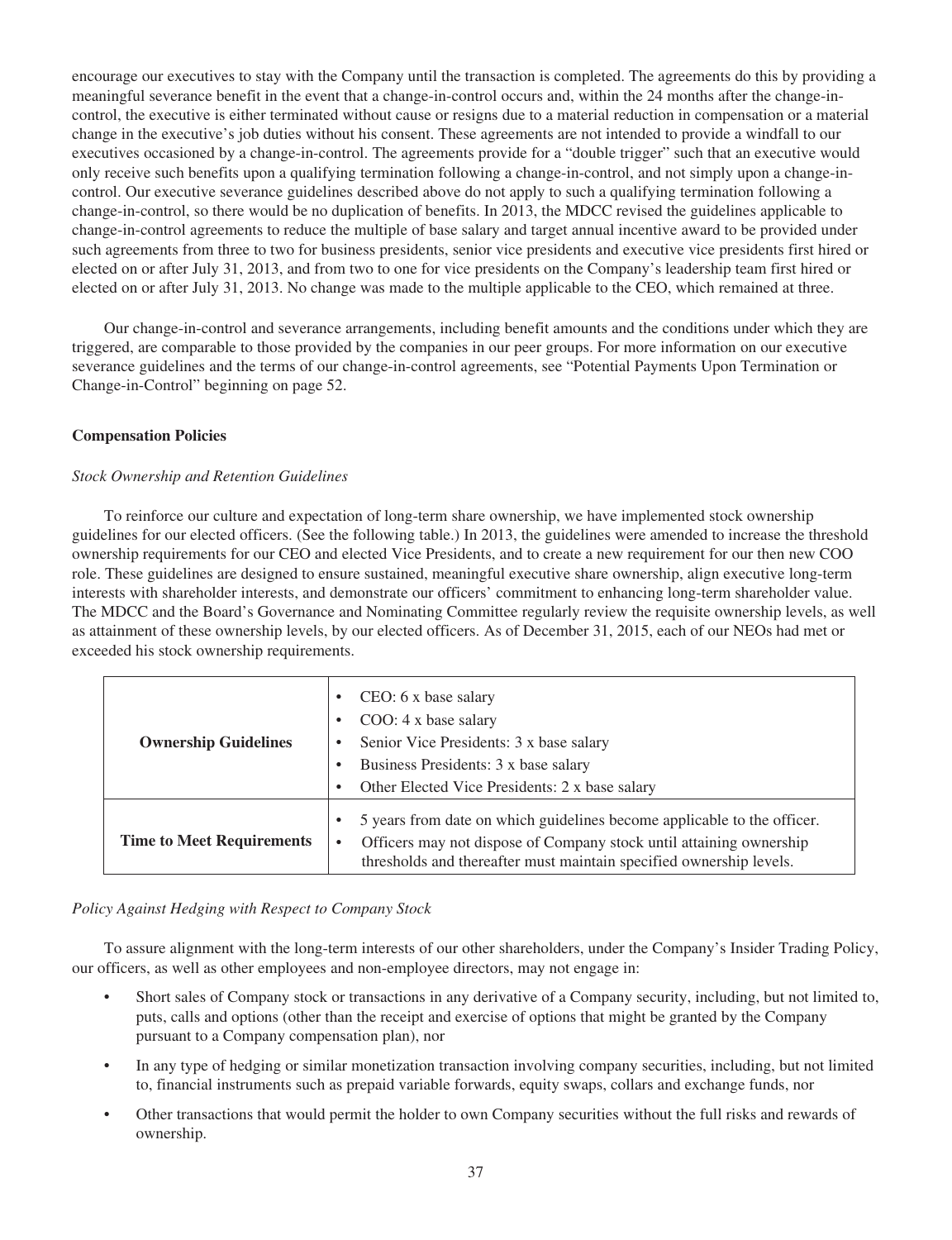## *Restatement Clawback Policy*

Our executives' compensation is subject to a Restatement Clawback Policy which gives the Board the right to recover RBI payments, LTPP awards and restricted stock awards made on or after January 1, 2009 to any elected officer, to the extent that such payments or awards were inflated due to erroneous financial statements substantially caused by the executive's knowing or intentionally fraudulent or illegal conduct. The policy is designed to increase the likelihood that the Company will be successful if it seeks to recover the portion of an executive's incentive compensation attributable to inflated financial results caused by the executive's malfeasance.

## **Tax Considerations**

Under Section 162(m) of the U.S. Internal Revenue Code, there is a limit of \$1,000,000 on the amount of compensation that we may deduct in any one year with respect to compensation paid to certain of our NEOs. However, qualified performancebased compensation will be exempted from the deduction limit if specified requirements are met. One of these requirements is that shareholder approval of the material terms of the performance goals for these awards be obtained at least every five years. To maintain flexibility in compensating our executives, the MDCC reserves the right to use its judgment to authorize compensation payments that may be subject to the limit when the MDCC believes that such payments are appropriate. Accordingly, certain components of our executive compensation program are designed to be qualified performance-based compensation under Section 162(m) while others are not. The MDCC has determined that compensation paid pursuant to LTPP awards should generally be structured to be tax deductible and, accordingly, we operate the LTPP intending to comply with the Section 162(m) exemption and have obtained the requisite shareholder approval since 2006. However, neither our annual RBI awards nor our time-based restricted stock awards are eligible for the performance-based compensation exemption from Section 162(m). In the case of our RBI awards, we believe that the ability to exercise judgment about our executives' individual performance in certain areas that do not easily lend themselves to specific objective measurement, such as effective management of human resources, ethical business behavior and leadership competencies, outweighs the cost to us of the loss of a tax deduction imposed by the limits of Section 162(m).

### **Other Considerations**

Many of our government contracts are cost-reimbursable contracts under which we are reimbursed for our allowable costs. These types of contracts are subject to special regulations about what are and are not allowable costs, which we sometimes take into consideration in structuring our compensation program. For example, since compensation in the form of time-based restricted stock is an allowable cost and stock options are not, in 2004 we began to use consistently restricted stock awards in our executive compensation program rather than stock options.

# **Equity Grant Practices**

Historically, we have not timed the grant of equity awards to coincide with, precede or follow the release of material non-public information. We have an internal policy on equity grant practices, approved by the MDCC, which provides, among other things, that equity awards shall be approved only at regularly scheduled meetings of the MDCC or Board, that equity awards granted to new employees or directors or promoted employees shall be considered by the MDCC or Board at a regularly scheduled meeting subsequent to the hire or promotion date, and that equity awards shall not be granted with a retroactive effective date.

### **Agreed-Upon Procedures on Compensation Tables**

As part of the Company's annual governance procedures, our independent registered public accounting firm is engaged to perform certain agreed-upon procedures determined by the Company and the Audit Committee of our Board, with respect to the information provided in the compensation tables related to the NEOs.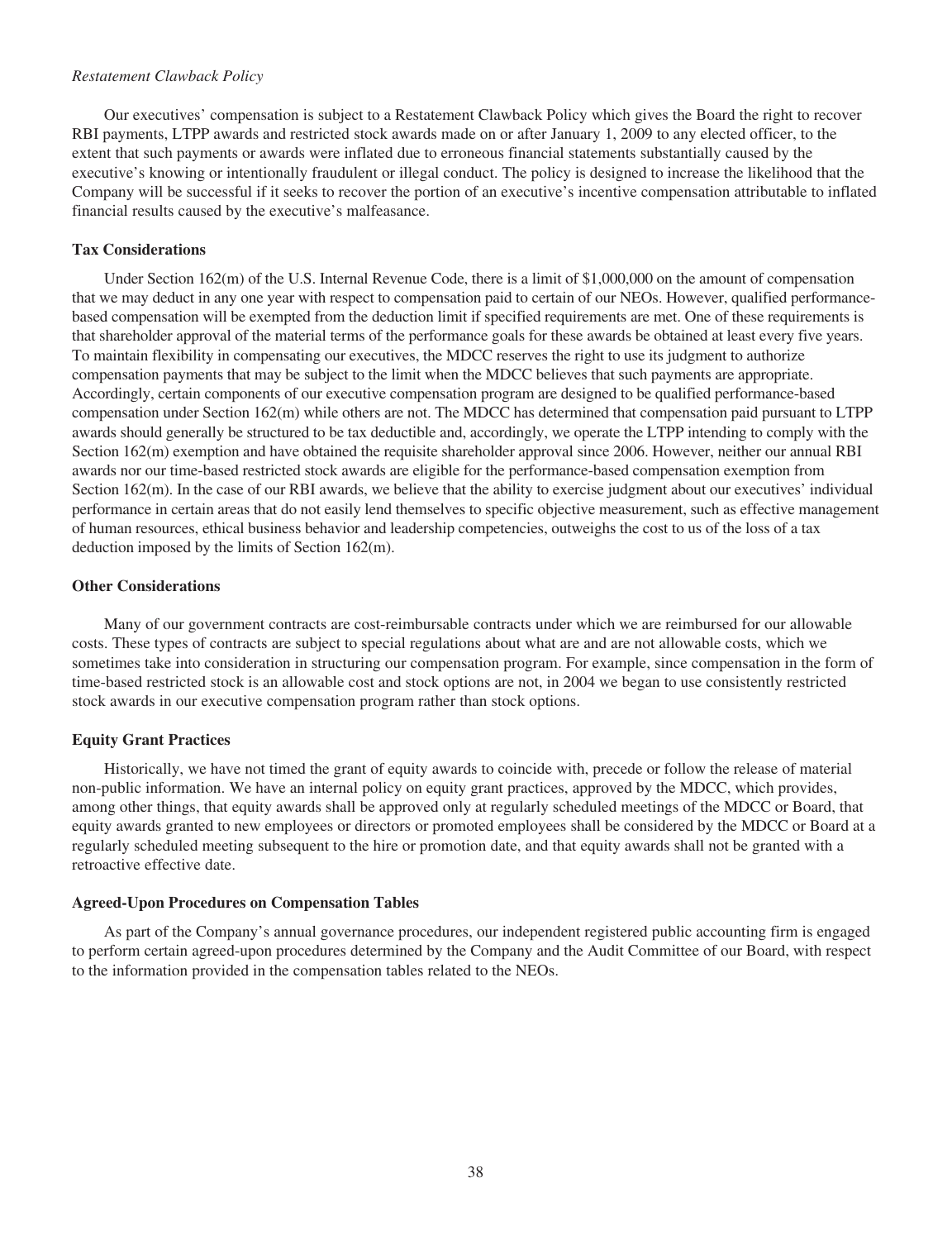# **MANAGEMENT DEVELOPMENT AND COMPENSATION COMMITTEE REPORT**

The Management Development and Compensation Committee is comprised entirely of independent directors. The Committee has reviewed and discussed with management the Compensation Discussion and Analysis required by Item 402(b) of Regulation S-K. Based on such review and discussions, the Committee recommended to the Board that the Compensation Discussion and Analysis be included in this proxy statement.

## **Submitted by the Management Development and Compensation Committee**

William R. Spivey, Chairman, Robert E. Beauchamp, James E. Cartwright, George R. Oliver and Ronald L. Skates

*The above report of the Management Development and Compensation Committee does not constitute soliciting material and shall not be deemed to be incorporated by reference into any other filing under the Securities Act of 1933 or under the Securities Exchange Act of 1934, including by any general statement incorporating this proxy statement, except to the extent we specifically incorporate this information by reference, and shall not otherwise be deemed filed under such Acts.*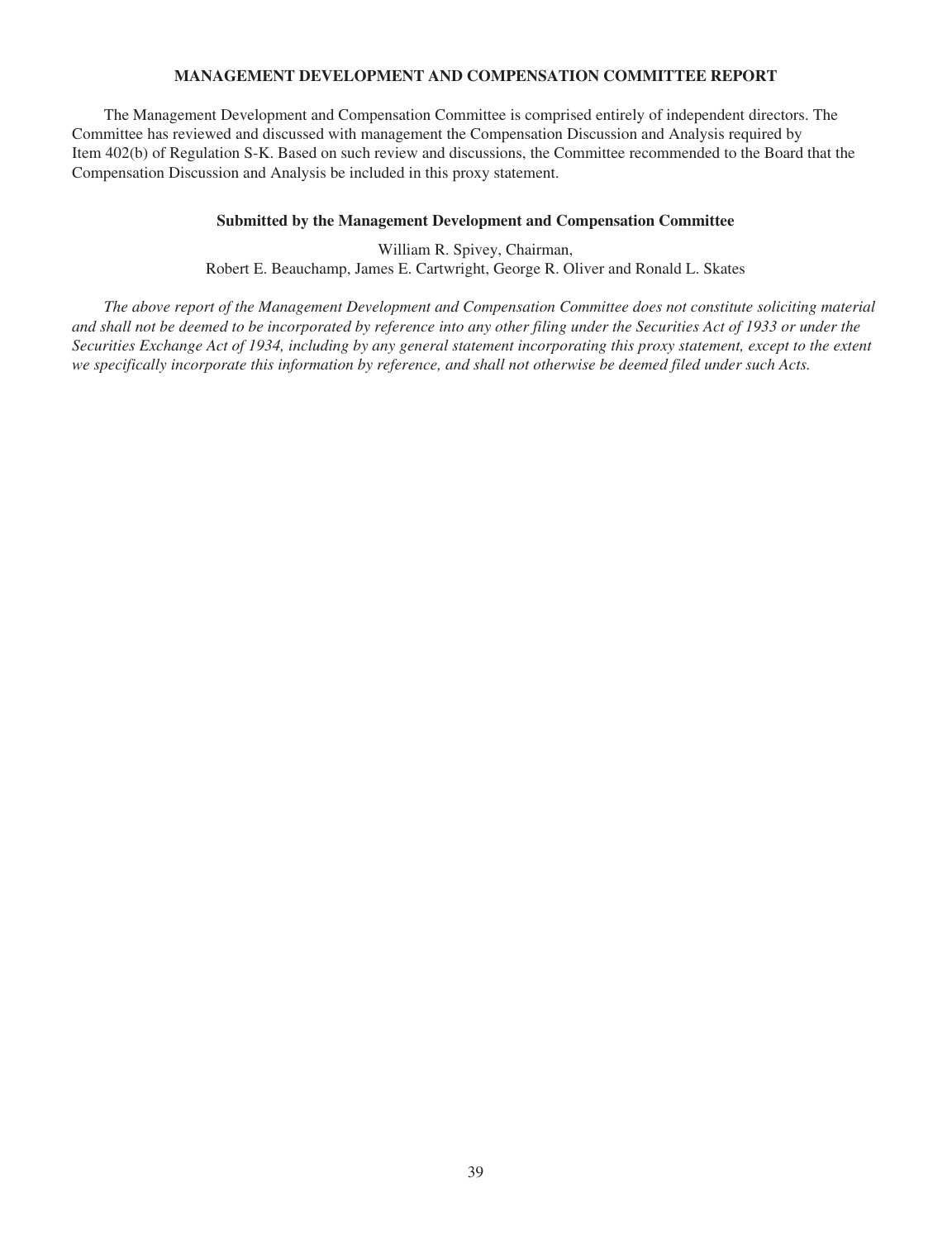#### **Summary Compensation Table**

The following table sets forth the compensation for each of our NEOs in all capacities for the fiscal years ended December 31, 2015, 2014 and 2013, other than Messrs. O'Brien and Jimenez, who became NEOs in 2015, and Mr. Lawrence, who was not an NEO in 2014 or 2013.

The table below was prepared in accordance with SEC requirements. The total compensation presented below does not necessarily reflect the actual total compensation received by our NEOs or the Company's view of their total compensation opportunities in 2013-2015. More specifically, the amounts under "Stock Awards" do not represent the actual amounts paid to or realized by our NEOs for these awards during 2013-2015 and simply represent the aggregate grant date fair value of awards granted in those years for financial reporting purposes. The Long-Term Performance Plan (LTPP) awards are subject to future Company performance and, like the time-based restricted stock/restricted stock unit awards, are subject to future vesting periods. Likewise, the amounts under "Change in Pension Value and Nonqualified Deferred Compensation Earnings," which represent the change in the actuarial present values of such officers' accumulated pension benefits based on the same assumptions we use for financial reporting purposes, do not reflect amounts paid to or realized by our NEOs during 2013-2015. While the MDCC considers pension benefits, perquisites and other executive benefits in the context of an assessment of the overall competitiveness of the Company's compensation, the general focus is on total direct compensation and the elements thereof in making compensation decisions. For information regarding the 2013-2015 NEO compensation opportunities, see our supplemental table on page v in "Proxy Summary – Executive Compensation." The supplemental table is not a substitute for the required table below.

| <b>Name and Principal Position</b>                              | Year    | <b>Salary</b><br>$($)$ | <b>Bonus</b><br>$($)$ | <b>Stock</b><br>$Awards^{(1)}$<br>$($)$ | $(\$)$                   | <b>Non-Equity</b><br><b>Option</b> Incentive Plan<br>Awards Compensation <sup>(2)</sup><br>$($)$ | <b>Change</b> in<br><b>Pension Value</b><br>and Non-<br><b>Oualified</b><br><b>Deferred</b><br>Compensation<br>Earnings $(3)(4)$<br><b>(\$)</b> | <b>All Other</b><br>Compensation <sup>(5)</sup><br>$($)$ | <b>Total</b><br>$($)$ |
|-----------------------------------------------------------------|---------|------------------------|-----------------------|-----------------------------------------|--------------------------|--------------------------------------------------------------------------------------------------|-------------------------------------------------------------------------------------------------------------------------------------------------|----------------------------------------------------------|-----------------------|
| Thomas A. Kennedy                                               |         | 2015 \$1,196,467       | $s -$                 | \$8,146,724                             | $s-$                     | \$3,046,500                                                                                      | \$7,581,207(6)                                                                                                                                  | \$406.917                                                | \$20,377,815          |
| Chairman and                                                    |         | 2014 1,057,698         |                       | 7,222,279                               | $\overline{\phantom{0}}$ | 2,500,000                                                                                        | 2,630,251                                                                                                                                       | 323,136                                                  | 13,733,364            |
| <b>Chief Executive Officer</b>                                  | 2013    | 664,017                |                       | 3,318,290                               | $\hspace{0.05cm}$        | 1,200,000                                                                                        | 2,415,847                                                                                                                                       | 142,436                                                  | 7,740,590             |
| Vice President and<br><b>Chief Financial</b><br>Officer*        |         | $2015$ \$ 485,686 \$-  |                       | \$1,854,885                             | $s-$                     | \$ 608,400                                                                                       | \$ 200,462                                                                                                                                      | \$84,692                                                 | \$ 3,234,125          |
| David C. Wajsgras                                               | 2015 \$ | 952,887                | $s-$                  | \$2,618,605                             | $s-$                     | \$1,114,400                                                                                      | \$470,348                                                                                                                                       | \$361,838                                                | \$5,518,078           |
| Vice President,                                                 | 2014    | 929,694                |                       | 2,922,243                               |                          | 1,100,000                                                                                        | 1,055,542                                                                                                                                       | 152,328                                                  | 6,159,807             |
| and President,<br>Intelligence,<br>Information and<br>Services* | 2013    | 901,434                |                       | 2,571,068                               | $\overline{\phantom{0}}$ | 1,100,000                                                                                        | 218,627                                                                                                                                         | 158,674                                                  | 4,949,803             |
| Vice President,<br>General Counsel and<br>Corporate Secretary   |         |                        |                       | 2015 \$ 627,706 \$ - \$3,398,864        | $s-$                     | \$764,300                                                                                        | \$                                                                                                                                              | \$703,881                                                | \$5,494,751           |
| Richard R. Yuse                                                 | 2015 \$ | $747,763$ \$           |                       | \$2,618,605                             | $\frac{1}{2}$            | 887,100<br>\$.                                                                                   | \$ 597,130                                                                                                                                      | \$360,598                                                | \$5,211,196           |
| Vice President, and                                             | 2014    | 678,268                |                       | 2,919,487                               |                          | 800,000                                                                                          | 1,653,168                                                                                                                                       | 158,850                                                  | 6,209,773             |
| President, Space and<br>Airborne Systems                        | 2013    | 631,138                | $\equiv$              | 2,518,343                               | $\overline{\phantom{0}}$ | 700,000                                                                                          | 537,924                                                                                                                                         | 164,476                                                  | 4,551,881             |
| Vice President, and<br>President, Missile<br><b>Systems</b>     |         |                        |                       |                                         | $s-$                     | \$ 810,900                                                                                       | \$ 315,460                                                                                                                                      | \$112,853                                                | \$4,551,292           |

\* Mr. Wajsgras served as CFO prior to Mr. O'Brien's appointment as CFO in March 2015.

(1) Amounts represent the aggregate grant date fair values of restricted stock and restricted stock units (RSUs) in accordance with the accounting standard for share-based payments, disregarding for this purpose the estimate of forfeitures related to service-based vesting conditions. The amount for Mr. Jimenez also includes the grant date fair value for a restricted stock award of 14,548 shares granted by the Company in consideration of his forfeiture, at the time he joined Raytheon, of equity awards from his prior employer. Values for time-based restricted stock and RSU awards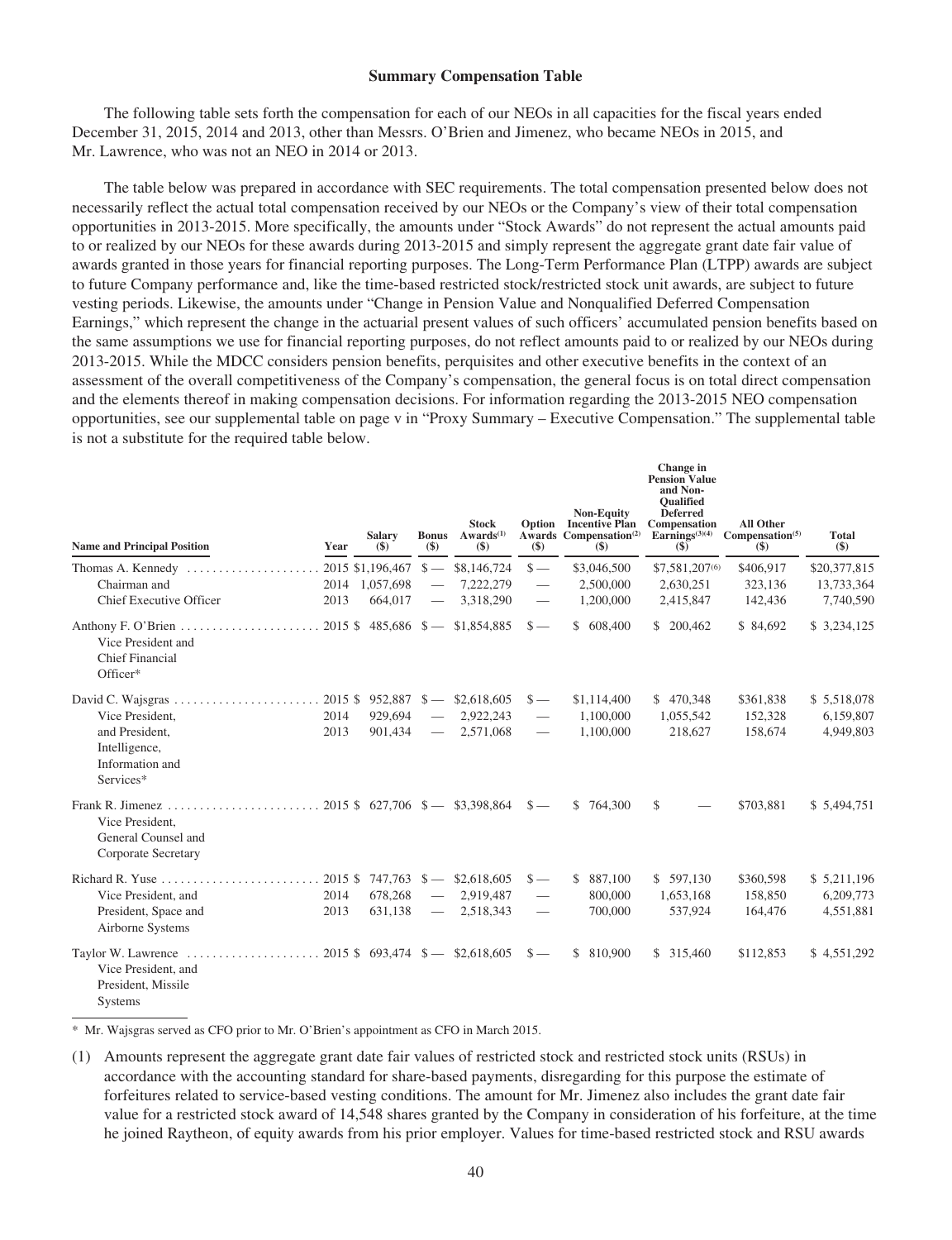are based on the stock price on the date of grant and the number of shares (the intrinsic value method). Performancebased RSUs under our LTPP are subject to both internal performance metrics (CFCF and ROIC) as well as marketbased performance conditions (TSR). Values for the CFCF and ROIC portions of the awards are computed based upon the intrinsic value method on the date of grant, adjusted for the probability of achievement, while the values for the TSR portion of the awards are based upon the Monte Carlo simulation method. For more information on the assumptions used by us in calculating the grant date fair values for restricted stock, RSUs and LTPP awards, see Note 13: Stockbased Compensation Plans to our financial statements in our 2015 Form 10-K. The values of the 2015-2017 LTPP awards at the grant date of such awards, assuming the highest level of performance conditions will be achieved during the three-year performance cycle, are as follows: Mr. Kennedy – \$8,121,732; Mr. O'Brien – \$1,804,872; Mr. Wajsgras – \$2,256,090; Mr. Jimenez – \$1,804,872; Mr. Yuse – \$2,256,090; and Mr. Lawrence – \$2,256,090. For more information, including potential payouts under 2015-2017 LTPP awards, see "Grants of Plan-Based Awards" beginning on page 44 and "Compensation Discussion and Analysis – Elements of Our Compensation Program – Long-Term Equity Incentives – LTPP and Restricted Stock" beginning on page 33.

- (2) Represents amounts earned pursuant to Results-Based Incentive (RBI) awards for 2015, 2014 and 2013 but which were paid in 2016, 2015 and 2014, respectively. A description of the material terms and conditions of the 2015 RBI awards can be found on page 45 under the heading "Grants of Plan-Based Awards – Annual Cash Incentives – RBI."
- (3) The amounts represent the aggregate change in the actuarial present value of the NEO's accumulated benefit under all defined benefit and pension plans (including supplemental plans) from the end of the preceding year to the end of the reported year. Generally, these amounts represent the change in value of the NEO's benefit due to an additional year of service, changes in compensation and changes in the discount rate. The amounts were computed using the same assumptions we used for financial reporting purposes under the accounting standard for employers' accounting for pensions. Actual amounts paid under our plans are based on assumptions contained in the plans, which may be different than the assumptions used for financial statement reporting purposes.
- (4) None of the NEOs received any earnings on their deferred compensation based on above-market or preferential rates (as defined by the SEC). For more information on our Deferred Compensation Plan, see "Nonqualified Deferred Compensation" on page 51.
- (5) All Other Compensation amounts include, as applicable, (a) the value of perquisites and personal benefits (as defined by the SEC), (b) the amount of tax gross-ups, (c) the amount of Raytheon contributions to qualified and nonqualified defined contribution plans, (d) the value of insurance premiums paid, and (e) a one-time payment to Mr. Jimenez as described below. Where the value of the items reported in a particular category for a NEO exceeded \$10,000 in 2015, those items are identified and quantified below.

# *(a) Perquisites and Personal Benefits*

Under our executive perquisites policy, each of the NEOs is entitled to receive certain perquisites, including a car allowance of up to \$18,000 per year (other than our CEO who is entitled to a \$25,000 allowance), financial planning services of up to \$15,000 per year, and participation in the Executive Health Program (benefits of up to \$2,000 per year).

- Mr. Kennedy's amount includes an aggregate of \$189,051 for personal use of Raytheon aircraft, a car allowance, financial planning services, personal use of a Raytheon-leased car and certain driving services, an executive physical, certain travel and incidental expenses relating to his spouse attending Raytheon-related events at our request, certain items related to his attendance at an employee event and home security system expenses.
- Mr. O'Brien's amount includes an aggregate of \$25,938 for a car allowance, financial planning services, certain travel and incidental expenses relating to his spouse attending Raytheon-related events at our request, and certain items related to his attendance at an employee event.
- Mr. Wajsgras' amount includes an aggregate of \$182,767 for relocation benefits, a car allowance, financial planning services, personal use of Raytheon aircraft, certain travel and incidental expenses relating to his spouse attending Raytheon-related events at our request and certain items related to his attendance at an employee event.
- Mr. Jimenez's amount includes an aggregate of \$125,340 for relocation benefits, a car allowance, financial planning services, certain travel and incidental expenses relating to his spouse attending Raytheon-related events at our request, an executive physical and certain items related to his attendance at an employee event.
- Mr. Yuse's amount includes an aggregate of \$196,663 for relocation benefits, certain travel and incidental expenses relating to his spouse attending Raytheon-related events at our request, a car allowance, financial planning services, and certain items related to his attendance at an employee event.
- Mr. Lawrence's amount includes an aggregate of \$32,199 for a car allowance, financial planning services, and certain items related to his attendance at an employee event.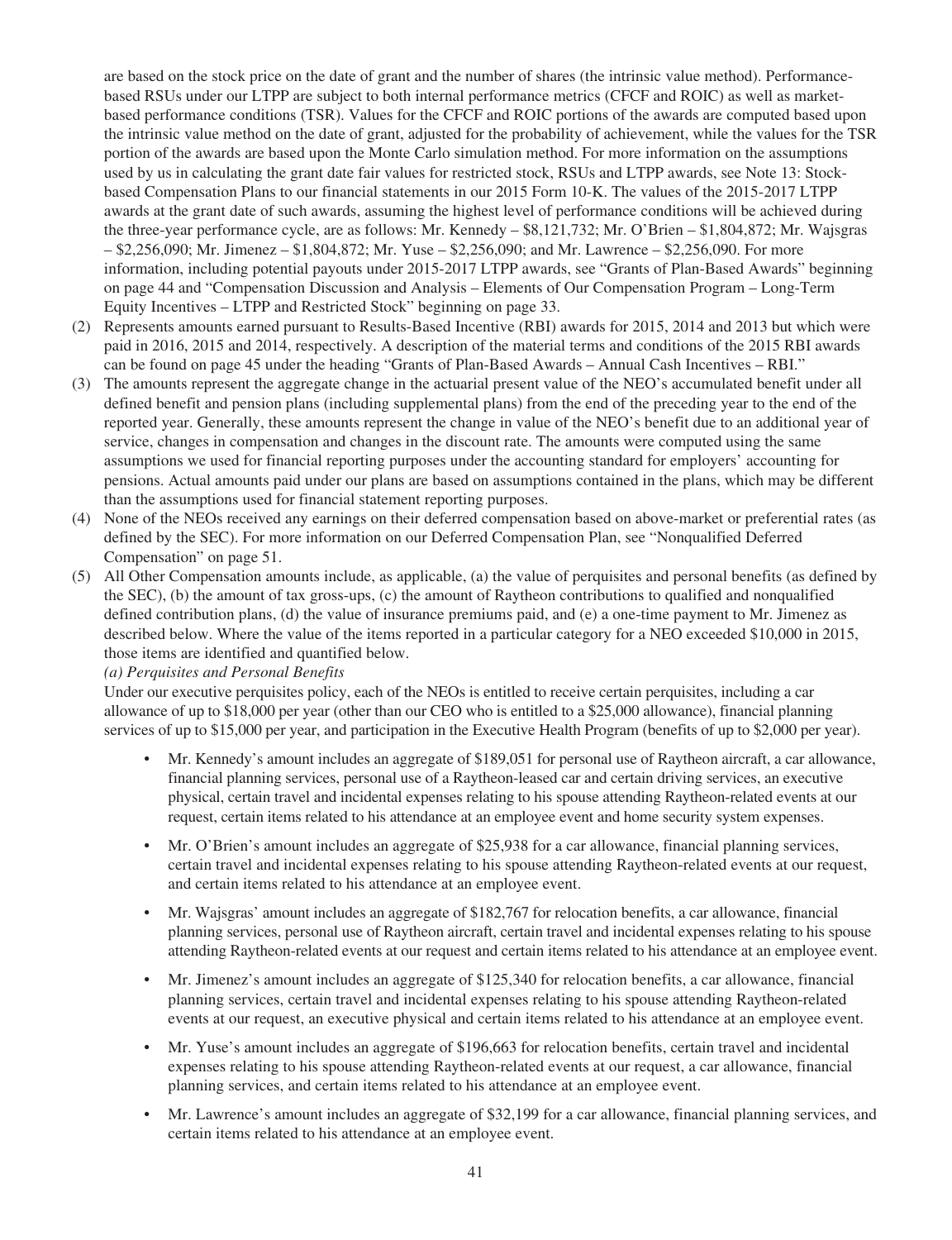*Personal use of corporate aircraft* – For reasons of security and personal safety, we require Mr. Kennedy generally to use Raytheon aircraft for all air travel, including for personal purposes. We determined our incremental cost for the personal use of corporate aircraft as follows:

- We derived an average variable operating cost per hour for such aircraft based on fuel, aircraft maintenance, landing, parking, and catering costs, certain taxes and certain other miscellaneous fees and costs, and the hours flown. Since our corporate aircraft are used primarily for business travel, we did not include fixed costs for such aircraft that generally do not change with usage, such as pilots' and other employees' salaries, purchase costs of aircraft and certain hangar expenses.
- In determining the number of hours that an aircraft was used for personal purposes, we did not include the flight time of any "deadhead" flight, e.g., a return flight on which no passenger was aboard.
- For trips that involved mixed personal and business usage, we determined the total variable cost attributable to personal use by subtracting the total variable cost of a "business-only" trip from the total variable cost of the whole trip (both personal and business).

In 2015, we incurred incremental costs of \$136,016 and \$2,370 for personal use of Raytheon aircraft by Messrs. Kennedy and Wajsgras, respectively. As noted above, these amounts were calculated without deadhead flights. Based on our average variable operating cost per hour (as derived above), these deadhead flights would have amounted to an additional \$49,604 and \$2,329 for Messrs. Kennedy and Wajsgras, respectively.

*Personal use of automobiles* – All of our NEOs receive car allowances. The NEOs also have access to a pool of Raytheon vehicles and drivers which are generally available for various corporate purposes and which may be used in limited circumstances for uses that may have a personal element. For reasons of security and personal safety, Mr. Kennedy frequently travels in Raytheon-provided vehicles operated by Raytheon-provided drivers for business and personal (primarily commuting) purposes. We determined our incremental cost for Mr. Kennedy's personal travel in Raytheon-provided vehicles operated by Raytheon-provided drivers as follows:

- We determined our total annual cost for the vehicle used for personal purposes and then allocated such total cost based on the total miles driven in the year and the number of miles driven for personal purposes.
- We determined our total cost for the driver and then allocated such amount based on the total hours worked and the estimated number of hours that such driver drove for personal purposes.

*Relocation Benefits* – Under our key employee relocation policy, we provide certain relocation benefits to our executive officers and certain other key employees, including certain temporary housing and moving expenses. In addition, Mr. Jimenez received the home buyout benefit under this policy, pursuant to which his home was purchased by our third-party relocation agent for fair market value at a price equal to the average of two independent appraisals. In 2015, we incurred incremental costs of \$147,169, \$98,939 and \$144,852 in providing relocation benefits to Messrs. Wajsgras, Jimenez, and Yuse, respectively.

# *(b) Tax Gross-Ups*

In limited circumstances, we make certain items of imputed income to our NEOs tax-neutral to them. In 2015, we made the following amounts in tax gross-up payments relating to imputed income as a result of the executive's spouse attending Raytheon-related events at our request and, in certain instances, relocation benefits: Mr. Jimenez - \$44,512, Mr. Wajsgras – \$68,549, Mr. Yuse – \$61,197. Consistent with prior years, neither Mr. Kennedy nor Mr. Wajsgras received any tax gross-ups for his individual personal use of Raytheon aircraft.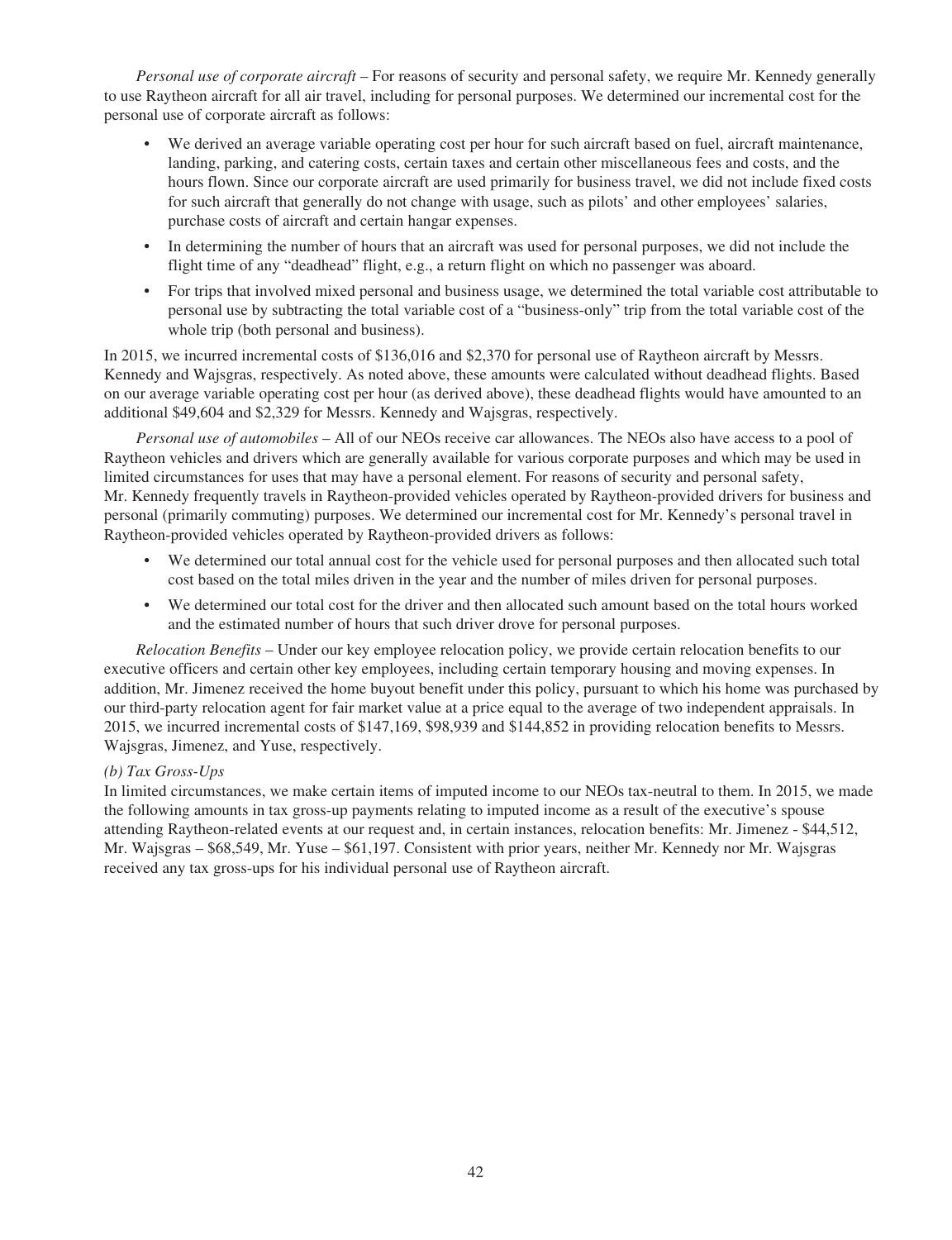# *(c) Contributions to Plans*

We make a 4% matching contribution to compensation deferred under our qualified Raytheon Savings and Investment Plan (RAYSIP) 401(k) Plan and under our nonqualified, unfunded Deferred Compensation Plan (3% for Mr. Jimenez based on his date of hire). The Deferred Compensation Plan matching contributions include our matching contribution for deferred 2015 RBI compensation earned in 2015 but made in March 2016. Based on Mr. Jimenez's date of hire, he was eligible for our Retirement Income Savings Program (RISP) when 2015 RBI compensation was paid in March 2016. We therefore also contributed \$30,196 to Mr. Jimenez's RISP account in connection with his 2015 RBI compensation. For information on our matching and RISP contributions under the Deferred Compensation Plan, see "Nonqualified Deferred Compensation" on page 51. In 2015, we made the following contributions to qualified and nonqualified defined contribution plans for the NEOs:

|                                      | Mr. Kennedy |          | Mr. O'Brien Mr. Wajsgras Mr. Jimenez Mr. Yuse Mr. Lawrence |          |          |          |
|--------------------------------------|-------------|----------|------------------------------------------------------------|----------|----------|----------|
| RAYSIP $401(k)$ Plan Match \$ 10,600 |             | \$10,600 | \$10,600                                                   | \$ 7.950 | \$10.600 | \$10,600 |
| Deferred Compensation Plan Match     | 160.134     | 32,818   | 72.236                                                     | 28.999   | 55.430   | 49.832   |
| Deferred Compensation Plan RISP      | N/A         | N/A      | N/A                                                        | 30.196   | N/A      | N/A      |
|                                      | \$170,734   | \$43,418 | \$82,836                                                   | \$67,145 | \$66,030 | \$60,432 |

## *(d) Insurance Premiums*

Under our executive perquisites policy, we pay for the premiums for certain insurance policies covering our NEOs, including basic life, executive liability and business travel and accident insurance policies. We also provide our NEOs and certain other executives with a senior executive life insurance benefit for which we impute income to each executive based on the amount of the annual premium for a comparable term life insurance policy and include such amount of imputed income in the value of insurance premiums paid. In 2015, the total value of insurance premiums paid for Messrs. Kennedy, Wajsgras, Yuse and Lawrence were \$30,304, \$17,686, \$36,709, and \$10,222, respectively.

## *(e) One-Time Payment*

In 2015, Mr. Jimenez received a one-time cash payment in an amount of \$450,000 in consideration of a foregone cash bonus from his prior employer relating to 2014.

(6) Mr. Kennedy's change in pension value in 2015 is primarily driven by his increased average compensation for the most recent five-year period as defined in the Raytheon Non-Bargaining Retirement Plan. The increase is due to the replacement of his 2010 compensation with his CEO-level 2015 compensation.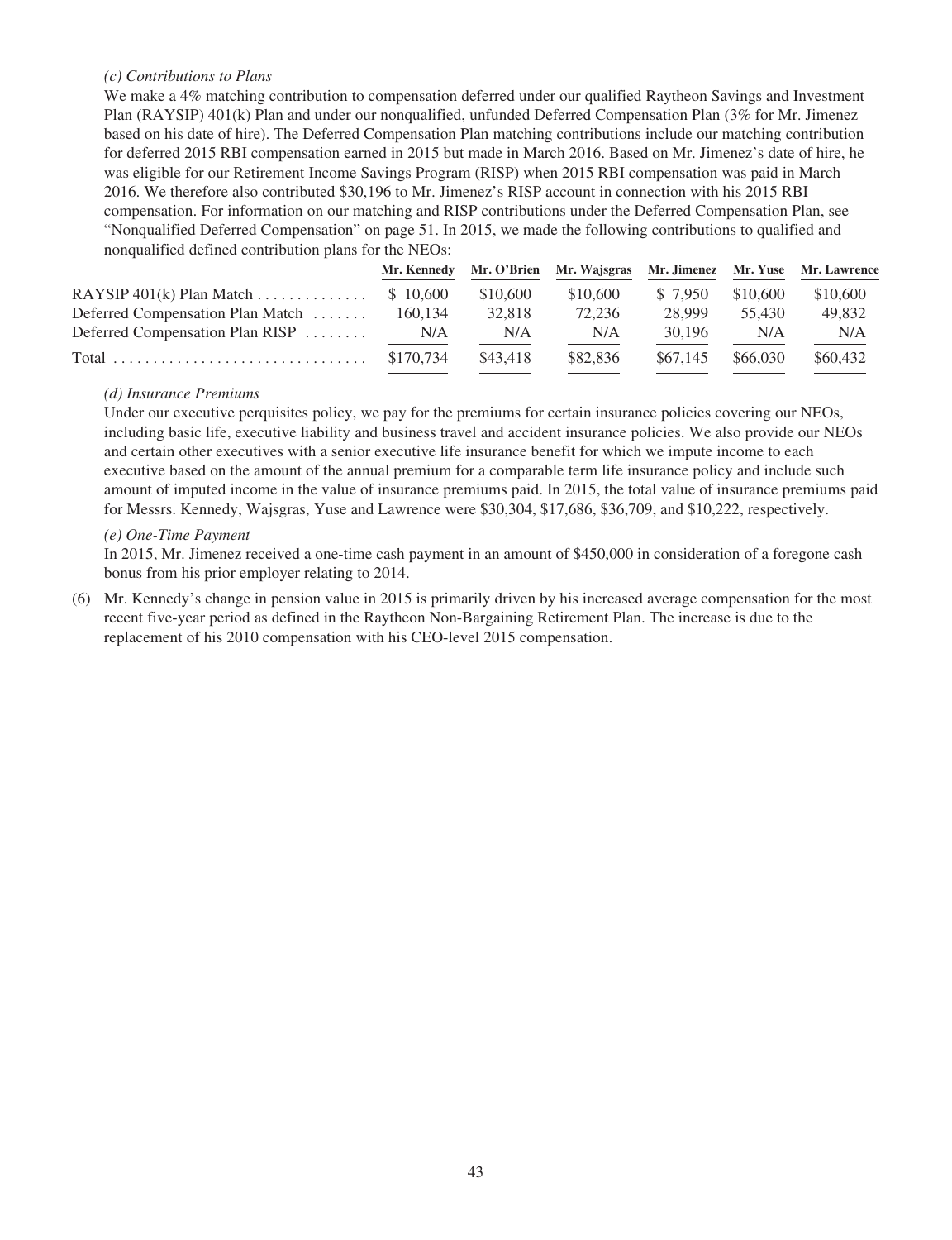## **Grants of Plan-Based Awards**

The following table sets forth the awards granted to each of our NEOs under any plan during the fiscal year ended December 31, 2015.

|                                                             |                                                 | <b>Estimated Future Payouts</b><br>$Awards^{(1)}$ | Under Non-Equity Incentive Plan Under Equity Incentive Plan            |       | Awards $(2)$ | <b>Estimated Future Payouts</b> | All<br>Other<br><b>Stock</b><br>Awards:<br><b>Number</b><br>of<br><b>Shares</b><br>of Stock | <b>All Other</b><br>Option<br>Awards:<br><b>Number</b><br>of<br><b>Securities</b><br>Under-<br>lying | <b>Exercise</b><br><b>or</b><br><b>Base</b><br>Price<br>of<br>Option | Grant<br>Date Fair<br>Value of<br><b>Stock and</b><br>Option |
|-------------------------------------------------------------|-------------------------------------------------|---------------------------------------------------|------------------------------------------------------------------------|-------|--------------|---------------------------------|---------------------------------------------------------------------------------------------|------------------------------------------------------------------------------------------------------|----------------------------------------------------------------------|--------------------------------------------------------------|
| Grant<br><b>Name</b><br>Date                                | <b>Threshold</b><br>$\left( \mathbf{\$}\right)$ | <b>Target</b><br>$\left( \text{\$}\right)$        | Maximum Threshold Target Maximum or Units<br>$\left( \text{\$}\right)$ | #)    | #)           | #)                              | $(H^{(3)}$                                                                                  | <b>Options</b><br>#)                                                                                 | Awards<br>(S/Sh)                                                     | Awards<br>$$^{(4)}$$                                         |
| 1/21/2015<br>Thomas A. Kennedy<br>3/18/2015                 |                                                 |                                                   |                                                                        | 1,356 | 42,389       | 84,778                          | 30,722                                                                                      |                                                                                                      |                                                                      | \$4,746,720<br>3,400,004                                     |
| Anthony F. O'Brien<br>1/21/2015<br>3/18/2015                | \$369,601                                       |                                                   | \$2,464,010 \$4,928,019                                                | 301   | 9,420        | 18,840                          | 7,229                                                                                       | $\overline{\phantom{0}}$                                                                             |                                                                      | \$1,054,852<br>800,033                                       |
| 1/21/2015<br>David C. Wajsgras $\ldots \ldots$<br>3/18/2015 | \$74,418                                        | <sup>\$</sup>                                     | 496,122 \$ 992,243                                                     | 377   | 11,775       | 23,550                          | 11,747                                                                                      |                                                                                                      |                                                                      | \$1,318,565<br>1,300,040                                     |
| 1/20/2015<br>Frank R. Jimenez.<br>1/21/2015                 | \$143,692                                       | <sup>S</sup>                                      | 957,944 \$1,915,888                                                    | 301   | 9,420        | 18,840                          | 14,548(5)                                                                                   |                                                                                                      |                                                                      | \$1,543,979<br>1,054,852                                     |
| 3/18/2015<br>1/21/2015<br>Richard R. Yuse                   | \$102,002                                       | <sup>\$</sup>                                     | 680,014 \$1,360,029                                                    | 377   | 11,775       | 23,550                          | 7,229                                                                                       |                                                                                                      |                                                                      | 800,033<br>\$1,318,565                                       |
| 3/18/2015                                                   | \$115,499                                       | <sup>\$</sup>                                     | 769,995 \$1,539,990                                                    |       |              |                                 | 11,747 <sup>(6)</sup>                                                                       |                                                                                                      |                                                                      | 1,300,040                                                    |
| 1/21/2015<br>Taylor W. Lawrence<br>3/18/2015                | \$105,372                                       | <sup>\$</sup>                                     | 702,478 \$1,404,957                                                    | 377   | 11,775       | 23,550                          | 11,747                                                                                      |                                                                                                      |                                                                      | \$1,318,565<br>1,300,040                                     |

(1) Amounts represent the threshold, target and maximum payout opportunities under the 2015 RBI Plan.

- (2) Amounts represent the threshold, target and maximum payout opportunities pursuant to 2015-2017 LTPP performancebased RSU awards. LTPP payout opportunities range from zero to 200% of target and may be paid in our common stock or in cash, at the discretion of the MDCC. Amounts do not include accrued dividend equivalents.
- (3) Amounts represent time-based restricted stock awards and/or time-based RSU awards.
- (4) Amounts represent the grant date fair value of awards of restricted stock and RSUs granted to the NEO in 2015 in accordance with the accounting standard for share-based payments, disregarding for this purpose the estimate of forfeitures related to service based vesting conditions. Values for awards of time-based restricted stock and RSUs are based on the stock price on the date of grant and the number of shares (the intrinsic value method). Performance-based RSUs under our LTPP are subject to both internal performance metrics (CFCF and ROIC) as well as market-based performance conditions (TSR). Values for the CFCF and ROIC portions of the awards are computed based upon the intrinsic value method on the date of grant, adjusted for probability of achievement, while the values for the TSR portion of the awards are based upon the Monte Carlo simulation method. Values of time-based restricted stock awards and performance-based LTPP RSU awards are generally expensed over the NEO's requisite service period, generally the vesting period of the awards. Time-based RSUs provided to retirement-eligible executives that continue to vest into retirement are generally expensed in the period in which they are granted rather than over the vesting period of the awards.
- (5) Restricted stock award granted by the Company to Mr. Jimenez in consideration of his forfeiture of an equity award of his prior employer's stock at the time he joined Raytheon.
- (6) Amount represents an award of RSUs to a retirement-eligible employee which continue to vest (but do not accelerate) on the scheduled vesting dates into retirement, subject to the employee's compliance with certain post-employment covenants.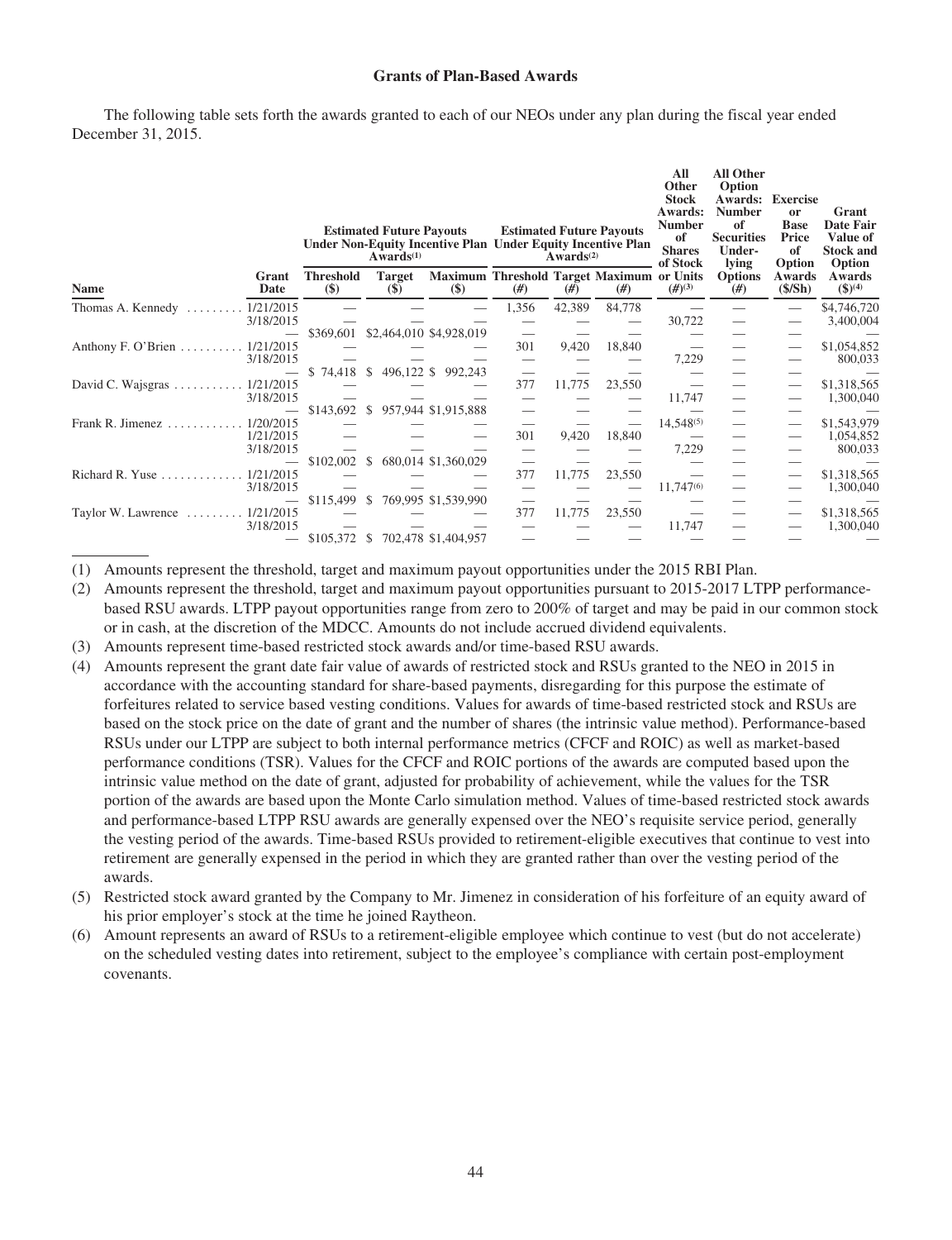## *Annual Cash Incentives – RBI*

In 2015, each of our NEOs received an annual award under our RBI Plan. Under the RBI Plan, each executive officer is assigned a pre-established target payout, expressed as a percentage of base salary. The executive officer then may receive an actual payout, based on the executive's individual performance, from a funded incentive pool based on the Company's performance measured against pre-established financial goals.

The Company's performance, for purposes of RBI pool funding, is measured under the following metrics: bookings, net sales, free cash flow (FCF) and Operating Income from Continuing Operations.

FCF and Operating Income from Continuing Operations are non-GAAP financial measures. FCF is operating cash flow from continuing operations less capital spending and internal use software spending, excluding the impact of changes to cash flow from pension and post-retirement benefits-related items and other similar non-operational items. Operating Income from Continuing Operations is operating income from continuing operations, excluding the FAS/CAS pension and postretirement benefits expense/income and, from time to time, certain other items.

For information on the actual amounts paid to our NEOs under the RBI plan in 2015, see the amounts in the "Non-Equity Incentive Plan Compensation" column in the Summary Compensation Table on page 40. For more information regarding our RBI plan, including performance targets, funding percentages, and a discussion of each NEO's individual performance, see our "Compensation Discussion and Analysis – Elements of Our Compensation Program – Annual Cash Incentives – RBI" beginning on page 30.

#### *Long-Term Equity Incentives – LTPP and Restricted Stock*

*LTPP*. In 2015, each of our NEOs received a performance-based RSU award under our 2015-2017 LTPP, which were made pursuant to our 2010 Stock Plan. The LTPP provides awards of RSUs that vest at the end of a three-year performance cycle based upon achievement of specific pre-established levels of Company performance measured under the following metrics: return on invested capital (ROIC), cumulative FCF (CFCF) and total shareholder return (TSR).

CFCF, TSR and ROIC are non-GAAP financial measures. The calculation of CFCF is the FCF calculation described above under the RBI plan over a three-year performance cycle. TSR is stock price appreciation over the applicable period plus reinvested dividends paid during the applicable period. TSR is calculated using 30 trading day average stock prices at the beginning of the performance cycle and following the end of the cycle. Finally, the calculation of ROIC is (a) (i) income from continuing operations, excluding (ii) the after-tax effect of the FAS/CAS pension and postretirement benefits expense/ income and, from time to time, certain other items, plus (iii) after-tax net interest expense plus (iv) one-third of operating lease expense after-tax (estimate of interest portion of operating lease expense) divided by (b) (i) average invested capital after capitalizing operating leases (operating lease expense times a multiplier of 8), adding (ii) financial guarantees, less net investment in discontinued operations, and adding back (iii) the liability for defined benefit pension and other postretirement benefit plans, net of tax and excluding (iv) other similar non-operational items. Such calculation also includes certain variations due to averaging the metric over the three-year performance cycle.

For more information regarding our LTPP, including performance targets, Company performance against targets, and the actual payout factor for the 2013-2015 LTPP performance cycle, see our "Compensation Discussion and Analysis – Elements of Our Compensation Program – Long-Term Equity Incentives – LTPP and Restricted Stock – LTPP" beginning on page 33.

*Restricted Stock*. In 2015, each of our NEOs received an award of time-based restricted stock or RSUs, which were made pursuant to our 2010 Stock Plan. In addition, in January 2015, Mr. Jimenez received a restricted stock award in consideration of his forfeiture of an equity award of his prior employer's stock at the time he joined Raytheon. Generally, awards of time-based restricted stock vest one-third per year on each of the second, third and fourth anniversaries of the grant date, subject to the executive remaining employed by us. In accordance with our previously-disclosed approach of granting RSUs to retirement-eligible employees that continue to vest (but do not accelerate) on the scheduled vesting dates into retirement, subject to the employee's compliance with certain post-employment covenants, Mr. Yuse received an award of RSUs in March 2015. The holders of the restricted stock and RSU awards are entitled to any dividends paid with respect to the shares, whether vested or unvested.

For more information regarding our time-based restricted stock/stock unit awards, see our "Compensation Discussion and Analysis – Elements of Our Compensation Program – Long-Term Incentives – LTPP and Restricted Stock – Restricted Stock Awards" on page 35.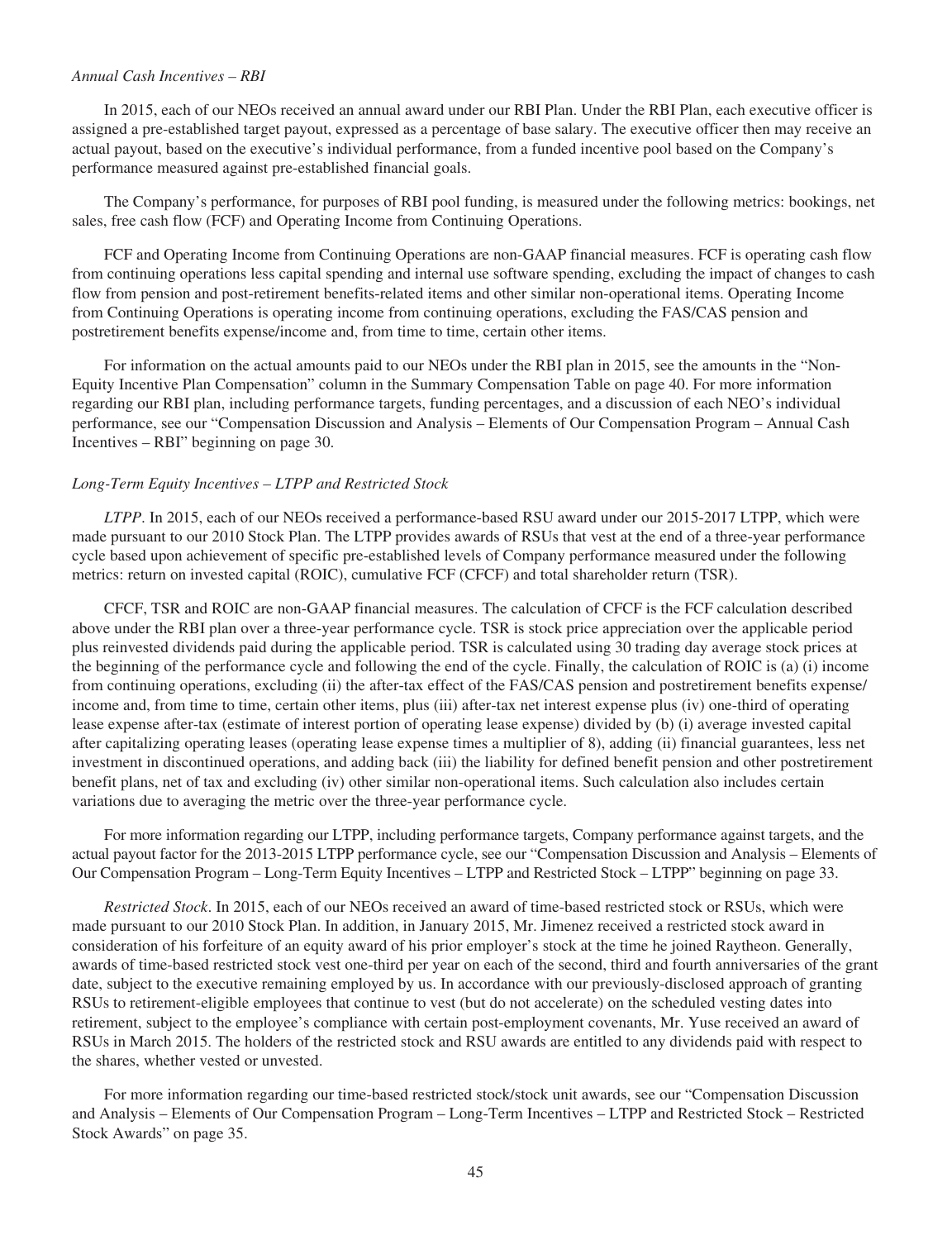## **Outstanding Equity Awards at Fiscal Year-End**

The following table sets forth information regarding unvested stock and unvested equity incentive plan awards for each of our NEOs outstanding as of December 31, 2015.

|                                               |                                                                                                                  |                                                                                                             | <b>Option Awards</b> <sup>(1)</sup>                                                                                                                      | <b>Stock Awards</b>                     |                                     |                                                                                                            |                                                                                                                                         |                                                                                                                                                                                             |                                                                                                                                                                                                                                  |
|-----------------------------------------------|------------------------------------------------------------------------------------------------------------------|-------------------------------------------------------------------------------------------------------------|----------------------------------------------------------------------------------------------------------------------------------------------------------|-----------------------------------------|-------------------------------------|------------------------------------------------------------------------------------------------------------|-----------------------------------------------------------------------------------------------------------------------------------------|---------------------------------------------------------------------------------------------------------------------------------------------------------------------------------------------|----------------------------------------------------------------------------------------------------------------------------------------------------------------------------------------------------------------------------------|
| Name                                          | Number of<br><b>Securities</b><br><b>Underlying</b><br>Unexercised<br><b>Options</b><br><b>Exercisable</b><br>#) | Number of<br><b>Securities</b><br>Underlying<br><b>Unexercised</b><br><b>Options</b><br>Unexercisable<br>#) | <b>Equity</b><br>Incentive<br>Plan<br>Awards:<br>Number of<br><b>Securities</b><br>Underlying<br><b>Unexercised</b><br><b>Unearned</b><br>Options $(\#)$ | Option<br><b>Exercise</b><br>Price (\$) | Option<br><b>Expiration</b><br>Date | <b>Number</b><br>of<br><b>Shares</b><br>or Units<br>of Stock<br>That<br>Have<br><b>Not</b><br>Vested<br>#) | <b>Market</b><br>Value of<br><b>Shares</b> or<br>Units of<br><b>Stock</b><br>That<br><b>Have Not</b><br>Vested <sup>(2)</sup><br>$(\$)$ | Equity<br><b>Incentive</b><br>Plan<br>Awards:<br><b>Number</b><br>of<br><b>Unearned</b><br>Shares,<br>Units or<br>Other<br><b>Rights</b><br>That<br><b>Have Not</b><br>$Vested^{(3)}$<br>#) | <b>Equity</b><br>Incentive<br>Plan<br>Awards:<br><b>Market</b> or<br>Payout<br>Value of<br><b>Unearned</b><br>Shares,<br><b>Units</b><br>or Other<br><b>Rights</b><br>That<br><b>Have Not</b><br>Vested <sup>(2)</sup><br>$(\$)$ |
| Thomas A. Kennedy $\dots\dots\dots\dots$      |                                                                                                                  |                                                                                                             |                                                                                                                                                          |                                         |                                     |                                                                                                            |                                                                                                                                         | 87,424 <sup>(4)</sup> \$10,886,911 88,324 <sup>(5)(16)</sup> \$10,998,988                                                                                                                   |                                                                                                                                                                                                                                  |
| Anthony F. O'Brien $\dots \dots \dots$        |                                                                                                                  |                                                                                                             |                                                                                                                                                          |                                         |                                     | $12,646^{(6)}$                                                                                             | 1,574,806                                                                                                                               | $12,416^{(7)(16)}$                                                                                                                                                                          | 1,546,164                                                                                                                                                                                                                        |
| David C. Wajsgras                             |                                                                                                                  |                                                                                                             |                                                                                                                                                          |                                         |                                     | $46,900^{(8)}$                                                                                             | 5,840,457                                                                                                                               | $26,668^{(9)(16)}$                                                                                                                                                                          | 3,320,966                                                                                                                                                                                                                        |
| Frank R. Jimenez                              |                                                                                                                  |                                                                                                             |                                                                                                                                                          |                                         |                                     | $21,777^{(10)}$                                                                                            | 2,711,890                                                                                                                               | 9.593(11)(16)                                                                                                                                                                               | 1,194,616                                                                                                                                                                                                                        |
| Richard R. Yuse $\ldots \ldots \ldots \ldots$ |                                                                                                                  |                                                                                                             |                                                                                                                                                          |                                         |                                     | $45.246^{(12)}$                                                                                            | 5,634,484                                                                                                                               | 26,104(13)(16)                                                                                                                                                                              | 3,250,731                                                                                                                                                                                                                        |
| Taylor W. Lawrence $\dots\dots\dots\dots$     |                                                                                                                  |                                                                                                             |                                                                                                                                                          |                                         |                                     |                                                                                                            |                                                                                                                                         | 42,997(14) 5,354,416 26,104(15)(16)                                                                                                                                                         | 3.250.731                                                                                                                                                                                                                        |
|                                               |                                                                                                                  |                                                                                                             |                                                                                                                                                          |                                         |                                     |                                                                                                            |                                                                                                                                         |                                                                                                                                                                                             |                                                                                                                                                                                                                                  |

(1) As of December 31, 2015, none of our NEOs held any outstanding options.

- (2) Amounts are equal to \$124.53, the closing price of our common stock on the NYSE on December 31, 2015, times the number of unvested shares or units.
- (3) Amounts represent the number of shares that would be issued upon vesting of 2015-2017 LTPP RSU awards and 2014- 2016 LTPP RSU awards, assuming target performance for the applicable 3-year performance cycle and settlement of such awards in shares of stock. They also include the number of shares representing dividend equivalents on such LTPP awards as of December 31, 2015, assuming target performance. Amounts do not include any shares for the 2013-2015 LTPP awards as the 3-year performance cycle for such awards ended as of December 31, 2015. Information on the 2013-2015 LTPP awards and the shares issued to the NEOs in February 2016, including accrued dividend equivalents, is set forth in the "Option Exercises and Stock Vested" table on page 48.
- (4) Includes 5,962, 9,901, 9,902, 10,312, 10,312, 10,313, 10,240, 10,241, and 10,241 shares of restricted stock that vest on May 31, 2016, May 30, 2016, May 30, 2017, May 29, 2016, May 29, 2017, May 29, 2018, March 18, 2017, March 18, 2018 and March 18, 2019, respectively, subject, in each case, to Mr. Kennedy remaining employed by us.
- (5) Includes 43,267 and 42,389 shares for Mr. Kennedy's 2014-2016 LTPP and 2015-2017 LTPP awards, respectively. Also includes 1,890 and 778 shares, which represent accrued dividend equivalents on such LTPP awards, respectively, as of December 31, 2015. See Note 16 below for information regarding the vesting of and payouts under these LTPP awards.
- (6) Includes 1,325, 1,015, 1,015, 687, 687, 688, 2,409, 2,410 and 2,410 shares of restricted stock that vest on May 31, 2016, May 30, 2016, May 30, 2017, May 29, 2016, May 29, 2017, May 29, 2018, March 18, 2017, March 18, 2018 and March 18, 2019 respectively, subject, in each case, to Mr. O'Brien remaining employed by us.
- (7) Includes 2,704 and 9,420 shares for Mr. O'Brien's 2014-2016 LTPP and 2015-2017 LTPP awards, respectively. Also includes 119 and 173 shares, which represent accrued dividend equivalents on such LTPP awards, respectively, as of December 31, 2015. See Note 16 below for information regarding the vesting of and payouts under these LTPP awards.
- (8) Includes 7,287, 5,941, 5,941, 5,328, 5,328, 5,328, 3,915, 3,916 and 3,916 shares of restricted stock that vest on May 31, 2016, May 30, 2016, May 30, 2017, May 29, 2016, May 29, 2017, May 29, 2018, March 18, 2017, March 18, 2018 and March 18, 2019, respectively, subject, in each case, to Mr. Wajsgras remaining employed by us.
- (9) Includes 14,062 and 11,775 shares for Mr. Wajsgras' 2014-2016 LTPP and 2015-2017 LTPP awards, respectively. Also includes 614 and 217 shares, which represent accrued dividend equivalents on such LTPP awards, respectively, as of December 31, 2015. See Note 16 below for information regarding the vesting of and payouts under these LTPP awards.
- (10) Includes 4,849, 4,849, 4,850, 2,409, 2,410 and 2,410 shares of restricted stock that vest on January 20, 2016, January 20, 2017, January 20, 2018, March 18, 2017, March 18, 2018, and March 18, 2019, respectively, subject, in each case, to Mr. Jimenez remaining employed by us.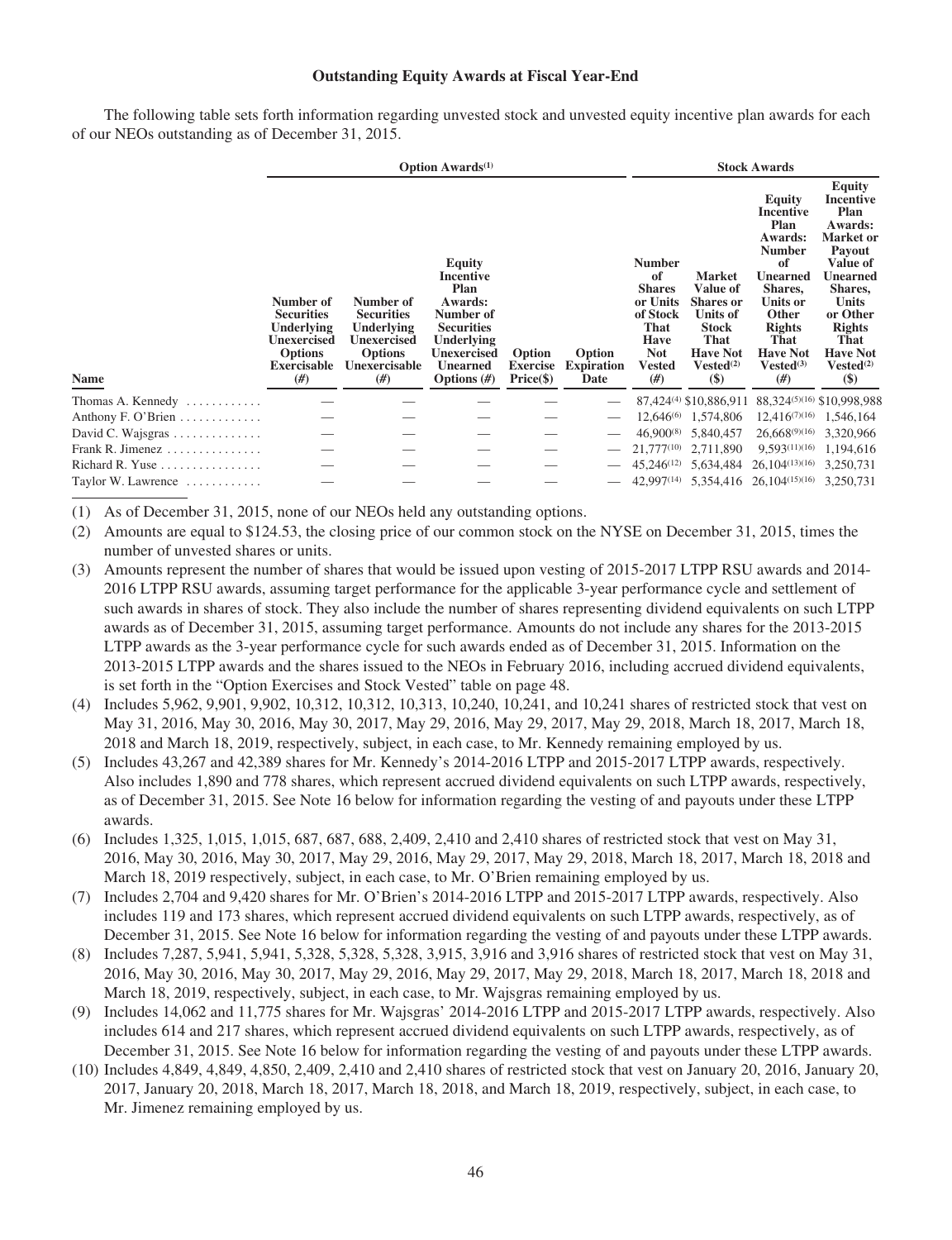- (11) Includes 9,420 shares for Mr. Jimenez's 2015-2017 LTPP award. Also includes 173 shares, which represent accrued dividend equivalents on such LTPP award as of December 31, 2015. See Note 16 below for information regarding the vesting of and payouts under this LTPP award.
- (12) Includes 5,962, 5,941, 5,941 and 8,250 shares of restricted stock that vest on May 31, 2016, May 30, 2016, May 30, 2017 and December 31, 2016 respectively, subject, in each case, to Mr. Yuse remaining employed by us. Also includes 2,750, 2,750, 2,363, 3,915, 3,916 and 3,458, units that vest on May 29, 2016, May 29, 2017, May 29, 2018, March 18, 2017, March 18, 2018, and March 18, 2019, respectively, and that continue to vest (but do not accelerate) on the scheduled vesting dates into retirement, subject to Mr. Yuse's compliance with certain post-employment covenants.
- (13) Includes 13,521 and 11,775 shares for Mr. Yuse's 2014-2016 LTPP and 2015-2017 LTPP awards, respectively. Also includes 591 and 217 shares, which represent accrued dividend equivalents on such LTPP awards, respectively, as of December 31, 2015. See Note 16 below for information regarding the vesting of and payouts under these LTPP awards.
- (14) Includes 5,962, 5,941, 5,941, 4,468, 4,469, 4,469, 3,915, 3,916 and 3,916 shares of restricted stock that vest on May 31, 2016, May 30, 2016, May 30, 2017, May 29, 2016, May 29, 2017, May 29, 2018, March 18, 2017, March 18, 2018 and March 18, 2019, respectively, subject, in each case, to Mr. Lawrence remaining employed by us.
- (15) Includes 13,521 and 11,775 shares for Mr. Lawrence's 2014-2016 LTPP and 2015-2017 LTPP awards, respectively. Also includes 591 and 217 shares, which represent accrued dividend equivalents on such LTPP awards, respectively, as of December 31, 2015. See Note 16 below for information regarding the vesting of and payouts under these LTPP awards.
- (16) LTPP RSU awards vest upon the completion of the applicable 3-year performance cycle, subject to the attainment of certain performance goals over the performance cycle and the executive remaining employed by us. These awards may be settled in shares of our common stock or cash, and the actual number of shares to be issued or cash to be paid upon settlement will be based on the extent to which we have attained or exceeded the performance goals, which performance is determined by the MDCC shortly after the completion of the 3-year performance cycle. Such awards also include dividend equivalents accrued over the 3-year performance cycle.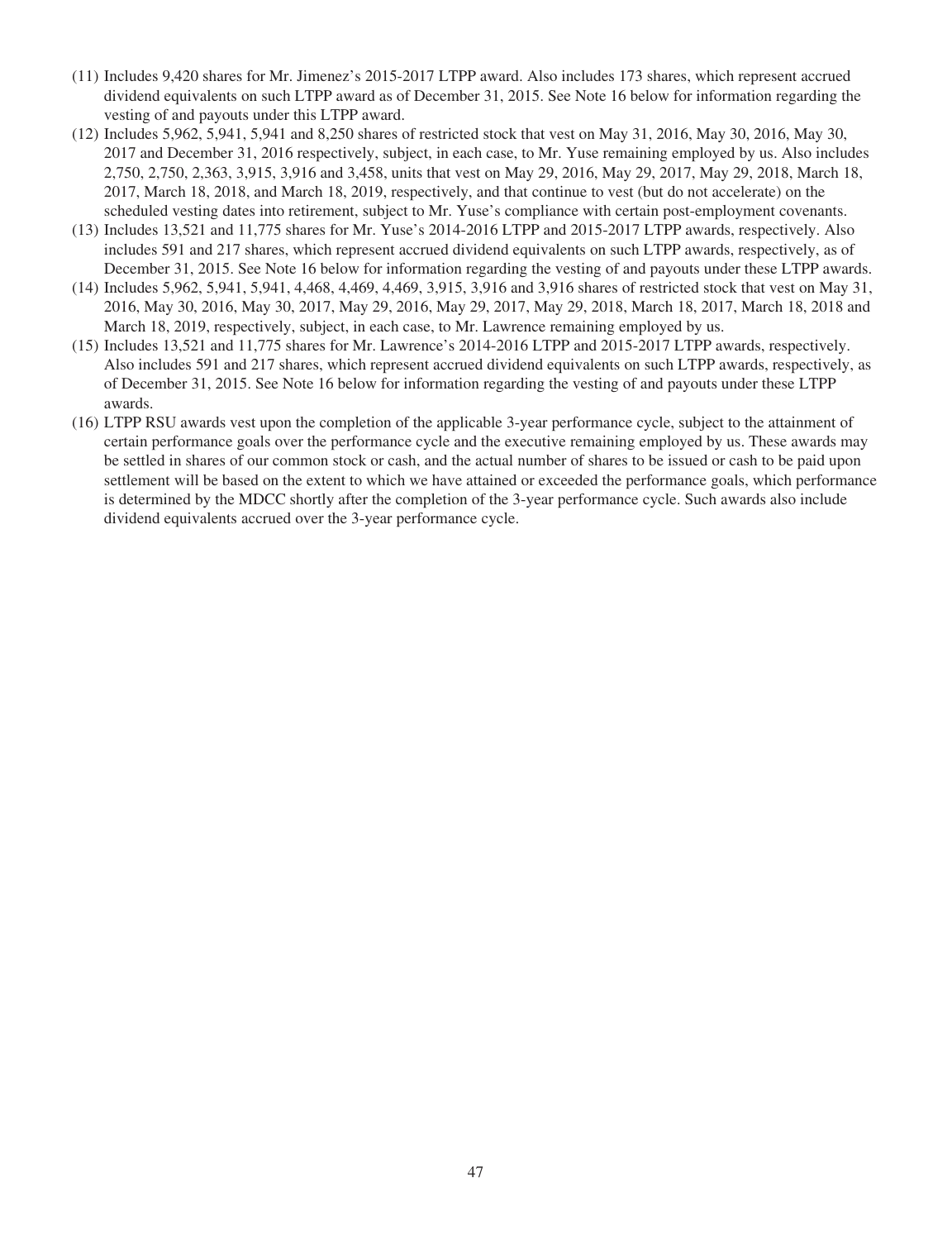# **Option Exercises and Stock Vested**

The following table sets forth stock vested for each of our NEOs during the fiscal year ended December 31, 2015.

|             |  | <b>Option Awards</b>                                               | <b>Stock Awards</b>                                                              |                                                                   |  |
|-------------|--|--------------------------------------------------------------------|----------------------------------------------------------------------------------|-------------------------------------------------------------------|--|
| <b>Name</b> |  | <b>Value</b><br><b>Realized on</b><br>Exercise <sup>(1)</sup> (\$) | Number of<br><b>Shares</b><br><b>Acquired on</b><br>Vesting <sup>(2)</sup> $(H)$ | <b>Value</b><br><b>Realized on</b><br>Vesting <sup>(3)</sup> (\$) |  |
|             |  |                                                                    | 62.762                                                                           | \$7,380,551                                                       |  |
|             |  |                                                                    | 11.821                                                                           | 1.400.622                                                         |  |
|             |  |                                                                    | 63.127                                                                           | 7,455,957                                                         |  |
|             |  |                                                                    |                                                                                  | $\Omega$                                                          |  |
|             |  |                                                                    | 59,260                                                                           | 7.027.457                                                         |  |
|             |  |                                                                    | 58,802                                                                           | 6,970,651                                                         |  |

(1) None of our NEOs held or exercised any options during the fiscal year ended December 31, 2015.

(2) Includes 41,546, 8,310, 43,208, 41,546 and 41,546 shares (including accrued dividend equivalents) which were issued under the 2013-2015 LTPP to Messrs. Kennedy, O'Brien, Wajsgras, Yuse and Lawrence, respectively. The 2013-2015 LTPP awards vested as of December 31, 2015 at the end of the three-year performance period. The shares under the 2013-2015 LTPP awards were issued in February 2016 upon the MDCC's determination of performance. Mr. Jimenez did not participate in the 2013-2015 LTPP because he joined the Company in 2015.

(3) Amounts are equal to the closing price of our common stock on the NYSE on the vesting date times the number of shares vested.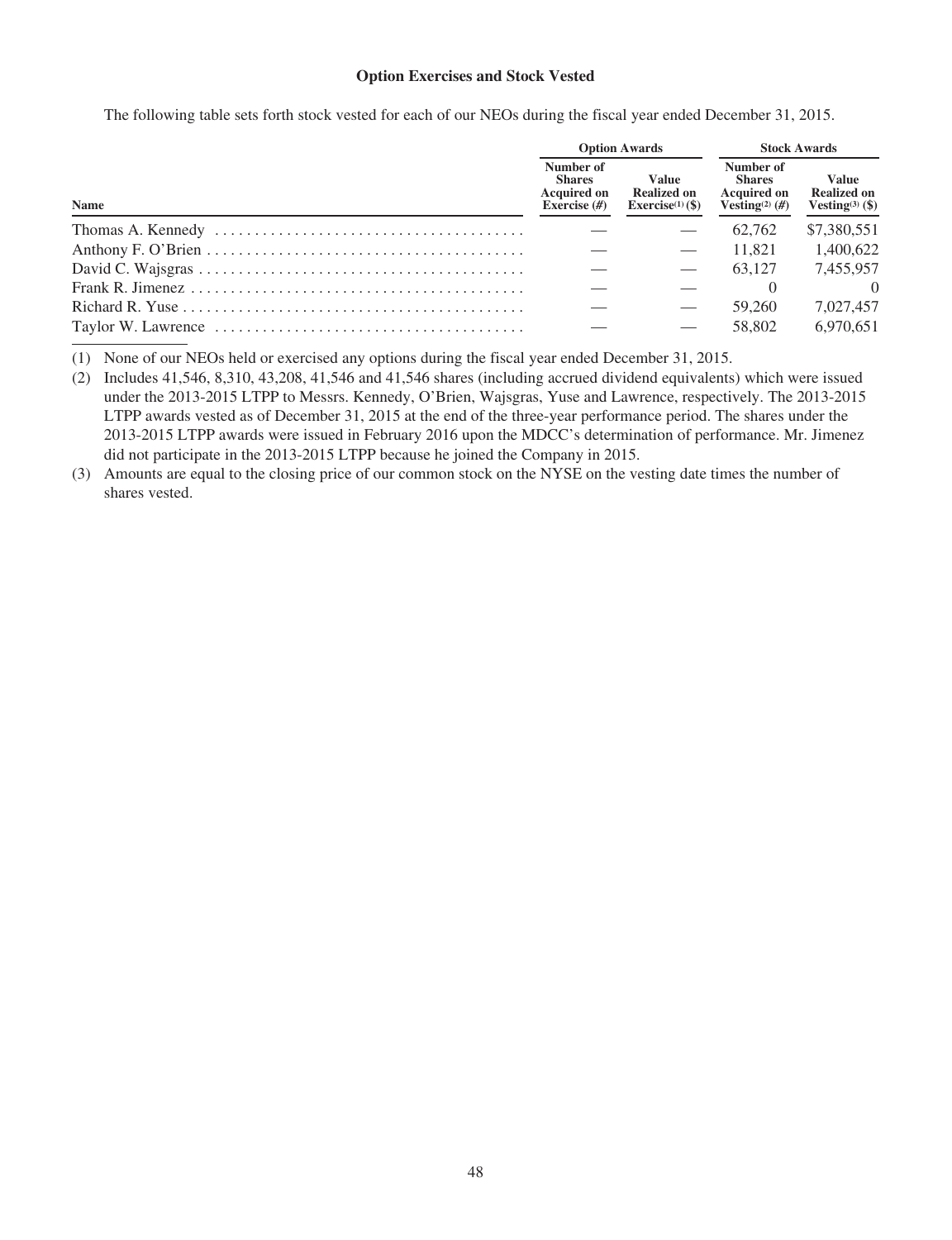## **Pension Benefits**

The following table sets forth the present value of accumulated benefits payable to each of our NEOs, as well as the number of years of credited service, as of December 31, 2015.

| <b>Name</b> | Plan<br>Name <sup>(2)</sup> | Number of<br><b>Years of</b><br><b>Credited</b><br><b>Service</b><br>#) | <b>Present</b><br>Value of<br>Accumulated<br><b>Benefit</b> (\$) | <b>Payments</b><br>During<br>the Last<br><b>Fiscal</b><br>Year $(\$)$ |
|-------------|-----------------------------|-------------------------------------------------------------------------|------------------------------------------------------------------|-----------------------------------------------------------------------|
|             | <b>Oualified</b>            | 25.42                                                                   | \$ 2,472,900                                                     | $\frac{1}{2}$ –                                                       |
|             | Excess                      | 25.42                                                                   | 17,246,868                                                       |                                                                       |
|             | <b>SERP</b>                 | 32.58                                                                   |                                                                  |                                                                       |
|             | <b>Oualified</b>            | 28.42                                                                   | 998,653<br><sup>\$</sup>                                         | \$.                                                                   |
|             | Excess                      | 28.42                                                                   | 2,075,617                                                        |                                                                       |
|             | <b>SERP</b>                 | 29.42                                                                   |                                                                  |                                                                       |
|             | Qualified                   | 8.75                                                                    | 419,353<br><sup>\$</sup>                                         | \$                                                                    |
|             | Excess                      | 8.75                                                                    | 3,145,074                                                        |                                                                       |
|             | <b>SERP</b>                 | 9.75                                                                    |                                                                  |                                                                       |
|             | Qualified                   | N/A                                                                     | N/A                                                              | N/A                                                                   |
|             | Excess                      | N/A                                                                     | N/A                                                              | N/A                                                                   |
|             | <b>SERP</b>                 | 0.92                                                                    |                                                                  |                                                                       |
|             | Qualified                   | 35.08                                                                   | \$1,569,808                                                      |                                                                       |
|             | Excess                      | 35.08                                                                   | 7,350,070                                                        |                                                                       |
|             | <b>SERP</b>                 | 39.42                                                                   |                                                                  |                                                                       |
|             | Qualified                   | 8.67                                                                    | <sup>\$</sup><br>352,843                                         | S                                                                     |
|             | Excess                      | 8.67                                                                    | 1,576,200                                                        |                                                                       |
|             | <b>SERP</b>                 | 9.67                                                                    |                                                                  |                                                                       |

(1) Mr. Jimenez does not participate in a qualified pension plan or the Excess Pension Plan because he was hired in 2015.

(2) "Qualified" refers to our qualified pension plans in which the NEO is eligible to participate. "Excess" means the

Raytheon Excess Pension Plan and "SERP" means the Company's supplemental executive retirement plan.

#### *Valuation and Material Assumptions – Pension Benefits*

Benefits are valued at the age of the NEO when he is first eligible for unreduced benefits and discounted to the NEO's current age with interest and are based upon current levels of compensation. In addition, we have assumed no pre-retirement mortality, disability or termination. All other assumptions, including the discount rate for 2015 of 4.55% for the Raytheon Company Pension Plan for Salaried Employees (Salaried Pension Plan) and 4.35% discount rate for the Raytheon Non-Bargaining Retirement Plan and Raytheon Excess Pension Plan, are consistent with those used to determine our pension obligations under the accounting standard for employers' accounting for pensions in our 2015 Form 10-K. For a discussion of our discount rate assumption, see "Management's Discussion and Analysis of Financial Condition and Results of Operations – Critical Accounting Estimates – Pension and Other Postretirement Benefits Costs – FAS Expense" in our 2015 Form 10-K. An executive's SERP benefit is assumed to be zero until he first becomes eligible for such benefit.

#### *Qualified Pension Plans*

*Salaried Pension Plan*. We sponsor the Salaried Pension Plan, a non-contributory pension plan in which most of our executive officers who joined us before January 1, 2007 are eligible to participate. The Salaried Pension Plan is Companyfunded and since 1981 has not permitted employee contributions. Benefits under the Salaried Pension Plan are a percentage of final average compensation based on the following formula and reduced by the same percentage of the employee's estimated primary Social Security benefit: 1.8% for each of the first 20 years of credited service; and 1.2% for each year of credited service thereafter. Final average compensation is the average of the 60 highest consecutive months of compensation in the final 120 months of employment and includes base salary and annual cash incentive awards. The normal retirement age under the Salaried Pension Plan is age 65. Employees who are at least age 55 with at least 10 years of service can retire with reduced benefits. There is no reduction for employees who retire at age 60 or older with at least 10 years of service. The standard form of benefit for married participants is a 50% joint and survivor annuity. The standard form of benefit for single participants is a single-life annuity. Both married and single participants can elect other actuarially equivalent optional forms of payment, including a 10-year certain and continuous benefit and joint and survivor annuities of 50%, 66-2/3%, 75% and 100%. During 2015, Messrs. O'Brien, Wajsgras, Yuse and Lawrence participated in the Salaried Pension Plan.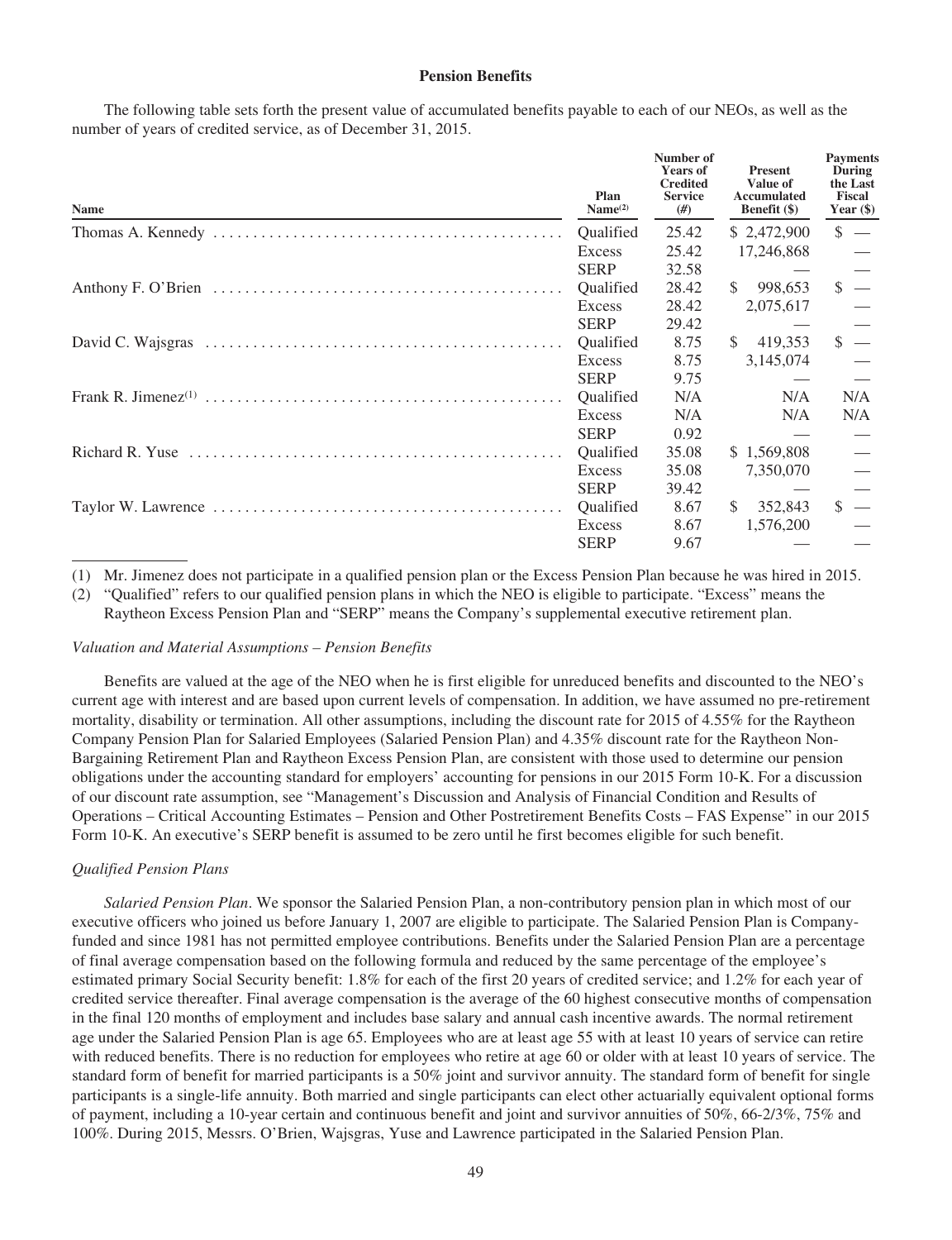*Non-Bargaining Retirement Plan.* We sponsor the Raytheon Non-Bargaining Retirement Plan, which covers most of the people who became Raytheon employees when Raytheon merged with Hughes Aircraft in 1997, including Mr. Kennedy. The contributory part of the Non-Bargaining Retirement Plan requires employee contributions of 3% of covered earnings. Except for these employee contributions, the Non-Bargaining Retirement Plan is Company-funded. For each year of credited service, the pension under the contributory part of the Non-Bargaining Retirement Plan is 1.75% of the employee's final average compensation for each year of credited service, reduced by 1.5% of the employee's Social Security benefit estimated to be payable at age 65. The offset under the second part of that formula is limited to 50% of the Social Security benefit. Final average compensation under the Non-Bargaining Retirement Plan is the average of compensation in the highest 5 twelve-month periods out of the last 10 twelve-month periods of employment, and includes base salary and annual cash incentive awards. An employee will be entitled immediately to 100% of the pension otherwise payable at age 65, provided that both of the following requirements are satisfied: (1) the employee's age at termination of Raytheon employment is at least 55; and (2) the employee's age plus continuous service (both measured in full years) is at least 75. Unless both of those requirements are satisfied, a pension beginning before the employee reaches age 65 will be reduced for early commencement. The standard form of benefit for married participants is a 50% joint and survivor annuity. The standard form of benefit for single participants is a single life annuity. Both married and single participants can elect other actuarially equivalent optional forms of payment, including a 5, 10 or 15-year certain and continuous benefit, joint and survivor annuities of 50%, 66-2/3%, 75% and 100%, and payments over a specified period of five, 10 or 15 years. The benefit of a retiree from the contributory part of the Non-Bargaining Retirement Plan is subject to an annual cost-of-living adjustment.

#### *Excess Pension Plan*

We also sponsor the Raytheon Excess Pension Plan, a separate, nonqualified, unfunded plan. The Raytheon Excess Pension Plan provides to participants in our qualified pension plans the benefits that would have been provided by the qualified plan but for certain U.S. Internal Revenue Code limitations on qualified pension plans. For 2015, federal law limited to \$265,000 the amount of compensation that may be included under qualified pension plans. During 2015, Messrs. Kennedy, O'Brien, Wajsgras, Yuse and Lawrence were covered by the Excess Pension Plan.

#### *Supplemental Executive Retirement Plan*

We have a supplemental executive retirement plan (SERP) that covers each of the NEOs, as well as certain other senior executives. This plan provides a pension of 35% of final average compensation after 10 years of service and age 55, increasing by 3% of final average compensation for every additional year of service up to a maximum of 50% of final average compensation. Amounts payable under this plan will be offset by amounts payable under our other pension plans, any prior employer plan, Social Security and, in the case of Mr. Jimenez, the annuity value of his account in the Raytheon Retirement Income Savings Plan (RISP) under both the Raytheon Savings and Investment Plan (RAYSIP) and the Raytheon Deferred Compensation Plan (as more fully described beginning on page 35 in "Compensation Discussion and Analysis – Elements of Our Compensation Program – Retirement Benefits and Deferred Compensation – Retirement Benefits").

#### *Years of Credited Service*

Mr. Kennedy's number of years of credit service for the Non-Bargaining Retirement Plan and Excess Pension Plan is less than his actual service of 32.58 years because he did not contribute to the Non-Bargaining Retirement Plan for a period of time. Mr. Yuse's number of years of credit service for the Salaried Pension Plan and Excess Pension Plan is less than his actual service of 39.42 years because he did not contribute to the Salaried Pension Plan for a period of time when it was a contributory plan. The number of years of credited service with respect to the Salaried Pension Plan and Excess Pension Plan for Messrs. O'Brien, Wajsgras and Lawrence is one year less than their actual service of 29.42, 9.75, and 9.67 years, respectively, due to a required period of employment before service credit accrual begins under the Salaried Pension Plan. The years of credited service for our NEOs do not include any additional service credit under change-in-control agreements. More information regarding these change-in-control agreements may be found below under the heading "Potential Payments Upon Termination or Change-in-Control" beginning on page 52.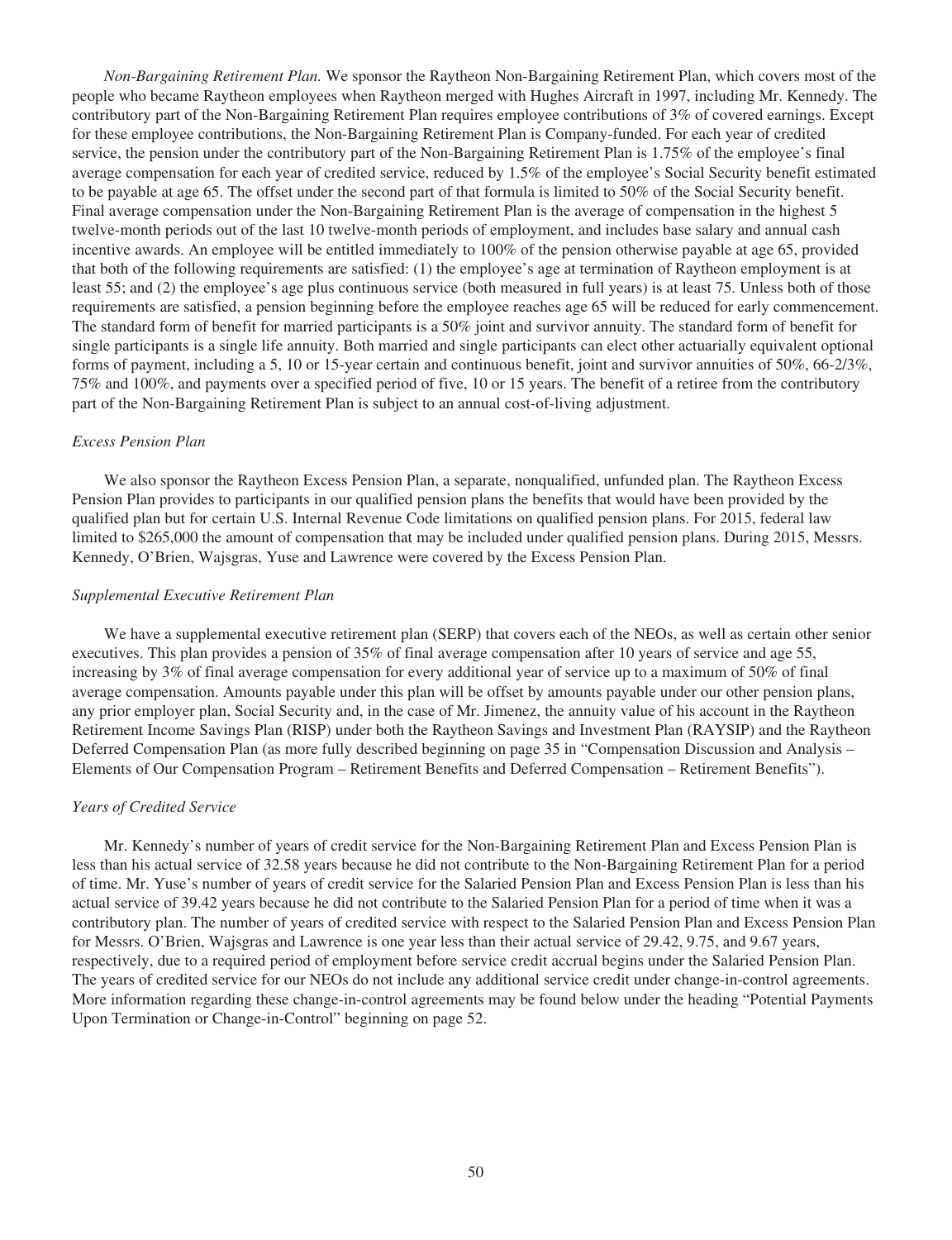## **Nonqualified Deferred Compensation**

The following table provides information regarding contributions, earnings and account balances under defined contribution or other plans that provide for the deferral of compensation on a basis that is not tax-qualified for each of our NEOs as of December 31, 2015. Our NEOs participate in the Deferred Compensation Plan, a nonqualified plan designed to enable employees who are projected to reach the U.S. Internal Revenue Code (IRC) compensation limit to elect to defer 3- 50% of their salary over the IRC compensation limit and defer 3-90% of their RBI compensation earned in the current year, but paid in the following year, on a pretax basis. We make a matching contribution of up to 4% of deferrable compensation, except, with respect to employees who joined us after December 31, 2006 and therefore are not eligible for our tax-qualified defined benefit pension plans, we make contributions of 2.5- 9% of eligible compensation.

| <b>Name</b>                                                      |  | <b>Executive</b><br><b>Contributions</b><br>in Last Fiscal<br>$\mathbf{Year}^{(1)}$<br>(5) |  | Registrant<br><b>Contributions</b><br>in Last Fiscal<br>$Year^{(2)}$<br>$(\mathbb{S})$ |  | Aggregate<br><b>Earnings</b> in<br><b>Last Fiscal</b><br>$Year^{(3)}$<br><b>(\$)</b> |  | Aggregate<br>Withdrawals/<br><b>Distributions</b><br>(S) |              | Aggregate<br><b>Balance at Last</b><br><b>Fiscal Year-</b><br><b>End</b> <sup>(4)</sup> (\$) |  |
|------------------------------------------------------------------|--|--------------------------------------------------------------------------------------------|--|----------------------------------------------------------------------------------------|--|--------------------------------------------------------------------------------------|--|----------------------------------------------------------|--------------|----------------------------------------------------------------------------------------------|--|
| Thomas A. Kennedy $\dots \dots \dots \dots \dots \dots \dots$ \$ |  | $403,143$ \$                                                                               |  | 160.134                                                                                |  | $(14,767)$ \$                                                                        |  |                                                          | <sup>S</sup> | 2,014,380                                                                                    |  |
|                                                                  |  | 40.364                                                                                     |  | 32.818                                                                                 |  | 51,182                                                                               |  |                                                          |              | 791.392                                                                                      |  |
|                                                                  |  | 377,336                                                                                    |  | 72.236                                                                                 |  | (20, 119)                                                                            |  |                                                          |              | 5,357,466                                                                                    |  |
|                                                                  |  | 33,810                                                                                     |  | 59.195                                                                                 |  | 161                                                                                  |  |                                                          |              | 93,077                                                                                       |  |
| Richard R. Yuse                                                  |  | 119.488                                                                                    |  | 55,430                                                                                 |  | 20,719                                                                               |  |                                                          |              | 2,418,272                                                                                    |  |
| Taylor W. Lawrence                                               |  | 275,143                                                                                    |  | 49.832                                                                                 |  | 9.553                                                                                |  |                                                          |              | 5,075,838                                                                                    |  |

(1) Includes deferrals to the Deferred Compensation Plan of 2015 salary and RBI compensation earned in 2015 but paid and deferred in March 2016. Deferred salary and 2015 RBI compensation are included in the amounts under the "Salary" column and the "Non-Equity Incentive Plan Compensation" column, respectively, for 2015 in the Summary Compensation Table on page 40.

- (2) Includes Company matching contributions on deferrals to the Deferred Compensation Plan of 2015 salary and RBI compensation earned in 2015 but made in March 2016 at the time RBI awards were paid. Matching contributions are included in the "All Other Compensation" column for 2015 in the Summary Compensation Table on page 40. Amounts for Mr. Jimenez also include a Raytheon Retirement Income Savings Plan (RISP) contribution relating to his 2015 RBI compensation.
- (3) Amounts in this column reflect actual earnings in each NEO's Deferred Compensation Plan investment account in 2015. Accordingly, unlike the other columns in this table, amounts in this column do not reflect the inclusion of RBI compensation earned in 2015 but paid and deferred in March 2016. Earnings on deferred compensation are not included in the Summary Compensation Table for 2015 because such earnings are not based on above-market or preferential rates. Amounts in this column do not reflect administrative fees paid.
- (4) Amounts shown are hypothetical aggregate account balances calculated in accordance with SEC requirements by adding (a) deferred 2015 RBI compensation (see Note 1 above), (b) Raytheon matching contributions on such deferred 2015 RBI compensation (see Note 2 above) and (c) a Raytheon RISP contribution relating to 2015 RBI compensation (see Note 2 above) to actual aggregate account balances as of December 31, 2015, which amounts were not actually deferred until March 2016. The aggregate balances set forth in the table above include the following executive contributions and Raytheon matching contributions reported as compensation earned in 2014 and 2013 in the Summary Compensation Table:

| Year | Contribution                                                   |         |     |                   | Mr. Kennedy Mr. O'Brien Mr. Wajsgras Mr. Jimenez Mr. Yuse Mr. Lawrence |                   |     |
|------|----------------------------------------------------------------|---------|-----|-------------------|------------------------------------------------------------------------|-------------------|-----|
|      | 2014 Executive  \$ 337,308 \$                                  |         |     | N/A \$ 370,869 \$ |                                                                        | N/A \$ 118.581 \$ | N/A |
|      | Raytheon Matching $\ldots \ldots \ldots \ldots \ldots$ 132,216 |         | N/A | 70.788            | N/A                                                                    | 48.731            | N/A |
|      | $2013$ Executive                                               | 176.756 | N/A | 366,370           | N/A                                                                    | 106.442           | N/A |
|      | Raytheon Matching                                              | 64.361  | N/A | 69.857            | N/A                                                                    | 43.046            | N/A |

Under the Deferred Compensation Plan, subject to certain restrictions, participants elect how deferred amounts are to be distributed to them when they leave or retire from Raytheon, and how their deferred compensation and Raytheon matching contributions are invested among the same investment options available through the qualified RAYSIP 401(k) plan. Participants may change their investment options in their discretion, subject to any applicable trading restrictions on changes involving the Raytheon stock fund. The account balances in this plan are unfunded and represent money that the participants have previously earned and that is deferred.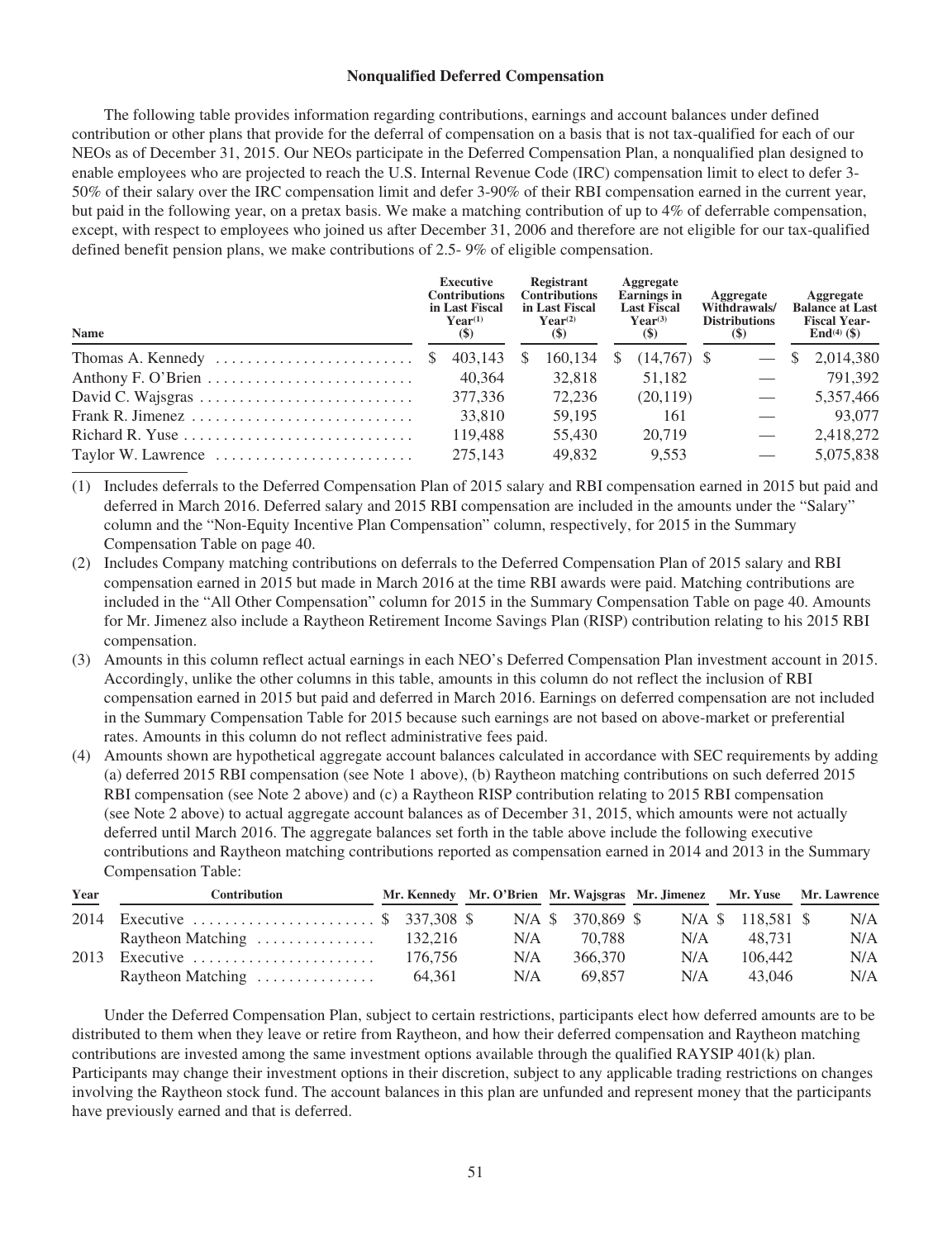#### **Potential Payments Upon Termination or Change-in-Control**

The tables below indicate the amount of compensation payable by us to each NEO upon a voluntary resignation, involuntary for-cause termination, involuntary not-for-cause termination, a qualifying termination following a change-incontrol, termination due to disability, termination due to death, and retirement. The amounts assume that such termination was effective as of December 31, 2015, and thus include amounts earned through such date, and are only estimates of the amounts that would actually be paid to such executives upon their termination. The tables do not include certain amounts that the NEO is entitled to receive under certain plans or arrangements that do not discriminate in scope, terms or operation in favor of our executive officers and that are generally available to all salaried employees.

#### *Treatment of Certain Compensation Elements*

*Executive Severance Guidelines.* We have executive severance guidelines which provide certain benefits to our executives in the event that their employment with us is involuntarily terminated without cause. Under the guidelines, each of Messrs. Wajsgras, Yuse and Lawrence is entitled to receive salary continuance of his current base salary plus targeted RBI cash award, and continuation of certain benefits pursuant to health and welfare benefit plans, for two years. We changed our guidelines prospectively for new executives first elected on or after January 1, 2010 to reduce these multiples to two for the CEO (previously, three) and one for other executive officers. These revised guidelines apply to Mr. Kennedy, who would receive salary continuance of his current base salary plus targeted RBI cash award, and continuation of certain benefits pursuant to health and welfare benefit plans, for two years, and to Messrs. O'Brien and Jimenez, each of whom would receive salary continuance of his current base salary plus targeted RBI cash award, and continuation of certain benefits pursuant to health and welfare benefit plans, for one year.

*Pension Benefits*. Except in the circumstances discussed below, each NEO is only entitled to amounts accrued and vested in accordance with our pension plans upon the termination of his employment. Any accrued and vested amounts are not included in the tables below because all participants in our pension plans are entitled to their accrued and vested amounts, if any, upon termination of employment. In the event of an involuntary termination without cause, NEOs participating in the Salaried Pension Plan (Messrs. O'Brien, Wajsgras, Yuse and Lawrence), unlike Mr. Kennedy who participates in the Non-Bargaining Retirement Plan, are entitled to continuation of service credit during the period in which they collect severance benefits and an additional one year. In the event of a "qualifying termination" within 24 months after a "change-in-control" (as discussed below), each NEO is entitled to special supplemental retirement benefits determined as if the executive had one to three years additional credited service as of the date of termination.

*Health and Welfare Benefit Continuation*. Except in the circumstances discussed below, NEOs are not entitled to any continuation of health and welfare benefits or executive benefits (other than pursuant to COBRA) following termination of employment. In the event of an involuntary termination without cause, executives are entitled to continuation for one or two years of certain benefits pursuant to health and welfare benefit plans under which the executive and his family are eligible to receive benefits. In the event of a qualifying termination within 24 months after a change-in-control, executives are entitled to continuation for one to three years of certain benefits pursuant to all health and welfare benefit plans under which the executive and his family are eligible to receive benefits.

*Long-Term Incentives*. Except in the circumstances discussed below, upon termination of employment, the NEO forfeits his options and restricted stock awards, to the extent they are unvested, and is not entitled to any continuation of vesting or acceleration of vesting with respect to his options and restricted stock awards. The NEO is entitled to exercise any vested options for a limited period after termination and is entitled to continue to hold his shares of unrestricted stock after termination. The amounts representing the value of vested stock options and unrestricted stock are not included in the tables below because all employees who hold vested options and unrestricted stock under our stock plans are entitled to exercise such options and continue to hold such stock upon termination of employment. However, in the event of a qualifying termination within 24 months after a change-in-control, or termination by reason of disability or death, each NEO is entitled to the acceleration of vesting with respect to all of his restricted stock awards (or, in the case of disability, to continued vesting of his restricted stock awards). In addition, in certain cases, each NEO is entitled to certain payments pursuant to his LTPP award. Upon a qualifying termination within 24 months after a change-in-control, each NEO is entitled to a prorated LTPP payment, assuming target performance and based on service completed through the change-in-control. Upon termination by reason of death, disability or retirement, each NEO is entitled to a prorated LTPP payment based on our performance for the performance cycle and service completed through the termination date. Other than in the event of a qualifying termination within 24 months after a change-in-control, LTPP payments are generally made by us when the remaining LTPP awards are settled after the end of the performance cycle in accordance with their terms. The amounts in the tables below representing such LTPP payments assume target performance for those awards.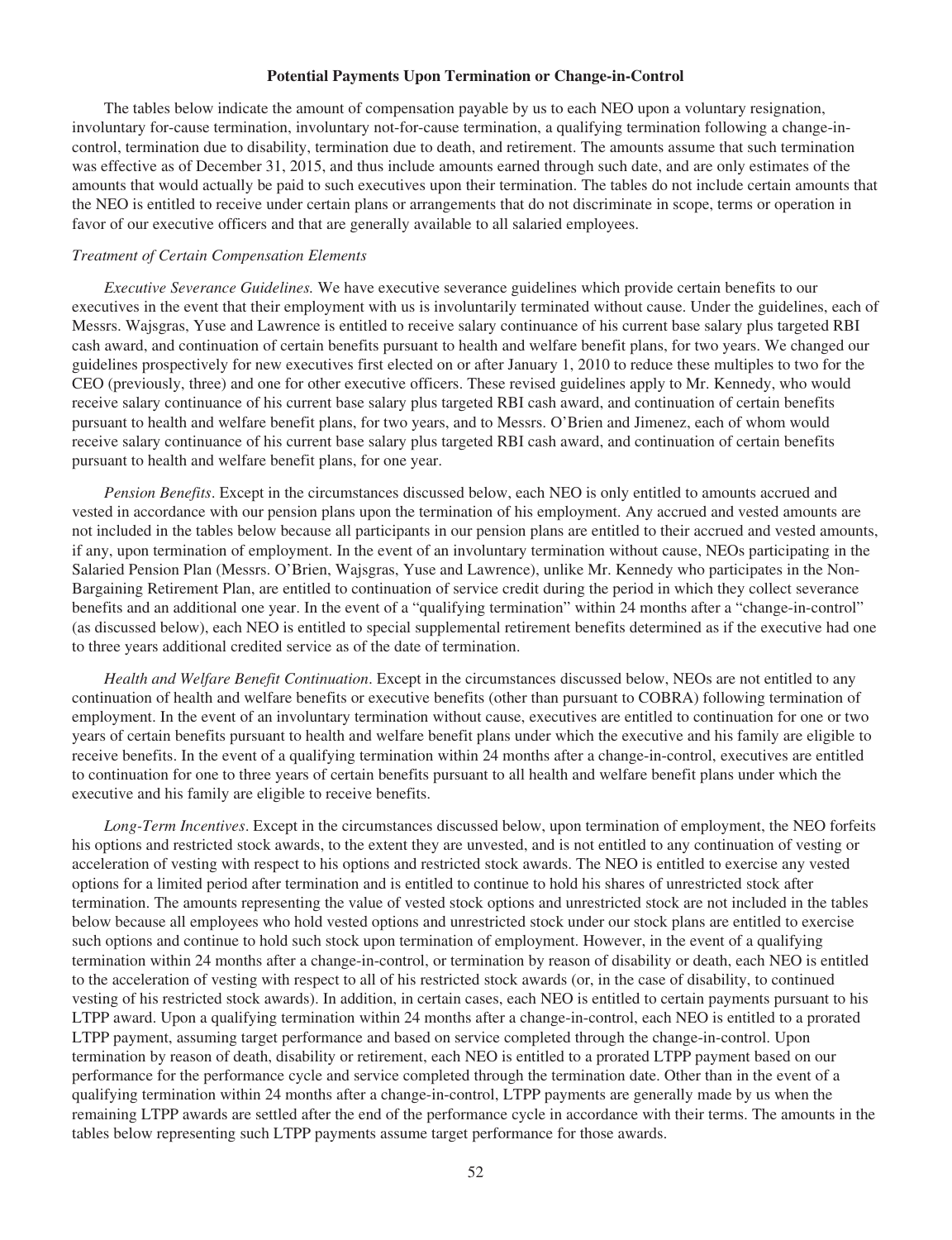As discussed on page 35, the MDCC has determined that future time-based awards to retirement-eligible employees will generally be in the form of restricted stock units that continue to vest (but do not accelerate) on the scheduled vesting dates into retirement, subject to the employee's compliance with certain post-employment covenants, including non-competition and non-solicitation. In 2015, Mr. Yuse was granted an award of such restricted stock units. The amounts in the table below for Mr. Yuse reflect the continued vesting of such restricted stock units upon retirement.

*Nonqualified Deferred Compensation*. Each NEO is entitled to amounts accrued and vested under our Excess Savings Plan and Deferred Compensation Plan upon the termination of his employment. The amounts are generally distributed to each NEO in accordance with his election under the applicable plan. The accrued and vested amounts under the plans are not included in the tables below because all employees who participate in these plans are entitled to their accrued and vested amounts upon termination of their employment, and these plans are available to a substantial number of employees (including the NEOs) who qualify under the applicable compensation requirements. See "Nonqualified Deferred Compensation" on page 51 for more information, including accrued and vested amounts under the plans.

#### *Change-in-Control Agreements*

We have entered into change-in-control agreements with each of our NEOs. In order to receive benefits under a changein-control agreement, a NEO must experience a "qualifying termination" within 24 months after a "change-in-control." The change-in-control agreements with our CEO and our NEOs first hired or appointed as an officer before August 1, 2013 (Messrs. Kennedy, Wajsgras, Yuse and Lawrence) provide for the following benefits: (i) a cash payment of three times the NEO's current compensation (including base salary plus targeted RBI cash award or the RBI cash award for the year prior to the change-in-control, if greater); (ii) special supplemental retirement benefits determined as if the NEO had three years of additional credited service as of the date of termination; and (iii) continuation for a period of three years of benefits pursuant to health and welfare benefit and retirement plans under which the NEO and the executive's family are eligible to receive benefits. Because we changed our guidelines applicable to change-in-control agreements within the last several years, the change-in-control agreements with our other NEOs (Messrs. O'Brien and Jimenez) provide the same benefits except the multiple or annual period is one with respect to each element of compensation instead of three. The cash payment will be paid within 30 days of a qualifying termination.

A "*change-in-control*" means the acquisition by a third party of 25% or more of our common stock, the replacement of the majority of the incumbent directors by individuals not approved by a majority of the incumbent Board, or the consummation of an agreement for the sale of substantially all of the assets of Raytheon, a liquidation of Raytheon, or a merger which results in a change in the ownership or control of more than 50% of the voting securities of Raytheon. A "*qualifying termination*" means (i) we terminate the executive other than for cause within 24 months following a change-incontrol; or (ii) the executive terminates his employment with us for "good reason." Termination for "good reason" means that the executive has terminated employment with us because the executive's compensation has been materially reduced or the executive's job duties have been materially changed without the executive's consent.

The tables below indicate the amounts of compensation payable by us to our NEOs, including cash severance, benefits and long-term incentives, upon certain different types of terminations of employment.

#### *Thomas A. Kennedy*

| Element                                            | <b>Resignation For Cause</b> |        | Voluntary Involuntary | Involuntary<br>Without<br>Cause | Change-in-<br><b>Control</b>                                       | <b>Disability</b> | Death      | <b>Retirement</b> |
|----------------------------------------------------|------------------------------|--------|-----------------------|---------------------------------|--------------------------------------------------------------------|-------------------|------------|-------------------|
| Cash Severance                                     |                              |        |                       |                                 |                                                                    |                   |            |                   |
| Base Salary + Target RBI $\ldots \ldots \ldots$ \$ |                              | $-$ \$ |                       |                                 | $-$ \$7,392,029 \$11,196,014 \$                                    | $-$ \$            |            |                   |
|                                                    |                              |        |                       |                                 | $-2,464,010$                                                       |                   |            |                   |
| <b>Benefits</b>                                    |                              |        |                       |                                 |                                                                    |                   |            |                   |
| Pension                                            |                              |        |                       |                                 |                                                                    |                   |            |                   |
| Health and Welfare Benefit                         |                              |        |                       |                                 |                                                                    |                   |            |                   |
| Continuation <sup>(2)</sup>                        |                              |        |                       | 79.662                          | 119.493                                                            |                   |            |                   |
| Long-Term Incentives $(3)$                         |                              |        |                       |                                 |                                                                    |                   |            |                   |
| Value of Accelerated Restricted Stock              |                              |        |                       |                                 | 10.886.911                                                         | 10.886.911        | 10.886.911 |                   |
| Value of Accelerated LTPP (pro-rata) $\dots$       |                              |        |                       |                                 | 5.683.840                                                          | 5,683,840         | 5,683,840  | 5,683,840         |
|                                                    |                              |        |                       |                                 | $-$ \$7,471,691 \$30,350,268 \$16,570,751 \$16,570,751 \$5,683,840 |                   |            |                   |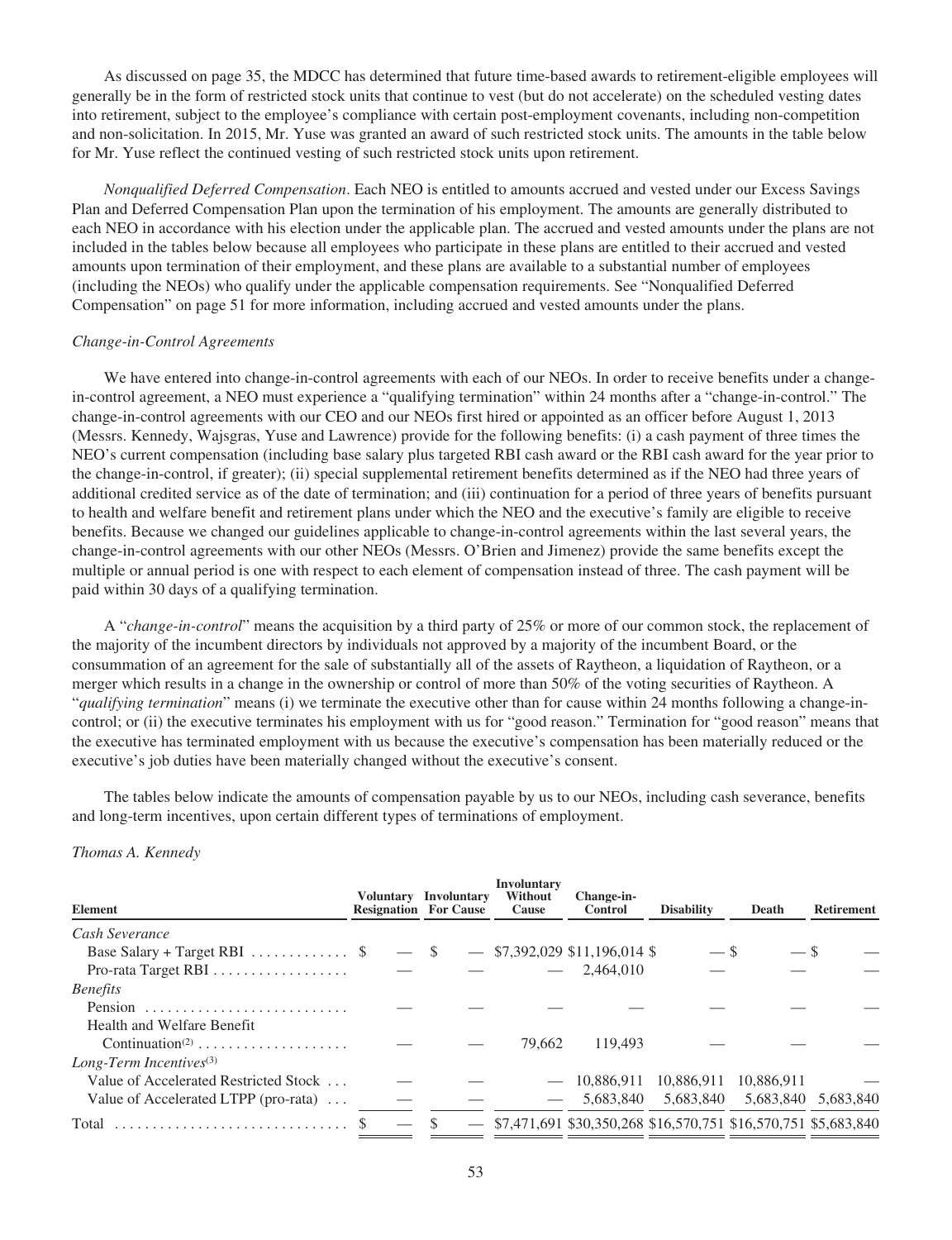# *Anthony F. O'Brien*

| <b>Element</b>                                            |                          | Voluntary Involuntary<br><b>Resignation For Cause</b> | <b>Involuntary</b><br><b>Without</b><br><b>Cause</b> | Change-in-<br>Control | <b>Disability</b>   | Death                                                         | <b>Retirement</b> |
|-----------------------------------------------------------|--------------------------|-------------------------------------------------------|------------------------------------------------------|-----------------------|---------------------|---------------------------------------------------------------|-------------------|
| Cash Severance                                            |                          |                                                       |                                                      |                       |                     |                                                               |                   |
| Base Salary + Target RBI $\ldots \ldots \ldots \ldots$ \$ |                          | $-$ \$                                                | $-$ \$ 992,243 \$ 992,243 \$                         |                       | $-$ \$              |                                                               |                   |
| Pro-rata Target RBI                                       | $\overline{\phantom{a}}$ |                                                       |                                                      | 496.122               |                     |                                                               |                   |
| <b>Benefits</b>                                           |                          |                                                       |                                                      |                       |                     |                                                               |                   |
|                                                           |                          |                                                       | 530,862                                              |                       |                     |                                                               |                   |
| Health and Welfare Benefit Continuation <sup>(2)</sup>    |                          |                                                       | 25,305                                               | 25,305                |                     |                                                               |                   |
| $Long-Term$ Incentives <sup>(3)</sup>                     |                          |                                                       |                                                      |                       |                     |                                                               |                   |
| Value of Accelerated Restricted Stock                     |                          |                                                       |                                                      |                       |                     | $- 1,574,806 \quad 1,574,806 \quad 1,574,806$                 |                   |
| Value of Accelerated LTPP (pro-rata)                      |                          |                                                       |                                                      |                       | $-$ 716.131 716.131 |                                                               | 716.131 716.131   |
|                                                           |                          |                                                       |                                                      |                       |                     | $-$ \$1,548,410 \$3,804,607 \$2,290,937 \$2,290,937 \$716,131 |                   |

# *David C. Wajsgras*

| Element                                                   | Voluntary Involuntary<br><b>Resignation For Cause</b> |        | <b>Involuntary</b><br>Without<br>Cause | Change-in-<br><b>Control</b>                                     | <b>Disability</b> | Death                                   | <b>Retirement</b> |
|-----------------------------------------------------------|-------------------------------------------------------|--------|----------------------------------------|------------------------------------------------------------------|-------------------|-----------------------------------------|-------------------|
| Cash Severance                                            |                                                       |        |                                        |                                                                  |                   |                                         |                   |
| Base Salary + Target RBI $\ldots \ldots \ldots \ldots$ \$ |                                                       | $-$ \$ |                                        | $-$ \$3,831,776 \$ 6,173,832 \$                                  | $-$ \$            | — \$                                    |                   |
|                                                           |                                                       |        |                                        | 957.944                                                          |                   |                                         |                   |
| <i>Benefits</i>                                           |                                                       |        |                                        |                                                                  |                   |                                         |                   |
| Pension <sup>(1)</sup>                                    |                                                       |        | 1.450.015                              | 5,578,989                                                        |                   |                                         |                   |
| Health and Welfare Benefit                                |                                                       |        |                                        |                                                                  |                   |                                         |                   |
| Continuation <sup>(2)</sup>                               |                                                       |        | 44.358                                 | 66.537                                                           |                   |                                         |                   |
| $Long-Term$ Incentives <sup>(3)</sup>                     |                                                       |        |                                        |                                                                  |                   |                                         |                   |
| Value of Accelerated/Continued Vesting of                 |                                                       |        |                                        |                                                                  |                   |                                         |                   |
| Restricted Stock or RSUs                                  |                                                       |        |                                        |                                                                  |                   | 5,840,457 5,840,457 5,840,457           |                   |
| Value of Accelerated LTPP (pro-rata) $\dots$              |                                                       |        |                                        |                                                                  |                   | 1,692,570 1,692,570 1,692,570 1,692,570 |                   |
| Total                                                     |                                                       |        |                                        | $-$ \$5,326,149 \$20,310,329 \$7,533,027 \$7,533,027 \$1,692,570 |                   |                                         |                   |

# *Frank R. Jimenez*

| <b>Element</b>                                            |        | Voluntary Involuntary<br><b>Resignation For Cause</b> | <b>Involuntary</b><br>Without<br>Cause                        | Change-in-<br><b>Control</b> | <b>Disability</b> | Death     | <b>Retirement</b> |
|-----------------------------------------------------------|--------|-------------------------------------------------------|---------------------------------------------------------------|------------------------------|-------------------|-----------|-------------------|
| Cash Severance                                            |        |                                                       |                                                               |                              |                   |           |                   |
| Base Salary + Target RBI $\ldots \ldots \ldots \ldots$ \$ | $-$ \$ |                                                       | $-$ \$1,360,029 \$1,360,029 \$                                |                              | $-$ \$            |           |                   |
|                                                           |        |                                                       |                                                               | 680,014                      |                   |           |                   |
| <b>Benefits</b>                                           |        |                                                       |                                                               |                              |                   |           |                   |
| $Pension(1)$                                              |        |                                                       |                                                               |                              |                   |           |                   |
| Health and Welfare Benefit Continuation <sup>(2)</sup>    |        |                                                       | 24,264                                                        | 24,264                       |                   |           |                   |
| $Long-Term$ Incentives <sup>(3)</sup>                     |        |                                                       |                                                               |                              |                   |           |                   |
| Value of Accelerated Restricted Stock                     |        |                                                       |                                                               | $-2,711,890$ 2,711,890       |                   | 2.711.890 |                   |
| Value of Accelerated LTPP (pro-rata)                      |        |                                                       |                                                               | 397.251                      | 397.251           | 397.251   | 397,251           |
|                                                           |        | -S                                                    | $-$ \$1,384,293 \$5,173,448 \$3,109,141 \$3,109,141 \$397,251 |                              |                   |           |                   |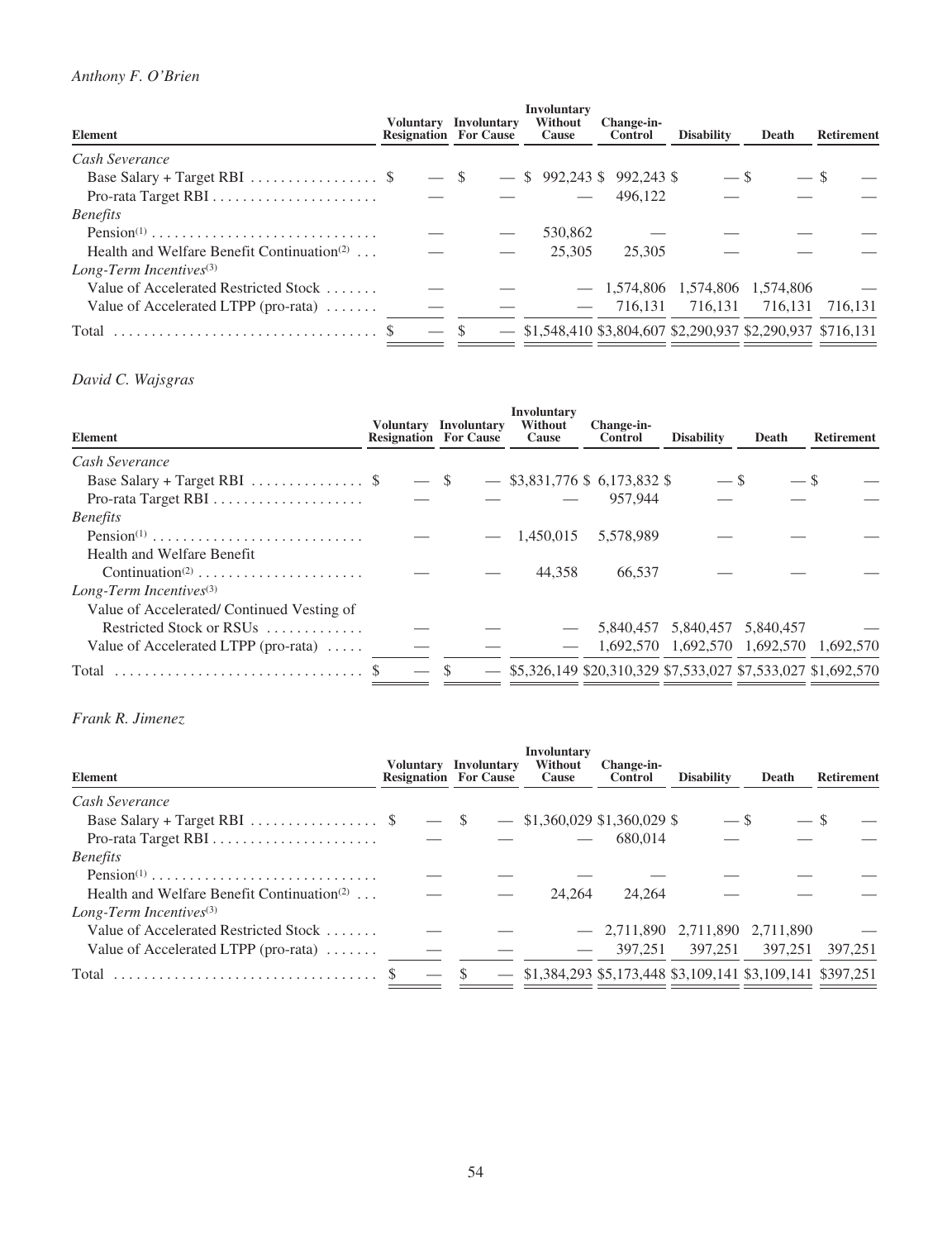# *Richard R. Yuse*

| <b>Element</b>                                            | <b>Resignation For Cause</b> | Voluntary Involuntary | Involuntary<br>Without<br>Cause | Change-in-<br><b>Control</b>                                     | <b>Disability</b> | Death                                   | <b>Retirement</b> |
|-----------------------------------------------------------|------------------------------|-----------------------|---------------------------------|------------------------------------------------------------------|-------------------|-----------------------------------------|-------------------|
| Cash Severance                                            |                              |                       |                                 |                                                                  |                   |                                         |                   |
| Base Salary + Target RBI $\ldots \ldots \ldots \ldots$ \$ | $-$ \$                       |                       |                                 | $-$ \$3,079,981 \$4,709,986 \$                                   | $-$ \$            | $-$ \$                                  |                   |
|                                                           | $\overline{\phantom{0}}$     |                       |                                 | 769,995                                                          |                   |                                         |                   |
| <i>Benefits</i>                                           |                              |                       |                                 |                                                                  |                   |                                         |                   |
| $Pension(1)$                                              |                              |                       | 283                             |                                                                  |                   |                                         |                   |
| Health and Welfare Benefit                                |                              |                       |                                 |                                                                  |                   |                                         |                   |
| Continuation <sup>(2)</sup>                               |                              |                       | 93.531                          | 140,296                                                          |                   |                                         |                   |
| Long-Term Incentives $(3)$                                |                              |                       |                                 |                                                                  |                   |                                         |                   |
| Value of Accelerated/Continued Vesting of                 |                              |                       |                                 |                                                                  |                   |                                         |                   |
| Restricted Stock or RSUs                                  |                              |                       |                                 |                                                                  |                   | 5,634,484 5,634,484 5,634,484 2,384,999 |                   |
| Value of Accelerated LTPP (pro-rata)                      |                              |                       |                                 |                                                                  |                   | 1,711,914 1,711,914 1,711,914 1,711,914 |                   |
| Total                                                     |                              |                       |                                 | $-$ \$3,173,795 \$12,966,675 \$7,346,398 \$7,346,398 \$4,096,913 |                   |                                         |                   |

## *Taylor W. Lawrence*

| <b>Element</b>                                            |        | Voluntary Involuntary<br><b>Resignation For Cause</b> | <b>Involuntary</b><br>Without<br>Cause | Change-in-<br><b>Control</b>                                     | <b>Disability</b>                       | Death | <b>Retirement</b> |
|-----------------------------------------------------------|--------|-------------------------------------------------------|----------------------------------------|------------------------------------------------------------------|-----------------------------------------|-------|-------------------|
| Cash Severance                                            |        |                                                       |                                        |                                                                  |                                         |       |                   |
| Base Salary + Target RBI $\ldots \ldots \ldots \ldots$ \$ | $-$ \$ |                                                       |                                        | $-$ \$2,809,914 \$4,282,435 \$                                   | $-$ S                                   |       |                   |
|                                                           |        |                                                       |                                        | 702,478                                                          |                                         |       |                   |
| <b>Benefits</b>                                           |        |                                                       |                                        |                                                                  |                                         |       |                   |
| Pension <sup>(1)</sup>                                    |        |                                                       | 957,399                                | 3.403.202                                                        |                                         |       |                   |
| Health and Welfare Benefit                                |        |                                                       |                                        |                                                                  |                                         |       |                   |
| Continuation <sup>(2)</sup>                               |        |                                                       | 26,164                                 | 39,246                                                           |                                         |       |                   |
| $Long-Term$ Incentives <sup>(3)</sup>                     |        |                                                       |                                        |                                                                  |                                         |       |                   |
| Value of Accelerated Restricted Stock                     |        |                                                       |                                        |                                                                  | 5,354,416 5,354,416 5,354,416           |       |                   |
| Value of Accelerated LTPP (pro-rata) $\dots$              |        |                                                       |                                        |                                                                  | 1,711,914 1,711,914 1,711,914 1,711,914 |       |                   |
| Total                                                     |        |                                                       |                                        | $-$ \$3,793,477 \$15,493,691 \$7,066,330 \$7,066,330 \$1,711,914 |                                         |       |                   |

(1) Pension benefits are calculated assuming a 4.55% discount rate for the Raytheon Company Pension Plan for Salaried Employees and 4.35% discount rate for the Raytheon Non-Bargaining Retirement Plan and Raytheon Excess Pension Plan, as of 2015 fiscal year-end under the assumption that the executive commenced the benefit as soon as possible following separation from service.

(2) Health and Welfare Benefit calculations are based on the estimated annual Company cost of the benefits programs in which the executive was enrolled as of December 31, 2015.

(3) Equity values are determined based on the closing price of our common stock on December 31, 2015 (\$124.53) based on equity holdings as of December 31, 2015.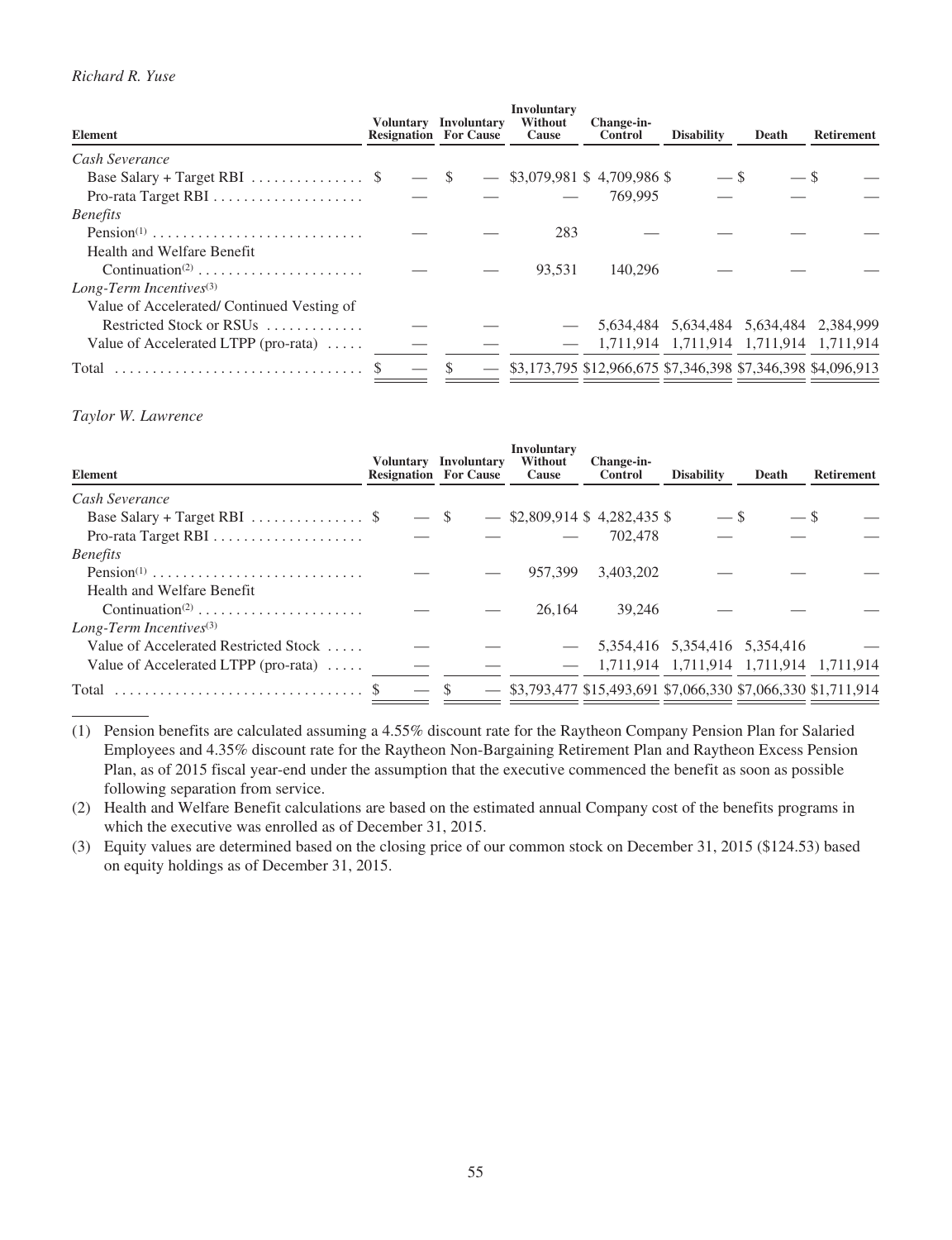# **ADVISORY VOTE TO APPROVE NAMED EXECUTIVE OFFICER COMPENSATION (Item No. 2 on the proxy card)**

The Board of Directors (the Board) is proposing an advisory vote to approve named executive officer compensation for approval by our shareholders. The vote relates to the overall compensation program for our named executive officers as described on pages 25 to 55 in this proxy statement under the heading "Executive Compensation." While this vote is nonbinding, the Board and its Management Development and Compensation Committee (MDCC) will review the results and consider the expression of shareholder views. The Company also will continue to engage with shareholders to address any concerns relating to executive compensation or otherwise. The proposed vote states as follows:

# **"Resolved, that the shareholders approve the compensation of the named executive officers described in this proxy statement under 'Executive Compensation,' including the Compensation Discussion and Analysis, the compensation tables, and accompanying narrative disclosure."**

In the Executive Compensation section of this proxy statement, which includes the Compensation Discussion and Analysis, the Summary Compensation Table and other tables, we describe the compensation philosophy, policies and payfor-performance approach of the Company, along with specific elements of our compensation program. As discussed in greater detail in that section, the Company's compensation program, as established by the MDCC, rests on certain key principles, including:

- Pay for Performance: Tying executive compensation to Company and individual performance over both the nearand long-term (see pages iii to v and 25 to 35);
- Shareholder Alignment: Aligning closely the interests of executives with those of shareholders by making stockbased incentives a central component of compensation coupled with meaningful stock ownership and retention requirements (see pages iii to v, 33 to 35 and 37);
- Balanced Incentives: Providing awards with both significant upside opportunity for exceptional performance and downside risk for underperformance (see pages iii to v and 25 to 35);
- Clawback Rights: Recovery or clawback of compensation in certain circumstances where restatement of financial results is required (see page 38);
- Substantial Variable Component: Assuring that a substantial component of each executive's compensation opportunity is variable, based upon the Company's financial performance and stock price (see pages iv and 27);
- Short-Term Versus Long-Term: Achieving a balance in the compensation program between short-term versus long-term incentives (see pages iv and 29);
- Use of Key Financial Metrics: Using pre-established financial measures for purposes of determining Results-Based Incentive (RBI) cash awards and Long-Term Performance Plan (LTPP) equity-based awards that drive optimum short-term and long-term performance and link compensation to performance (see pages v and 30 to 35);
- Consultant Independence: Assuring that the MDCC's compensation consultant is independent by adhering to a stringent Compensation Consultant Independence Policy (see page 26);
- Market Focus: Taking into account the practices of peer companies as well as broader market survey data provided by the MDCC's independent consultant in setting executive compensation (see pages 28 to 29);
- Competitiveness: Establishing an executive compensation program that addresses the need to retain and attract highly-qualified executives essential to the Company's success in a highly competitive environment (see page iii, pages 25 to 26 and pages 28 to 29); and
- Managing Risk: Designing the compensation program to avoid excessive risk-taking (see page 27).

As reflected in the Executive Compensation disclosure, the Board believes that the MDCC has established a compensation program for the named executive officers soundly grounded in the above-enumerated principles that is appropriate and warrants an advisory vote of approval by shareholders.

**The Board unanimously recommends an advisory vote FOR this proposal. Proxies solicited by the Board will be so voted unless shareholders specify otherwise in their proxies.**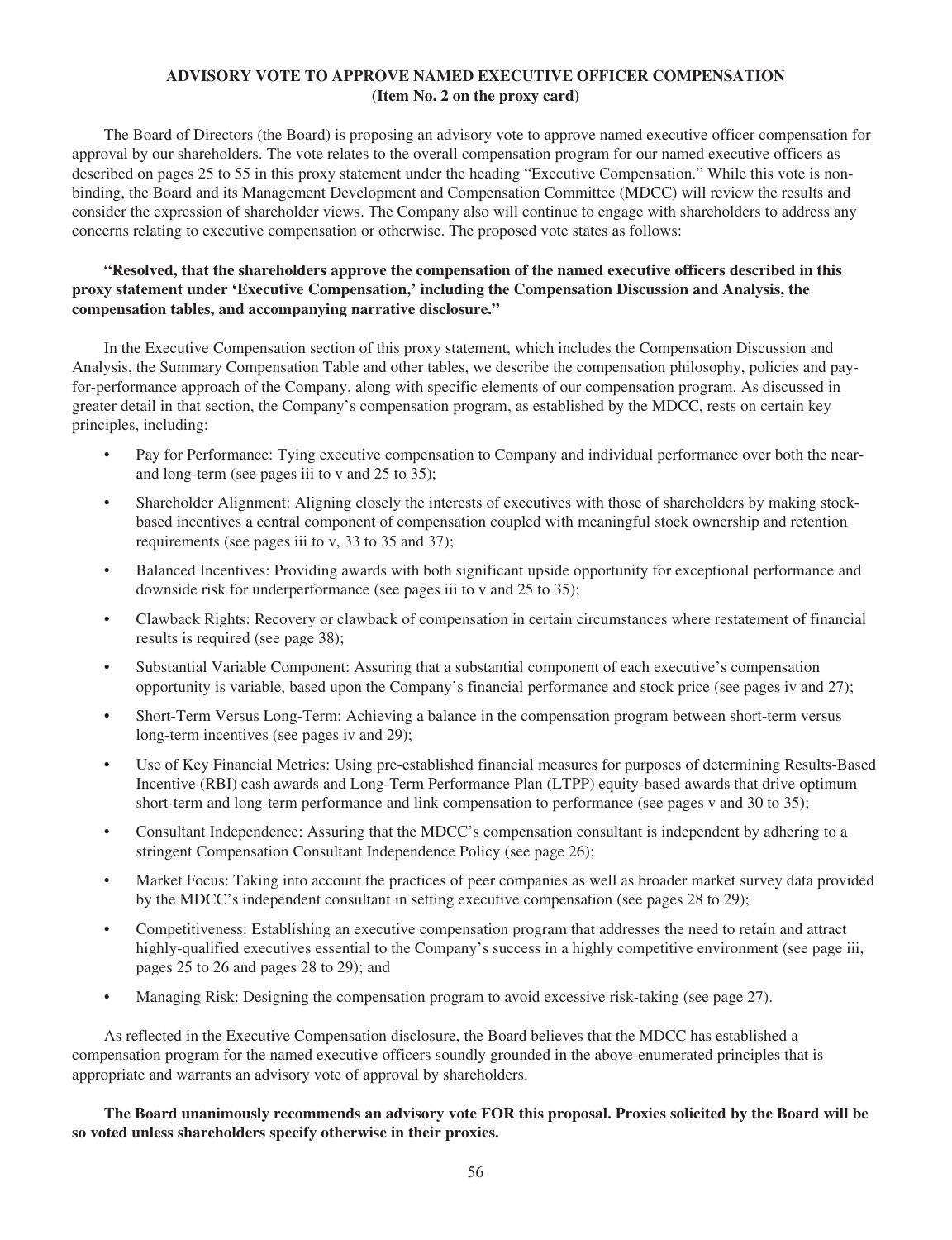*The following report of the Audit Committee does not constitute soliciting material and shall not be deemed to be incorporated by reference into any other filing under the Securities Act of 1933 or under the Securities Exchange Act of 1934, including by any general statement incorporating this proxy statement, except to the extent we specifically incorporate this information by reference, and shall not otherwise be deemed filed under such Acts.*

## **AUDIT COMMITTEE REPORT**

The Audit Committee is comprised entirely of independent directors who meet the independence and financial literacy requirements of the New York Stock Exchange and the Securities and Exchange Commission. The Audit Committee focuses on, among other things, the following:

- the integrity of Raytheon's financial statements;
- the independence, qualifications and performance of Raytheon's independent auditors; and
- the performance of Raytheon's internal auditors.

We meet with management periodically to consider the adequacy of Raytheon's internal controls and the objectivity of its financial reporting. We discuss these matters with Raytheon's independent auditors and with appropriate Raytheon management personnel and internal auditors.

We regularly meet privately with both the independent auditors and the internal auditors, each of whom has unrestricted access to the Audit Committee. We also appoint the independent auditors and review their performance and independence from management. We regularly review the performance of the internal audit function. Management has primary responsibility for Raytheon's financial statements and the overall financial reporting process, including Raytheon's system of internal controls. Raytheon's independent auditors are responsible for (i) performing an audit of the annual financial statements prepared by management, (ii) expressing an opinion as to whether those financial statements fairly present the financial position, results of operations and cash flows of Raytheon in conformity with accounting principles generally accepted in the United States of America and the effectiveness of Raytheon's internal control over financial reporting, and (iii) discussing with us any issues they believe should be raised with us.

During fiscal year 2015, we reviewed Raytheon's audited financial statements and met with both management and PricewaterhouseCoopers LLP (PwC), Raytheon's independent auditors, to discuss those financial statements. Management has represented to us that the financial statements were prepared in accordance with generally accepted accounting principles and PwC has issued an unqualified audit report regarding such financial statements.

Periodically throughout fiscal year 2015, we reviewed with management and PwC Raytheon's progress in the testing and evaluation of Raytheon's internal control over financial reporting. Management has provided us with a report on the effectiveness of Raytheon's internal control over financial reporting. We have reviewed management's assessment and PwC's audit of the effectiveness of Raytheon's internal control over financial reporting included in Raytheon's Annual Report on Form 10-K for the fiscal year ended December 31, 2015.

We reviewed and discussed with PwC the matters required to be communicated by PwC to the Audit Committee by Auditing Standard No. 16 (Communications with Audit Committees) adopted by the Public Company Accounting Oversight Board (PCAOB). We also discussed with management the significant accounting estimates utilized by Raytheon, the reasonableness of significant judgments and the clarity of disclosures in the financial statements.

We received the written disclosures and letter from PwC required by applicable PCAOB requirements regarding independent registered public accounting firm communications with audit committees concerning independence which report that PwC is independent under applicable standards in connection with its audit opinion for Raytheon's 2015 financial statements. We also have discussed with PwC its independence from Raytheon.

Based on the reviews and discussions with management and PwC referred to above, we recommended to the Board that Raytheon's audited financial statements be included in Raytheon's Annual Report on Form 10-K for the fiscal year ended December 31, 2015.

### **Submitted by the Audit Committee**

Ronald L. Skates, Chairman,

Tracy A. Atkinson, Stephen J. Hadley, Letitia A. Long and George R. Oliver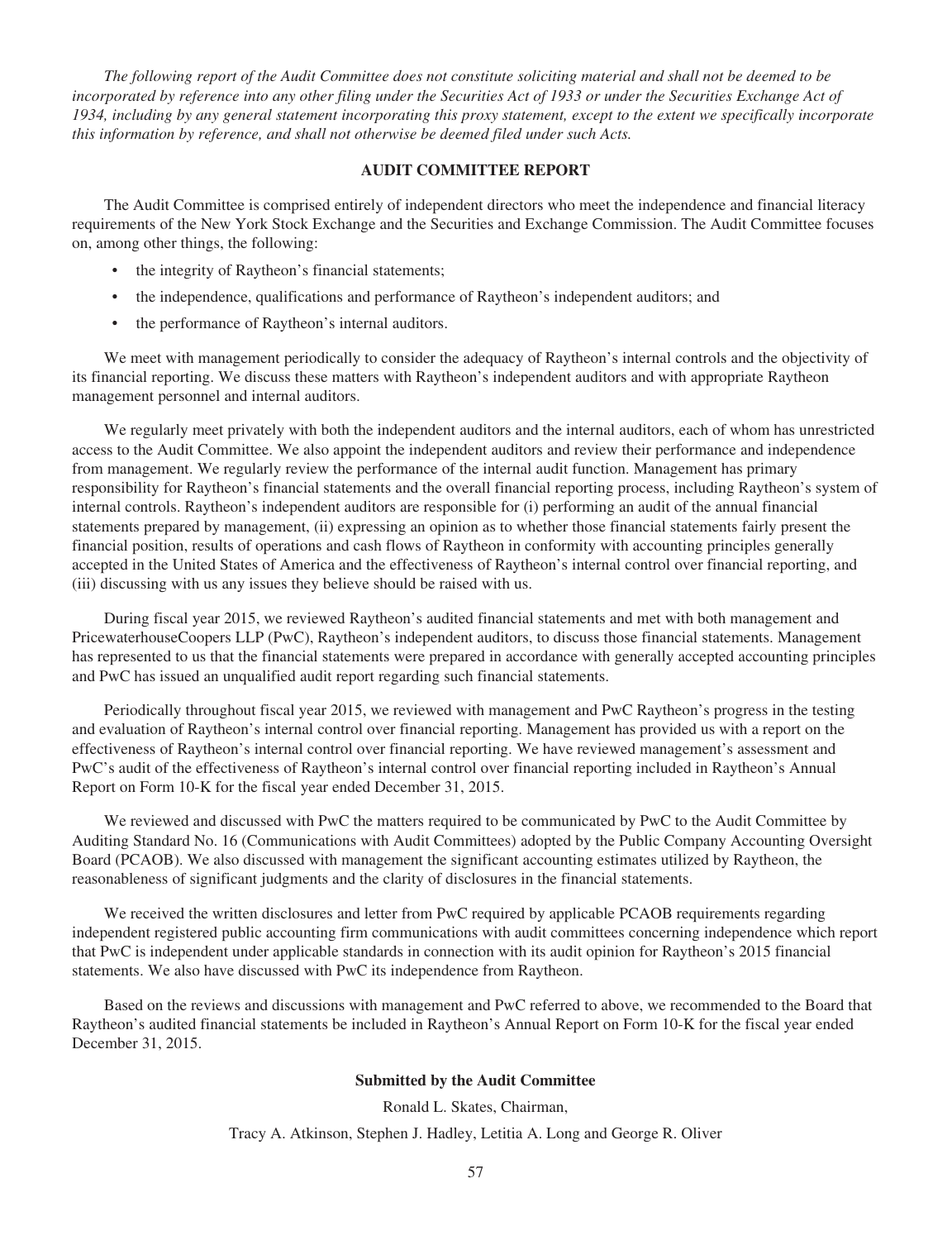# **INDEPENDENT AUDITORS: AUDIT AND NON-AUDIT FEES**

The following table sets forth the fees and expenses billed by PricewaterhouseCoopers LLP (PwC) for audit, auditrelated, tax and all other services rendered for 2015 and 2014.

|                                   | 2015            | 2014           |
|-----------------------------------|-----------------|----------------|
| Audit Fees $^{(1)}$               | \$13.7 million  | \$11.8 million |
| Audit-Related Fees <sup>(2)</sup> | 0.9 million     | 0.7 million    |
|                                   | 1.6 million     | 0.9 million    |
| All Other Fees                    |                 |                |
|                                   | $$16.2$ million | \$13.4 million |

<sup>(1)</sup> Represents fees and expenses for professional services provided in connection with the audit of our annual audited financial statements and review of our quarterly financial statements, advice on accounting matters directly related to the audit and audit services provided in connection with other financial statements, and other statutory or regulatory filings. The amount for 2015 includes fees and expenses for audit services related to Forcepoint, our new commercial cybersecurity joint venture company.

- (2) Represents fees and expenses for assurance and related services that are reasonably related to the performance of the audit or review of our financial statements and not reported under "Audit Fees." Includes fees for audits of financial statements of 401(k) and other employee benefit plans, fees for certain agreed-upon procedures and fees related to accounting consulting and due diligence services relating to acquisitions.
- (3) Includes approximately (i) \$0.4 million and \$0.3 million for non-U.S. tax compliance and advisory services in 2015 and 2014, respectively and (ii) \$1.2 million and \$0.6 million for U.S. tax compliance and advisory services in 2015 and 2014, respectively.

The amounts shown above do not include PwC fees and expenses of approximately \$0.9 million in both 2015 and 2014 paid by our pension plans for audits of financial statements of such plans and certain international tax compliance services. These services were rendered by PwC to the pension plans and were billed directly to such plans.

The Audit Committee approves in advance all audit and non-audit services to be provided by the independent auditors. Under the Audit Committee's pre-approval policy for 2015, the Chairman of the Audit Committee has the delegated authority from the Committee to pre-approve services with fees up to \$100,000. Any such pre-approvals are to be reviewed and ratified by the Audit Committee at its next meeting. The Audit Committee requires the independent auditors and management to report on actual fees charged for each category of service periodically throughout the year.

# **RATIFICATION OF APPOINTMENT OF PRICEWATERHOUSECOOPERS LLP (Item No. 3 on the proxy card)**

The Audit Committee of the Board of Directors has reappointed PricewaterhouseCoopers LLP (PwC) as the independent registered public accounting firm to audit our financial statements for the fiscal year beginning January 1, 2016. We are asking shareholders to ratify the appointment of PwC. Representatives of PwC are expected to be present at the Annual Meeting. They will be given the opportunity to make a statement if they desire to do so, and they will be available to respond to appropriate questions.

In the event that shareholders fail to ratify the appointment of PwC, the Audit Committee may reconsider the appointment. Even if the appointment is ratified, the Audit Committee, in its discretion, may direct the appointment of a different independent registered public accounting firm at any time during the year if the Audit Committee determines that such a change would be in the best interests of the Company and its shareholders.

**The Board unanimously recommends that shareholders vote FOR ratification of the appointment of PricewaterhouseCoopers LLP as the Company's independent auditors. Proxies solicited by the Board will be so voted unless shareholders specify otherwise in their proxies.**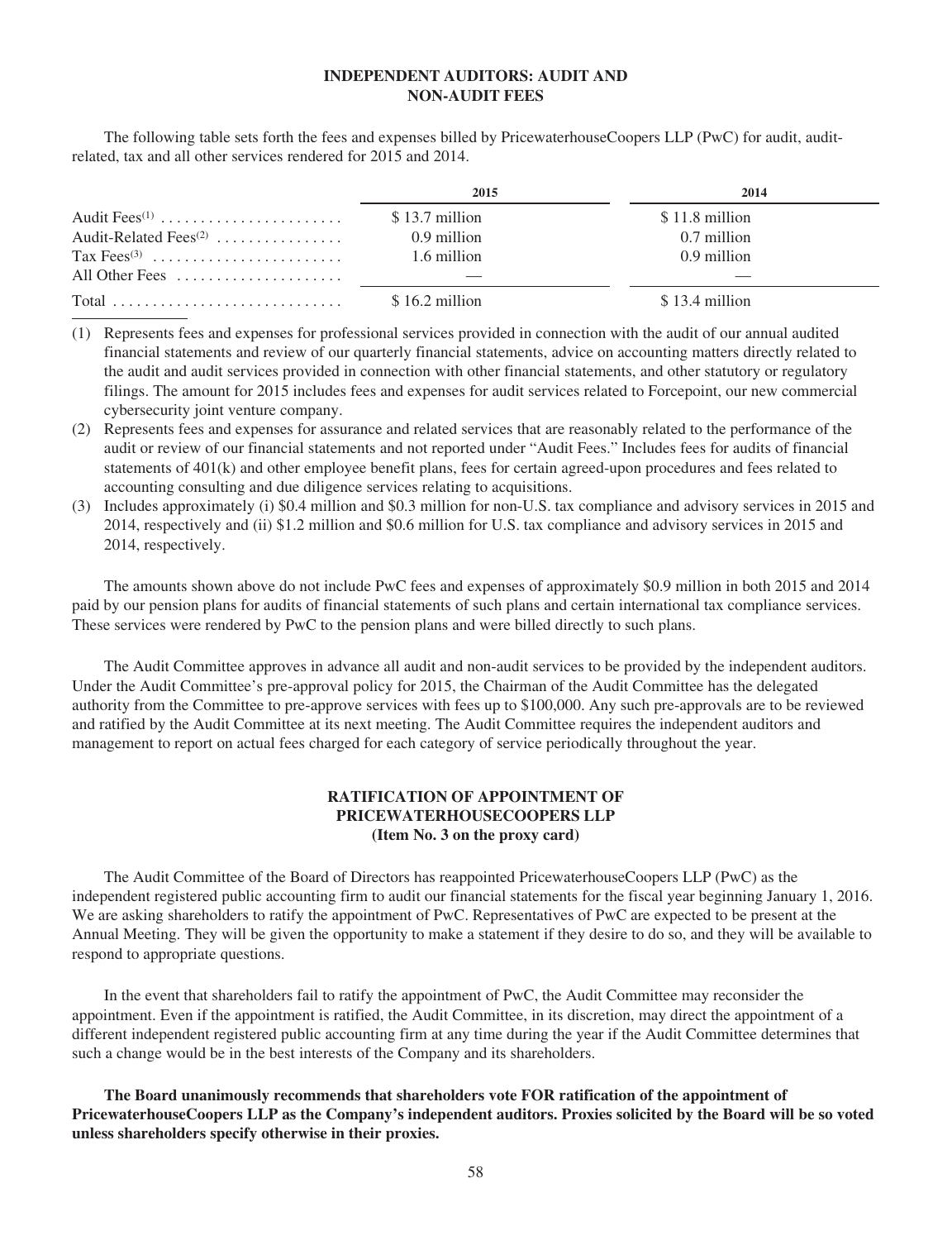# **APPROVAL OF AMENDMENT TO THE BY-LAWS TO DESIGNATE THE DELAWARE COURT OF CHANCERY AS THE EXCLUSIVE FORUM FOR CERTAIN LEGAL ACTIONS (Item No. 4 on the proxy card)**

The Board has approved, subject to approval by our stockholders, an amendment (the "Amendment") to the Company's By-Laws that would add a new Article Ninth, Section 1, designating the Court of Chancery of the State of Delaware, to the fullest extent permitted by law, as the sole and exclusive forum for specified legal actions, unless otherwise consented to by the Company. This would apply to (1) any derivative action or proceeding brought on behalf of the Company, (2) any action asserting a claim of breach of a fiduciary duty owed by any director, officer or employee of the Company to the Company or the Company's stockholders, (3) any action asserting a claim arising pursuant to any provision of the General Corporation Law of the State of Delaware or the Company's Certificate of Incorporation or By-Laws (as either may be amended from time to time), or (4) any action asserting a claim governed by the internal affairs doctrine. The "internal affairs doctrine" is a choice of law rule whereby disputes about a corporation's governance between its shareholders and directors or officers are to be governed by the corporate statutes and case law of the state of incorporation (i.e., Delaware for the Company).

The Amendment is intended to avoid subjecting the Company to multiple lawsuits in multiple jurisdictions on the same matter when the lawsuit relates to the corporate law of Delaware, which is the Company's jurisdiction of incorporation. Because of the Company's numerous locations and widespread operations, there is a significant risk of such lawsuits in jurisdictions other than Delaware. While an exclusive forum provision may limit a particular stockholder's ability to bring a claim in a court that such stockholder finds favorable for disputes within the scope described above, the Board believes that the ability to require such actions to be brought in the Delaware Chancery Court would provide numerous benefits to the Company and our stockholders as a whole, both in savings in expenses and in predictability and correctness of outcomes. The Amendment would, however, give the Company the flexibility to consent to an alternative forum in a particular instance, if the Company determines that its interests and those of its stockholders are likely to be better served by permitting a dispute to proceed in a forum other than Delaware.

The Delaware Court of Chancery is widely regarded as preeminent in deciding disputes involving a Delaware corporation's internal affairs. The Court has experienced jurists who have a deep understanding of Delaware corporate law and the duties of directors and officers. Delaware's well-developed body of case law provides stockholders with more certainty about the outcome of intra-corporate disputes. By ensuring that intra-corporate disputes are heard in a Delaware court, we and our stockholders would reduce the risks of (i) costly and duplicative litigation, (ii) the misapplication of Delaware law by a court in another jurisdiction, and (iii) inconsistent outcomes when similar cases proceed in different courts. In addition, Delaware's specialized Chancery Court was organized to address corporate law questions and issues and has streamlined procedures and processes to help facilitate quicker decisions, which can limit the time, cost and uncertainty of protracted litigation for all parties.

The Amendment is not in reaction to any specific litigation confronting the Company. After observing the instances of multiple lawsuits in multiple jurisdictions against other public companies in recent years, the Board recommends the Amendment as a means to prevent potential future harm to the Company and its stockholders.

As a result, the Board believes that the Amendment further demonstrates Raytheon's strong commitment to progressive governance practices, including annual elections with majority voting for directors, a clearly defined and empowered Lead director role, regularly scheduled executive sessions of our outside directors, no poison pill, a clawback policy, limits on the number of public company boards on which a director may serve, and robust stock ownership requirements applicable to directors and executives. Additionally, the Company has promoted shareholder access by instituting measures that permit shareholders to call special meetings and act by written consent, by continuing to actively engage with shareholders outside of proxy season, and through the by-law amendment recently adopted by the Board permitting shareholders, under certain conditions, to include nominees for director in the Company's proxy.

The text of the Amendment is attached as Appendix A to this proxy statement. If this proposal is approved by our stockholders, the Amendment will take immediate effect.

# **The Board unanimously recommends a vote FOR the approval of the Amendment. Proxies solicited by the Board will be so voted unless stockholders specify otherwise in their proxies.**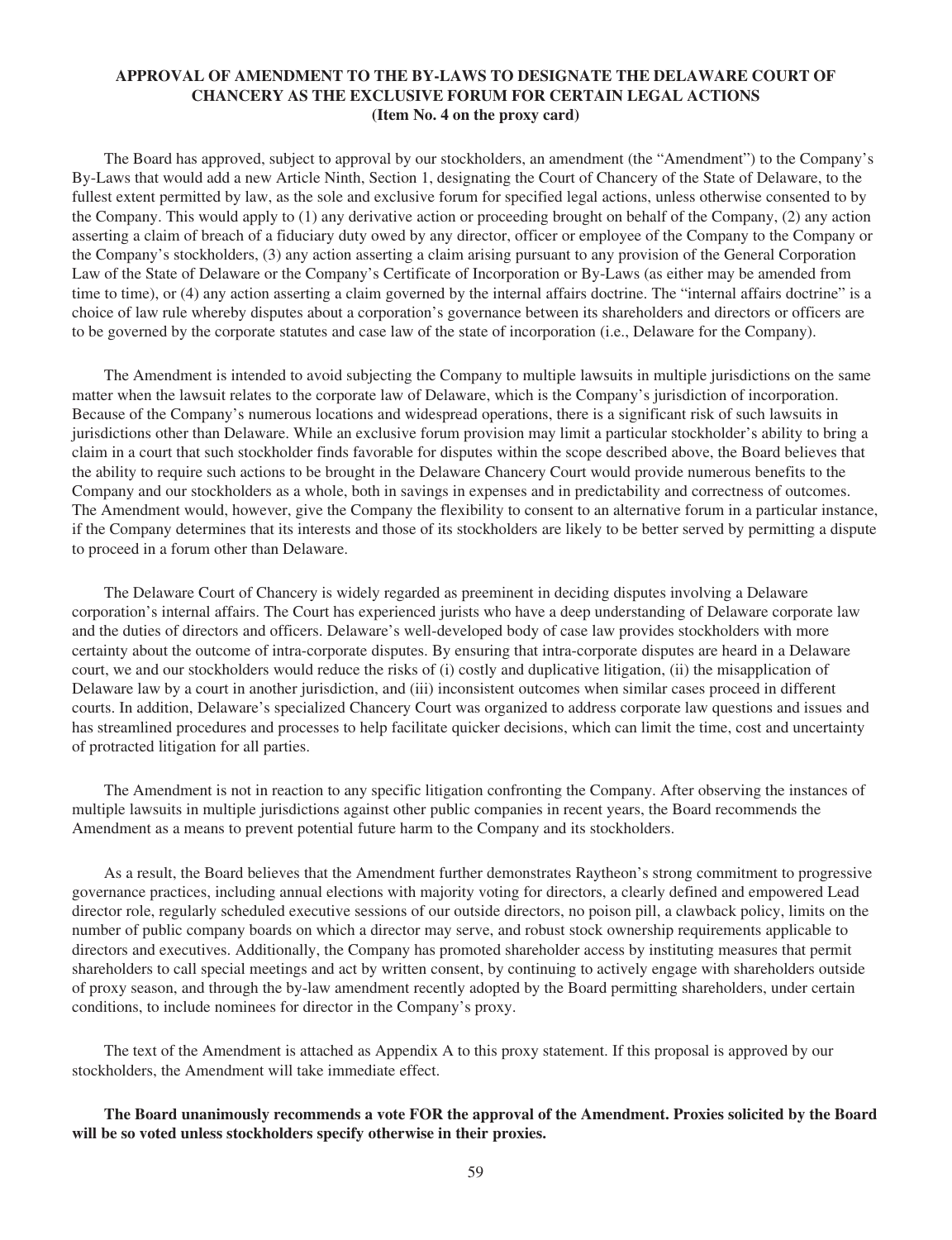# **SHAREHOLDER PROPOSALS**

We have been notified that certain shareholders intend to present proposals for consideration at the 2016 Annual Meeting. We continue to make corporate governance, particularly shareholder concerns, a priority. Management remains open to engaging in dialogue with respect to shareholder concerns and to sharing our views regarding our governance generally. We encourage any shareholder wishing to meet with management to contact the Office of the Corporate Secretary.

Any shareholder who intends to present a proposal at the 2017 Annual Meeting, including nominee(s) for director under our Proxy Access By-Law described on page 1 above, must deliver the proposal, in the manner specified below, to the Corporate Secretary, Raytheon Company, 870 Winter Street, Waltham, Massachusetts 02451, not later than:

- Between November 28, 2016 and December 28, 2016, if the proposal is a nominee or nominees submitted for inclusion in our proxy materials for the 2017 Annual Meeting pursuant to our Proxy Access By-Law;
- December 28, 2016, if the proposal is submitted for inclusion in our proxy materials for the 2017 Annual Meeting pursuant to Rule 14a-8 under the Securities Exchange Act of 1934; or
- Between January 26, 2017 and February 25, 2017, if the proposal is submitted in accordance with Section 2.7 of our By-Laws, in which case we are not required to include the proposal in our proxy materials.

Any such proposal described above must be addressed and delivered to the Corporate Secretary at the address specified above either by U.S. mail or a delivery service, or by facsimile (FAX) transmission to FAX No. 781-522-3332.

# **SHAREHOLDER PROPOSAL (Item No. 5 on the proxy card)**

Jonathan Kalodimos, 725 NW 29<sup>th</sup> Street, Corvallis, OR 97330, beneficial owner of 25 shares, has proposed the adoption of the following resolution and has furnished the following statement in support of his proposal:

*Resolved:* Shareholders of Raytheon Company ask the board of directors to adopt and issue a general payout policy that gives preference to share repurchases (relative to cash dividends) as a method to return capital to shareholders. If a general payout policy currently exists, we ask that it be amended appropriately.

*Supporting Statement:* Share repurchases as a method to return capital to shareholders have distinct advantages relative to dividends. Share repurchases should be preferred for the following reasons:

- 1. Financial flexibility. Four professors from Duke University and Cornell University studied executives' decisions to pay dividends or make repurchases by surveying hundreds of executives of public companies. They found that "maintaining the dividend level is on par with investment decisions, while repurchases are made out of the residual cash flow after investment spending."(1) Further, in follow up interviews as part of the study, executives "state[d] that they would pass up some positive net present value (NPV) investment projects before cutting dividends." The creation of long-term value is of paramount importance; I believe that repurchases have the distinct advantage that they do not create an incentive to forgo long-term value enhancing projects in order to preserve a historic dividend level.
- 2. Tax efficiency. Share repurchases have been described in the Wall Street Journal<sup>(2)</sup> as "akin to dividends, but without the tax bite for shareholders." The distribution of a dividend may automatically trigger a tax liability for some shareholders. The repurchase of shares does not necessarily trigger that automatic tax liability and therefore gives a shareholder the flexibility to choose when the tax liability is incurred. Shareholders who desire cash flow can choose to sell shares and pay taxes as appropriate. (This proposal does not constitute tax advice.)
- 3. Market acceptance. Some may believe that slowing the growth rate or reducing the level of dividends would result in a negative stock market reaction. However, a study published in the Journal of Finance finds that the market response to cutting dividends by companies that were also share repurchasers was not statistically distinguishable from zero.<sup>(3)</sup> I believe this study provides evidence that there is market acceptance that repurchases are valid substitutes for dividends.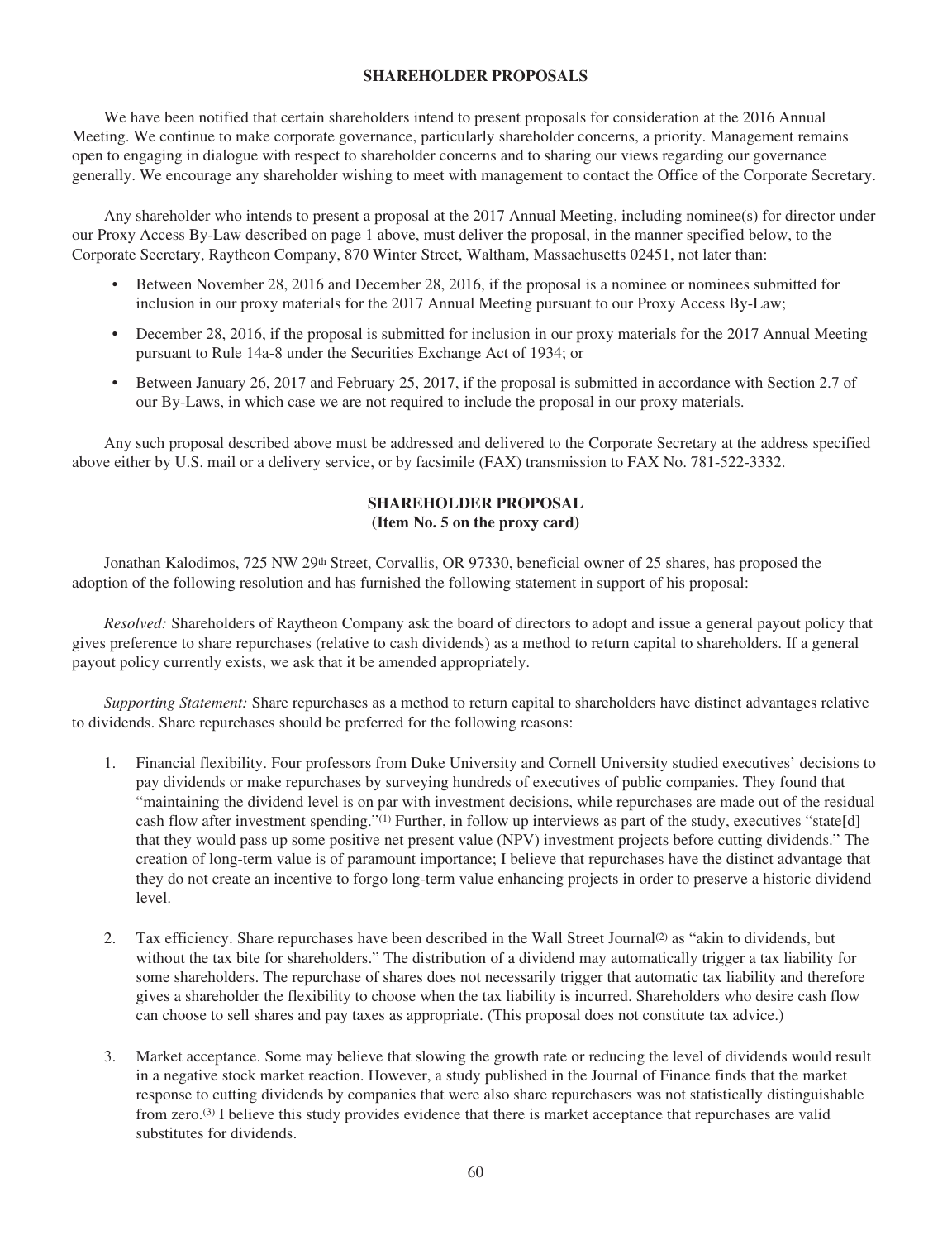Some may worry that share repurchases could be used to prop up metrics that factor into the compensation of executives. I believe that any such concern should not interfere with the choice of optimal payout mechanism because compensation packages can be designed such that metrics are adjusted to account for share repurchases.

In summary, I strongly believe that adopting a general payout policy that gives preference to share repurchases would enhance long-term value creation. I urge shareholders to vote FOR this proposal.

#### **The Board recommends that shareholders vote AGAINST this proposal.**

The Board believes that it can best serve the interests of the Company and its shareholders by retaining flexibility over time in the face of changing circumstances over the Company's capital deployment strategy and actions, including share repurchases and shareholder dividends. The proposal would unreasonably circumscribe the Board's ability to exercise its best judgment at any given point in time by establishing a payout policy that gives preference to share repurchases (relative to cash dividends) as a method to return capital to shareholders ("payout policy").

The Company has a capital deployment strategy that balances funding for growing our business, including working capital, capital expenditures, acquisitions and research and development; prudently managing our balance sheet, including debt repayments and pension contributions; and returning cash to our shareholders, including dividend payments and share repurchases. In discharging its oversight responsibilities, the Board periodically reviews capital deployment planning. These reviews are undertaken in the context of the Company's annual and long term operating plans. Additionally, the Company regularly holds discussions with, and solicits the views of, shareholders on its capital deployment strategy. Within this framework, the Board makes determinations regarding declaration of dividends and stock repurchase authorizations. The proposed policy would potentially skew this process in a manner that could lead to imprudent results that run counter to shareholder interests.

The proponent has failed to provide compelling support for the need for the proposed payout policy at Raytheon, given the Company's shareholder outreach on capital deployment and significant share repurchase activity. The proposal is not supported by any evidence that Raytheon's capital deployment strategy or practices are in any way flawed or inappropriate under the circumstances. Instead, the proponent cites broad academic studies not focused on Raytheon. Moreover, the proponent fails to address Raytheon's robust stock repurchase practices in recent years. From October 2007 to December 2015, the Company repurchased approximately \$9.6 billion of its common stock. In November 2015, Raytheon announced the Board's authorization to repurchase an additional \$2.0 billion of the Company's common stock from time to time in the future at the Company's discretion depending on market conditions, bringing the total remaining authorization, as of December 31, 2015, to approximately \$2.5 billion.

As circumstances evolve over time, both within the Company and in the broader environment, the Board needs the flexibility to exercise its discretion in the critical area of making capital deployment decisions, including the declaration of dividends and stock repurchase authorizations. To hamper the Board's review process with an arbitrary payout policy, for which no need has been demonstrated, would be a disservice to the Company and its shareholders.

**The Board unanimously recommends that shareholders vote AGAINST the adoption of this proposal. Proxies solicited by the Board will be so voted unless shareholders specify otherwise in their proxies.**

<sup>(1)</sup> http://www.sciencedirect.com/science/article/pii/S0304405X05000528

<sup>(2)</sup> http://www.wsj.com/articles/companies-stock-buybacks-help-buoy-the-market-1410823441

<sup>(3)</sup> http://www.afajof.org/details/journalArticle/2893861/Dividends-Share-Repurchases-and-the-Substitution-Hypothesis.html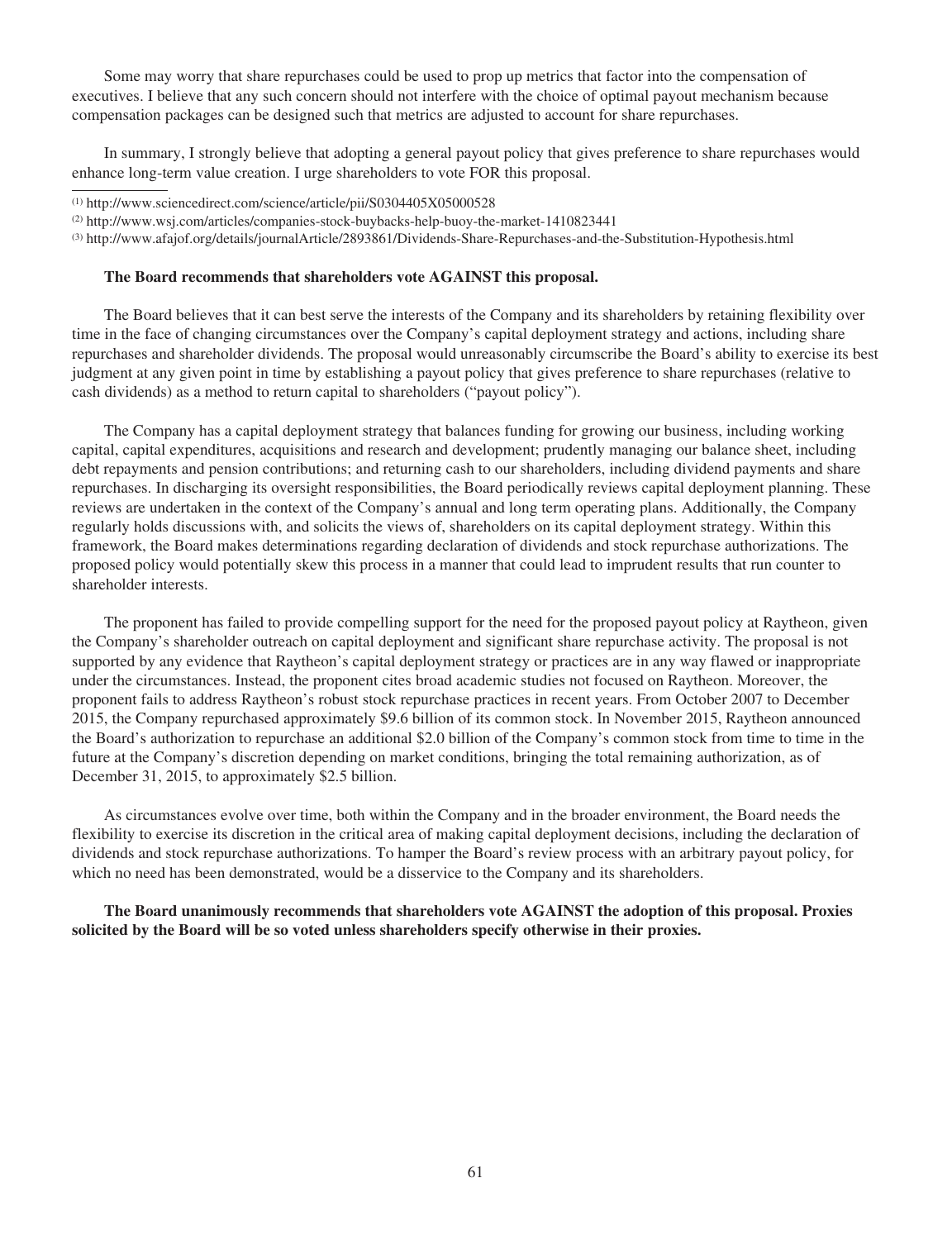# **SHAREHOLDER PROPOSAL (Item No. 6 on the proxy card)**

John Chevedden, 2215 Nelson Avenue, No. 205, Redondo Beach, CA 90278, beneficial owner of no fewer than 100 shares, has proposed the adoption of the following resolution and has furnished the following statement in support of his proposal:

Proposal 6 – Shareholder Proxy Access

RESOLVED: Shareholders ask our board of directors to adopt, and present for shareholder approval, a "proxy access" bylaw as follows:

Require the Company to include in proxy materials prepared for a shareholder meeting at which directors are to be elected the name, Disclosure and Statement (as defined herein) of any person nominated for election to the board by a shareholder or an unrestricted number of shareholders forming a group (the "Nominator") that meets the criteria established below.

Allow shareholders to vote on such nominee on the Company's proxy card.

The number of shareholder-nominated candidates appearing in proxy materials should not exceed one quarter of the directors then serving or two, whichever is greater. This bylaw should supplement existing rights under Company bylaws, providing that a Nominator must:

- a) have beneficially owned 3% or more of the Company's outstanding common stock, including recallable loaned stock, continuously for at least three years before submitting the nomination;
- b) give the Company, within the time period identified in its bylaws, written notice of the information required by the bylaws and any Securities and Exchange Commission (SEC) rules about (i) the nominee, including consent to being named in proxy materials and to serving as director if elected; and (ii) the Nominator, including proof it owns the required shares (the "Disclosure"); and
- c) certify that (i) it will assume liability stemming from any legal or regulatory violation arising out of the Nominator's communications with the Company shareholders, including the Disclosure and Statement; (ii) it will comply with all applicable laws and regulations if it uses soliciting material other than the Company's proxy materials; and (iii) to the best of its knowledge, the required shares were acquired in the ordinary course of business, not to change or influence control at the Company.

The Nominator may submit with the Disclosure a statement not exceeding 500 words in support of the nominee (the "Statement"). The Board should adopt procedures for promptly resolving disputes over whether notice of a nomination was timely, whether the Disclosure and Statement satisfy the bylaw and applicable federal regulations, and the priority given to multiple nominations exceeding the one-quarter limit. No additional restrictions that do not apply to other board nominees should be placed on these nominations or re-nominations.

Proxy access would "benefit both the markets and corporate boardrooms, with little cost or disruption," raising US market capitalization by up to \$140 billion. This is according to a cost-benefit analysis by the Chartered Financial Analyst Institute, *Proxy Access in the United States: Revisiting the Proposed SEC Rule*.

Please vote to enhance shareholder value:

Shareholder Proxy Access – Proposal 6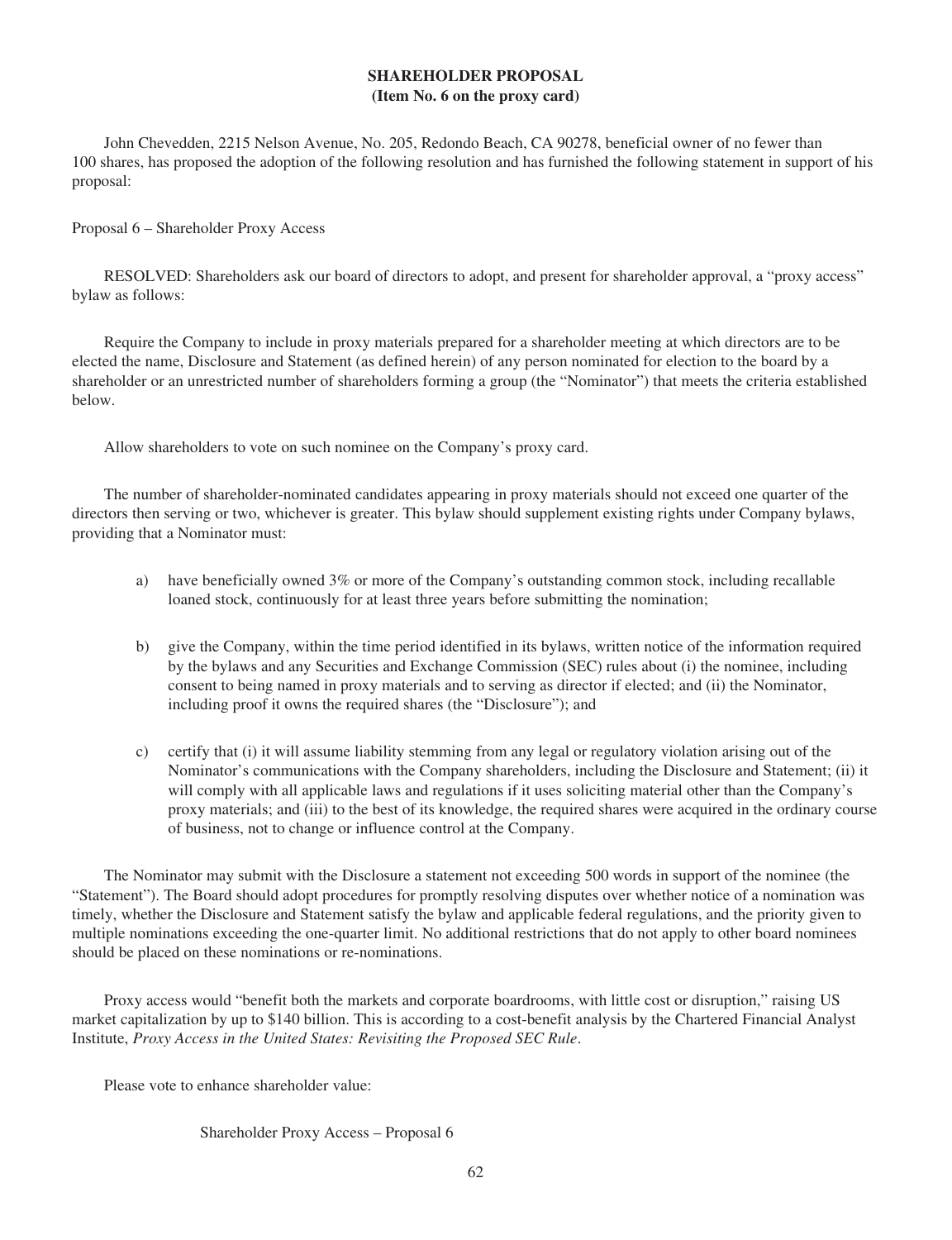#### **The Board recommends that shareholders vote AGAINST this proposal.**

The Board is opposed to this shareholder proposal because it believes that the proxy access by-law that it recently implemented is superior in a number of key respects, as discussed in more detail below. On March 23, 2016, the Board amended Raytheon's By-Laws, setting forth conditions under which shareholders who have beneficially owned 3% or more of the Company's outstanding stock (including recallable loaned stock) continuously for at least three years may include nominees in the Company's proxy materials. This proxy access by-law amendment represents the culmination of the Board's consideration of proxy access over time and the detailed feedback elicited by the Company through its annual outreach process outside of proxy season from representatives of institutional shareholders owning approximately 40% of the Company's stock.

While the Company proxy access by-law provisions and the shareholder proposal are both premised on providing proxy access to shareholders owning 3% of the shares for at least three years ("3%/3 years"), the Company's by-law measure contains certain elements that vary from the shareholder proposal in ways that the Board believe are prudent and reasonable. The Board believes the Company proxy access by-law provisions were designed to provide shareholders with a meaningful proxy access right while achieving the appropriate balance between the interests of the Company and its stakeholders, and to draw broad support from the Company's shareholders. Most notably, the Company's by-law provides for a maximum number of 20 shareholders to meet the 3% threshold and a cap on the number of nominees to the greater of 20% (rounded down) or 2 ("20% or 2"); in contrast to the shareholder proposal which permits an unlimited number of shareholders in the nominating group and caps the number of nominees at the greater of 25% or 2.

Other provisions contained in the Company proxy access by-law which vary from, or are not addressed in, the shareholder proposal include: advance notice of proxy access nominees between 150 and 120 days prior to the date of the previous year's proxy statement; a bar on re-nomination for two years of any individual who has been included in the Company's proxy statement but failed to garner support of at least 25% of the shares voted; disclosure (but not disqualification) relating to any compensation that an individual stands to receive from a third party for serving as a nominee and/or director; and reduction of the maximum number of proxy access nominees that may be submitted in any year by the number of nominations submitted to the Company in that year under the Company's standard advance notice by-law provisions.

A detailed description of Raytheon's proxy access by-law provisions can be found at page 1 of this proxy statement. The purpose of these provisions, taken together, is to establish an orderly process for presenting credible shareholder nominees in the Company's proxy statement and a structure that minimizes counterproductive disruption of the Company's governance. With the proxy access by-law, the Board aims to facilitate the ability of shareholders with legitimate concerns to feasibly use the Company's proxy statement as a vehicle to place a director or directors on the Board, if the majority of shares voted are in support, while avoiding abuse of the process. A key element of the Board's approach is to promote the gathering and disclosure of pertinent information that shareholders will find useful in casting their votes.

In contrast, this shareholder proposal, in the Board's view, fails to include safeguards needed to prevent possible abuse of this new process by investors who may not have a meaningful long-term stake in the Company or who are promoting a special interest, and to reduce unreasonable administrative burdens on the Company that could be disruptive to the Board and to management of the Company. For instance:

- The proposal does not require nominating shareholders to have and retain an unhedged economic interest in the shares used to satisfy the 3%/3 years requirement. As a result, a shareholder could have a net short position in the Company's stock and still be entitled to make a nomination.
- The proposal does not require nominating shareholders to state that they are not now seeking to effect a change-incontrol of the Company and would permit them to wage a proxy contest for other nominees, in addition to those included in the Company's proxy statement. Proxy access should not be used as a tool to facilitate gaining control of the Board under circumstances where the interests of shareholders as a whole may not be considered or given priority.
- The proposal does not cap the number of shareholders that could constitute a group for purposes of the 3%/3 years requirement, which could allow hundreds of shareholders to act together. This would impose a very significant administrative burden on the Company.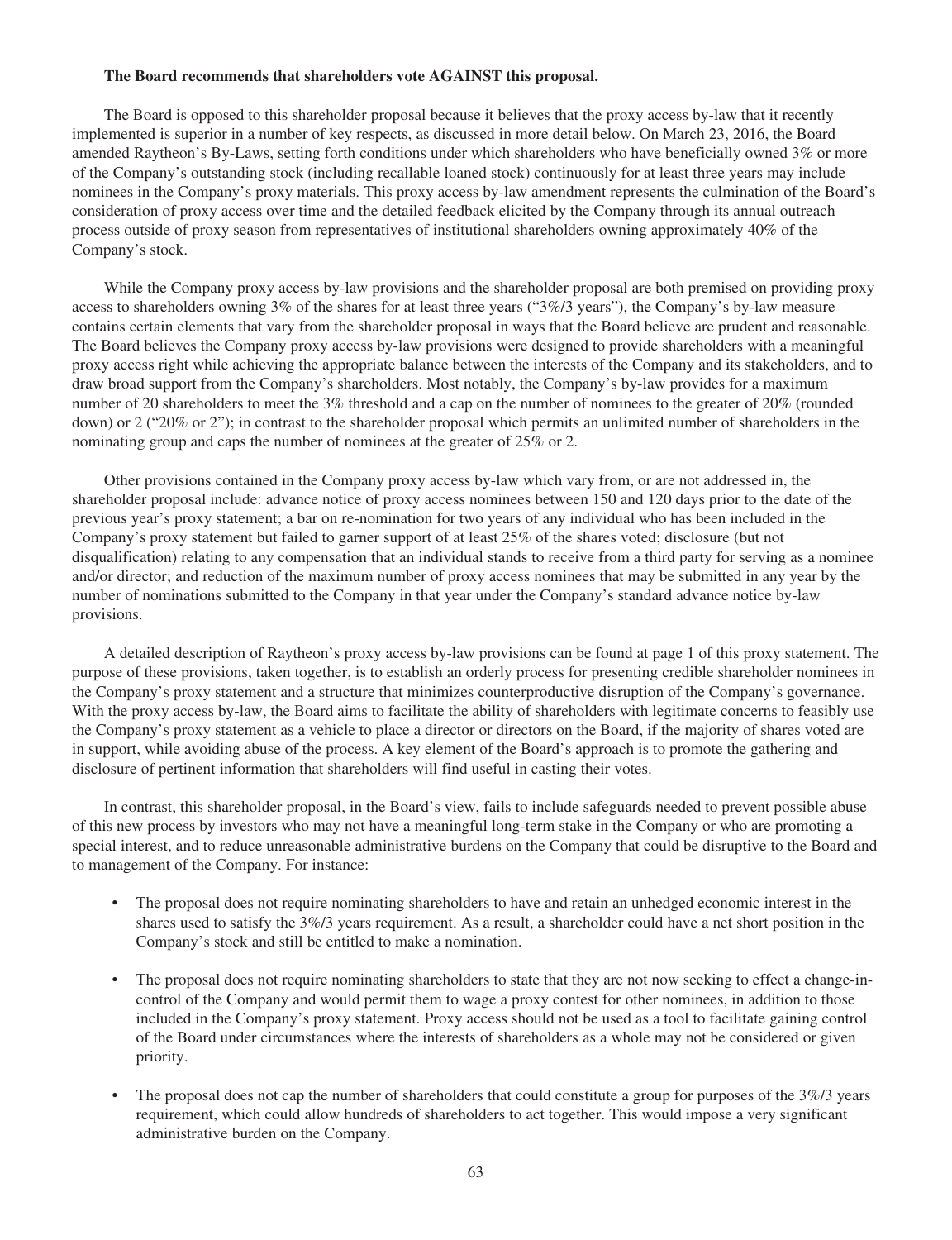Implementation of proxy access further demonstrates Raytheon's commitment to progressive governance practices. For a number of years, the Company has had annual elections with majority voting for directors, a clearly defined and empowered Lead director role, regularly scheduled executive sessions of our outside directors, no poison pill, a clawback policy, limits on the number of public company boards on which a director may serve, and robust stock ownership requirements applicable to directors and executives. The composition of Raytheon's Board has been refreshed over time, with the addition of six directors and departure of four directors in the last five years. In addition to proxy access, the Company has also promoted shareholder access by instituting measures that permit shareholders to call special meetings and act by written consent, while also continuing to actively engage with its shareholders outside of proxy season.

Raytheon's proxy access by-law reflects shareholder input and the careful judgment of the Board regarding the manner of establishing a shareholder proxy access right that is both meaningful and balanced. Shareholder input played a significant role in crafting these provisions. Additionally, the Board's Governance and Nominating Committee reviewed information on a number of such by-laws adopted in 2015 and crafted a measure for Board consideration which it believes is in alignment with those established by other prominent companies with a similar governance profile. Adoption of proxy access is the latest in a series of proactive measures implemented by the Board over time, underscoring Raytheon's strong corporate governance posture.

**The Board unanimously recommends that shareholders vote AGAINST the adoption of this proposal. Proxies solicited by the Board will be so voted unless shareholders specify otherwise in their proxies.**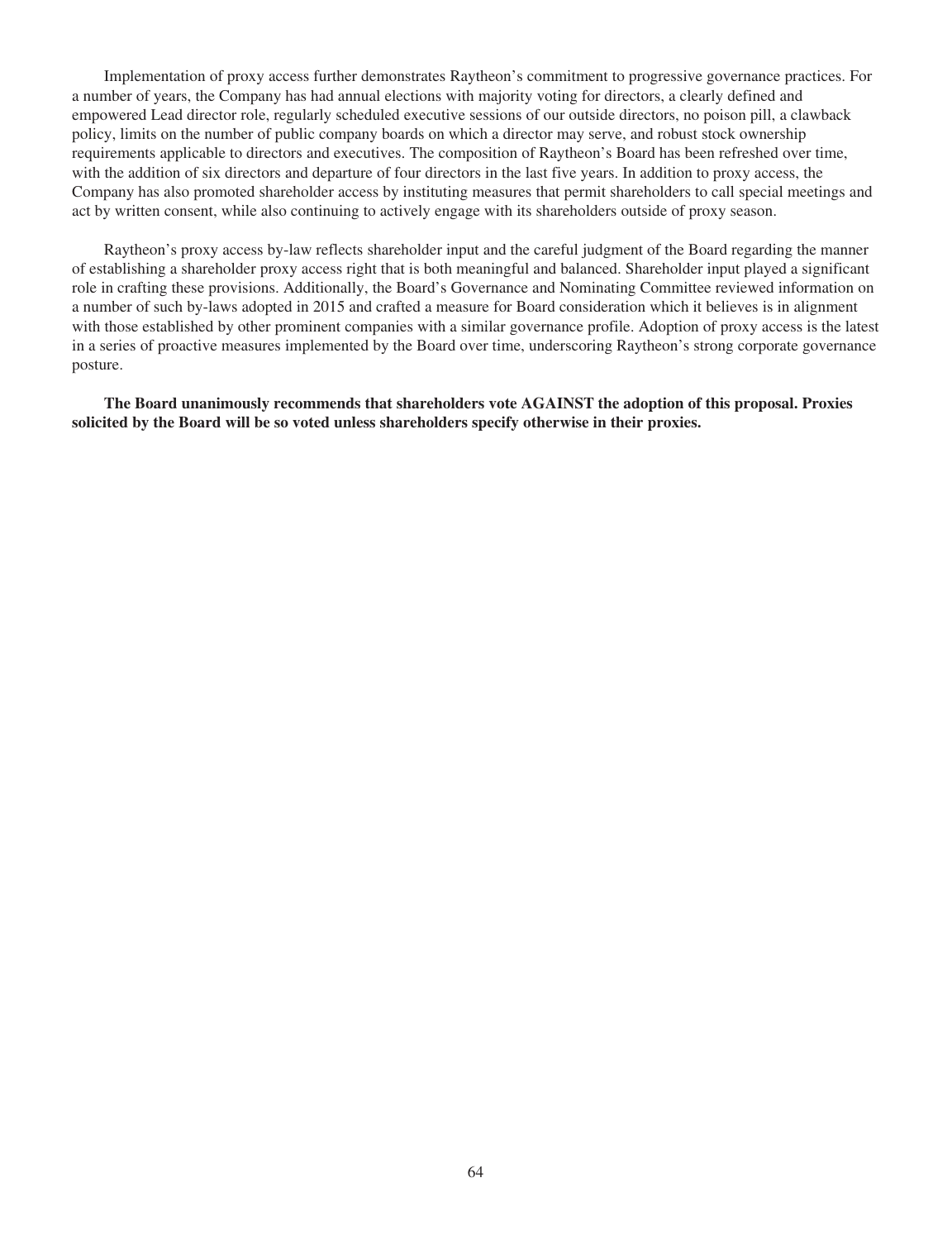## **GENERAL INFORMATION**

We are providing these proxy materials in connection with the solicitation by the Board of Directors of Raytheon Company of proxies to be voted at our 2016 Annual Meeting of Shareholders and at any meeting following adjournment thereof.

You are cordially invited to attend Raytheon's Annual Meeting on Thursday, May 26, 2016, beginning at 11:00 a.m. Eastern Time. Shareholders will be admitted beginning at 10:30 a.m. The meeting will be held at Westfields Marriott Washington Dulles, 14750 Conference Center Drive, Chantilly, Virginia 20151.

We are first mailing this proxy statement and accompanying forms of proxy and voting instructions on or about April 27, 2016 to holders of shares of our common stock as of Tuesday, April 5, 2016, the record date for the meeting.

If you are a shareholder of record as of the record date for the meeting, you will find an admission ticket attached to the proxy card sent to you. If you plan to attend the meeting in person, please detach the admission ticket from the proxy card and bring it with you to the meeting. For security purposes, to enter the meeting, you will be asked to present a valid picture identification, such as a driver's license or passport, with your admission ticket.

If your shares are held through a broker, bank, trust or other holder of record and you plan to attend the meeting in person, we will admit you only if we are able to verify that you are a Raytheon shareholder as of the record date. You should bring a letter or account statement demonstrating that you are the beneficial owner of our common stock on the record date, along with a valid picture identification to be admitted to the meeting. To vote your shares at the meeting, please see below.

#### **Proxies and Voting Procedures**

Your vote is important. Because many shareholders cannot attend the meeting in person, it is necessary that a large number of shareholders be represented by proxy. Most shareholders have a choice of voting over the Internet, by using a tollfree telephone number, or by completing a proxy card or voting instruction form and mailing it in the envelope provided. Please check your proxy card or the information forwarded by your broker, bank, trust or other holder of record to see which options are available to you. The Internet and telephone voting facilities for shareholders of record will close at 11:59 p.m. Eastern Time on Wednesday, May 25, 2016. The Internet and telephone voting procedures have been designed to authenticate shareholders, to allow you to vote your shares and to confirm that your instructions have been properly recorded. If your shares are held through a broker, bank, trust or other holder of record and Internet or telephone facilities are made available to you, these facilities may close sooner than facilities for shareholders of record.

You can revoke your proxy at any time before it is exercised by timely delivery of a properly executed, later-dated proxy (including an Internet or telephone vote) or by voting by ballot at the meeting. By providing your voting instructions promptly, you may save the Company the expense of a second mailing and help avoid unnecessary resource expenditure.

The method by which you vote will not limit your right to vote at the meeting if you later decide to attend in person. If your shares are held in the name of a broker, bank, trust or other holder of record, you must obtain a proxy, executed in your favor, from the holder of record to be able to vote at the meeting.

All shares entitled to vote and represented by properly executed proxies received prior to the meeting and not revoked will be voted at the meeting in accordance with your instructions. If you sign and return your proxy but do not indicate how your shares should be voted on a matter, the shares represented by your proxy will be voted as the Board of Directors recommends.

## **Shareholders Entitled to Vote**

Shareholders of our common stock at the close of business on the record date are entitled to notice of and to vote at the meeting. On April 5, 2016, there were 296,991,278 shares of our common stock outstanding.

If you are a participant in our Dividend Reinvestment Plan, shares acquired under the plan may be voted in the same manner as the shares that generated the dividends for reinvestment. Thus, these shares may be voted by following the same procedures as those described above.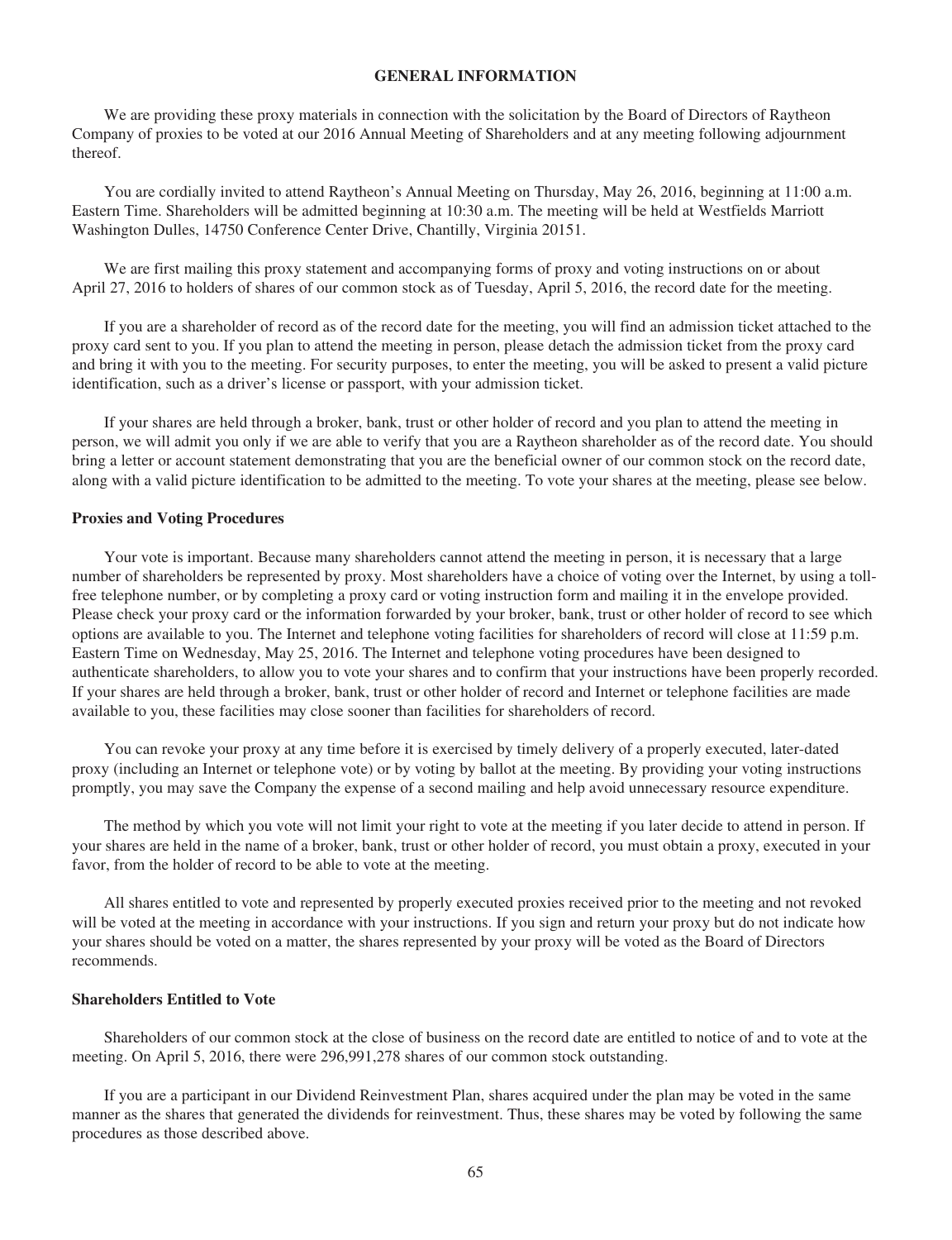If you are a participant in the Raytheon Savings and Investment Plan, your vote will serve as the voting instruction to the trustee of the plan for all shares you own through the plan. If you own shares through this plan and do not provide voting instructions to the trustee, the trustee will vote those shares at the meeting in the same proportion as shares for which instructions were received under the plan.

### **Quorum and Required Vote**

### *Quorum*

The presence, in person or by proxy, of the holders of a majority of the shares entitled to vote for the election of directors is necessary to constitute a quorum. Abstentions and "broker non-votes" are counted as present and entitled to vote for purposes of determining a quorum. A broker non-vote occurs when a nominee holding shares for a beneficial owner (i.e., in "street name") does not vote on a particular proposal because the nominee does not have discretionary voting power with respect to that item and has not received instructions from the beneficial owner. We believe that nominees only have discretionary voting power with respect to the ballot item on ratification of auditors described in this proxy statement.

## *Required Vote – Election of Directors*

In uncontested elections of directors (as is the case for this Annual Meeting), each nominee must receive a majority of votes cast to be elected. That means that the number of votes cast "for" that nominee must exceed the votes cast "against" that nominee. An abstention does not count as a vote cast. Our Governance Principles require any incumbent nominee who fails to receive such a majority to tender his or her resignation to our Governance and Nominating Committee. For more information, see "Corporate Governance – Majority Voting for Directors" on page 2. A nominee holding shares in street name does not have discretionary voting power with respect to the election of directors and may not vote shares unless the nominee receives voting instructions from the beneficial owner. Accordingly, a broker non-vote is not counted for voting purposes with respect to, and has no effect on, the election of directors.

## *Required Vote – Advisory Vote to Approve Named Executive Officer Compensation*

The affirmative vote of the holders of a majority of shares of our common stock, present in person or represented by proxy and entitled to vote, is required for approval with respect to the advisory vote to approve named executive officer compensation. An abstention is treated as present and entitled to vote and therefore has the effect of a vote against the advisory vote to approve named executive officer compensation. A nominee holding shares in street name does not have discretionary voting power with respect to this proposal and may not vote shares unless the nominee receives voting instructions from the beneficial owner. Accordingly, a broker non-vote is not counted for voting purposes with respect to, and has no effect on, the advisory vote to approve named executive officer compensation.

### *Required Vote – Ratification of Auditors*

The affirmative vote of the holders of a majority of shares of our common stock, present in person or represented by proxy and entitled to vote, is required to ratify the selection of our independent auditors. An abstention is treated as present and entitled to vote and therefore has the effect of a vote against ratification of the independent auditors. Because the NYSE considers the ratification of the independent auditors to be routine, a nominee holding shares in street name may vote on this proposal in the absence of instructions from the beneficial owner.

# *Required Vote – Amendment to the Company's By-Laws to designate the Delaware Court of Chancery as the Exclusive Forum for Certain Legal Actions*

The affirmative vote of the holders of a majority of shares of our common stock, present in person or represented by proxy and entitled to vote, is required to approve an amendment to our By-Laws, as amended, to designate the Delaware Court of Chancery as the exclusive forum for certain legal actions. An abstention is treated as present and entitled to vote and therefore has the effect of a vote against the proposal. A nominee holding shares in street name does not have discretionary voting power with respect to this proposal and may not vote shares unless the nominee receives voting instructions from the beneficial owner. Accordingly, a broker non-vote is not counted for voting purposes with respect to, and has no effect on, the proposal.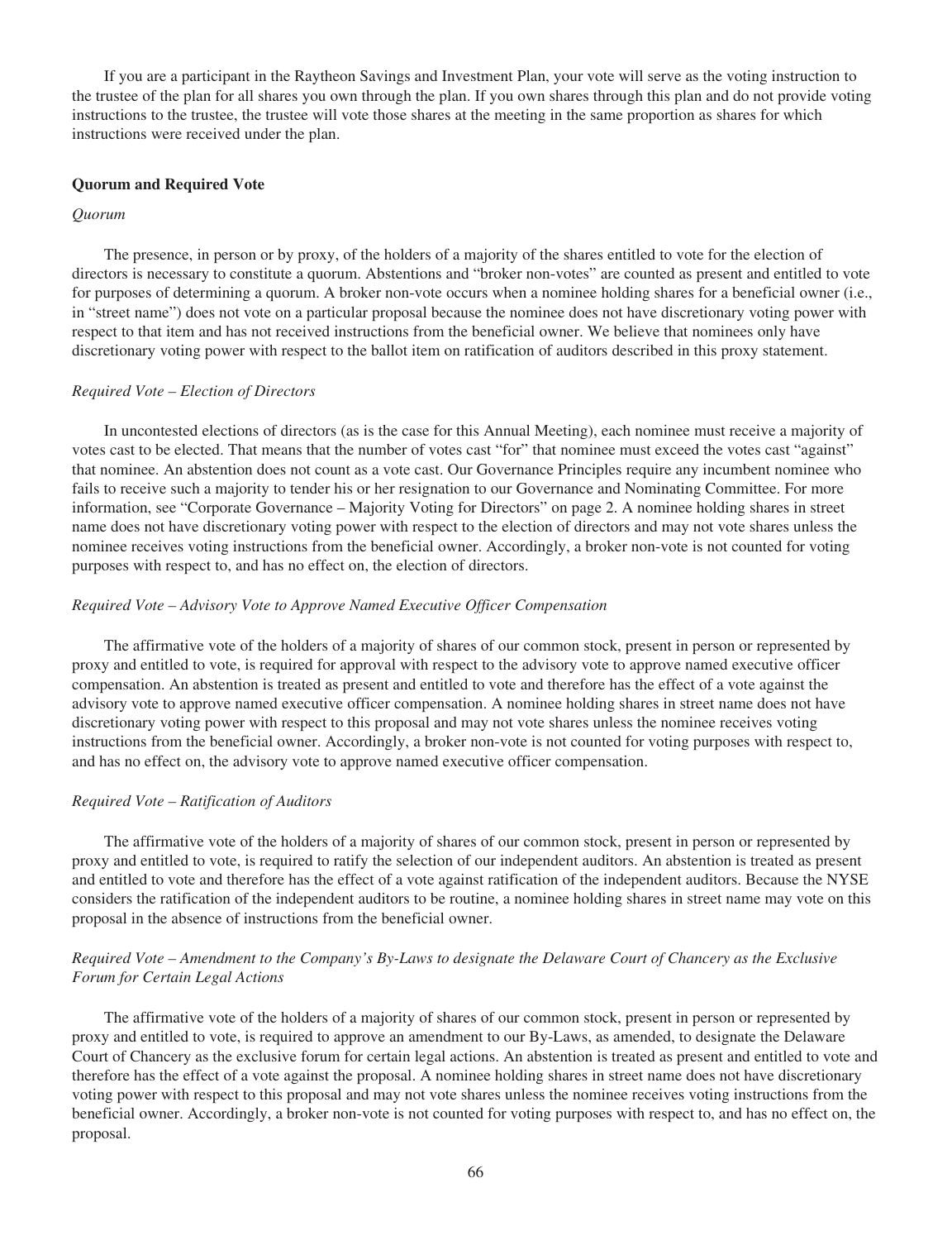### *Required Vote – Shareholder Proposals*

The affirmative vote of the holders of a majority of shares of our common stock, present in person or represented by proxy and entitled to vote, is required to approve a shareholder proposal. An abstention is treated as present and entitled to vote on a shareholder proposal and therefore has the effect of a vote against the proposal. A nominee holding shares in street name does not have discretionary voting power with respect to a shareholder proposal and may not vote shares unless the nominee receives voting instructions from the beneficial owner. Accordingly, a broker non-vote is not counted for voting purposes with respect to, and has no effect on, the shareholder proposals.

### *Other Matters*

If any other matters are properly presented for consideration at the meeting, including, among other things, consideration of a motion to adjourn the meeting to another time or place, the persons named in the proxy card will have discretion to vote on those matters according to their best judgment to the same extent as the person signing the proxy would be entitled to vote. At the date of this proxy statement, we do not anticipate that any other matters will be raised at the meeting.

In accordance with our Restated Certificate of Incorporation, as amended, each share of our common stock is entitled to one vote.

#### **Tabulation of Votes**

All votes, whether by proxy or ballot, will be tabulated by an independent business entity, which will not disclose your vote except as:

- required by law;
- necessary in connection with a judicial or regulatory action or proceeding;
- necessary in connection with a contested proxy solicitation; or
- requested or otherwise disclosed by you.

If a comment written on a proxy card is provided to our Corporate Secretary, it will be done so without disclosing your vote unless necessary to an understanding of the comment.

#### **Multiple Copies of Annual Report to Shareholders**

A copy of our 2015 Annual Report is enclosed. If you received more than one copy of the annual report and wish to reduce the number of reports you receive to save us the cost of producing and mailing the annual report, we will discontinue the mailing of reports on the accounts you select if you follow the instructions regarding electronic access when you vote over the Internet.

At least one account must continue to receive annual reports and proxy statements, unless you elect to view future annual reports and proxy statements over the Internet. Mailing of dividends, dividend reinvestment statements and special notices will not be affected by your election to discontinue duplicate mailings of the annual report and proxy statement.

#### **Householding Information**

We have adopted a procedure approved by the SEC called "householding." Under this procedure, we are permitted to deliver a single copy of our proxy statement and annual report to shareholders sharing the same address. Householding allows us to reduce our printing and postage costs and reduces the volume of duplicative information received at your household.

For certain holders who share a single address, we are sending only one annual report and proxy statement to that address unless we received instructions to the contrary from any shareholder at that address. If you wish to receive an additional copy of our annual report or proxy statement this year, you may obtain one by calling the Raytheon Investor Relations Information Line toll free at 1-877-786-7070 (Option 1) or by writing to the Corporate Secretary at Raytheon Company, 870 Winter Street, Waltham, Massachusetts 02451. You also may request copies of our annual disclosure documents on our website at www.raytheon.com under the heading "Investor Relations/Request Information." If you are a street name holder and wish to revoke your consent to householding and receive additional copies of our proxy statement and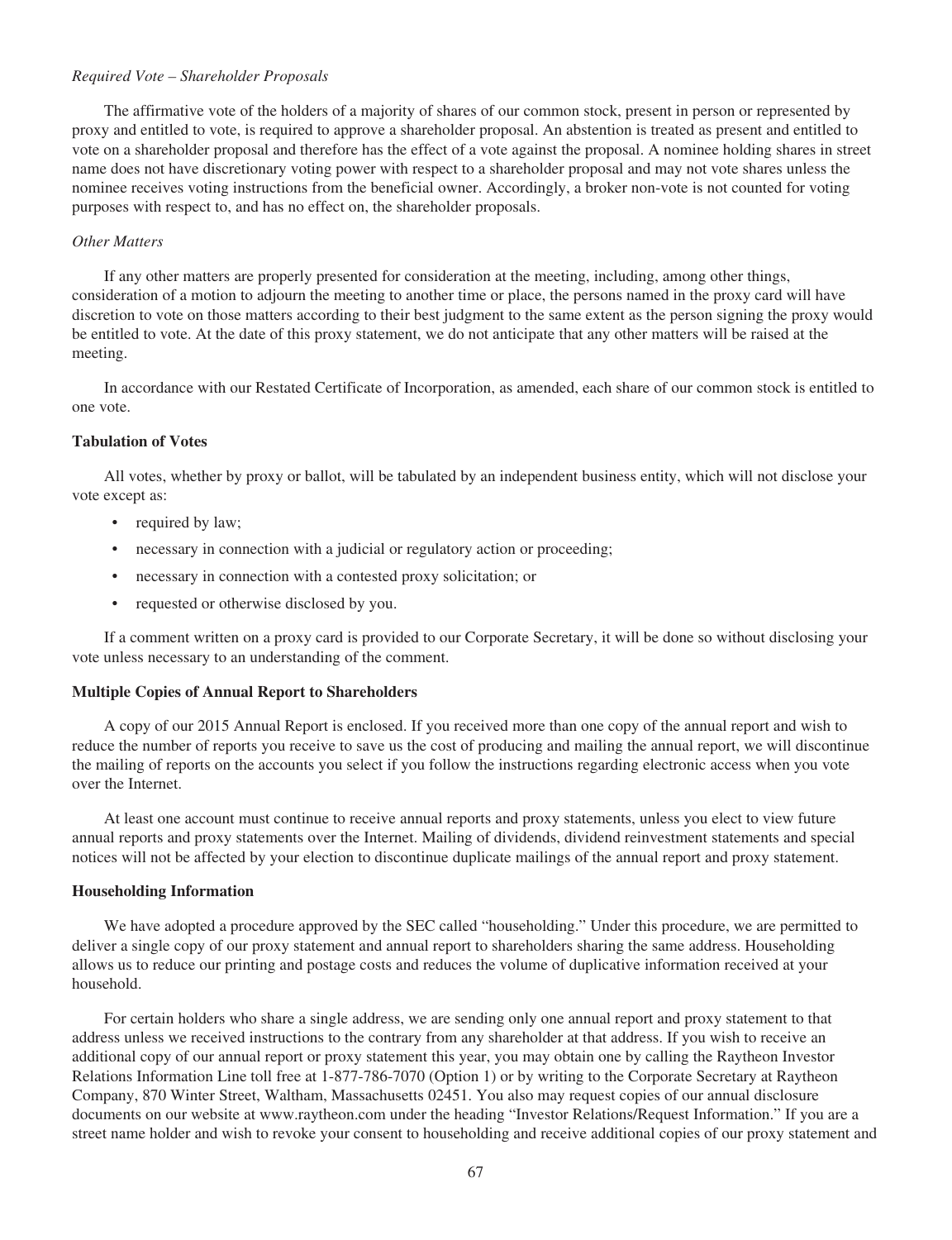annual report in future years, you may call Broadridge Investor Communications Services toll-free at 1-866-540-7095 or write to Broadridge Investor Communications Services, Householding Department, 51 Mercedes Way, Edgewood, New York 11717. If you are a shareholder of record and wish to revoke your consent to householding and receive additional copies of our proxy statement and annual report in future years, you may call Raytheon Shareholder Services toll-free at 1- 800-360-4519 or write to Raytheon Shareholder Services, c/o American Stock Transfer & Trust Company, 6201 15th Avenue, Brooklyn, New York 11219.

## **Important Notice Regarding the Availability of Proxy Materials for the Shareholder Meeting to Be Held on Thursday, May 26, 2016**

This proxy statement and our 2015 Annual Report are also available on our website at www.raytheon.com/proxy.

#### **Electronic Delivery of Future Proxy Materials and Annual Reports**

Most shareholders can elect to view future proxy statements and annual reports, as well as vote their shares of our common stock, over the Internet instead of receiving paper copies in the mail. This will save the Company the cost of producing and mailing these documents and help avoid unnecessary resource expenditure.

If you are a shareholder of record, you may choose this option by following the instructions provided when you vote over the Internet. You may also elect to receive annual disclosure documents electronically by following the instructions published on our website at www.raytheon.com/proxy. If you choose to view future proxy statements and annual reports over the Internet, you will receive an e-mail message next year containing the Internet address to access our annual report and proxy statement. Your choice will remain in effect until you cancel your election at www.raytheon.com/proxy. You do not have to elect Internet access each year.

If you hold our common stock through a broker, bank, trust or other holder of record, please refer to the information provided by your broker, bank, trust or other holder of record regarding the availability of electronic delivery. If you hold our common stock through a broker, bank, trust or other holder of record and you have elected electronic access, you will receive information from your broker, bank, trust or other holder of record containing the Internet address for use in accessing our proxy statement and annual report.

#### **Cost of Proxy Solicitation**

We will pay the cost of soliciting proxies. Proxies may be solicited on behalf of Raytheon by directors, officers or employees of Raytheon in person or by telephone, facsimile or other electronic means. We have retained D.F. King & Co., Inc. (DF King) to assist in the distribution and solicitation of proxies. Based on our agreement with DF King, we anticipate paying it fees ranging from approximately \$30,000 up to approximately \$100,000, plus-out-of-pocket expenses, for these services, depending upon the extent of proxy solicitation efforts undertaken.

As required by the SEC and the NYSE, we will also reimburse brokerage firms and other custodians, nominees and fiduciaries for their expenses incurred in sending proxies and proxy materials to beneficial owners of our common stock.

## **Shareholder Account Maintenance**

Our transfer agent is American Stock Transfer & Trust Company (AST). All communications concerning accounts of shareholders of record, including address changes, name changes, inquiries as to requirements to transfer Raytheon stock and similar issues, can be handled by calling Raytheon Shareholder Services toll-free at 1-800-360-4519 or by accessing AST's website at www.amstock.com.

For other Raytheon information, you can visit our website at www.raytheon.com. We make our website content available for information purposes only. It should not be relied upon for investment purposes, nor is it incorporated by reference into this proxy statement.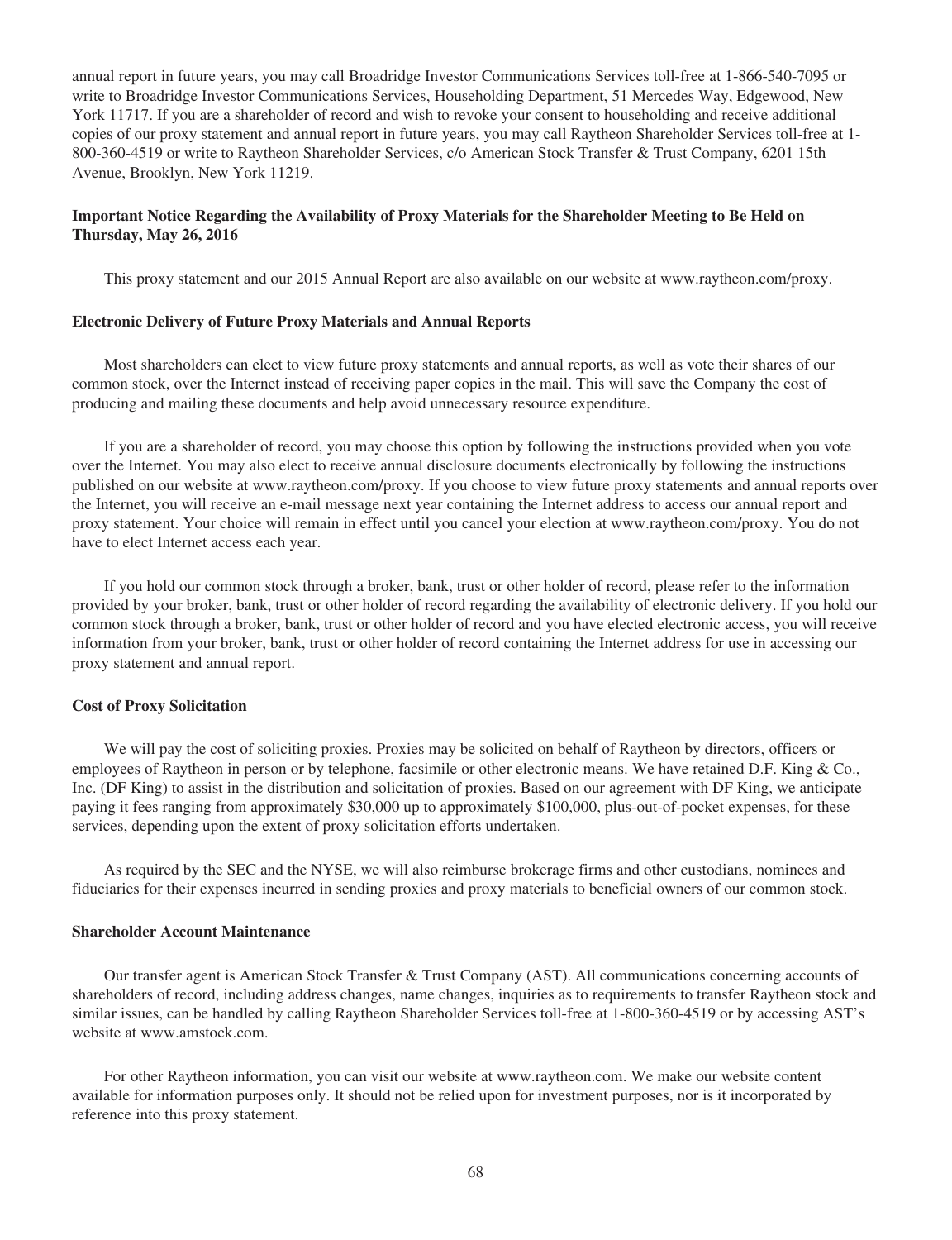# **OTHER MATTERS**

Whether or not you plan to attend the meeting, please vote over the Internet or by telephone or complete, sign and return the proxy card or voting instruction form sent to you in the envelope provided. No postage is required for mailing in the United States.

Our 2015 Annual Report, which is not a part of this proxy statement and is not proxy soliciting material, is enclosed.

By Order of the Board of Directors,

Frank R. Jimenez Secretary

Waltham, Massachusetts April 27, 2016